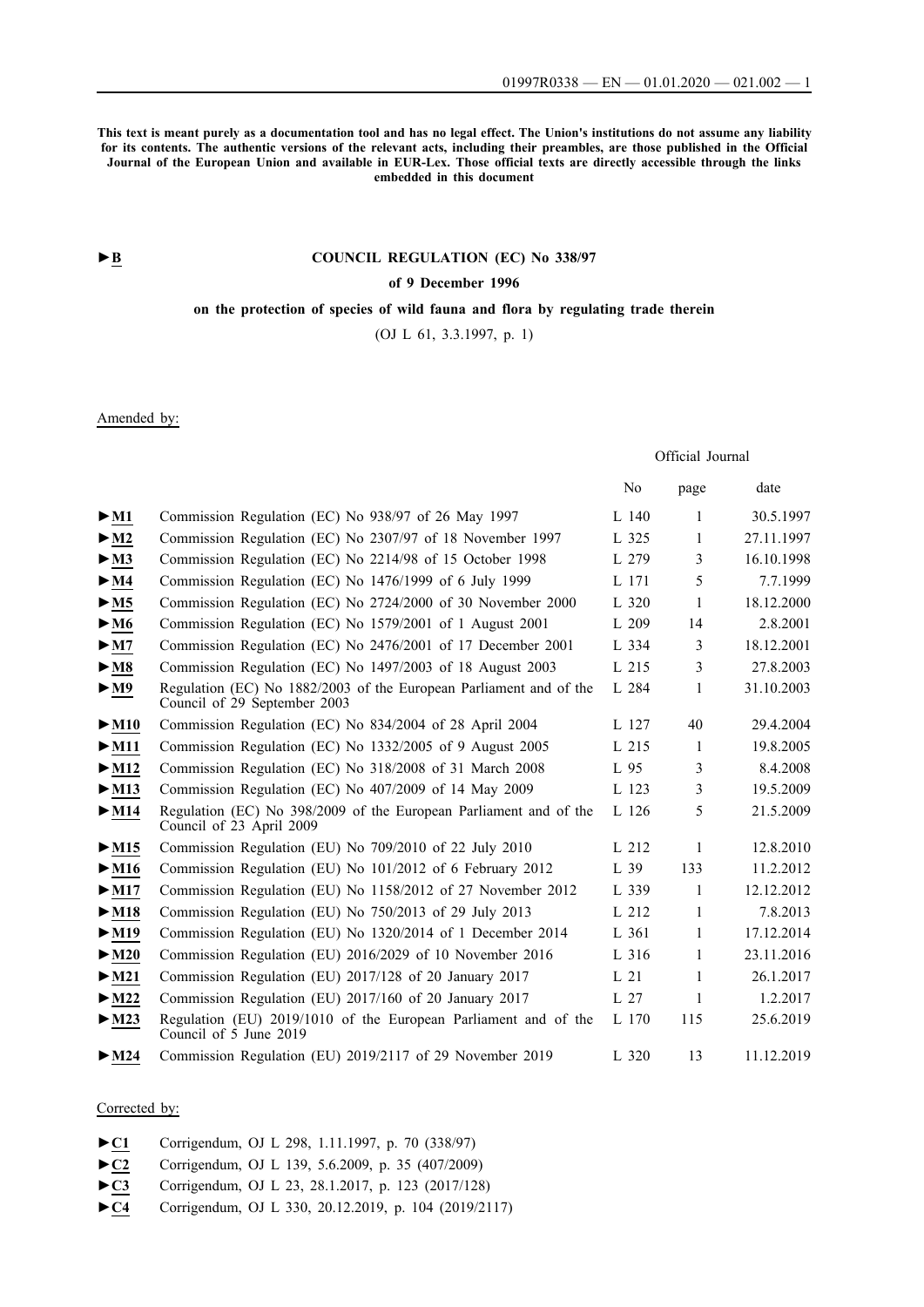### **COUNCIL REGULATION (EC) No 338/97**

#### **of 9 December 1996**

#### **on the protection of species of wild fauna and flora by regulating trade therein**

### *Article 1*

## **Object**

The object of this Regulation is to protect species of wild fauna and flora and to guarantee their conservation by regulating trade therein in accordance with the following Articles.

This Regulation shall apply in compliance with the objectives, principles and provisions of the Convention defined in Article 2.

#### *Article 2*

### **Definitions**

For the purposes of this Regulation:

- (a) 'committee' shall mean the Committee on Trade in Wild Fauna and Flora, established under Article 18;
- (b) 'convention' shall mean the Convention on International Trade in Endangered Species of Wild Fauna and Flora (Cites);
- (c) 'country of origin' shall mean the country in which a specimen was taken from the wild, captive-bred or artificially propagated;
- (d) 'import notification' shall mean the notification given by the importer or his agent or representative, at the time of the introduction into the Community of a specimen of a species included in Annexes C or D, on a form prescribed by the Commission in accordance with the procedure laid down in Article 18;
- (e) 'introduction from the sea' shall mean the introduction into the Community of any specimen which was taken in, and is being introduced directly from, the marine environment not under the jurisdiction of any State, including the air-space above the sea and the sea-bed and subsoil beneath the sea;
- (f) 'issuance' shall mean the completion of all procedures involved in preparing and validating a permit or certificate and its delivery to the applicant;
- (g) 'management authority' shall mean a national administrative authority designated, in the case of a Member State, in accordance with Article  $13(1)(a)$  or, in the case of a third country party to the Convention, in accordance with Article IX of the Convention;
- (h) 'member state of destination' shall mean the Member State of destination mentioned in the document used to export or re-export a specimen; in the event of introduction from the sea, it shall mean the Member State within whose jurisdiction the place of destination of a specimen lies;
- (i) 'offering for sale' shall mean offering for sale and any action that may reasonably be construed as such, including advertising or causing to be advertised for sale and invitation to treat;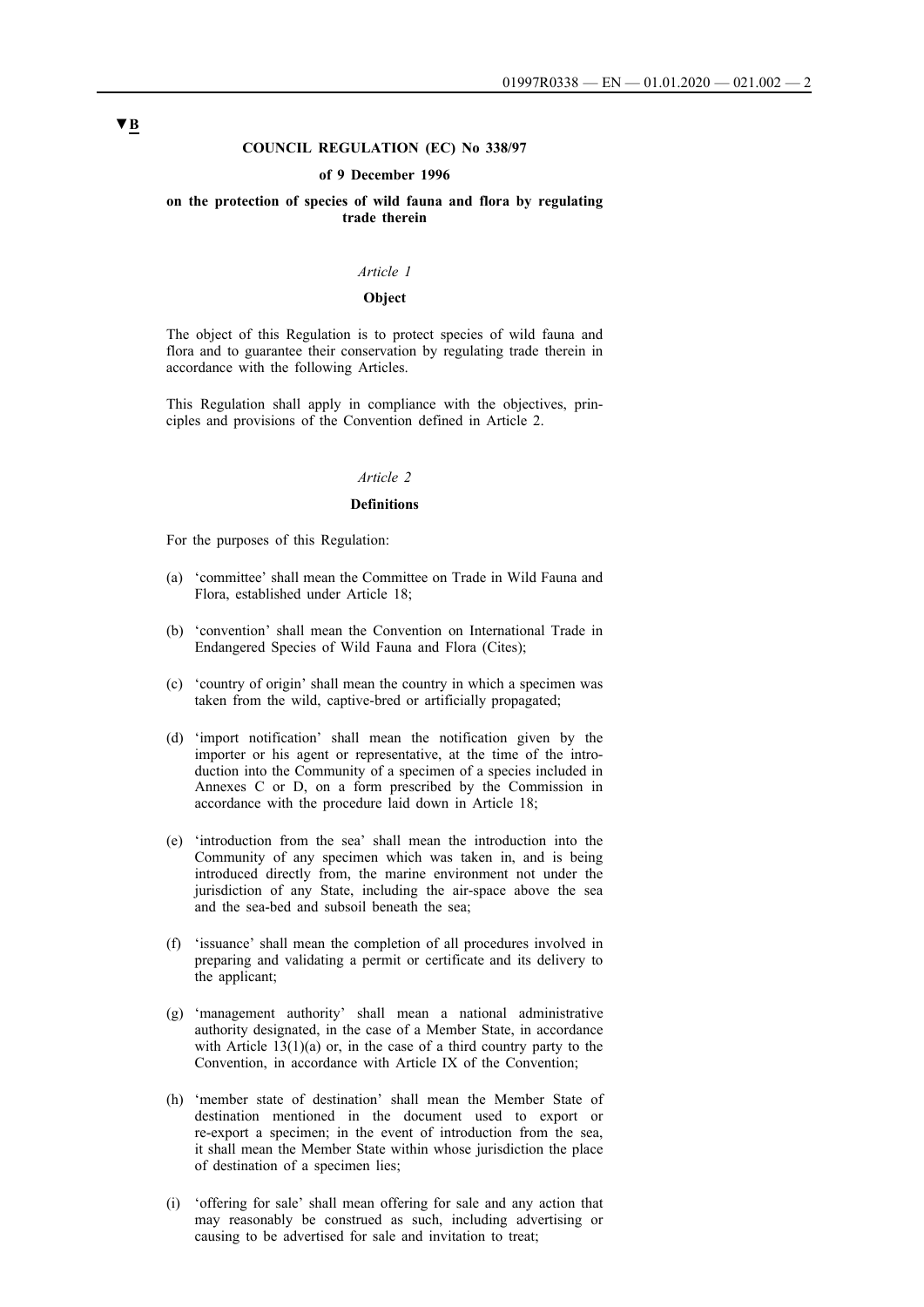- (j) 'personal or household effects' shall mean dead specimens, parts and derivatives thereof, that are the belongings of a private individual and that form, or are intended to form, part of his normal goods and chattels;
- (k) 'place of destination' shall mean the place at which at the time of introduction into the Community, it is intended that specimens will normally be kept; in the case of live specimens, this shall be the first place where specimens are intended to be kept following any period of quarantine or other confinement for the purposes of sanitary checks and controls;
- (l) 'population' shall mean a biologically or geographically distinct total number of individuals;
- (m) 'primarily commercial purposes' shall mean all purposes the non-commercial aspects of which do not clearly predominate;
- (n) 're-export from the Community' shall mean export from the Community of any specimen that has previously been introduced;
- (o) 'reintroduction into the Community' shall mean introduction into the Community of any specimen that has previously been exported or re-exported;
- (p) 'sale' shall mean any form of sale. For the purposes of this Regulation, hire, barter or exchange shall be regarded as sale; cognate expressions shall be similarly construed;
- (q) 'scientific authority' shall mean a scientific authority designated, in the case of a Member State, in accordance with Article 13(1)(b) or, in the case of a third country party to the Convention, in accordance with Article IX of the Convention;
- (r) 'scientific review group' shall mean the consultative body established under Article 17;
- (s) 'species' shall mean a species, subspecies or population thereof;
- (t) 'specimen' shall mean any animal or plant, whether alive or dead, of the species listed in Annexes A to D, any part or derivative thereof, whether or not contained in other goods, as well as any other goods which appear from an accompanying document, the packaging or a mark or label, or from any other circumstances, to be or to contain parts or derivatives of animals or plants of those species, unless such parts or derivatives are specifically exempted from the provisions of this Regulation or from the provisions relating to the Annex in which the species concerned is listed by means of an indication to that effect in the Annexes concerned.

A specimen will be considered to be a specimen of a species listed in Annexes A to D if it is, or is part of or derived from, an animal or plant at least one of whose 'parents' is of a species so listed. In cases where the 'parents' of such an animal or plant are of species listed in different Annexes, or of species only one of which is listed, the provisions of the more restrictive Annex shall apply. However, in the case of specimens of hybrid plants, if one of the 'parents' is of a species listed in Annex A, the provisions of the more restrictive Annex shall apply only if that species is annotated to that effect in the Annex;

(u) 'trade' shall mean the introduction into the Community, including introduction from the sea, and the export and re-export therefrom, as well as the use, movement and transfer of possession within the Community, including within a Member State, of specimens subject to the provisions of this Regulation;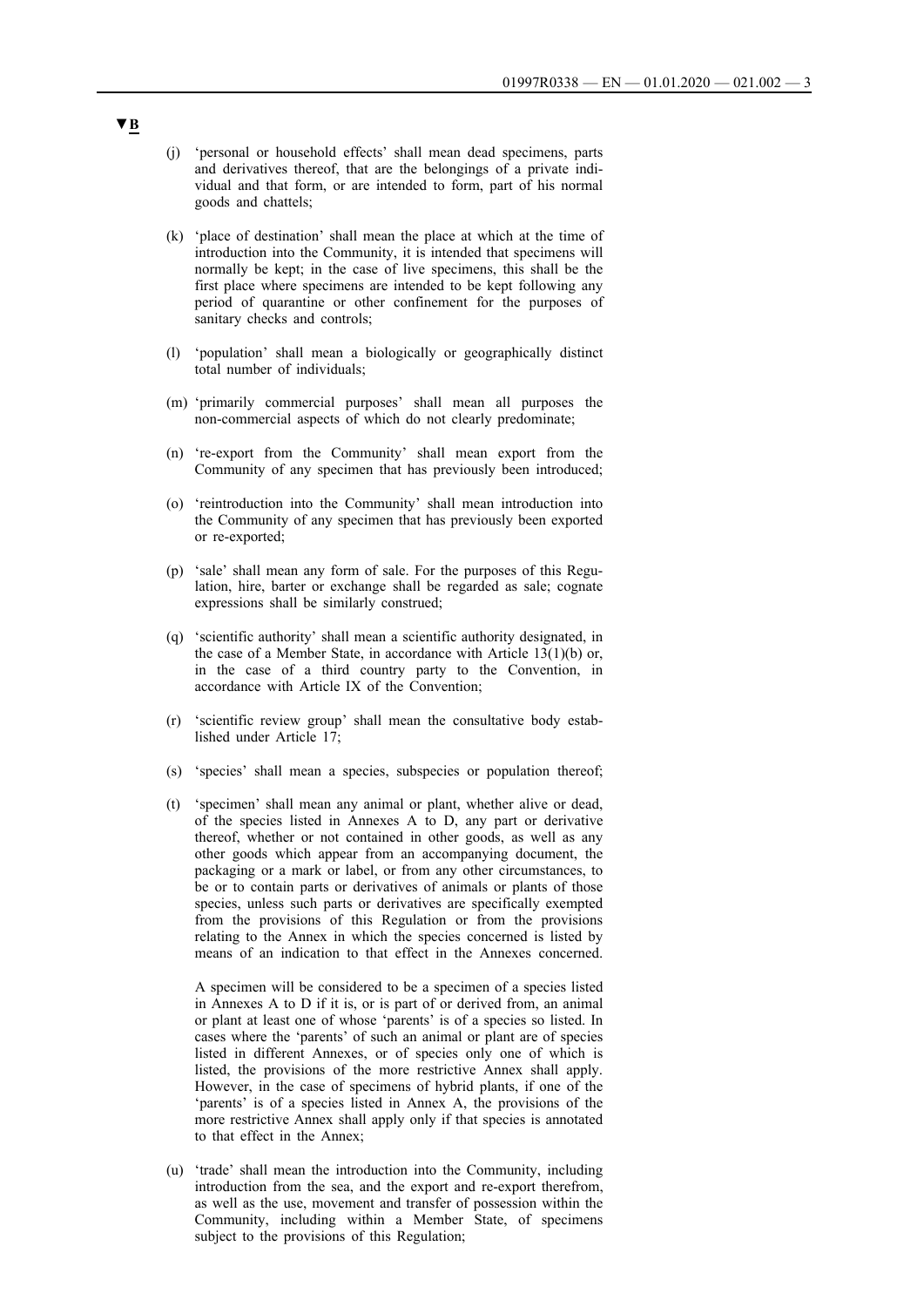- (v) 'transit' shall mean the transport of specimens between two points outside the Community through the territory of the Community which are shipped to a named consignee and during which any interruption in the movement arises only from the arrangements necessitated by this form of traffic;
- (w) 'worked specimens that were acquired more than 50 years previously' shall mean specimens that were significantly altered from their natural raw state for jewellery, adornment, art, utility, or musical instruments, more than 50 years before the entry into force of this Regulation and that have been, to the satisfaction of the management authority of the Member State concerned, acquired in such conditions. Such specimens shall be considered as worked only if they are clearly in one of the aforementioned categories and require no further carving, crafting or manufacture to effect their purpose;
- (x) 'checks at the time of introduction, export, re-export and transit' shall mean documentary checks on the certificates, permits and notifications provided for in this Regulation and — in cases where Community provisions so provide or in other cases by representative sampling of the consignments — examination of the specimens, where appropriate accompanied by the taking of samples with a view to analysis or more detailed checks.

### *Article 3*

#### **Scope**

- 1. Annex A shall contain:
- (a) the species listed in Appendix I to the Convention for which the Member States have not entered a reservation;
- (b) any species:
	- (i) which is, or may be, in demand for utilization in the Community or for international trade and which is either threatened with extinction or so rare that any level of trade would imperil the survival of the species;

or

- (ii) which is in a genus of which most of the species or which is a species of which most of the subspecies are listed in Annex A in accordance with the criteria in subparagraphs (a) or  $(b)(i)$  and whose listing in the Annex is essential for the effective protection of those taxa.
- 2. Annex B shall contain:
- (a) the species listed in Appendix II to the Convention, other than those listed in Annex A, for which the Member States have not entered a reservation;
- (b) the species listed in Appendix I to the Convention for which a reservation has been entered;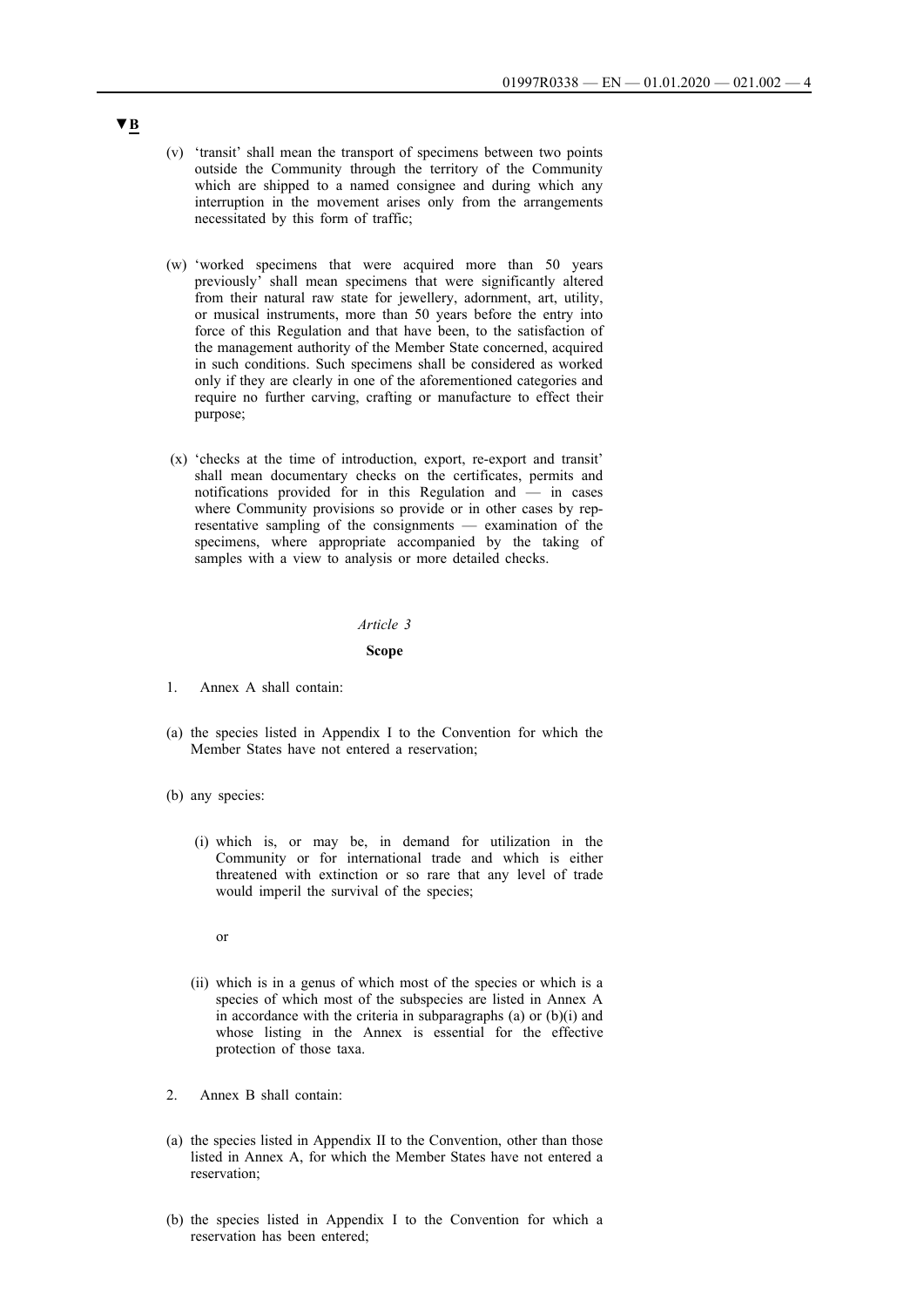- (c) any other species not listed in Appendices I or II to the Convention:
	- (i) which is subject to levels of international trade that might not be compatible:
		- with its survival or with the survival of populations in certain countries, or
		- with the maintenance of the total population at a level consistent with the role of the species in the ecosystems in which it occurs:
		- or
	- (ii) whose listing in the Annex for reasons of similarity in appearance to other species listed in Annex A or Annex B, is essential in order to ensure the effectiveness of controls on trade in specimens of such species;
- (d) species in relation to which it has been established that the introduction of live specimens into the natural habitat of the Community would constitute an ecological threat to wild species of fauna and flora indigenous to the Community.
- 3. Annex C shall contain:
- (a) the species listed in Appendix III to the Convention, other than those listed in Annexes A or B, for which the Member States have not entered a reservation;
- (b) the species listed in Appendix II to the Convention for which a reservation has been entered.
- 4. Annex D shall contain:
- (a) species not listed in Annexes A to C which are imported into the Community in such numbers as to warrant monitoring;
- (b) the species listed in Appendix III to the Convention for which a reservation has been entered.

5. Where the conservation status of species covered by this Regulation warrants their inclusion in one of the Appendices to the Convention, the Member States shall contribute to the necessary amendments.

#### *Article 4*

### **Introduction into the Community**

1. The introduction into the Community of specimens of the species listed in Annex A shall be subject to completion of the necessary checks and the prior presentation, at the border customs office at the point of introduction, of an import permit issued by a management authority of the Member State of destination.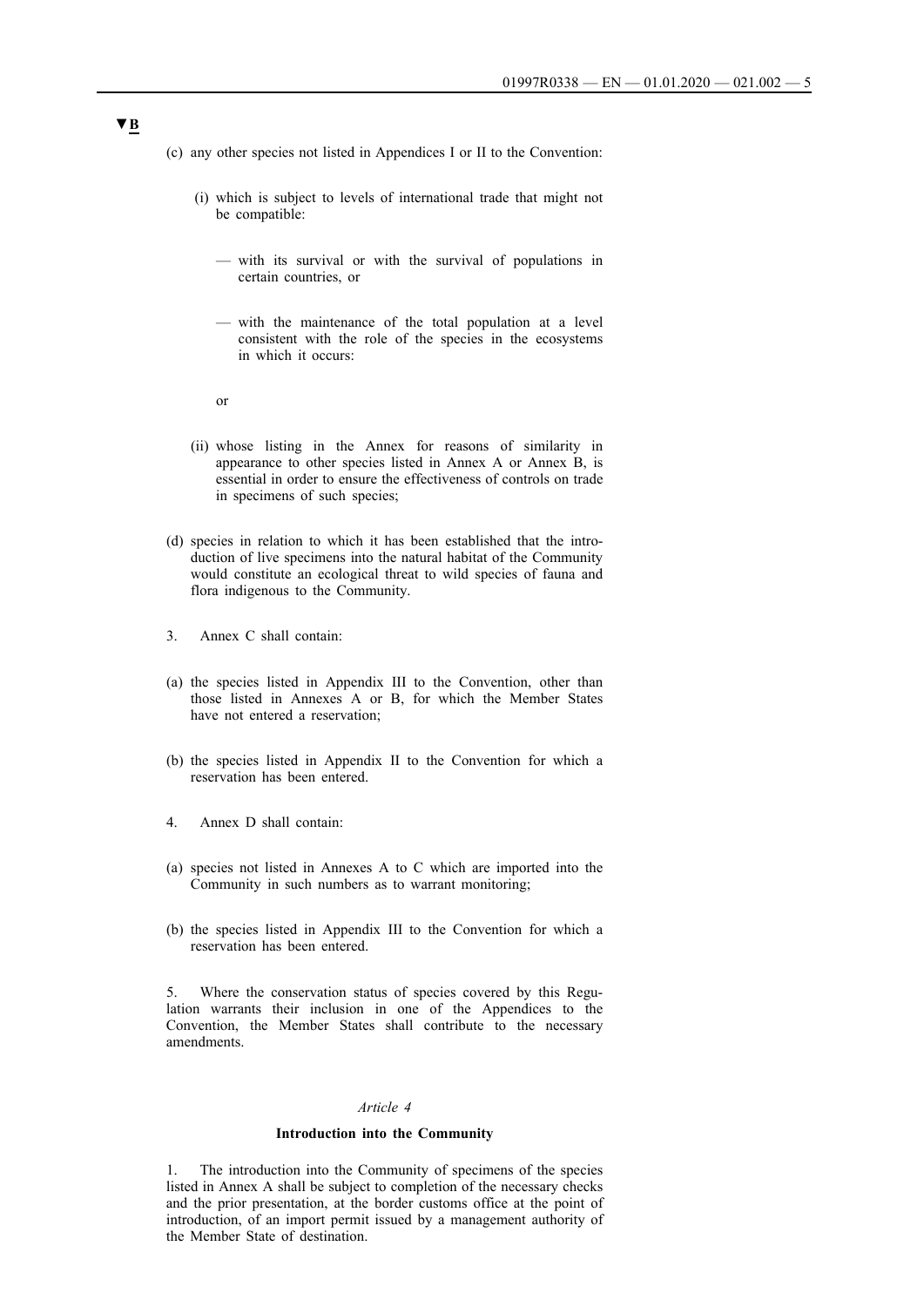The import permit may be issued only in accordance with the restrictions established pursuant to paragraph 6 and when the following conditions have been met:

- (a) the competent scientific authority, after considering any opinion by the Scientific Review Group, has advised that the introduction into the Community:
	- (i) would not have a harmful effect on the conservation status of the species or on the extent of the territory occupied by the relevant population of the species;
	- (ii) is taking place:
		- for one of the purposes referred to in Article  $8(3)(e)$ , (f) and (g), or
		- for other purposes which are not detrimental to the survival of the species concerned;
- (b) (i) the applicant provides documentary evidence that the specimens have been obtained in accordance with the legislation on the protection of the species concerned which, in the case of import from a third country of specimens of a species listed in the Appendices to the Convention, shall be an export permit or re-export certificate, or copy thereof, issued in accordance with the Convention by a competent authority of the country of export or re-export;
	- (ii) however, the issuance of import permits for species listed in Annex A in accordance with Article  $3(1)(a)$  shall not require such documentary evidence, but the original of any such import permit shall be withheld from the applicant pending presentation of the export permit or re-export certificate;
- (c) the competent scientific authority is satisfied that the intended accommodation for a live specimen at the place of destination is adequately equipped to conserve and care for it properly;
- (d) the management authority is satisfied that the specimen is not to be used for primarily commercial purposes;
- (e) the management authority is satisfied, following consultation with the competent scientific authority, that there are no other factors relating to the conservation of the species which militate against issuance of the import permit; and
- (f) in the case of introduction from the sea, the management authority is satisfied that any live specimen will be so prepared and shipped as to minimize the risk of injury, damage to health or cruel treatment.

2. The introduction into the Community of specimens of the species listed in Annex B shall be subject to completion of the necessary checks and the prior presentation, at the border customs office at the point of introduction, of an import permit issued by a management authority of the Member State of destination.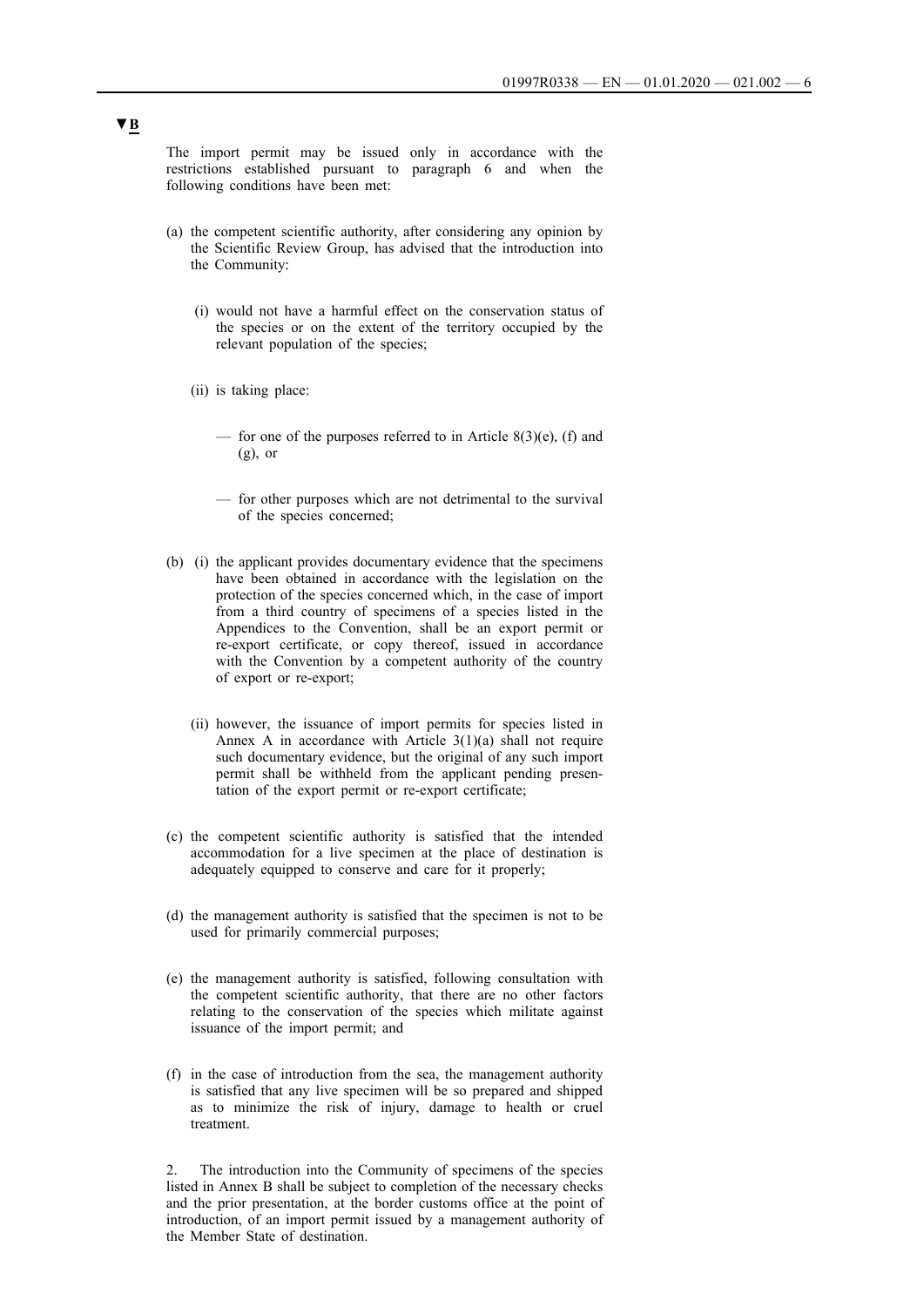The import permit may be issued only in accordance with the restrictions established pursuant to paragraph 6 and when:

- (a) the competent scientific authority, after examining available data and considering any opinion from the Scientific Review Group, is of the opinion that the introduction into the Community would not have a harmful effect on the conservation status of the species or on the extent of the territory occupied by the relevant population of the species, taking account of the current or anticipated level of trade. This opinion shall be valid for subsequent imports as long as the abovementioned aspects have not changed significantly;
- (b) the applicant provides documentary evidence that the intended accommodation for a live specimen at the place of destination is adequately equipped to conserve and care for it properly;
- (c) the conditions referred to in paragraph  $1(b)(i)$ , (e) and (f) have been met.

3. The introduction into the Community of specimens of the species listed in Annex C shall be subject to completion of the necessary checks and the prior presentation, at the border customs office at the point of introduction, of an import notification and:

- (a) in the case of export from a country mentioned in relation to the species concerned in Annex C, the applicant shall provide documentary evidence, by means of an export permit issued in accordance with the Convention by an authority of that country competent for the purpose, that the specimens have been obtained in accordance with the national legislation on the conservation of the species concerned; or
- (b) in the case of export from a country not mentioned in relation to the species concerned in Annex C or re-export from any country, the applicant shall present an export permit, a re-export certificate or a certificate of origin issued in accordance with the Convention by an authority of the exporting or re-exporting country competent for the purpose.

The introduction into the Community of specimens of the species listed in Annex D shall be subject to completion of the necessary checks and the prior presentation of an import notification at the border customs office at the point of introduction.

5. The conditions for the issuance of an import permit as referred to in paragraph  $1(a)$  and  $(d)$  and in paragraph  $2(a)$ ,  $(b)$  and  $(c)$  shall not apply to specimens for which the applicant provides documentary evidence:

- (a) that they had previously been legally introduced into or acquired in the Community and that they are, modified or not, being reintroduced into the Community; or
- (b) that they are worked specimens that were acquired more than 50 years previously.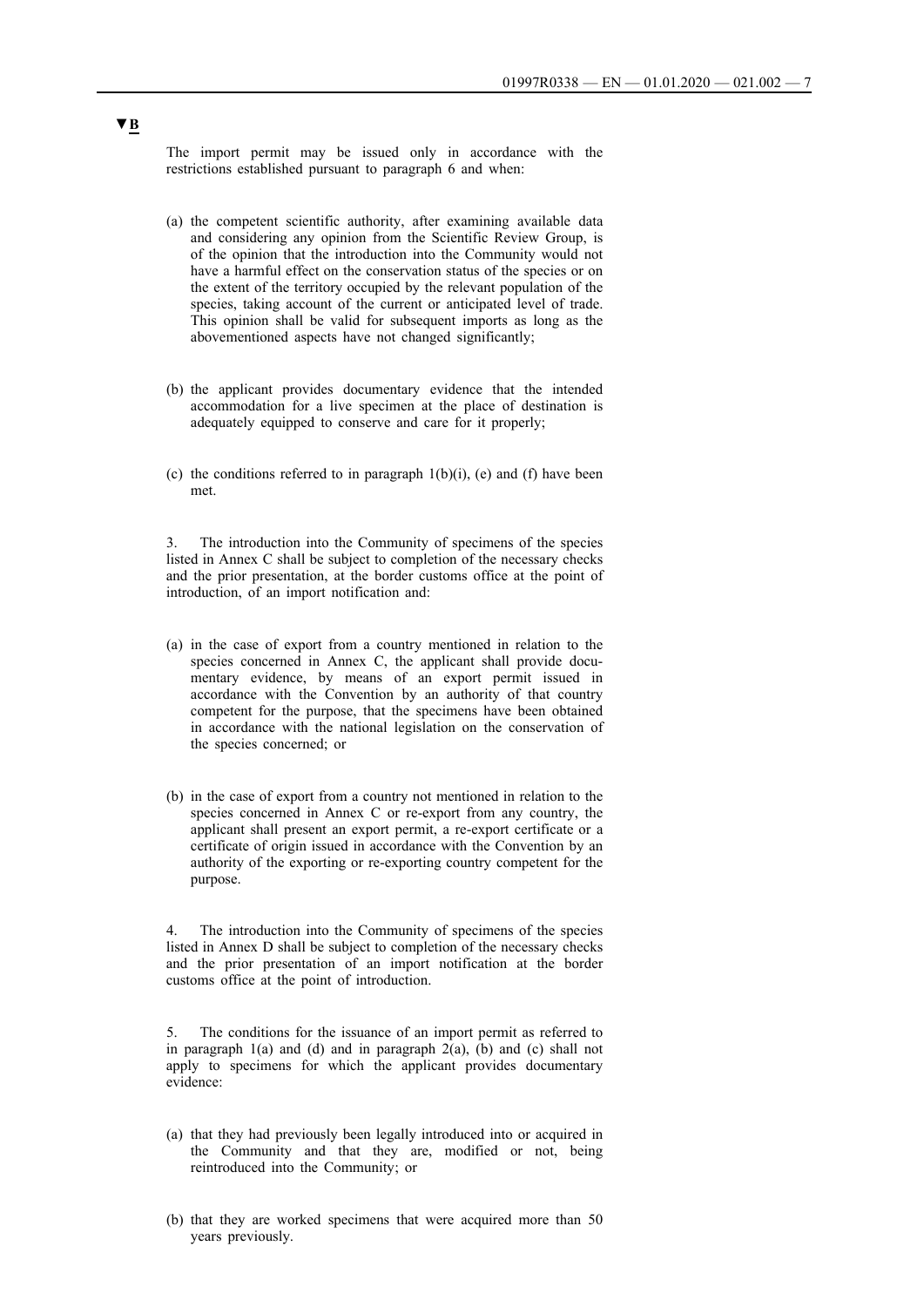6. In consultation with the countries of origin concerned, in accordance with the regulatory procedure referred to in Article 18(2) and taking account of any opinion from the Scientific Review Group, the Commission may establish general restrictions, or restrictions relating to certain countries of origin, on the introduction into the Community:

#### **▼B**

- (a) on the basis of the conditions referred to in paragraph  $1(a)(i)$  or (e), of specimens of species listed in Annex A;
- (b) on the basis of the conditions referred to in paragraph 1(e) or paragraph 2(a), of specimens of species listed in Annex B; and
- (c) of live specimens of species listed in Annex B which have a high mortality rate during shipment or for which it has been established that they are unlikely to survive in captivity for a considerable proportion of their potential life span; or
- (d) of live specimens of species for which it has been established that their introduction into the natural environment of the Community presents an ecological threat to wild species of fauna and flora indigenous to the Community.

The Commission shall on a quarterly basis publish a list of such restrictions, if any, in the *Official Journal of the European Communities*.

## **▼M14**

7. Where special cases of transhipment, air transfer or rail transport occur following introduction into the Community, derogations from completion of the checks and presentations of import documents at the border customs office at the point of introduction which are referred to in paragraphs 1 to 4 shall be granted by the Commission in order to permit such checks and presentations to be made at another customs office designated in accordance with Article 12(1).

Those measures, designed to amend non-essential elements of this Regulation, by supplementing it, shall be adopted in accordance with the regulatory procedure with scrutiny referred to in Article 18(3).

## **▼B**

#### *Article 5*

### **Export or re-export from the Community**

1. The export or re-export from the Community of specimens of the species listed in Annex A shall be subject to completion of the necessary checks and the prior presentation, at the customs office at which the export formalities are completed, of an export permit or re-export certificate issued by a management authority of the Member State in which the specimens are located.

2. An export permit for specimens of the species listed in Annex A may be issued only when the following conditions have been met:

(a) the competent scientific authority has advised in writing that the capture or collection of the specimens in the wild or their export will not have a harmful effect on the conservation status of the species or on the extent of the territory occupied by the relevant population of the species;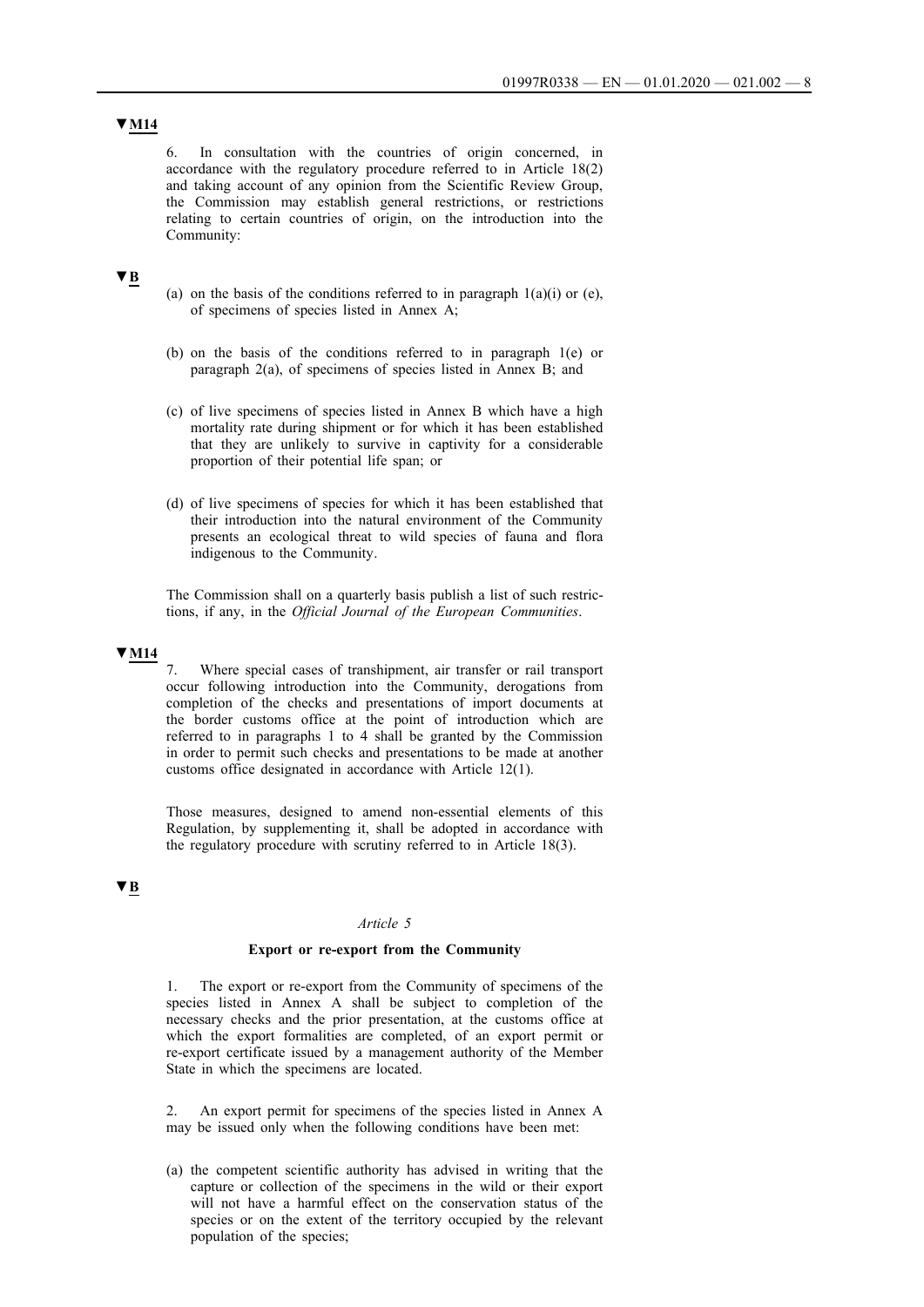- (b) the applicant provides documentary evidence that the specimens have been obtained in accordance with the legislation in force on the protection of the species in question; where the application is made to a Member State other than the Member State of origin, such documentary evidence shall be furnished by means of a certificate stating that the specimen was taken from the wild in accordance with the legislation in force on its territory;
- (c) the management authority is satisfied that:
	- (i) any live specimen will be so prepared and shipped as to minimize the risk of injury, damage to health or cruel treatment; and
	- (ii) the specimens of species not listed in Annex I to the Convention will not be used for primarily commercial purposes, or
		- in the case of export to a State party to the Convention of specimens of the species referred to in Article  $3(1)(a)$  of this Regulation, an import permit has been issued;

and

(d) the management authority of the Member State is satisfied, following consultation with the competent scientific authority, that there are no other factors relating to the conservation of the species which militate against issuance of the export permit.

3. A re-export certificate may be issued only when the conditions referred to in paragraph 2 (c) and (d) have been met and when the applicant provides documentary evidence that the specimens:

- (a) were introduced into the Community in accordance with the provisions of this Regulation;
- (b) if introduced into the Community before the entry into force of this Regulation, were introduced in accordance with the provisions of Regulation (EEC) No 3626/82; or
- (c) if introduced into the Community before 1984, entered international trade in accordance with the provisions of the Convention; or
- (d) were legally introduced into the territory of a Member State before the provisions of the Regulations referred to in (a) and (b) or of the Convention became applicable to them, or became applicable in that Member State.

4. The export or re-export from the Community of specimens of the species listed in Annexes B and C shall be subject to completion of the necessary checks and the prior presentation, at the customs office at which the export formalities are completed, of an export permit or re-export certificate issued by a management authority of the Member State in whose territory the specimens are located.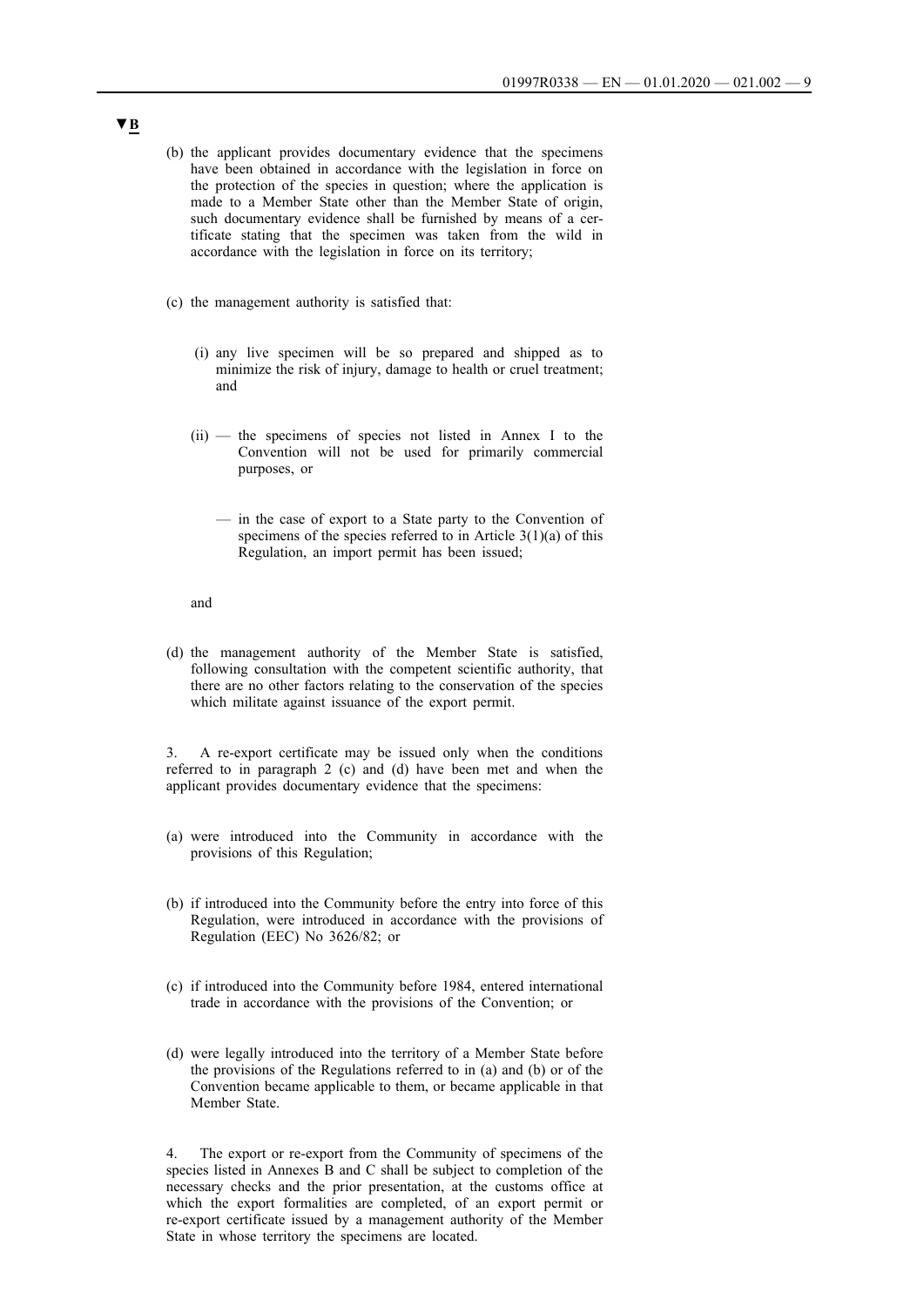An export permit may be issued only when the conditions referred to in paragraph  $2$  (a), (b), (c) (i) and (d) have been met.

A re-export certificate may be issued only when the conditions referred to in paragraph 2 (c) (i) and (d) and in paragraph 3 (a) to (d) have been met.

# **▼M14**

5. Where an application for a re-export certificate concerns specimens introduced into the Community under an import permit issued by another Member State, the management authority must first consult the management authority which issued the permit. The consultation procedures and the cases in which consultation is necessary shall be established by the Commission. Those measures, designed to amend non-essential elements of this Regulation, by supplementing it, shall be adopted in accordance with the regulatory procedure with scrutiny referred to in Article 18(3).

## **▼B**

- 6. The conditions for the issuance of an export permit or re-export certificate as referred to in paragraph 2 (a) and  $(c)$  (ii) shall not apply to:
- (i) worked specimens that were acquired more than 50 years previously; or
- (ii) dead specimens and parts and derivatives thereof for which the applicant provides documentary evidence that they were legally acquired before the provisions of this Regulation, or of Regulation (EEC) No 3626/82 or of the Convention became applicable to them.
- 7. (a) The competent scientific authority in each Member State shall monitor the issuance of export permits by that Member State for specimens of species listed in Annex B and actual exports of such specimens. Whenever such scientific authority determines that the export of specimens of any such species should be limited in order to maintain that species throughout its range at a level consistent with its role in the ecosystem in which it occurs, and well above the level at which that species might become eligible for inclusion in Annex A in accordance with Article 3 (1) (a) or (b) (i), the scientific authority shall advise the competent management authority, in writing, of suitable measures to be taken to limit the issuance of export permits for specimens of that species

### **▼M14**

(b) Whenever a management authority is advised of the measures referred to in (a), it shall inform and send comments to the Commission which shall, if appropriate, recommend restrictions on exports of the species concerned in accordance with the regulatory procedure referred to in Article 18(2).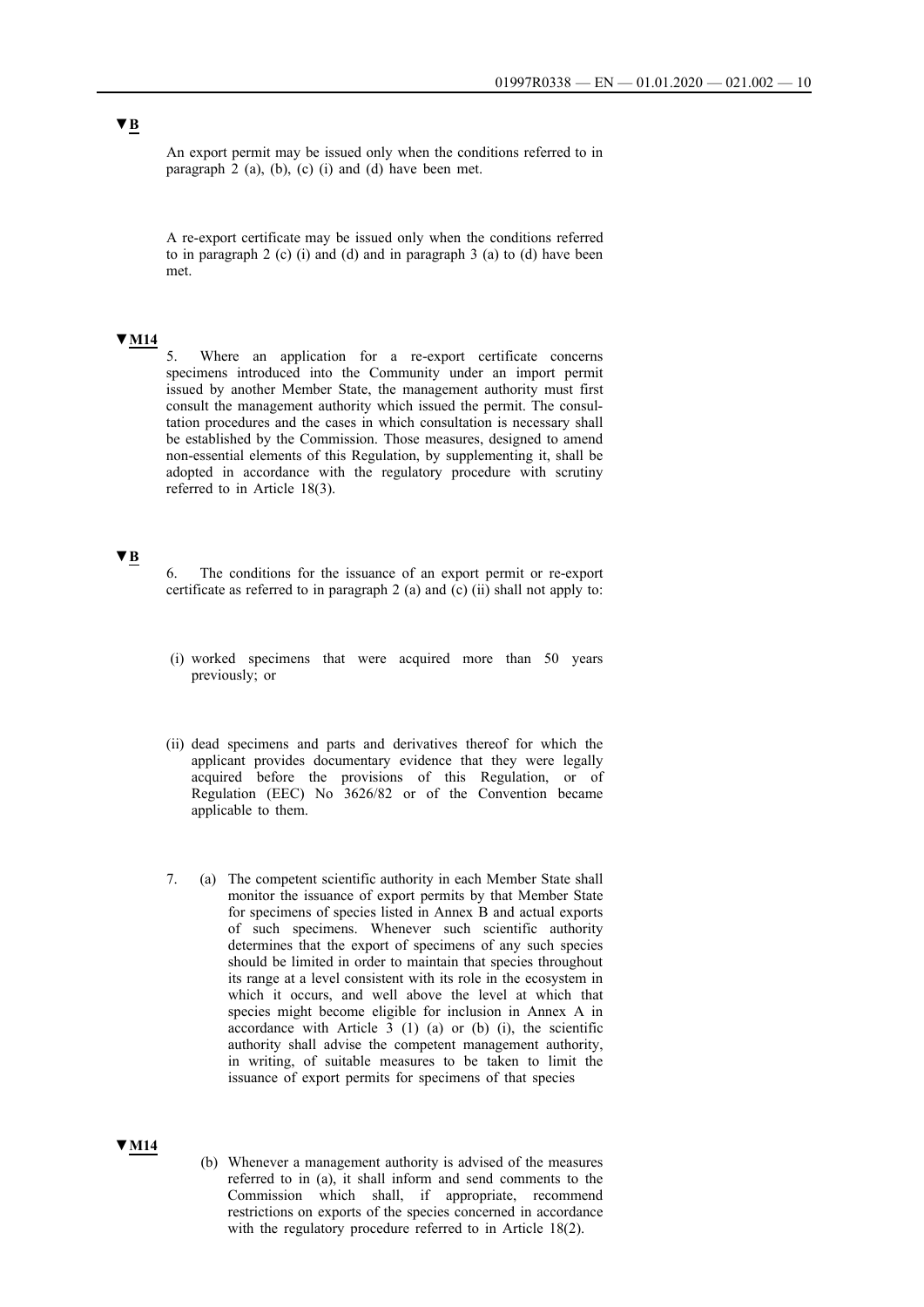#### *Article 6*

#### **Rejection of applications for permits and certificates referred to in Articles 4, 5 and 10**

1. When a Member State rejects an application for a permit or certificate in a case of significance in respect of the objectives of this Regulation, it shall immediately inform the Commission of the rejection and of the reasons for rejection.

2. The Commission shall communicate information received in accordance with paragraph 1 to the other Member States in order to ensure uniform application of this Regulation.

3. When an application is made for a permit or certificate relating to specimens for which such an application has previously been rejected, the applicant must inform the competent authority to which the application is submitted of the previous rejection.

- 4. (a) Member States shall recognize the rejection of applications by the competent authorities of the other Member States, where such rejection is based on the provisions of this Regulation.
	- (b) However, this need not apply where the circumstances have significantly changed or where new evidence to support an application has become available. In such cases, if a management authority issues a permit or certificate, it shall inform the Commission thereof, stating the reasons for issuance.

#### *Article 7*

#### **Derogations**

- 1. *Specimens born and bred in captivity or artificially propagated*
- (a) Save where Article 8 applies, specimens of species listed in Annex A that have been born and bred in captivity or artificially propagated shall be treated in accordance with the provisions applicable to specimens of species listed in Annex B.
- (b) In the case of artificially propagated plants, the provisions of Articles 4 and 5 may be waived under special conditions laid down by the Commission, relating to:
	- (i) the use of phytosanitary certificates;
	- (ii) trade by registered commercial traders and by the scientific institutions referred to in paragraph 4 of this Article; and
	- (iii) trade in hybrids.

#### **▼M14**

(c) The criteria for determining whether a specimen has been born and bred in captivity or artificially propagated and whether for commercial purposes, as well as the special conditions referred to in (b), shall be specified by the Commission. Those measures, designed to amend non-essential elements of this Regulation, by supplementing it, shall be adopted in accordance with the regulatory procedure with scrutiny referred to in Article 18(3).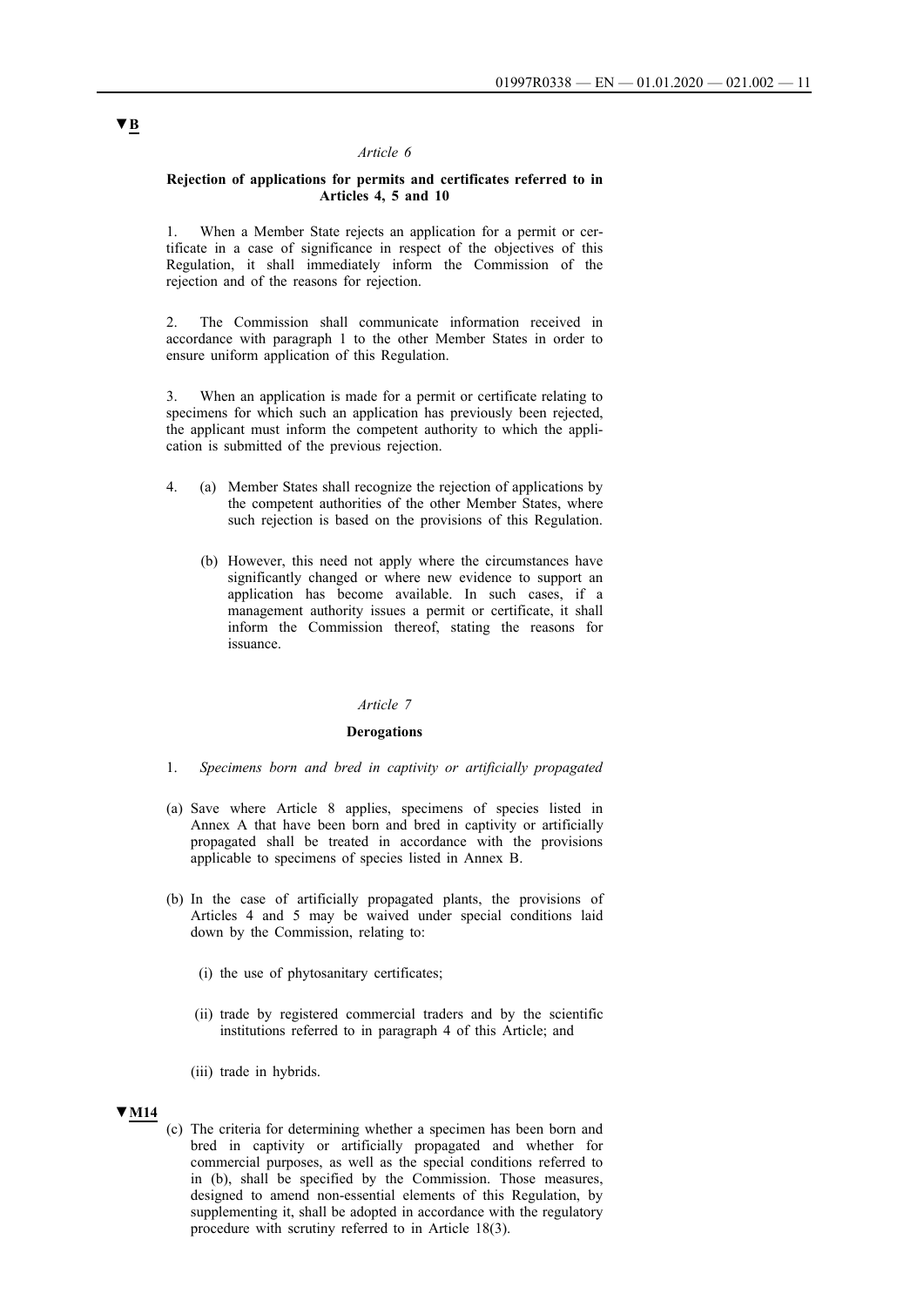#### 2. *Transit*

- (a) By way of derogation from Article 4, where a specimen is in transit through the Community, checks and presentation at the border customs office at the point of introduction of the prescribed permits, certificates and notifications shall not be required.
- (b) In the case of species listed in the Annexes in accordance with Article 3 (1) and Article 3 (2) (a) and (b), the derogation referred to in (a) shall apply only where a valid export or re-export document provided for by the Convention, relating to the specimens that it accompanies and specifying the destination of the specimens, has been issued by the competent authorities of the exporting or re-exporting third country.

# **▼M14**

(c) If the document referred to in (b) has not been issued before export or re-export, the specimen must be seized and may, where applicable, be confiscated unless the document is submitted retrospectively in compliance with the conditions specified by the Commission. Those measures, designed to amend non-essential elements of this Regulation, by supplementing it, shall be adopted in accordance with the regulatory procedure with scrutiny referred to in Article 18(3).

#### 3. *Personal and household effects*

By way of derogation from Articles 4 and 5, the provisions therein shall not apply to dead specimens, parts and derivatives of species listed in Annexes A to D which are personal or household effects being introduced into the Community, or exported or re-exported therefrom, in compliance with provisions that shall be specified by the Commission. Those measures, designed to amend non-essential elements of this Regulation, by supplementing it, shall be adopted in accordance with the regulatory procedure with scrutiny referred to in Article 18(3).

#### 4. *Scientific institutions*

The documents referred to in Articles 4, 5, 8 and 9 shall not be required in the case of non-commercial loans, donations and exchanges between scientists and scientific institutions, registered by the management authorities of the States in which they are located, of herbarium specimens and other preserved, dried or embedded museum specimens, and of live plant material, bearing a label, the model for which has been determined in accordance with the regulatory procedure referred to in Article 18(2) or a similar label issued or approved by a management authority of a third country.

# **▼B**

#### *Article 8*

#### **Provisions relating to the control of commercial activities**

1. The purchase, offer to purchase, acquisition for commercial purposes, display to the public for commercial purposes, use for commercial gain and sale, keeping for sale, offering for sale or transporting for sale of specimens of the species listed in Annex A shall be prohibited.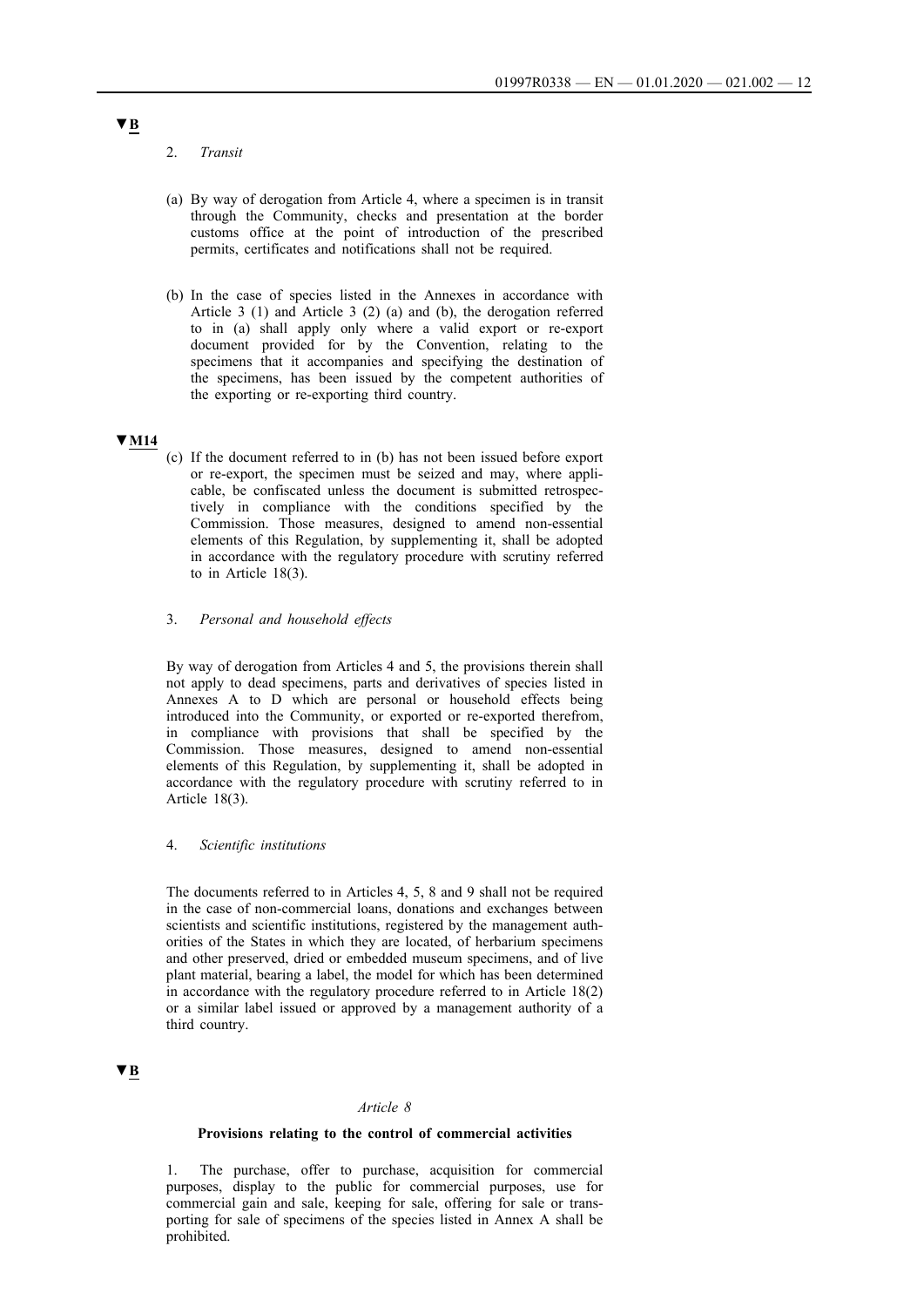Member States may prohibit the holding of specimens, in particular live animals of the species listed in Annex A.

In accordance with the requirements of other Community legislation on the conservation of wild fauna and flora, exemption from the prohibitions referred to in paragraph 1 may be granted by issuance of a certificate to that effect by a management authority of the Member State in which the specimens are located, on a case-by-case basis where the specimens:

- (a) were acquired in, or were introduced into, the Community before the provisions relating to species listed in Appendix I to the Convention or in Annex C1 to Regulation (EEC) No 3626/82 or in Annex A became applicable to the specimens; or
- (b) are worked specimens that were acquired more than 50 years previously; or
- (c) were introduced into the Community in compliance with the provisions of this Regulation and are to be used for purposes which are not detrimental to the survival of the species concerned; or
- (d) are captive-born and bred specimens of an animal species or artificially propagated specimens of a plant species or are parts or derivatives of such specimens; or
- (e) are required under exceptional circumstances for the advancement of science or for essential biomedical purposes pursuant to Council Directive 86/609/EEC of 24 November 1986 on the approximation of laws, regulations and administrative provisions of the Member States regarding the protection of animals used for experimental and other scientific purposes  $(1)$  where the species in question proves to be the only one suitable for those purposes and where there are no specimens of the species which have been born and bred in captivity; or
- (f) are intended for breeding or propagation purposes from which conservation benefits will accrue to the species concerned; or
- (g) are intended for research or education aimed at the preservation or conservation of the species; or
- (h) originate in a Member State and were taken from the wild in accordance with the legislation in force in that Member State.

# **▼M14**

General derogations from the prohibitions referred to in paragraph 1 based on the conditions referred to in paragraph 3, as well as general derogations with regard to species listed in Annex A in accordance with point (ii) of Article  $3(1)(b)$  may be defined by the Commission. Any such derogations must be in accordance with the requirements of other Community legislation on the conservation of wild fauna and flora. Those measures, designed to amend non-essential elements of this Regulation, by supplementing it, shall be adopted in accordance with the regulatory procedure with scrutiny referred to in Article 18(3).

 $\overline{(^1)}$  OJ No L 358, 18.12.1986, p. 1.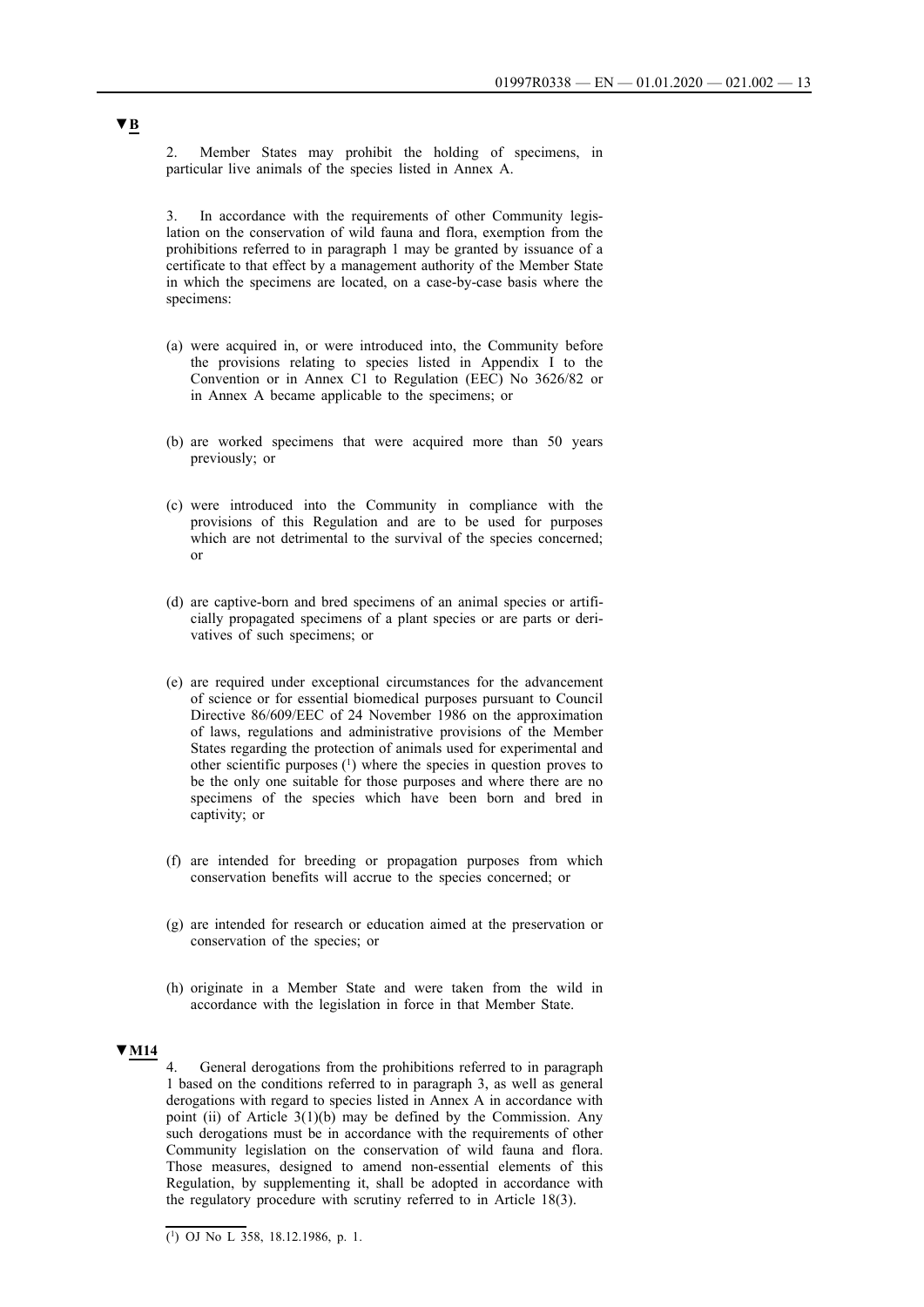5. The prohibitions referred to in paragraph 1 shall also apply to specimens of the species listed in Annex B except where it can be proved to the satisfaction of the competent authority of the Member State concerned that such specimens were acquired and, if they originated outside the Community, were introduced into it, in accordance with the legislation in force for the conservation of wild fauna and flora.

6. The competent authorities of the Member States shall have discretion to sell any specimen of the species listed in Annexes B to D they have confiscated under this Regulation, provided that it is not thus returned directly to the person or entity from whom it was confiscated or who was party to the offence. Such specimens may then be treated for all purposes as if they had been legally acquired.

#### *Article 9*

#### **Movement of live specimens**

1. Any movement within the Community of a live specimen of a species listed in Annex A from the location indicated in the import permit or in any certificate issued in compliance with this Regulation shall require prior authorization from a management authority of the Member State in which the specimen is located. In other cases of movement, the person responsible for moving the specimen must be able, where applicable, to provide proof of the legal origin of the specimen.

- 2. Such authorization shall:
- (a) be granted only when the competent scientific authority of such Member State or, where the movement is to another Member State, the competent scientific authority of the latter, is satisfied that the intended accommodation for a live specimen at the place of destination is adequately equipped to conserve and care for it properly;
- (b) be confirmed by issuance of a certificate; and
- (c) where applicable, be immediately communicated to a management authority of the Member State in which the specimen is to be located.

3. However, no such authorization shall be required if a live animal must be moved for the purpose of urgent veterinary treatment and is returned directly to its authorized location.

4. Where a live specimen of a species listed in Annex B is moved within the Community, the holder of the specimen may relinquish it only after ensuring that the intended recipient is adequately informed of the accommodation, equipment and practices required to ensure the specimen will be properly cared for.

5. When any live specimens are transported into, from or within the Community or are held during any period of transit or transhipment, they shall be prepared, moved and cared for in a manner such as to minimize the risk of injury, damage to health or cruel treatment and, in the case of animals, in conformity with Community legislation on the protection of animals during transport.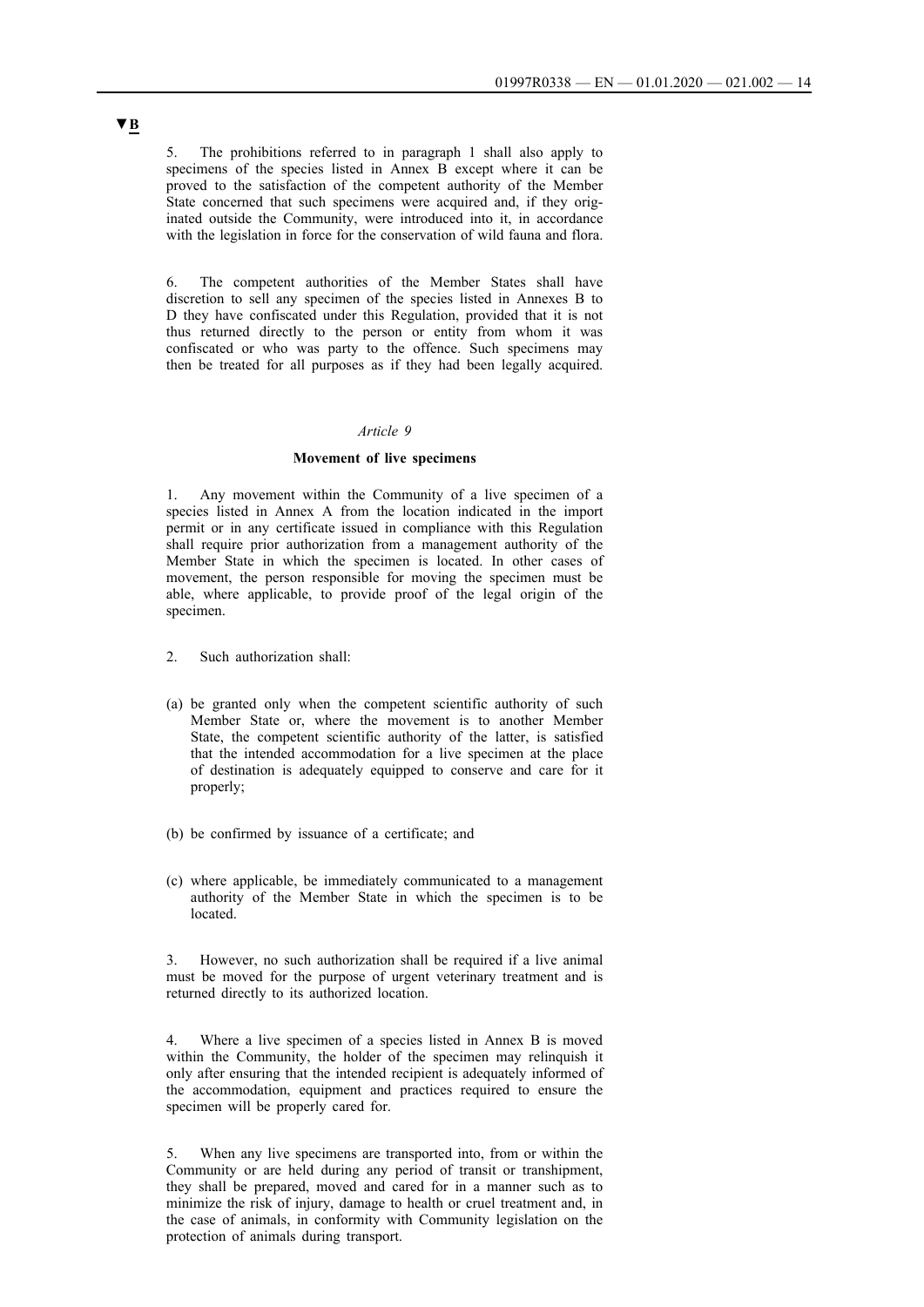6. The Commission may establish restrictions on the holding or movement of live specimens of such species in relation to which restrictions on introduction into the Community have been established in accordance with Article 4(6). Those measures, designed to amend non-essential elements of this Regulation, by supplementing it, shall be adopted in accordance with the regulatory procedure with scrutiny referred to in Article 18(3).

### **▼B**

#### *Article 10*

#### **Certificates to be issued**

On receiving an application, together with all the requisite supporting documents, from the person concerned and provided that all the conditions governing their issuance have been fulfilled, a management authority of a Member State may issue a certificate for the purposes referred to in Article 5 (2) (b), 5 (3) and (4), Article 8 (3) and Article 9 (2) (b).

#### *Article 11*

#### **Validity of and special conditions for permits and certificates**

1. Without prejudice to stricter measures which the Member States may adopt or maintain, permits and certificates issued by the competent authorities of the Member States in accordance with this Regulation shall be valid throughout the Community.

- 2. (a) However, any such permit or certificate, as well as any permit or certificate issued on the basis of it, shall be deemed void if a competent authority or the Commission, in consultation with the competent authority which issued the permit or certificate, establishes that it was issued on the false premise that the conditions for its issuance were met.
	- (b) Specimens situated in the territory of a Member State and covered by such documents shall be seized by the competent authorities of that Member State and may be confiscated.

3. Any permit or certificate issued in accordance with this Regulation may stipulate conditions and requirements imposed by the issuing authority to ensure compliance with the provisions thereof. Where such conditions or requirements need to be incorporated in the design of permits or certificates, Member States shall inform the Commission thereof.

4. Any import permit issued on the basis of a copy of the corresponding export permit or re-export certificate shall be valid for the introduction of specimens into the Community only when accompanied by the original of the valid export permit or re-export certificate.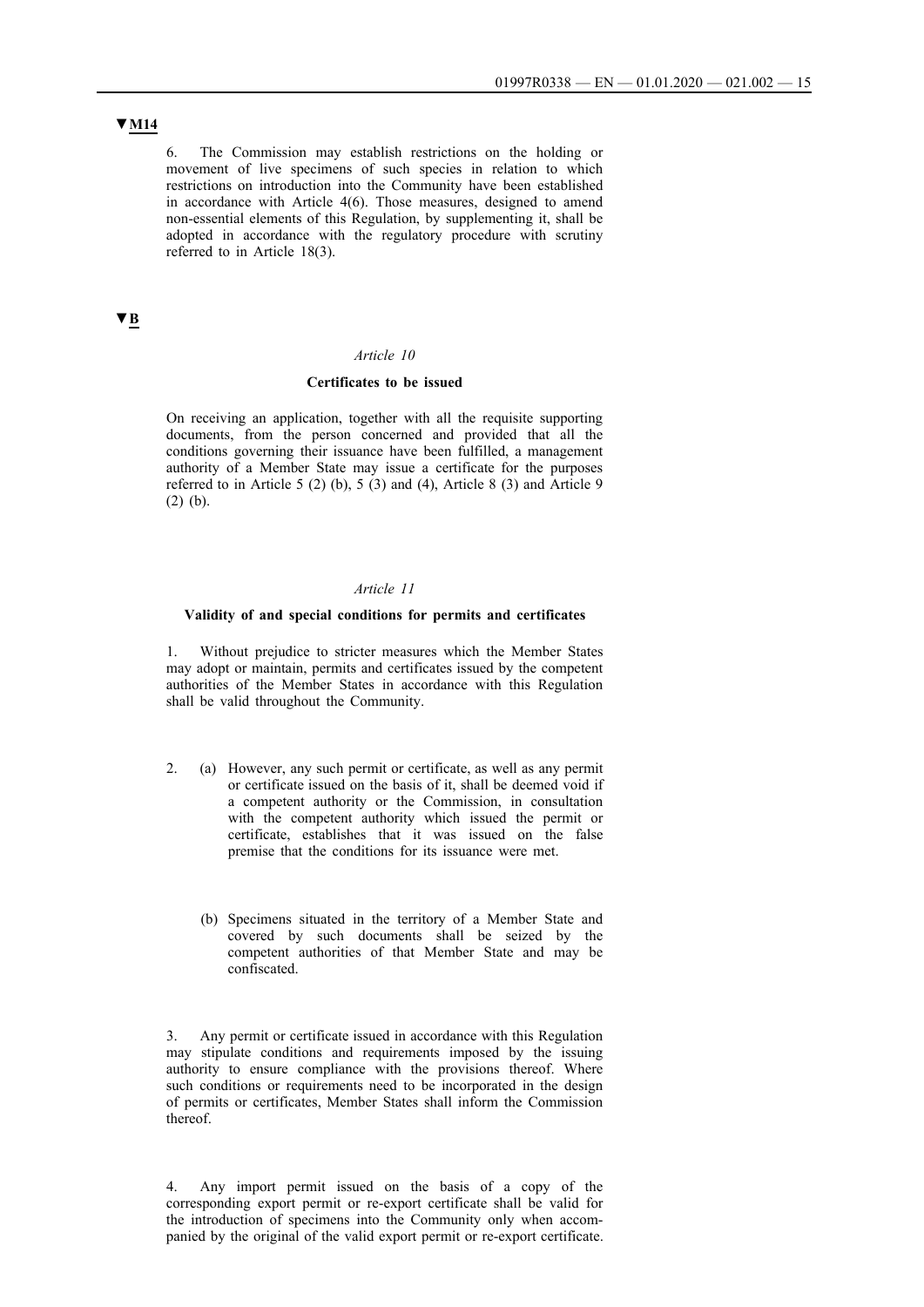5. The Commission shall establish time limits for the issuance of permits and certificates. Those measures, designed to amend non-essential elements of this Regulation, by supplementing it, shall be adopted in accordance with the regulatory procedure with scrutiny referred to in Article 18(3).

# **▼B**

#### *Article 12*

#### **Places of introduction and export**

1. Member States shall designate customs offices for carrying out the checks and formalities for the introduction into and export from the Community, in order to assign to them a customs-approved treatment or use, within the meaning of Regulation (EEC) No 2913/92, of specimens of species covered by this Regulation and shall state which offices are specifically intended to deal with live specimens.

2. All offices designated in accordance with paragraph 1 shall be provided with sufficient and adequately trained staff. Member States shall ensure that accommodation is provided in accordance with relevant Community legislation as regards the transport and accommodation of live animals and that, where necessary, adequate steps are taken for live plants.

3. All offices designated in accordance with paragraph 1 shall be notified to the Commission which shall publish a list of them in the *Official Journal of the European Communities*.

# **▼M14**

4. In exceptional cases and in accordance with the criteria defined by the Commission, a management authority may authorise the introduction into the Community or the export or re-export therefrom at a customs office other than one designated in accordance with paragraph 1. Those measures, designed to amend non-essential elements of this Regulation, by supplementing it, shall be adopted in accordance with the regulatory procedure with scrutiny referred to in Article 18(3).

### **▼B**

5. Member States shall ensure that at border crossing-points the public are informed of the implementing provisions of this Regulation.

#### *Article 13*

#### **Management and scientific authorities and other competent authorities**

- 1. (a) Each Member State shall designate a management authority with primary responsibility for implementation of this Regulation and for communication with the Commission:
	- (b) Each Member State may also designate additional management authorities and other competent authorities to assist in implementation, in which case the primary management authority shall be responsible for providing the additional authorities with all the information required for correct application of this Regulation.

2. Each Member State shall designate one or more scientific authorities with appropriate qualifications whose duties shall be separate from those of any designated management authority.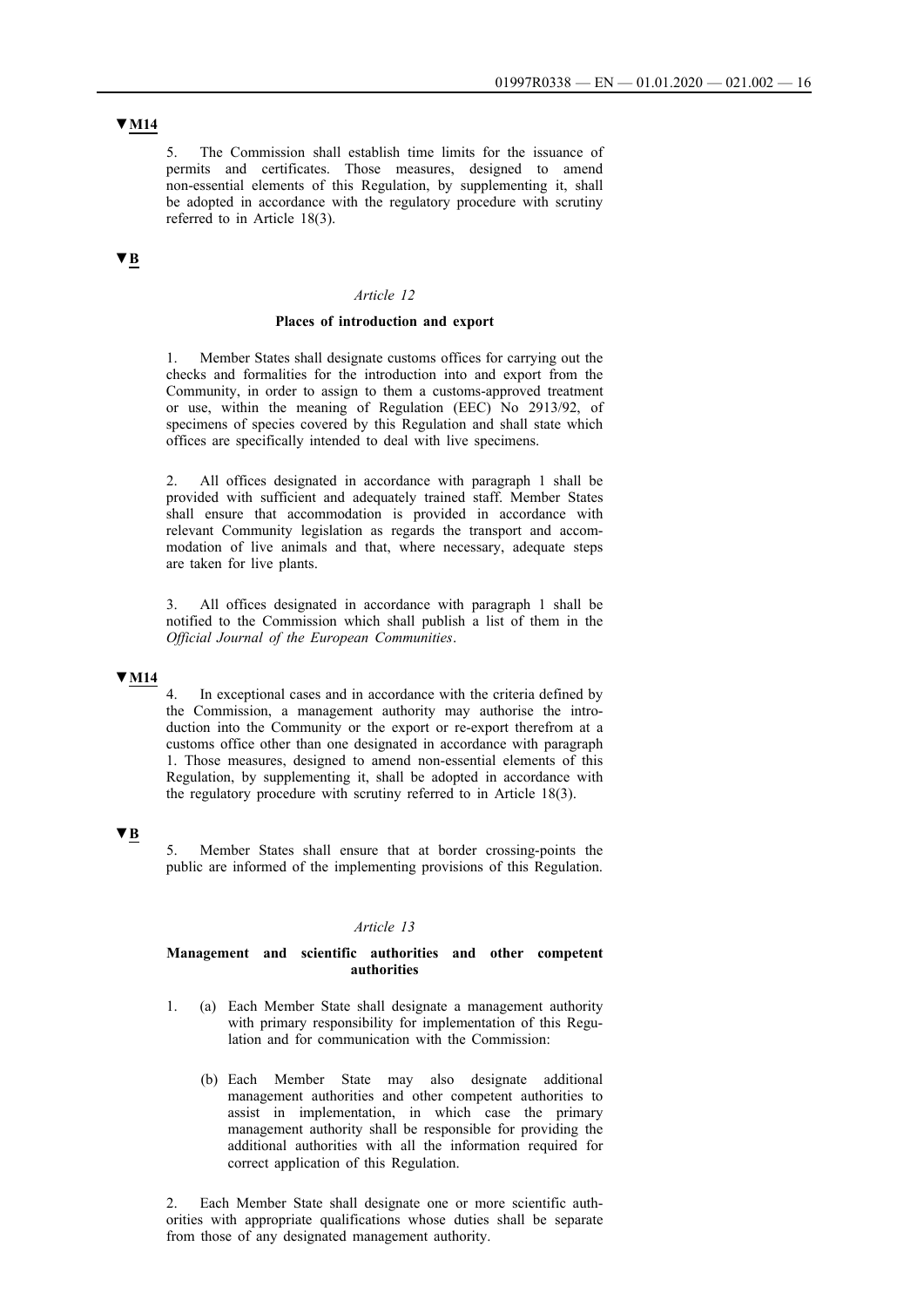- 3. (a) Not later than three months before the date of application of this Regulation, Member States shall forward the names and addresses of the designated management authorities, other authorities competent to issue permits or certificates and scientific authorities to the Commission, which shall publish this information in the *Official Journal of the European Communities* within a month.
	- (b) Each management authority referred to in paragraph 1 (a) shall, if so requested by the Commission, communicate to it within two months the names and specimen signatures of people authorized to sign permits or certificates, and impressions of the stamps, seals or other devices used to authenticate permits or certificates.
	- (c) Member States shall communicate to the Commission any changes in the information already provided, not later than two months after the implementation of such change.

### *Article 14*

### **Monitoring of compliance and investigation of infringements**

- 1. (a) The competent authorities of the Member States shall monitor compliance with the provisions of this Regulation.
	- (b) If, at any time, the competent authorities have reason to believe that these provisions are being infringed, they shall take the appropriate steps to ensure compliance or to instigate legal action.
	- (c) Member States shall inform the Commission and, in the case of species listed in the Appendices to the Convention, the Convention Secretariat of any steps taken by the competent authorities in relation to significant infringements of this Regulation, including seizures and confiscations.

2. The Commission shall draw the attention of the competent authorities of the Member States to matters whose investigation it considers necessary under this Regulation. Member States shall inform the Commission and, in the case of species listed in the Appendices to the Convention, the Convention Secretariat of the outcome of any subsequent investigation.

- 3. (a) An enforcement group shall be established consisting of the representatives of each Member State's authorities with responsibility for ensuring the implementation of the provisions of this Regulation. The group shall be chaired by the representative of the Commission.
	- (b) The enforcement group shall examine any technical question relating to the enforcement of this Regulation raised by the chairman, either on his own initiative or at the request of the members of the group or the committee.
	- (c) The Commission shall convey the opinions expressed in the enforcement group to the committee.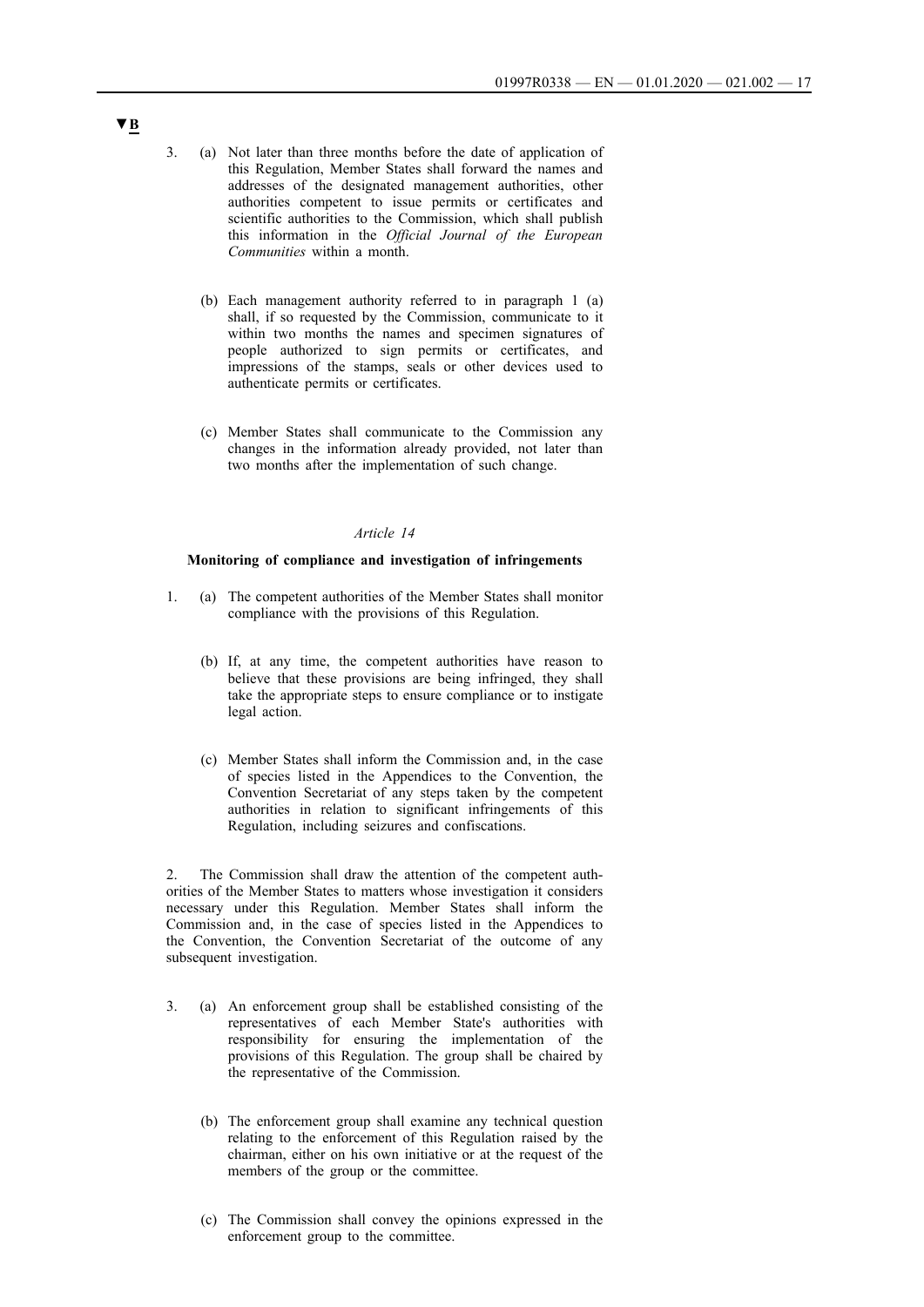### *Article 15*

### **Communication of information**

The Member States and the Commission shall communicate to one another the information necessary for implementing this Regulation.

The Member States and the Commission shall ensure that the necessary steps are taken to make the public aware and inform it of the provisions regarding implementation of the Convention and of this Regulation and of the latter's implementing measures.

2. The Commission shall communicate with the Convention Secretariat so as to ensure that the Convention is effectively implemented throughout the territory to which this Regulation applies.

3. The Commission shall immediately communicate any advice from the Scientific Review Group to the management authorities of the Member States concerned.

4. (a) The management authorities of the Member States shall communicate to the Commission before 15 June each year all the information relating to the preceding year required for drawing up the reports referred to in Article VIII.7 (a) of the Convention and equivalent information on international trade in all specimens of species listed in Annexes A, B and C and on introduction into the Community of specimens of species listed in Annex D. **►M14** The information to be communicated and the format for its presentation shall be specified by the Commission in accordance with the regulatory procedure referred to in Article 18(2).  $\blacktriangleleft$ 

### **▼M23**

- (b) On the basis of the information submitted by the Member States referred to in point (a), the Commission services shall make publicly available, before 31 October each year a Union-wide overview on the introduction into, and the export and re-export from, the Union of specimens of the species to which this Regulation applies and shall forward to the Convention Secretariat information on the species to which the Convention applies.
- (c) Without prejudice to Article 20 of this Regulation, the management authorities of the Member States shall, one year before each meeting of the Conference of the Parties to the Convention, communicate to the Commission all the information relating to the relevant preceding period required for drawing up the reports referred to in Article VIII.7 (b) of the Convention and equivalent information on the provisions of this Regulation that fall outside the scope of the Convention. The format for its presentation shall be specified by the Commission by means of implementing acts. Those implementing acts shall be adopted in accordance with the examination procedure referred to in Article 18(2) of this Regulation.
- (d) On the basis of the information submitted by the Member States referred to in point (c), the Commission shall make publicly available a Union-wide overview on the implementation and enforcement of this Regulation.
- (e) The management authorities of the Member States shall communicate to the Commission before 15 June each year all the information relating to the preceding year for drawing up the annual illegal trade report referred to in CITES Resolution Conf. 11.17 (rev. CoP17).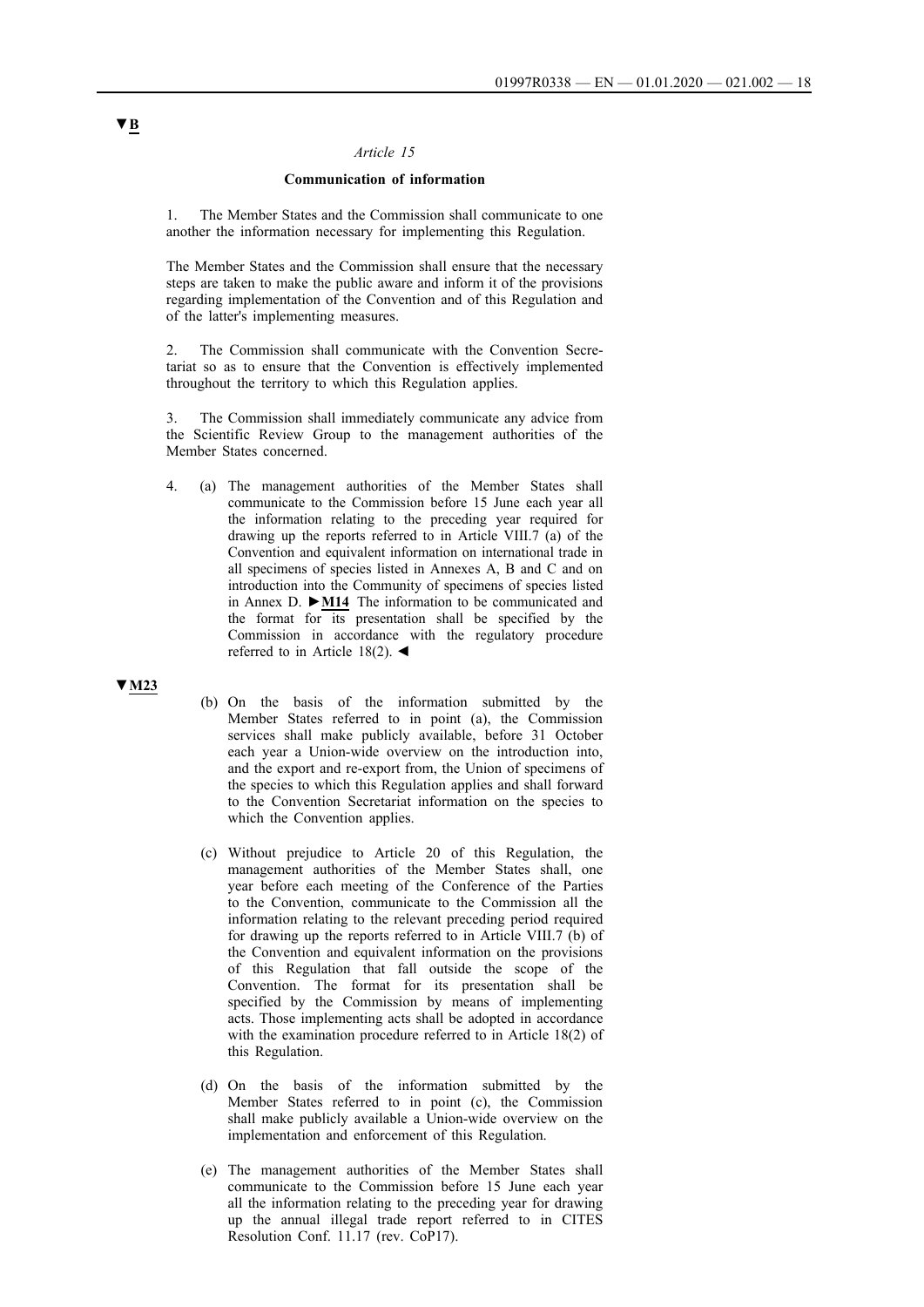5. With a view to the preparation of amendments to the Annexes, the competent authorities of the Member States shall forward all relevant information to the Commission. The Commission shall specify the information required, in accordance with the regulatory procedure referred to in Article 18(2).

### **▼B**

**►C1** 6. Without prejudice to Council Directive 90/313/EEC ◄ of 7 June 1990 on the freedom of access to information on the environment  $(1)$ , the Commission shall take appropriate measures to protect the confidentiality of information obtained in implementation of this Regulation.

#### *Article 16*

#### **Sanctions**

1. Member States shall take appropriate measures to ensure the imposition of sanctions for at least the following infringements of this Regulation:

- (a) introduction into, or export or re-export from, the Community of specimens without the appropriate permit or certificate or with a false, falsified or invalid permit or certificate or one altered without authorization by the issuing authority;
- (b) failure to comply with the stipulations specified on a permit or certificate issued in accordance with this Regulation;
- (c) making a false declaration or knowingly providing false information in order to obtain a permit or certificate;
- (d) using a false, falsified or invalid permit or certificate or one altered without authorization as a basis for obtaining a Community permit or certificate or for any other official purpose in connection with this Regulation;
- (e) making no import notification or a false import notification;
- (f) shipment of live specimens not properly prepared so as to minimize the risk of injury, damage to health or cruel treatment;
- (g) use of specimens of species listed in Annex A other than in accordance with the authorization given at the time of issuance of the import permit or subsequently;
- (h) trade in artificially propagated plants contrary to the provisions laid down in accordance with Article 7(1)(b);
- (i) shipment of specimens into or out of or in transit through the territory of the Community without the appropriate permit or certificate issued in accordance with this Regulation and, in the case of export or re-export from a third country party to the Convention, in accordance therewith, or without satisfactory proof of the existence of such permit or certificate;
- (j) purchase, offer to purchase, acquisition for commercial purposes, use for commercial gain, display to the public for commercial purposes, sale, keeping for sale, offering for sale or transporting for sale of specimens in contravention of Article 8;
- (k) use of a permit or certificate for any specimen other than one for which it was issued;

 $\overline{(\text{1})}$  OJ No L 158, 23.6.1990, p. 56.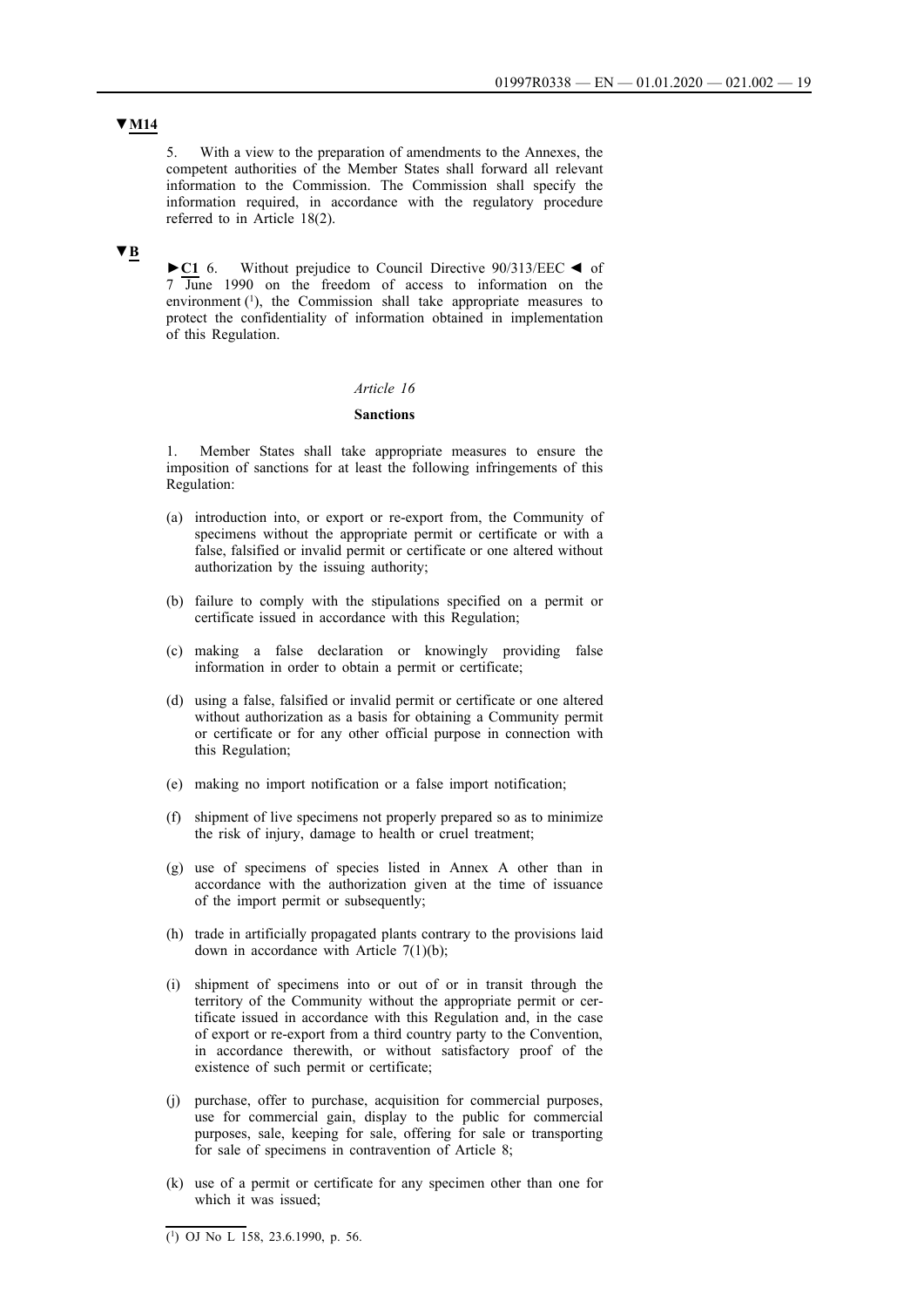- (l) falsification or alteration of any permit or certificate issued in accordance with this Regualation;
- (m) failure to disclose rejection of an application for a Community import, export or re-export permit or certificate, in accordance with Article 6 (3).

2. The measures referred to in paragraph 1 shall be appropriate to the nature and gravity of the infringement and shall include provisions relating to the seizure and, where appropriate, confiscation of specimens.

3. Where a specimen is confiscated, it shall be entrusted to a competent authority of the Member State of confiscation which:

- (a) following consultation with a scientific authority of that Member State, shall place or otherwise dispose of the specimen under conditions which it deems to be appropriate and consistent with the purposes and provisions of the Convention and this Regulation; and
- (b) in the case of a live specimen which has been introduced into the Community, may, after consultation with the State of export, return the specimen to that State at the expense of the convicted person.

4. Where a live specimen of a species listed in Annex B or C arrives at a point of introduction into the Community without the appropriate valid permit or certificate, the specimen must be seized and may be confiscated or, if the consignee refuses to acknowledge the specimen, the competent authorities of the Member State responsible for the point of introduction may, if appropriate, refuse to accept the shipment and require the carrier to return the specimen to its place of departure.

### *Article 17*

#### **The Scientific Review Group**

1. A Scientific Review Group is hereby established, consisting of the representatives of each Member State's scientific authority or authorities and chaired by the representative of the Commission.

- 2. (a) The Scientific Review Group shall examine any scientific question relating to the application of this Regulation — in particular concerning Article 4 (1) (a), (2) (a) and (6) raised by the chairman, either on his own initiative or at the request of the members of the Group or the Committee.
	- (b) The Commission shall convey the opinions of the Scientific Review Group to the Committee.

### **▼M9**

#### *Article 18*

1. The Commission shall be assisted by a committee.

Where reference is made to this Article, Articles 5 and 7 of Decision 1999/468/EC (1) shall apply, having regard to the provisions of Article 8 thereof.

<sup>(1)</sup> Council Decision 1999/468/EC of 28 June 1999 laying down the procedures for the exercise of implementing powers conferred on the Commission (OJ L 184, 17.7.1999, p. 23).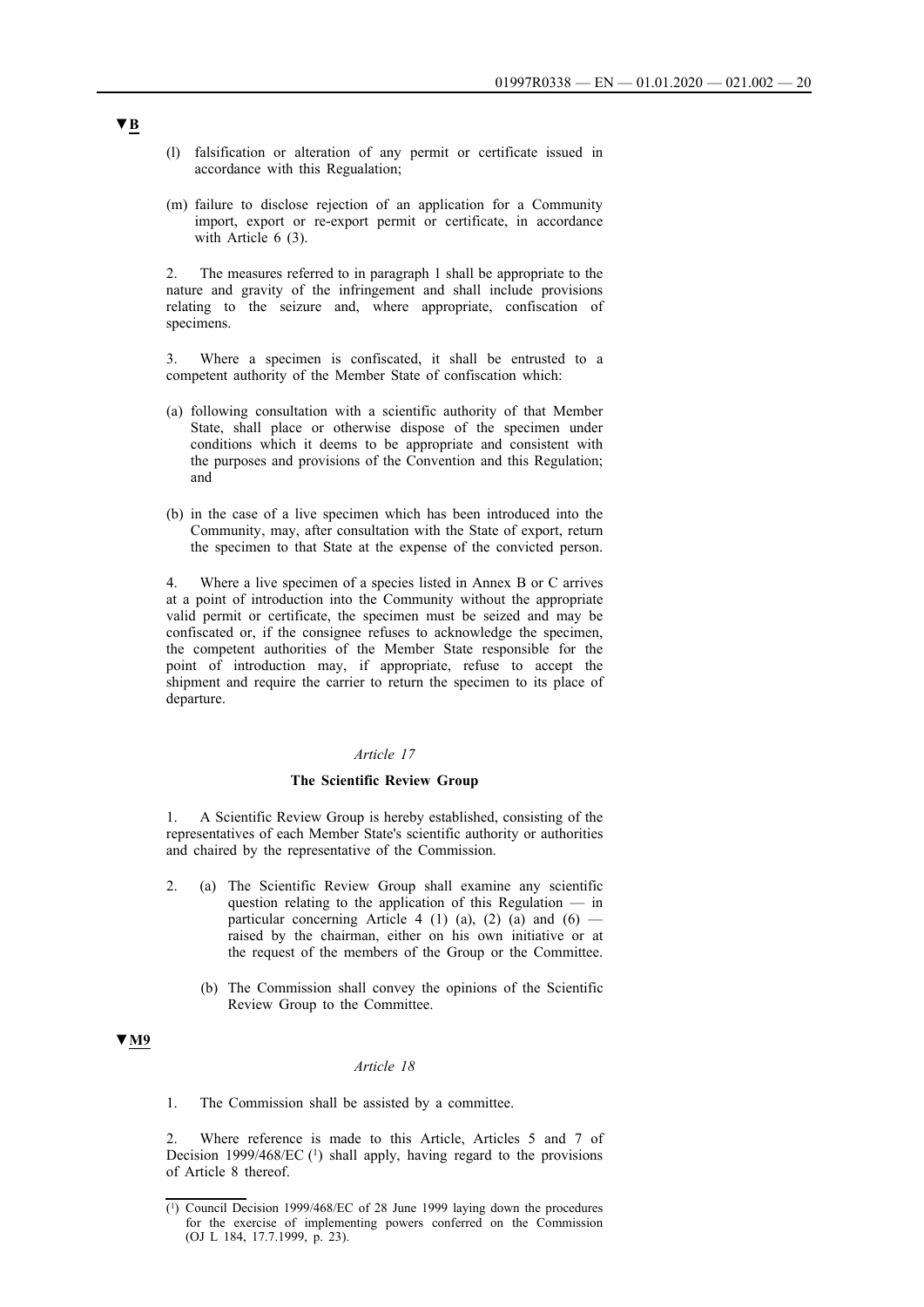The period laid down in Article 5(6) of Decision 1999/468/EC shall be set at three months. As regards the Committee's tasks referred to in points 1 and 2 of Article 19, if, on the expiry of a period of three months from the date of referral to the Council, the Council has not acted, the proposed measures shall be adopted by the Commission.

## **▼M14**

3. Where reference is made to this paragraph, Article 5a(1) to (4) and Article 7 of Decision 1999/468/EC shall apply, having regard to the provisions of Article 8 thereof.

4. Where reference is made to this paragraph, Article 5a(1) to (4) and (5)(b) and Article 7 of Decision 1999/468/EC shall apply, having regard to the provisions of Article 8 thereof.

The time limits laid down in Article  $5a(3)(c)$  and  $(4)(b)$  and  $(e)$  of Decision 1999/468/EC shall be set at one month, one month and two months respectively.

### *Article 19*

1. In accordance with the regulatory procedure referred to in Article 18(2), the Commission shall adopt the measures referred to in Article 4(6), Article 5(7)(b), Article 7(4), Article 15(4)(a) and (c), Article 15(5) and Article 21(3).

The Commission shall determine the design of the documents referred to in Articles 4, 5, 7(4) and 10 in accordance with the regulatory procedure referred to in Article 18(2).

2. The Commission shall adopt the measures referred to in Article 4(7), Article 5(5), Article 7(1)(c), (2)(c) and (3), Article 8(4), Article 9(6), Article 11(5) and Article 12(4). Those measures, designed to amend non-essential elements of this Regulation, by supplementing it, shall be adopted in accordance with the regulatory procedure with scrutiny referred to in Article 18(3).

3. The Commission shall lay down uniform conditions and criteria for:

- (a) the issue, validity and use of the documents referred to in Articles 4, 5, 7(4) and 10;
- (b) the use of phytosanitary certificates referred to in Article  $7(1)(b)(i)$ ;
- (c) the establishment of procedures, where necessary, for marking specimens in order to facilitate identification and ensure enforcement of the provisions.

Those measures, designed to amend non-essential elements of this Regulation, by supplementing it, shall be adopted in accordance with the regulatory procedure with scrutiny referred to in Article 18(3).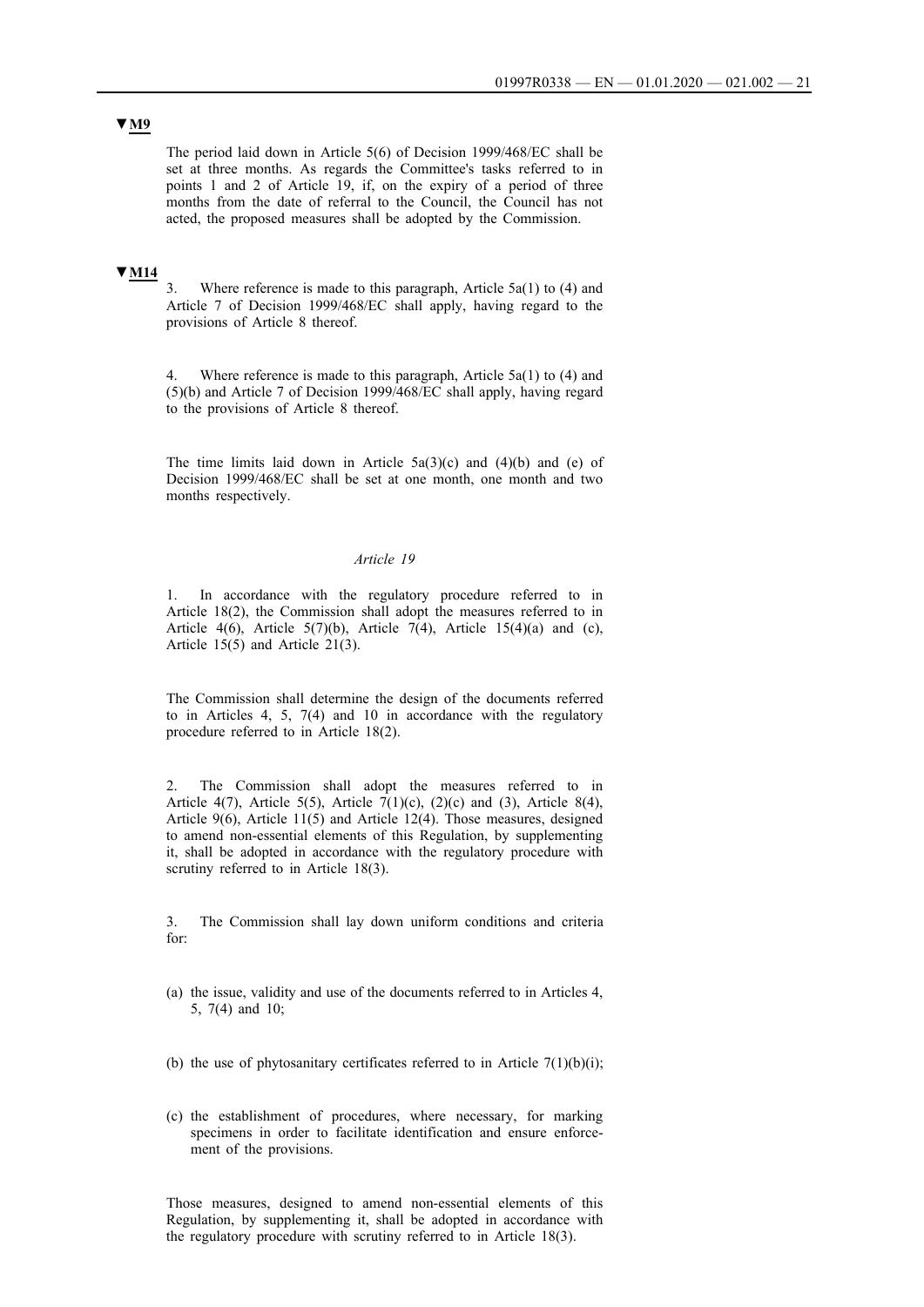4. The Commission shall adopt, where necessary, additional measures to implement resolutions of the Conference of the Parties to the Convention, decisions or recommendations of the Standing Committee of the Convention and recommendations of the Convention Secretariat. Those measures, designed to amend non-essential elements of this Regulation, by supplementing it, shall be adopted in accordance with the regulatory procedure with scrutiny referred to in Article 18(3).

5. The Commission shall amend Annexes A to D except in the case of amendments to Annex A which do not result from decisions of the Conference of the Parties to the Convention. Those measures, designed to amend non-essential elements of this Regulation, shall be adopted in accordance with the regulatory procedure with scrutiny referred to in Article 18(4).

## **▼B**

#### *Article 20*

### **Final provisions**

Each Member State shall notify the Commission and the Convention Secretariat of the provisions which it adopts specifically for the implementation of this Regulation and of all legal instruments used and measures taken for its implementation and enforcement.

The Commission shall communicate this information to the other Member States.

#### *Article 21*

1. Regulation (EEC) No 3626/82 is hereby repealed.

2. Until the measures provided for in points 1 and 2 of Article 19 have been adopted, Member States may maintain or continue to apply the measures adopted in accordance with Regulation (EEC) No 3626/82 and Commission Regulation (EEC) No 3418/83 of 28 November 1983 laying down provisions for the uniform issue and use of the documents required for the implementation in the Community of the Convention on International Trade in Endangered Species of Wild Fauna and Flora (1).

## **▼M14**

Two months before this Regulation is implemented the Commission, in accordance with the regulatory procedure referred to in Article 18(2) and in consultation with the Scientific Review Group:

## **▼B**

- (a) must check that there is no justification for restrictions on the introduction into the Community of the species listed in Annex C1 to Regulation (EEC) No 3626/82 which are not included in Annex A to this Regulation;
- (b) shall adopt a Regulation amending Annex D into a representative list of species meeting the criteria laid down in Article 3 (4) (a).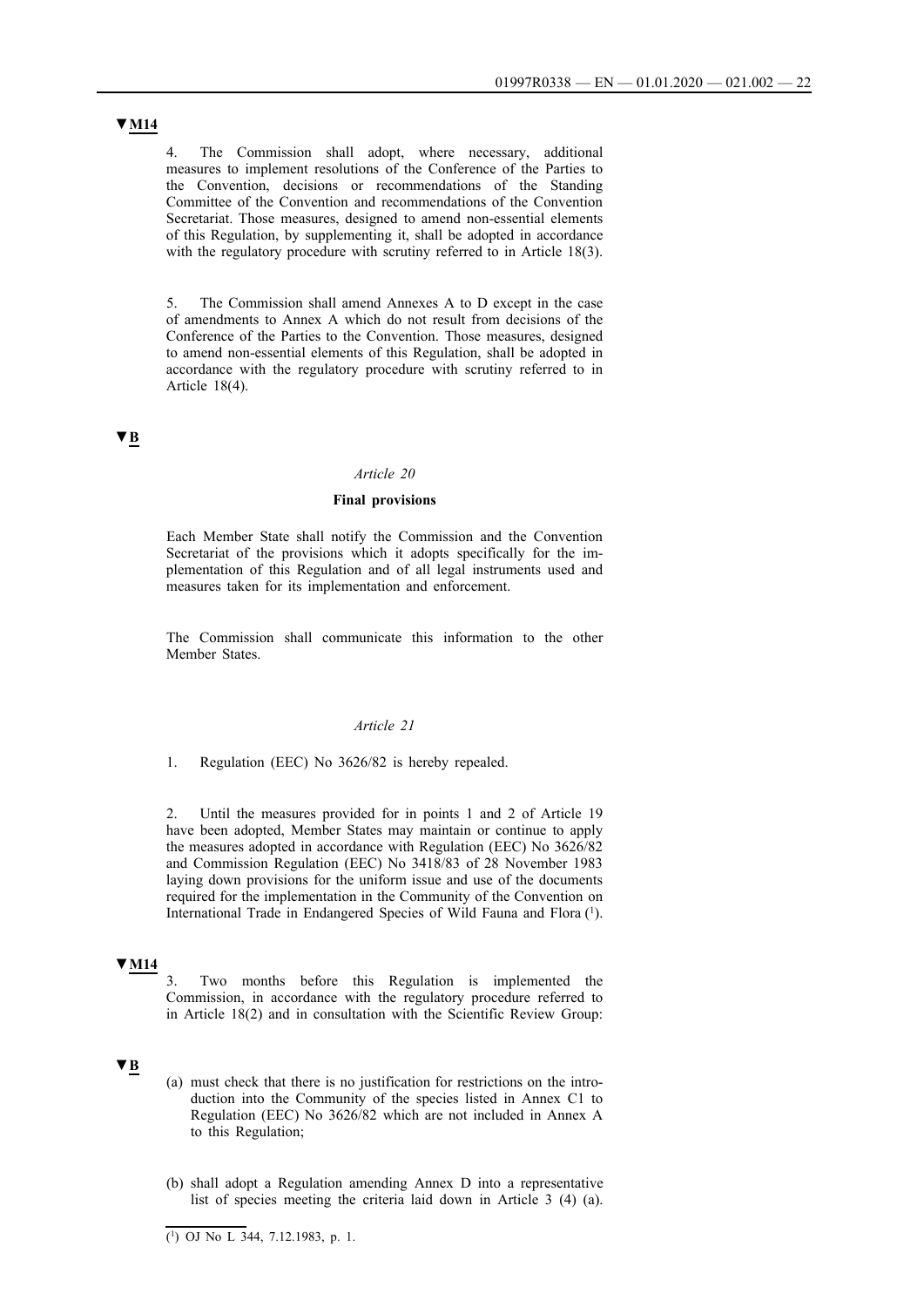# *Article 22*

This Regulation shall enter into force on the date of its publication in the *Official Journal of the European Communities*.

It shall apply from 1 June 1997.

Articles 12, 13, 14 (3), 116, 17, 18, 19 and 21(3) shall apply from the date of entry into force of this Regulation.

This Regulation shall be binding in its entirety and directly applicable in all Member States.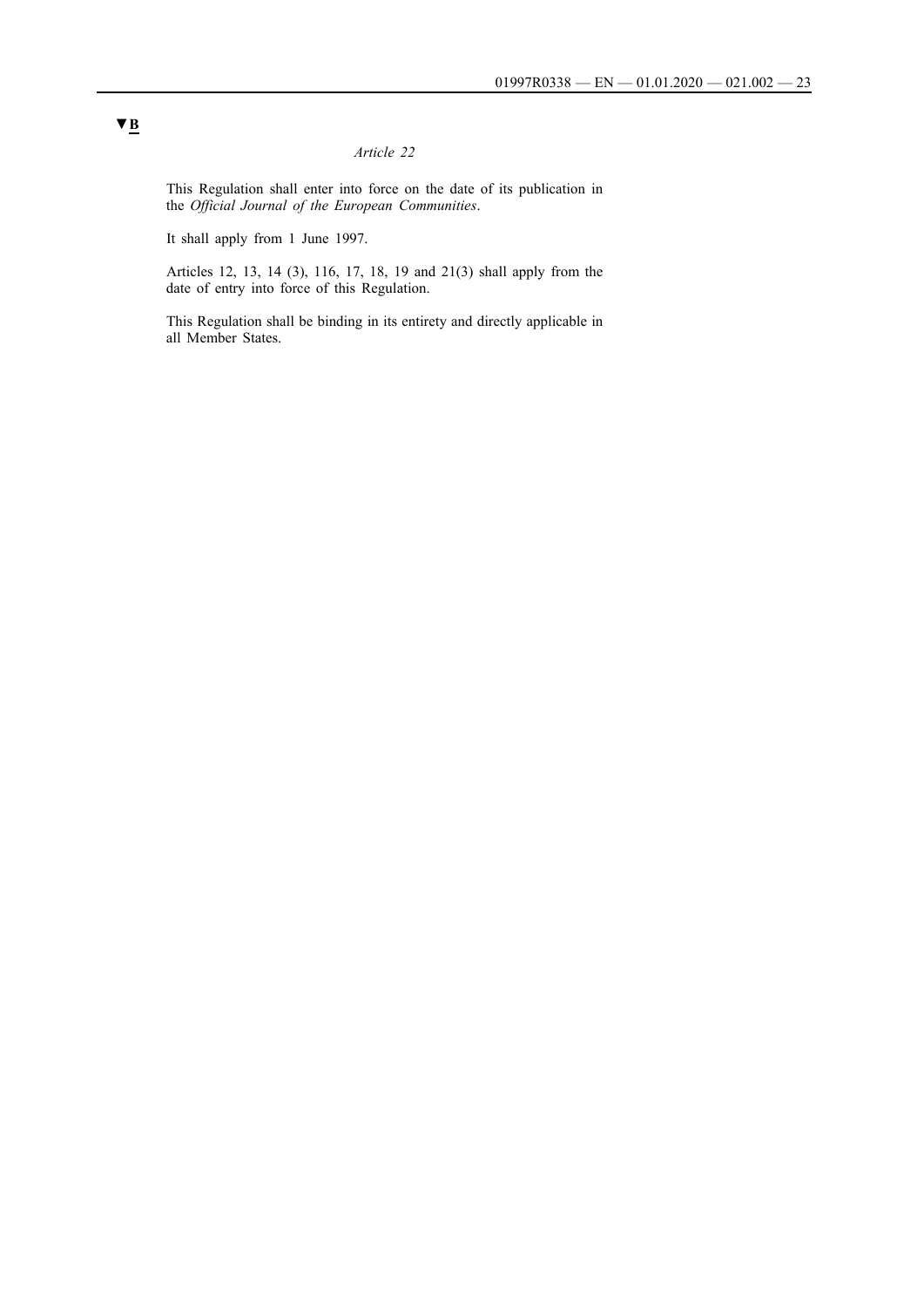#### *ANNEX*

#### **Notes on interpretation of Annexes A, B, C and D**

- 1. Species included in Annexes A, B, C and D are referred to:
	- (a) by the name of the species; or
	- (b) as being all of the species included in a higher taxon or designated part thereof.
- 2. The abbreviation 'spp.' is used to denote all species of a higher taxon.
- 3. Other references to taxa higher than species are for the purposes of information or classification only.
- 4. Species printed in bold in Annex A are listed there in consistency with their protection as provided for by Directive 2009/147/EC of the European Parliament and of the Council (1) or Council Directive 92/43/EEC (2).
- 5. The following abbreviations are used for plant taxa below the level of species:
	- (a) 'ssp.' is used to denote subspecies;
	- (b) 'var(s).' is used to denote variety (varieties); and
	- (c) 'fa.' is used to denote forma.
- 6. The symbols '(I)', '(II)' and '(III)' placed against the name of a species or higher taxon refer to the Appendices to the Convention in which the species concerned are listed as indicated in notes 7, 8 and 9. Where none of these annotations appears, the species concerned are not listed in the Appendices to the Convention.
- 7. (I) against the name of a species or higher taxon indicates that the species or higher taxon concerned is included in Appendix I to the Convention.
- 8. (II) against the name of a species or higher taxon indicates that the species or higher taxon concerned is included in Appendix II to the Convention.
- 9. (III) against the name of a species or higher taxon indicates that it is included in Appendix III to the Convention. In this case the country with respect to which the species or higher taxon is included in Appendix III is also indicated.
- 10. 'Cultivar' means, following the definition of the 8th edition of the *International Code of Nomenclature for Cultivated Plants*, an assemblage of plants that (a) has been selected for a particular character or combination of characters, (b) is distinct, uniform, and stable in these characters, and (c) when propagated by appropriate means, retains those characters. No new taxon of a cultivar can be regarded as such until its category name and circumscription has been formally published in the latest edition of the International Code of Nomenclature for Cultivated Plants.

<sup>(1)</sup> Directive 2009/147/EC of the European Parliament and of the Council of 30 November 2009 on the conservation of wild birds (OJ L 20, 26.1.2010, p. 7).

Council Directive 92/43/EEC of 21 May 1992 on the conservation of natural habitats and of wild fauna and flora (OJ L 206, 22.7.1992, p. 7).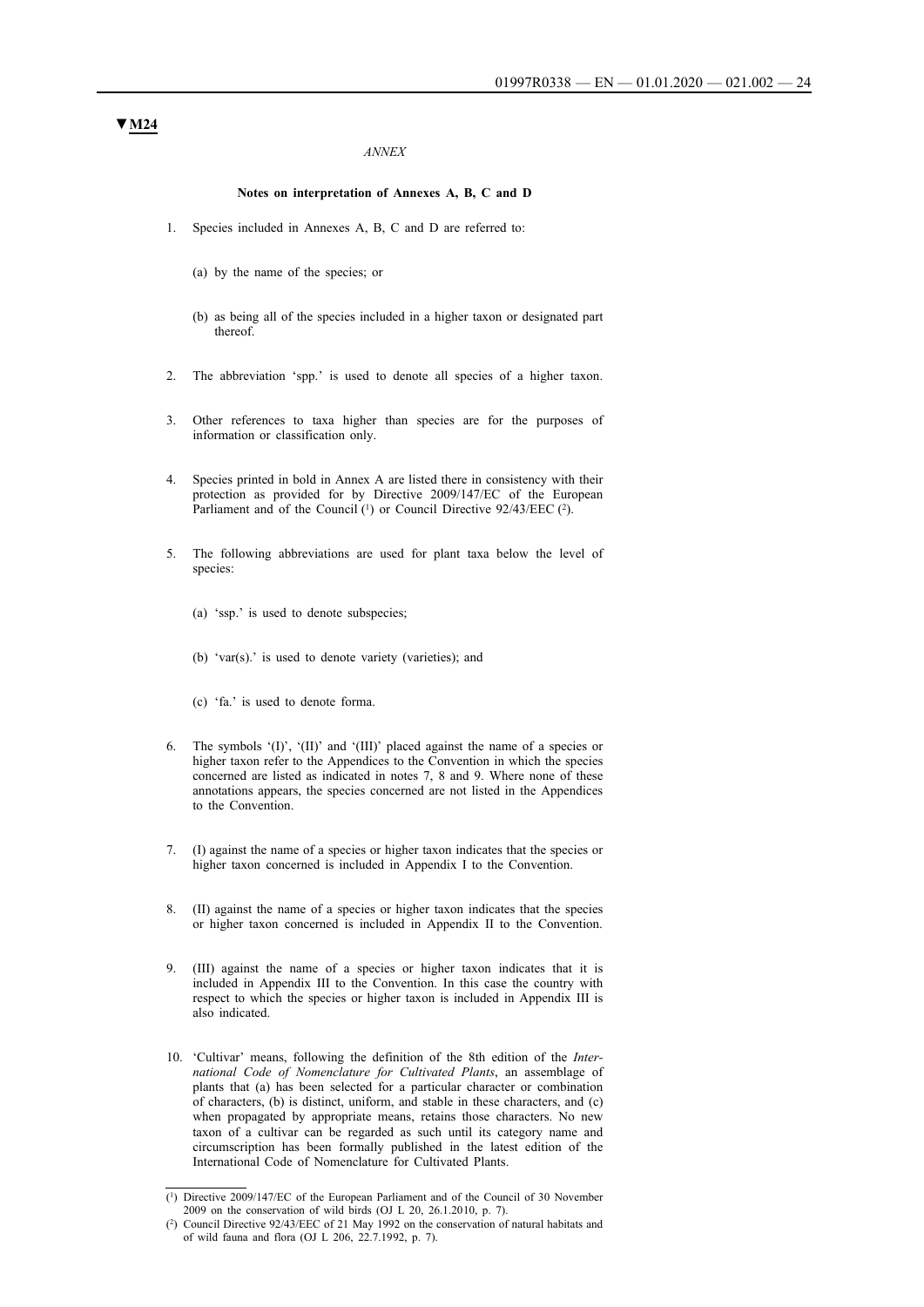- 11. Hybrids may be specifically included in the Appendices but only if they form distinct and stable populations in the wild. Hybrid animals that have in their previous four generations of the lineage one or more specimens of species included in Annexes A or B shall be subject to this Regulation just as if they were full species, even if the hybrid concerned is not specifically included in the Annexes.
- 12. When a species is included in Annex A, B or C, the whole animal or plant, whether alive or dead, and all parts and derivatives thereof are also included. Regarding animal species listed in Annex C and plant species listed in Annex B or C, all parts and derivatives of the species are also included in the same Annex unless the species is annotated to indicate that only specific parts and derivatives are included. In accordance with Article 2(t), the symbol '#' followed by a number placed against the name of a species or higher taxon included in Annex B or C designates parts or derivatives which are specified in relation thereto for the purposes of this Regulation as follows:
	- #1 Designates all parts and derivatives, except:
		- (a) seeds, spores and pollen (including pollinia);
		- (b) seedling or tissue cultures obtained *in vitro*, in solid or liquid media, transported in sterile containers;
		- (c) cut flowers of artificially propagated plants; and
		- (d) fruits and parts and derivatives thereof of artificially propagated plants of the genus *Vanilla.*
	- #2 Designates all parts and derivatives, except:
		- (a) seeds and pollen; and
		- (b) finished products packaged and ready for retail trade.
	- #3 Designates whole and sliced roots and parts of roots, excluding manufactured parts or derivatives, such as powders, pills, extracts, tonics, teas and confectionery.
	- #4 Designates all parts and derivatives, except:
		- (a) seeds (including seedpods of Orchidaceae), spores and pollen (including pollinia). The exemption does not apply to seeds from Cactaceae spp. exported from Mexico, and to seeds from *Beccariophoenix madagascariensis* and *Dypsis decaryi* exported from Madagascar;
		- (b) seedling or tissue cultures obtained *in vitro*, in solid or liquid media, transported in sterile containers;
		- (c) cut flowers of artificially propagated plants;
		- (d) fruits and parts and derivatives thereof of naturalized or artificially propagated plants of the genus *Vanilla* (Orchidaceae) and of the family Cactaceae;
		- (e) stems, flowers, and parts and derivatives thereof of naturalized or artificially propagated plants of the genera *Opuntia* subgenus *Opuntia* and *Selenicereus* (Cactaceae); and
		- (f) finished products of *Aloe ferox* and *Euphorbia antisyphilitica* packaged and ready for retail trade.
	- #5 Designates logs, sawn wood and veneer sheets.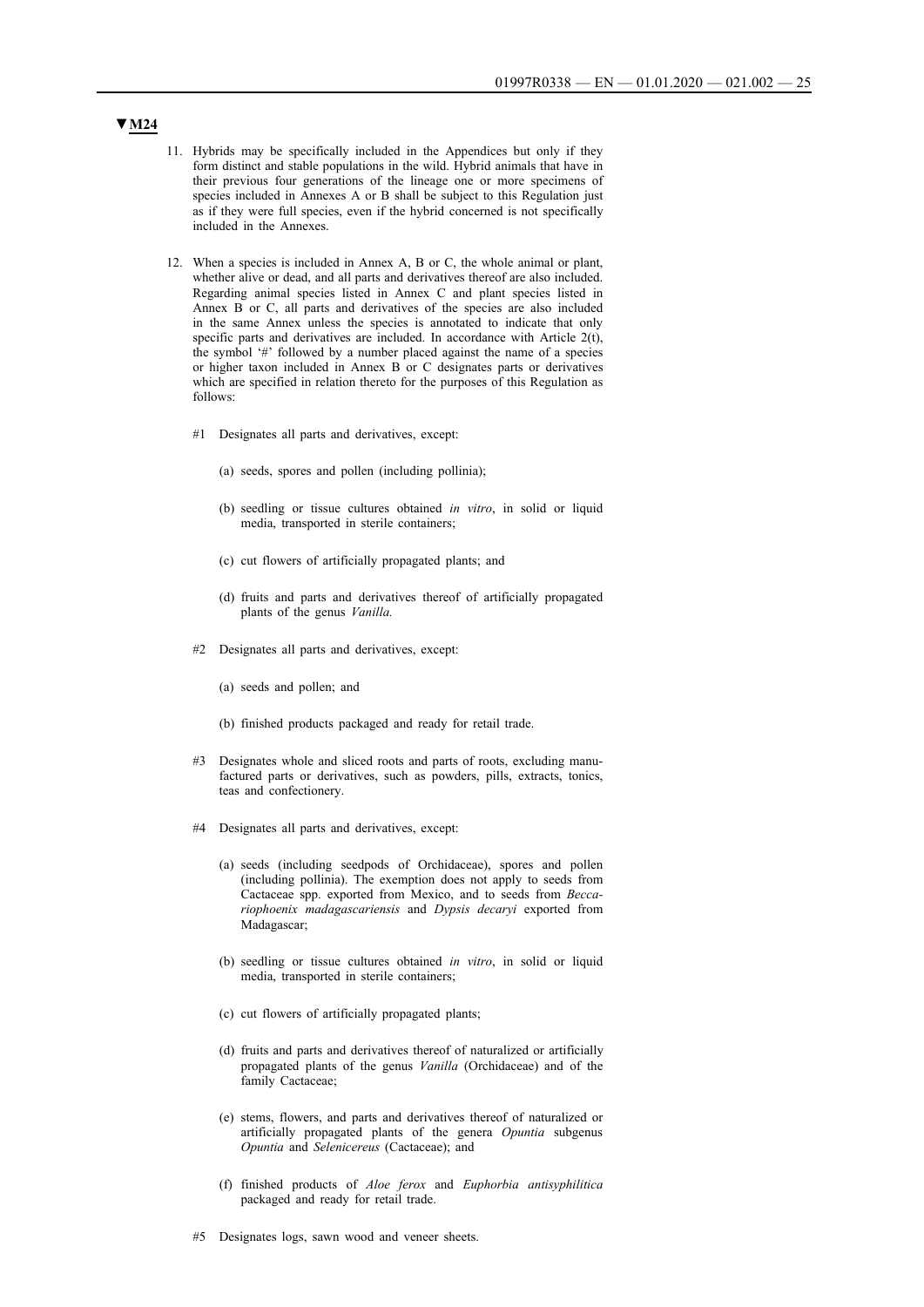- #6 Designates logs, sawn wood, veneer sheets and plywood.
- #7 Designates logs, wood-chips, powder and extracts.
- #8 Designates underground parts (i.e. roots, rhizomes): whole, parts and powdered.
- #9 Designates all parts and derivatives, except those bearing a label 'Produced from *Hoodia* spp. material obtained through controlled harvesting and production under the terms of an agreement with the relevant *CITES Management Authority of [Botswana under agreement No. BW/xxxxxx] [Namibia under agreement No. NA/xxxxxx] [South Africa under agreement No. ZA/xxxxxx]*'.
- #10 Designates logs, sawn wood, veneer sheets, including unfinished wood articles used for the fabrication of bows for stringed musical instruments.
- #11 Designates logs, sawn wood, veneer sheets, plywood, powder and extracts. Finished products containing such extracts as ingredients, including fragrances, are not considered to be covered by this annotation.
- #12 Designates logs, sawn wood, veneer sheets, plywood and extracts. Finished products containing such extracts as ingredients, including fragrances, are not considered to be covered by this annotation.
- #13 Designates the kernel (also known as 'endosperm', 'pulp' or 'copra') and any derivative thereof.
- #14 Designates all parts and derivatives, except:
	- (a) seeds and pollen;
	- (b) seedling or tissue cultures obtained *in vitro*, in solid or liquid media, transported in sterile containers;
	- (c) fruits;
	- (d) leaves;
	- (e) exhausted agarwood powder, including compressed powder in all shapes; and
	- (f) finished products packaged and ready for retail trade, this exemption does not apply to wood chips, beads, prayer beads and carvings.
- #15 Designates all parts and derivatives, except:
	- (a) leaves, flowers, pollen, fruits, and seeds;
	- (b) finished products to a maximum weight of wood of the listed species of up to 10 kg per shipment;
	- (c) finished musical instruments, finished musical instrument parts and finished musical instrument accessories;
	- (d) parts and derivatives of *Dalbergia cochinchinensis* which are covered by Annotation #4;
	- (e) parts and derivatives of *Dalbergia* spp. originating and exported from Mexico which are covered by Annotation #6;
- #16 Designates seeds, fruits, and oils;
- #17 Logs, sawn wood, veener sheets, plywood and transformed wood.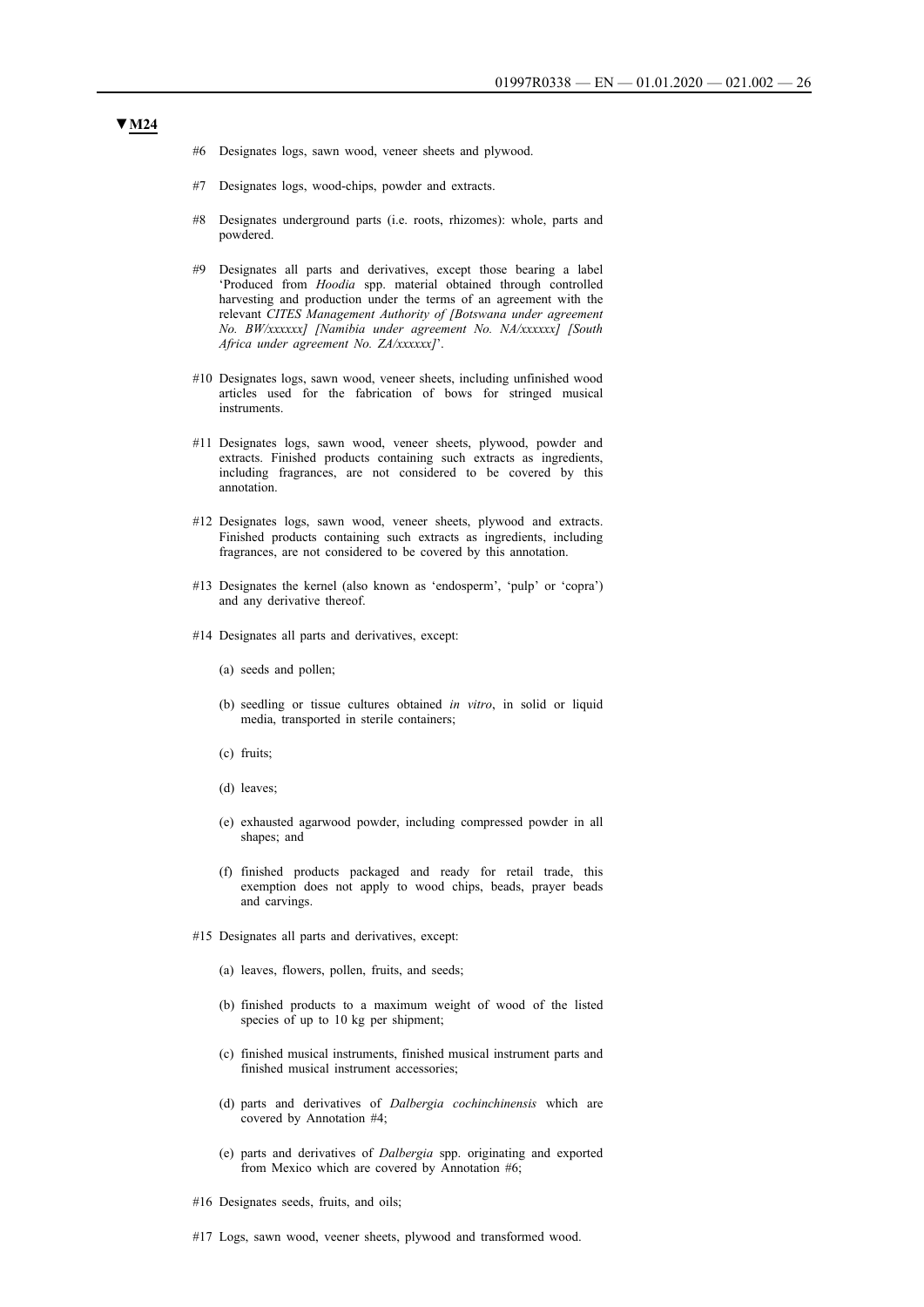13. The terms and expressions below, used in annotations in these Annexes, are defined as follows:

#### **Extract**

Any substance obtained directly from plant material by physical or chemical means regardless of the manufacturing process. An extract may be solid (e.g. crystals, resin, fine or coarse particles), semisolid (e.g. gums, waxes) or liquid (e.g. solutions, tinctures, oil and essential oils).

#### **Finished musical instruments**

A musical instrument (as referenced by the Harmonized System of the World Customs Organization, Chapter 92; musical instruments, parts and accessories of such articles) that is ready to play or needs only the installation of parts to make it playable. This term includes antique instruments (as defined by the Harmonized System codes 97.05 and 97.06; Works of art, collectors' pieces and antiques).

#### **Finished musical instrument accessories**

A musical instrument accessory (as referenced by the Harmonized System of the World Customs Organization, Chapter 92; musical instruments, parts and accessories of such articles) that is separate from the musical instrument, and is specifically designed or shaped to be used explicitly in association with an instrument, and that requires no further modification to be used.

#### **Finished musical instrument parts**

A part (as referenced by the Harmonized System of the World Customs Organization, Chapter 92; musical instruments, parts and accessories of such articles) of a musical instrument that is ready to install and is specifically designed and shaped to be used explicitly in association with the instrument to make it playable.

#### **Finished products packaged and ready for retail trade**

Products, shipped singly or in bulk, requiring no further processing, packaged, labelled for final use or the retail trade in a state fit for being sold to or used by the general public.

#### **Powder**

A dry, solid substance in the form of fine or coarse particles

#### **Shipment**

Cargo transported under the terms of a single bill of lading or air waybill, irrespective of the quantity or number of containers or packages; or pieces worn, carried or included in personal baggage.

#### **10 kg per shipment**

For the term '10 kg per shipment', the 10 kg limit should be interpreted as referring to the weight of the individual portions of each item in the shipment made of wood of the species concerned. In other words, the 10 kg limit is to be assessed against the weight of the individual portions of wood of *Dalbergia/Guibourtia* species contained in each item of the shipment, rather than against the total weight of the shipment.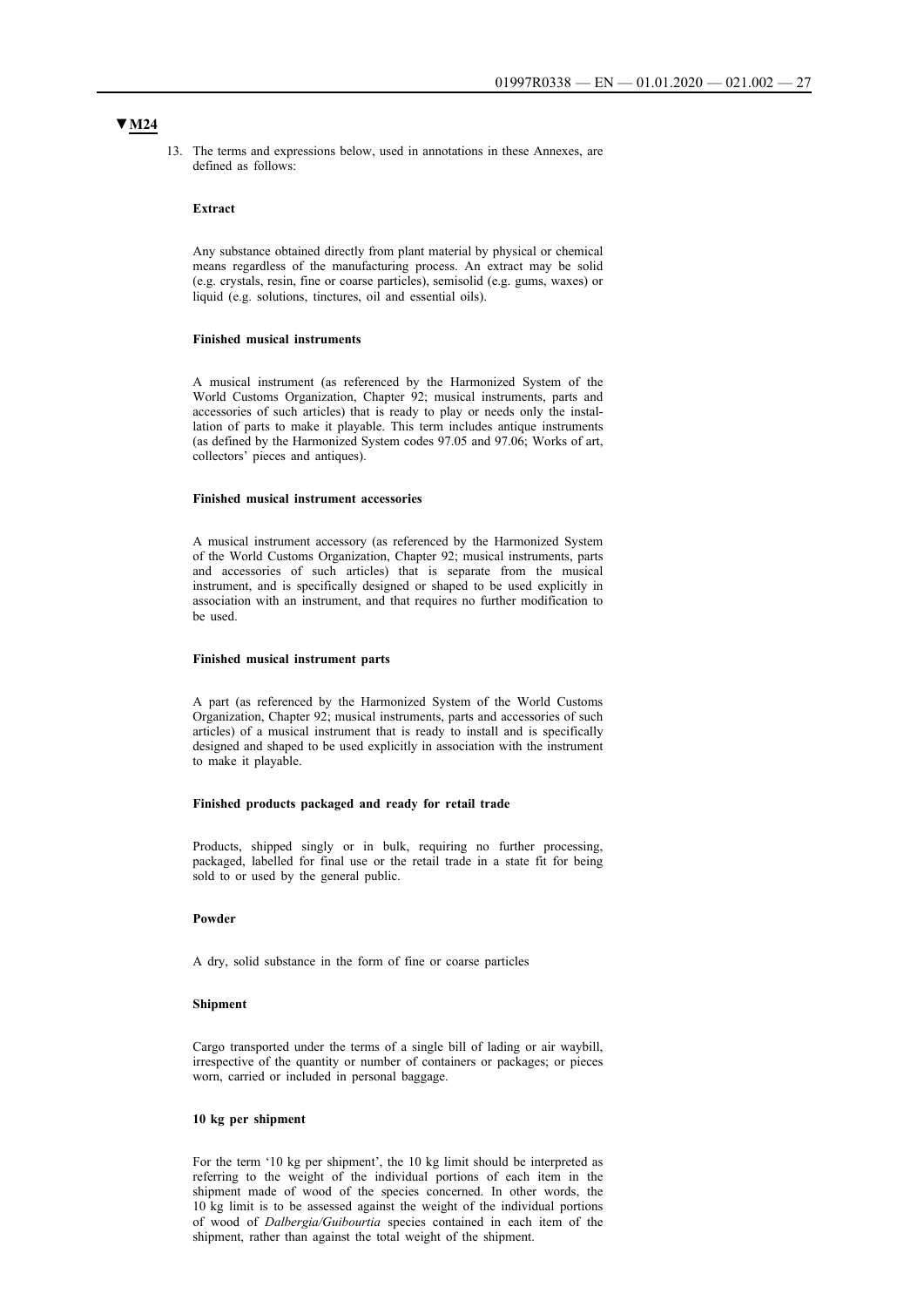#### **Transformed wood**

Defined by Harmonized System code 44.09. Wood (including strips, friezes for parquet flooring, not assembled), continuously shaped (tongued, grooved, v-jointed, beaded or the like) along any edges, ends or faces, whether or not planed, sanded or end-jointed.

#### **Woodchips**

Wood that has been reduced to small pieces.

- 14. As none of the species or higher taxa of FLORA included in Annex A is annotated to the effect that its hybrids shall be treated in accordance with Article 4(1), this means that artificially propagated hybrids produced from one or more of these species or taxa may be traded with a certificate of artificial propagation, and that seeds and pollen (including pollinia), cut flowers, seedling or tissue cultures obtained *in vitro*, in solid or liquid media, transported in sterile containers of these hybrids are not subject to this Regulation.
- 15. Urine, faeces and ambergris which are waste products and gained without the manipulation of the animal concerned are not subject to this Regulation.
- 16. In respect of fauna species listed in Annex D, this Regulation shall apply only to live specimens and whole, or substantially whole, dead specimens except for taxa which are annotated as follows to show that other parts and derivatives are also covered:
	- § 1 Any whole, or substantially whole, skins, raw or tanned.
- 17. In respect of flora species listed in Annex D, this Regulation shall apply only to live specimens except for taxa which are annotated as follows to show that other parts and derivatives are also covered:
	- § 3 Dried and fresh plants, including, where appropriate; leaves, roots/rootstock, stems, seeds/spores, bark and fruits.
	- § 4 Logs, sawn wood and veneer sheets.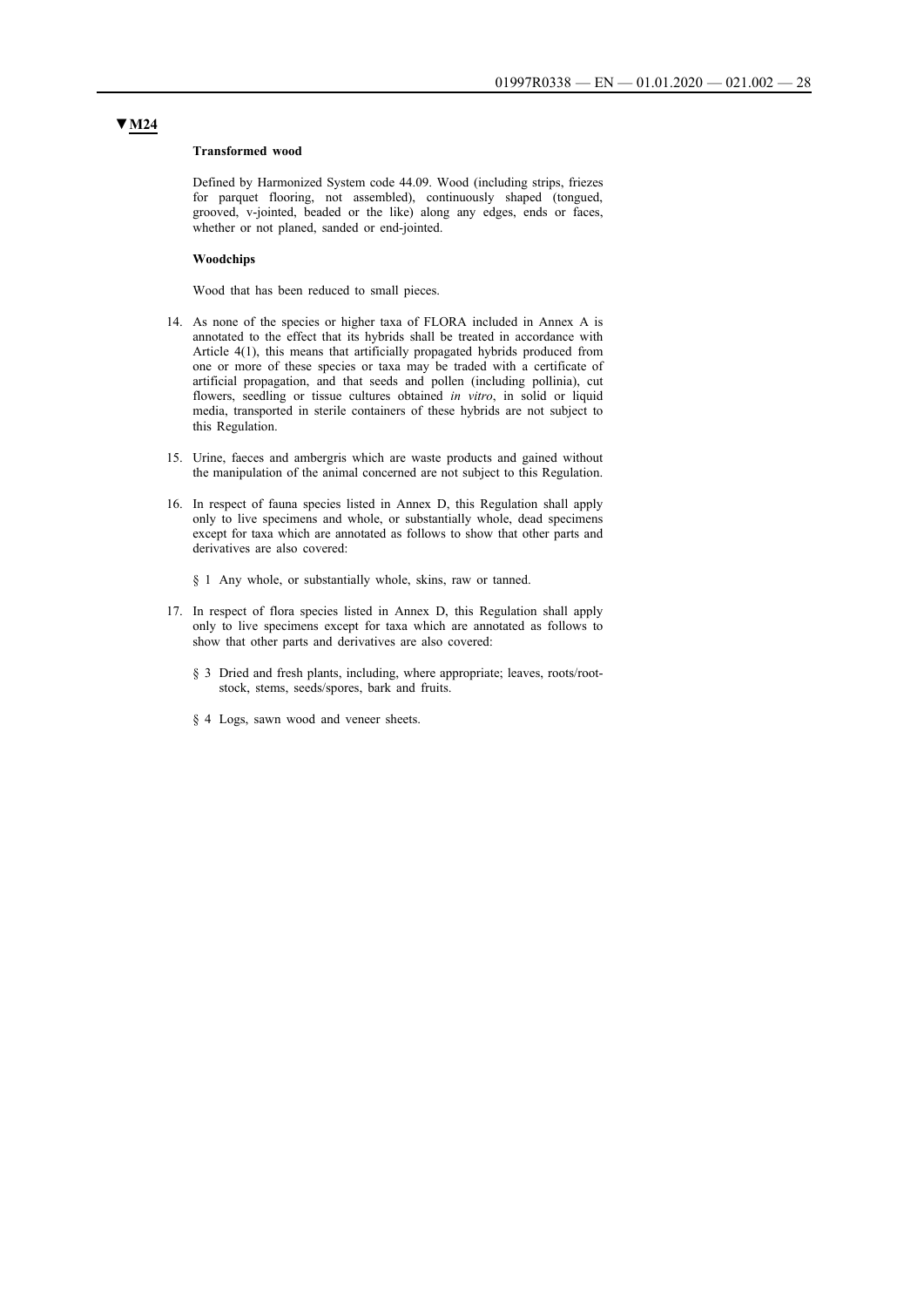|                     | Annex A                                                                                                                                 | Annex B                | Annex C                                  | Common name                                                |
|---------------------|-----------------------------------------------------------------------------------------------------------------------------------------|------------------------|------------------------------------------|------------------------------------------------------------|
|                     |                                                                                                                                         | <b>FAUNA</b>           |                                          |                                                            |
|                     |                                                                                                                                         | CHORDATA (CHORDATES)   |                                          |                                                            |
| <b>MAMMALIA</b>     |                                                                                                                                         |                        |                                          | <b>Mammals</b>                                             |
| <b>ARTIODACTYLA</b> |                                                                                                                                         |                        |                                          |                                                            |
| Antilocapridae      |                                                                                                                                         |                        |                                          | Pronghorn                                                  |
|                     | Antilocapra americana (I) (Only the<br>population of Mexico; no other popu-<br>lation is included in the Annexes to<br>this Regulation) |                        |                                          | Mexican pronghorn                                          |
| <b>Bovidae</b>      |                                                                                                                                         |                        |                                          | Antelopes, cattle, duikers, gazelles,<br>goats, sheep etc. |
|                     | Addax nasomaculatus (I)                                                                                                                 |                        |                                          | Addax                                                      |
|                     |                                                                                                                                         | Ammotragus lervia (II) |                                          | Barbary sheep                                              |
|                     |                                                                                                                                         |                        | Antilope cervicapra (III Nepal/Pakistan) | Blackbuck                                                  |
|                     | Bos gaurus (I) (Excludes the domes-<br>ticated form referenced as Bos frontalis<br>which is not subject to this Regulation)             |                        |                                          | Gaur                                                       |
|                     | Bos mutus (I) (Excludes the domes-<br>ticated form referenced as <i>Bos</i><br>grunniens which is not subject to this<br>Regulation)    |                        |                                          | Wild yak                                                   |
|                     | Bos sauveli (I)                                                                                                                         |                        |                                          | Kouprey                                                    |
|                     |                                                                                                                                         |                        | Boselaphus tragocamelus (III Pakistan)   | Nilgai                                                     |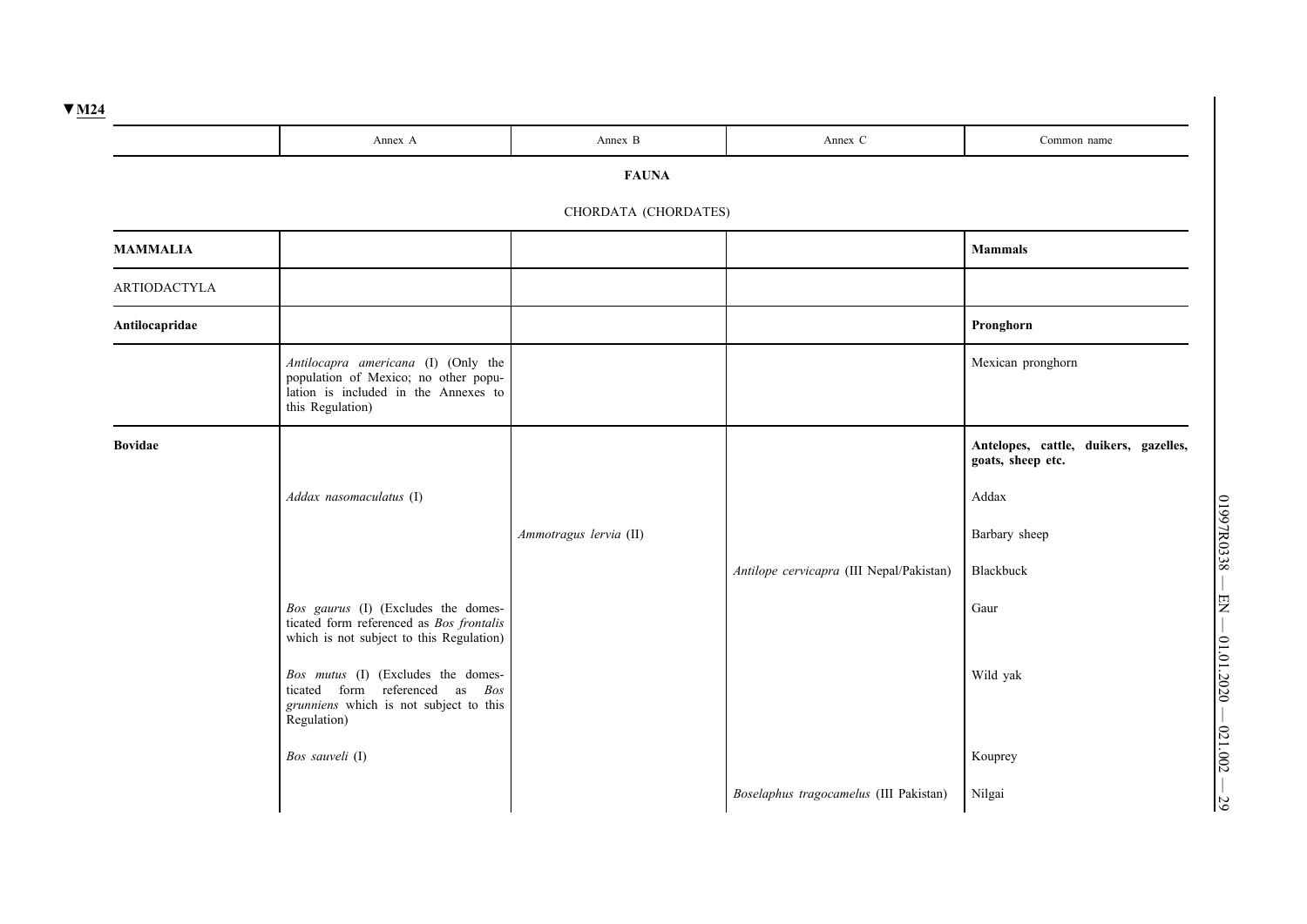|                      | Annex A                        | Annex B                      | Annex C                                                                                                                                    | Common name          |
|----------------------|--------------------------------|------------------------------|--------------------------------------------------------------------------------------------------------------------------------------------|----------------------|
|                      |                                |                              | Bubalus arnee (III Nepal) (Excludes the<br>domesticated form referenced as Bubalus<br>bubalis, which is not subject to this<br>Regulation) | Wild Asiatic buffalo |
|                      | Bubalus depressicornis (I)     |                              |                                                                                                                                            | Lowland anoa         |
|                      | Bubalus mindorensis (I)        |                              |                                                                                                                                            | Tamarau              |
| Bubalus quarlesi (I) |                                |                              |                                                                                                                                            | Mountain anoa        |
|                      |                                | Budorcas taxicolor (II)      |                                                                                                                                            | Takin                |
| Capra falconeri (I)  |                                |                              |                                                                                                                                            | Markhor              |
|                      |                                | Capra caucasica (II)         |                                                                                                                                            | Caucasian Tur        |
|                      |                                |                              | Capra hircus aegagrus (III Pakistan)<br>(Specimens of the domesticated form<br>are not subject to this Regulation)                         | Wild goat            |
|                      |                                |                              | Capra sibirica (III Pakistan)                                                                                                              | Siberian Ibex        |
|                      | Capricornis milneedwardsii (I) |                              |                                                                                                                                            | Chinese serow        |
|                      | Capricornis rubidus (I)        |                              |                                                                                                                                            | Red serow            |
|                      | Capricornis sumatraensis (I)   |                              |                                                                                                                                            | Sumatran serow       |
| Capricornis thar (I) |                                |                              |                                                                                                                                            | Himalayan serow      |
|                      |                                | Cephalophus brookei (II)     |                                                                                                                                            | Brooke's duiker      |
|                      |                                | Cephalophus dorsalis (II)    |                                                                                                                                            | Bay duiker           |
|                      | Cephalophus jentinki (I)       |                              |                                                                                                                                            | Jentink's duiker     |
|                      |                                | Cephalophus ogilbyi (II)     |                                                                                                                                            | Ogilby's duiker      |
|                      |                                | Cephalophus silvicultor (II) |                                                                                                                                            | Yellow-backed duiker |
|                      |                                | Cephalophus zebra (II)       |                                                                                                                                            | Zebra duiker         |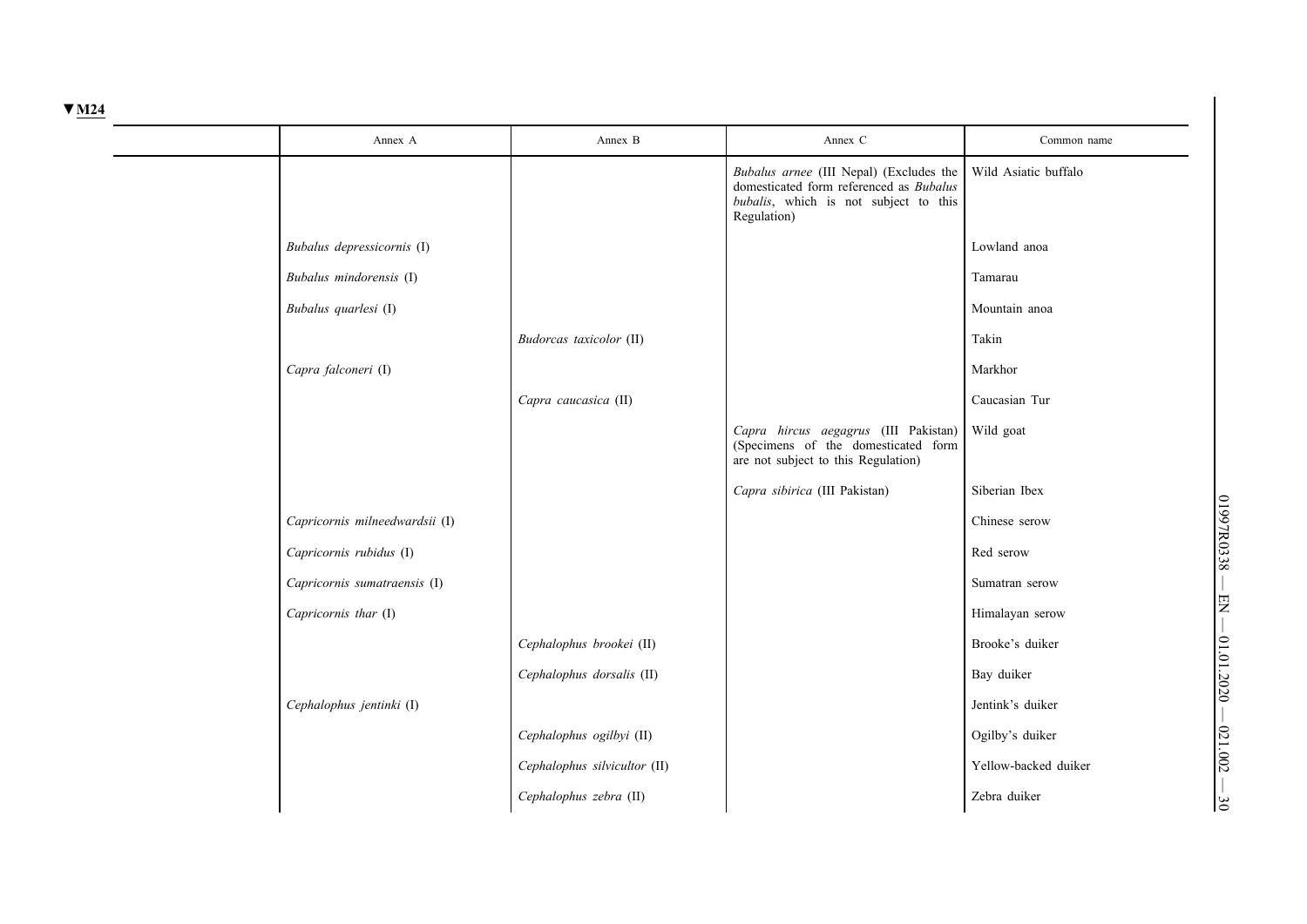|  | Annex A                       | Annex B                                                                                                                       | Annex C                              | Common name            |
|--|-------------------------------|-------------------------------------------------------------------------------------------------------------------------------|--------------------------------------|------------------------|
|  |                               | Damaliscus pygargus pygargus (II)                                                                                             |                                      | Bontebok               |
|  |                               |                                                                                                                               | Gazella bennettii (III Pakistan)     | Chinkara               |
|  | Gazella cuvieri (I)           |                                                                                                                               |                                      | Cuvier's gazelle       |
|  |                               |                                                                                                                               | Gazella dorcas (III Algeria/Tunisia) | Dorcas gazelle         |
|  | Gazella leptoceros (I)        |                                                                                                                               |                                      | Slender-horned gazelle |
|  | Hippotragus niger variani (I) |                                                                                                                               |                                      | Giant sable antelope   |
|  |                               | Kobus leche (II)                                                                                                              |                                      | Lechwe                 |
|  | Naemorhedus baileyi (I)       |                                                                                                                               |                                      | Red goral              |
|  | Naemorhedus caudatus (I)      |                                                                                                                               |                                      | Long-tailed goral      |
|  | Naemorhedus goral (I)         |                                                                                                                               |                                      | Himalayan goral        |
|  | Naemorhedus griseus (I)       |                                                                                                                               |                                      | Chinese goral          |
|  | Nanger dama (I)               |                                                                                                                               |                                      | Dama gazelle           |
|  | Oryx dammah (I)               |                                                                                                                               |                                      | Scimitar-horned oryx   |
|  | Oryx leucoryx (I)             |                                                                                                                               |                                      | Arabian oryx           |
|  |                               | Ovis ammon (II)                                                                                                               |                                      | Altai argali           |
|  |                               | Ovis arabica (II)                                                                                                             |                                      | Arabian wild sheep     |
|  |                               | Ovis bochariensis (II)                                                                                                        |                                      | Bukhara urial          |
|  |                               | Ovis canadensis (II) (Only the population of Mexico; no other population<br>is included in the Annexes to this<br>Regulation) |                                      | Mexican bighorn sheep  |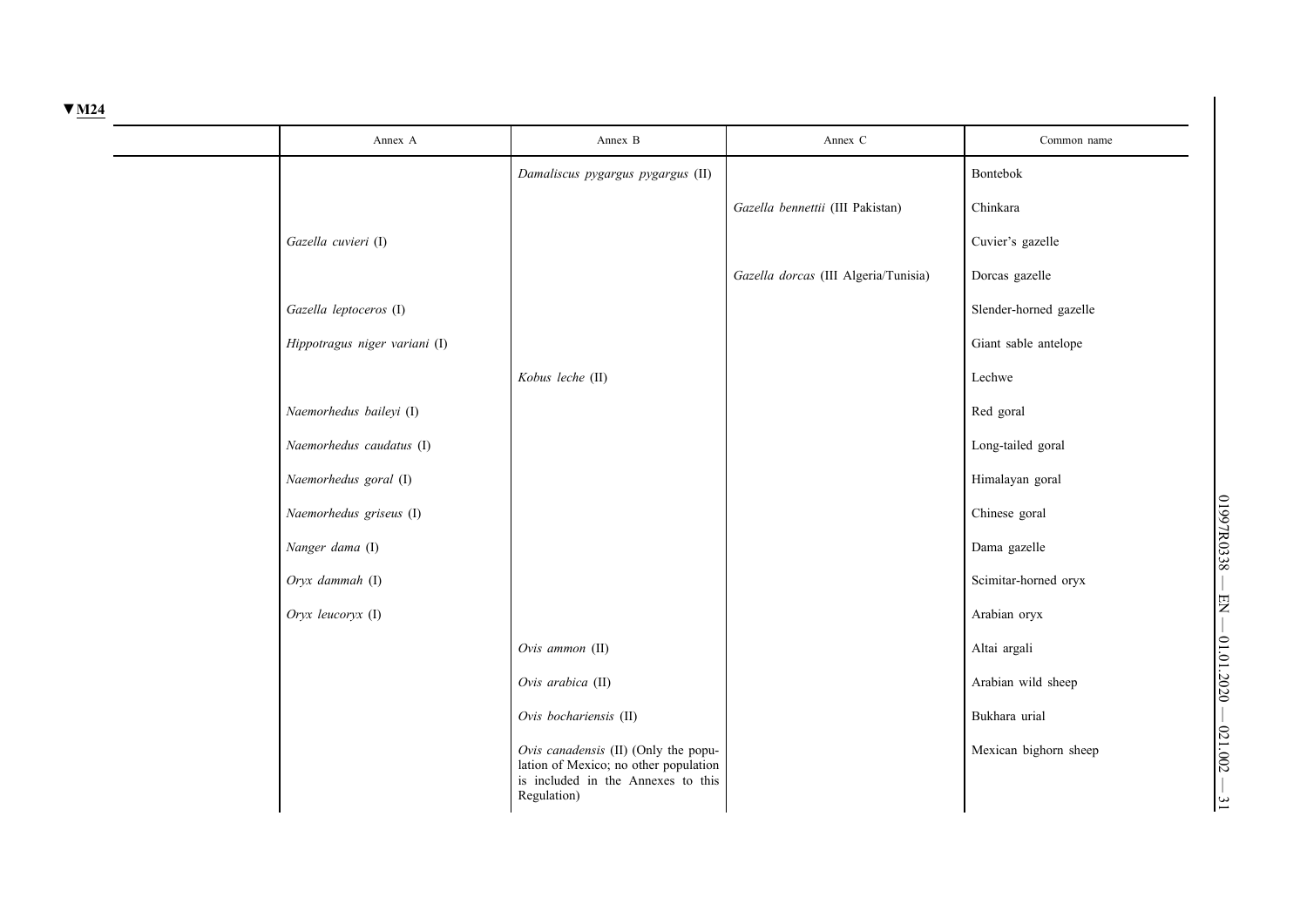| Annex A                                 | Annex B                                                                                           | Annex C                        | Common name       |
|-----------------------------------------|---------------------------------------------------------------------------------------------------|--------------------------------|-------------------|
|                                         | Ovis collium $(II)$ (*)                                                                           |                                | Kazakhstan argali |
|                                         | Ovis cycloceros (II)                                                                              |                                | Afghan urial      |
|                                         | Ovis darwini $(II)$ (*)                                                                           |                                | Gobi argali       |
| Ovis gmelini (I) (population of Cyprus) |                                                                                                   |                                | Anatolian sheep   |
| Ovis hodgsonii (I)                      |                                                                                                   |                                | Tibetan argali    |
|                                         | Ovis jubata $(II)$ (*)                                                                            |                                | Shansi argali     |
|                                         | Ovis karelini $(II)(*)$                                                                           |                                | Tianshan argali   |
| Ovis nigrimontana (I)                   |                                                                                                   |                                | Karatau argali    |
|                                         | Ovis polii $(II)$ (*)                                                                             |                                | Marco Polo argali |
|                                         | Ovis punjabiensis (II)                                                                            |                                | Punjab urial      |
|                                         | Ovis severtzovi $(II)$ (*)                                                                        |                                | Severtzov's agali |
| Ovis vignei (I)                         |                                                                                                   |                                | Ladakh urial      |
| Pantholops hodgsonii (I)                |                                                                                                   |                                | Chiru             |
|                                         | Philantomba monticola (II)                                                                        |                                | Blue duiker       |
|                                         |                                                                                                   | Pseudois nayaur (III Pakistan) | Bharal            |
| Pseudoryx nghetinhensis (I)             |                                                                                                   |                                | Saola             |
| Rupicapra pyrenaica ornata (II)         |                                                                                                   |                                | Abruzzo chamois   |
|                                         | Saiga borealis (II) (A zero export<br>quota for wild specimens traded for<br>commercial purposes) |                                | Mongolian saiga   |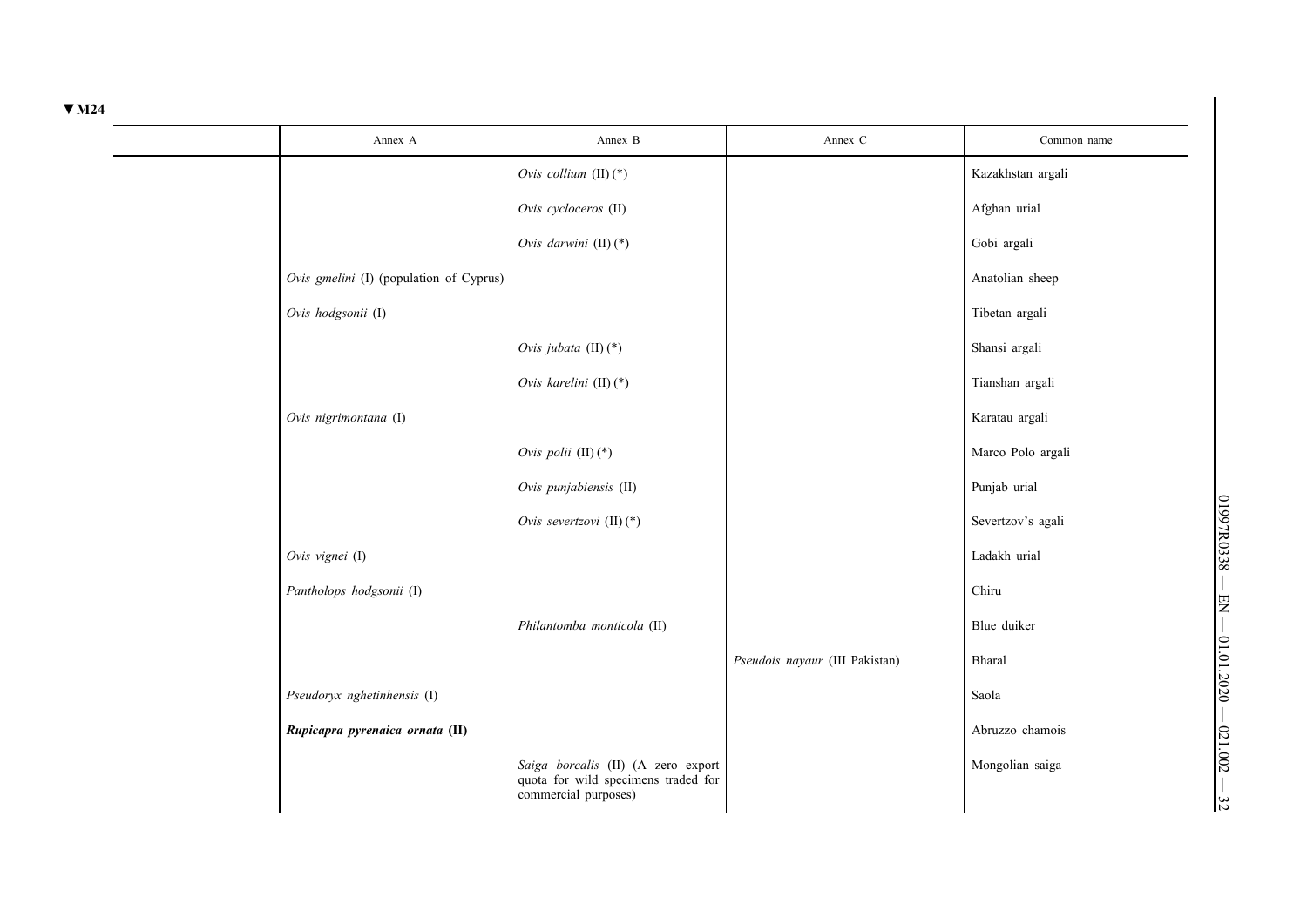|           | Annex A                                                                                                                                                                                                                                                                                                                                                                                                                                                                                                      | Annex B                                                                                                                                                                                                                                                                                                                                                                                                                                                                                                                         | Annex C                                                                         | Common name                    |
|-----------|--------------------------------------------------------------------------------------------------------------------------------------------------------------------------------------------------------------------------------------------------------------------------------------------------------------------------------------------------------------------------------------------------------------------------------------------------------------------------------------------------------------|---------------------------------------------------------------------------------------------------------------------------------------------------------------------------------------------------------------------------------------------------------------------------------------------------------------------------------------------------------------------------------------------------------------------------------------------------------------------------------------------------------------------------------|---------------------------------------------------------------------------------|--------------------------------|
|           |                                                                                                                                                                                                                                                                                                                                                                                                                                                                                                              | Saiga tatarica (II) (A zero export<br>quota for wild specimens traded for<br>commercial purposes)                                                                                                                                                                                                                                                                                                                                                                                                                               |                                                                                 | Steppe saiga                   |
|           |                                                                                                                                                                                                                                                                                                                                                                                                                                                                                                              |                                                                                                                                                                                                                                                                                                                                                                                                                                                                                                                                 | Tetracerus quadricornis (III Nepal)                                             | Four-horned antelope           |
| Camelidae |                                                                                                                                                                                                                                                                                                                                                                                                                                                                                                              |                                                                                                                                                                                                                                                                                                                                                                                                                                                                                                                                 |                                                                                 | Camels, guanaco, vicuña        |
|           |                                                                                                                                                                                                                                                                                                                                                                                                                                                                                                              | Lama guanicoe (II)                                                                                                                                                                                                                                                                                                                                                                                                                                                                                                              |                                                                                 | Guanaco                        |
|           | Vicugna vicugna (I) (Except for the<br>populations of: Argentina [the popu-<br>lations of the Provinces of Jujuy,<br>and Salta,<br>Catamarca<br>and the<br>semi-captive populations<br>of the<br>Provinces of Jujuy, Salta, Catamarca,<br>La Rioja and San Juan]; Bolivia [the<br>whole population]; Chile [populations]<br>of the region of Tarapacá and of the<br>region of Arica and Parinacota];<br>Ecuador [the whole population] and<br>Peru [the whole population]; which are<br>included in Annex B) | Vicugna vicugna (II) (Only the popu-<br>lations of Argentina [the populations<br>of the Provinces of Jujuy, Catamarca<br>and Salta, and the semi-captive popu-<br>lations of the Provinces of Jujuy,<br>Salta, Catamarca, La Rioja and San<br>Juan]; Bolivia [the whole popu-<br>lation]; Chile [populations of the<br>region of Tarapacá and of the<br>region of Arica and Parinacota];<br>Ecuador [the whole population] and<br>Peru [the whole population]; all other<br>populations are<br>included<br>in<br>Annex A) $(1)$ |                                                                                 | Vicuña                         |
| Cervidae  |                                                                                                                                                                                                                                                                                                                                                                                                                                                                                                              |                                                                                                                                                                                                                                                                                                                                                                                                                                                                                                                                 |                                                                                 | Deer, huemuls, muntjacs, pudus |
|           | Axis calamianensis (I)                                                                                                                                                                                                                                                                                                                                                                                                                                                                                       |                                                                                                                                                                                                                                                                                                                                                                                                                                                                                                                                 |                                                                                 | Calamian deer                  |
|           | Axis kuhlii (I)                                                                                                                                                                                                                                                                                                                                                                                                                                                                                              |                                                                                                                                                                                                                                                                                                                                                                                                                                                                                                                                 |                                                                                 | Bawean deer                    |
|           |                                                                                                                                                                                                                                                                                                                                                                                                                                                                                                              |                                                                                                                                                                                                                                                                                                                                                                                                                                                                                                                                 | Axis porcinus (III Pakistan (Except for<br>the subspecies included in Annex A)) | Hog deer                       |
|           | Axis porcinus annamiticus (I)                                                                                                                                                                                                                                                                                                                                                                                                                                                                                |                                                                                                                                                                                                                                                                                                                                                                                                                                                                                                                                 |                                                                                 | Indochina hog deer             |
|           | Blastocerus dichotomus (I)                                                                                                                                                                                                                                                                                                                                                                                                                                                                                   |                                                                                                                                                                                                                                                                                                                                                                                                                                                                                                                                 |                                                                                 | Marsh deer                     |
|           |                                                                                                                                                                                                                                                                                                                                                                                                                                                                                                              | Cervus elaphus bactrianus (II)                                                                                                                                                                                                                                                                                                                                                                                                                                                                                                  |                                                                                 | Bactrian deer                  |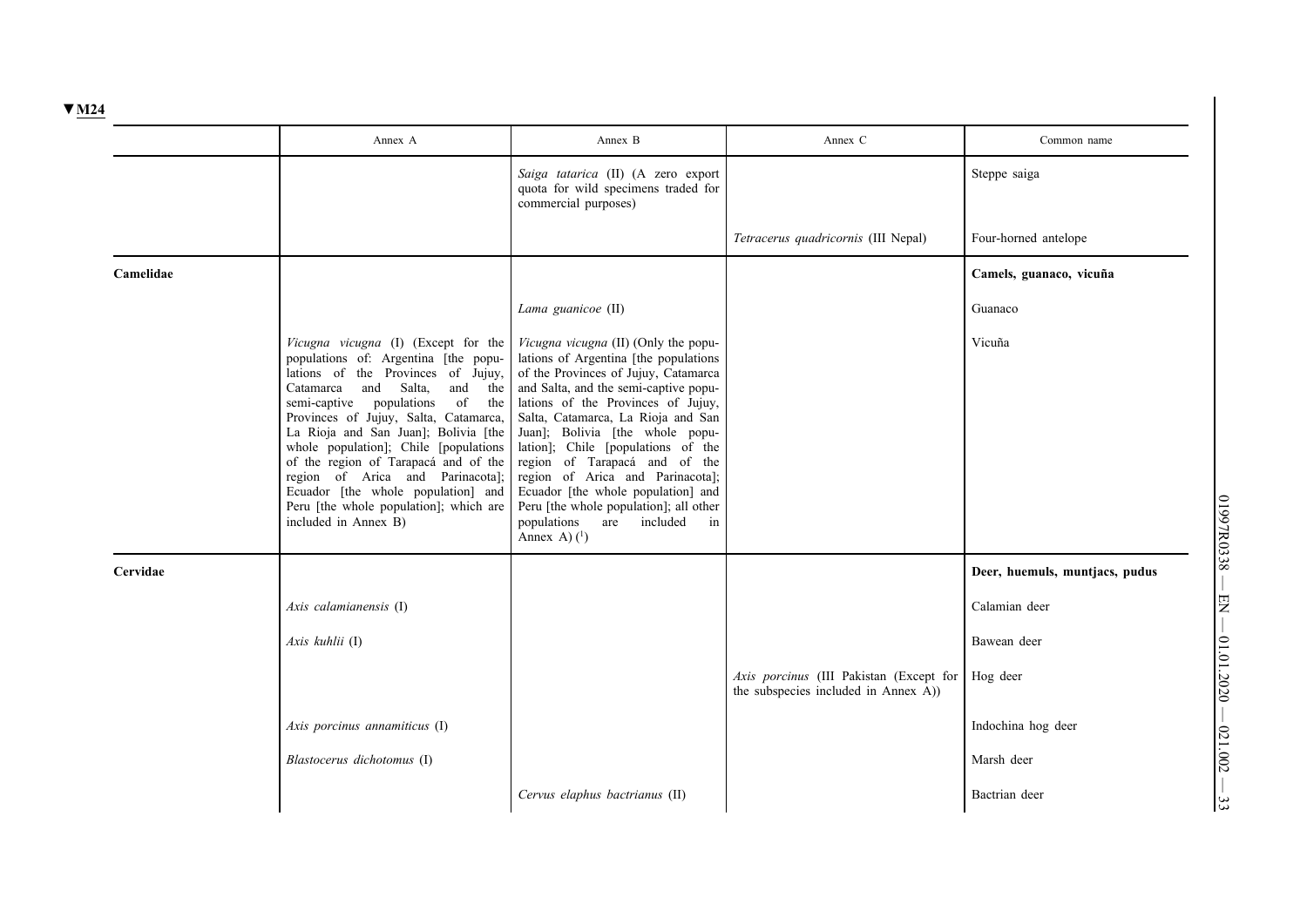|                | Annex A                    | Annex B                       | Annex C                                             | Common name                  |
|----------------|----------------------------|-------------------------------|-----------------------------------------------------|------------------------------|
|                |                            |                               | Cervus elaphus barbarus (III Algeria/<br>Tunisia)   | Barbary deer                 |
|                | Cervus elaphus hanglu (I)  |                               |                                                     | Hangul                       |
|                | Dama dama mesopotamica (I) |                               |                                                     | Persian fallow deer          |
|                | Hippocamelus spp. (I)      |                               |                                                     | Huemuls                      |
|                |                            |                               | Mazama<br>(III)<br>cerasina<br>temama<br>Guatemala) | Central American red brocket |
|                | Muntiacus crinifrons (I)   |                               |                                                     | Black muntjac                |
|                | Muntiacus vuquangensis (I) |                               |                                                     | Giant muntjac                |
|                |                            |                               | Odocoileus virginianus mayensis (III<br>Guatemala)  | Guatemalan white-tailed deer |
|                | Ozotoceros bezoarticus (I) |                               |                                                     | Pampas deer                  |
|                |                            | Pudu mephistophiles (II)      |                                                     | Northern pudu                |
|                | Pudu puda (I)              |                               |                                                     | Southern pudu                |
|                | Rucervus duvaucelii (I)    |                               |                                                     | Barasingha                   |
|                | Rucervus eldii (I)         |                               |                                                     | Eld's deer                   |
| Giraffidae     |                            | Giraffa camelopardalis (II)   |                                                     | <b>Giraffes</b>              |
|                |                            |                               |                                                     | Giraffe                      |
| Hippopotamidae |                            |                               |                                                     | Hippopotamuses               |
|                |                            | Hexaprotodon liberiensis (II) |                                                     | Pygmy hippopotamus           |
|                |                            | Hippopotamus amphibius (II)   |                                                     | Common hippopotamus          |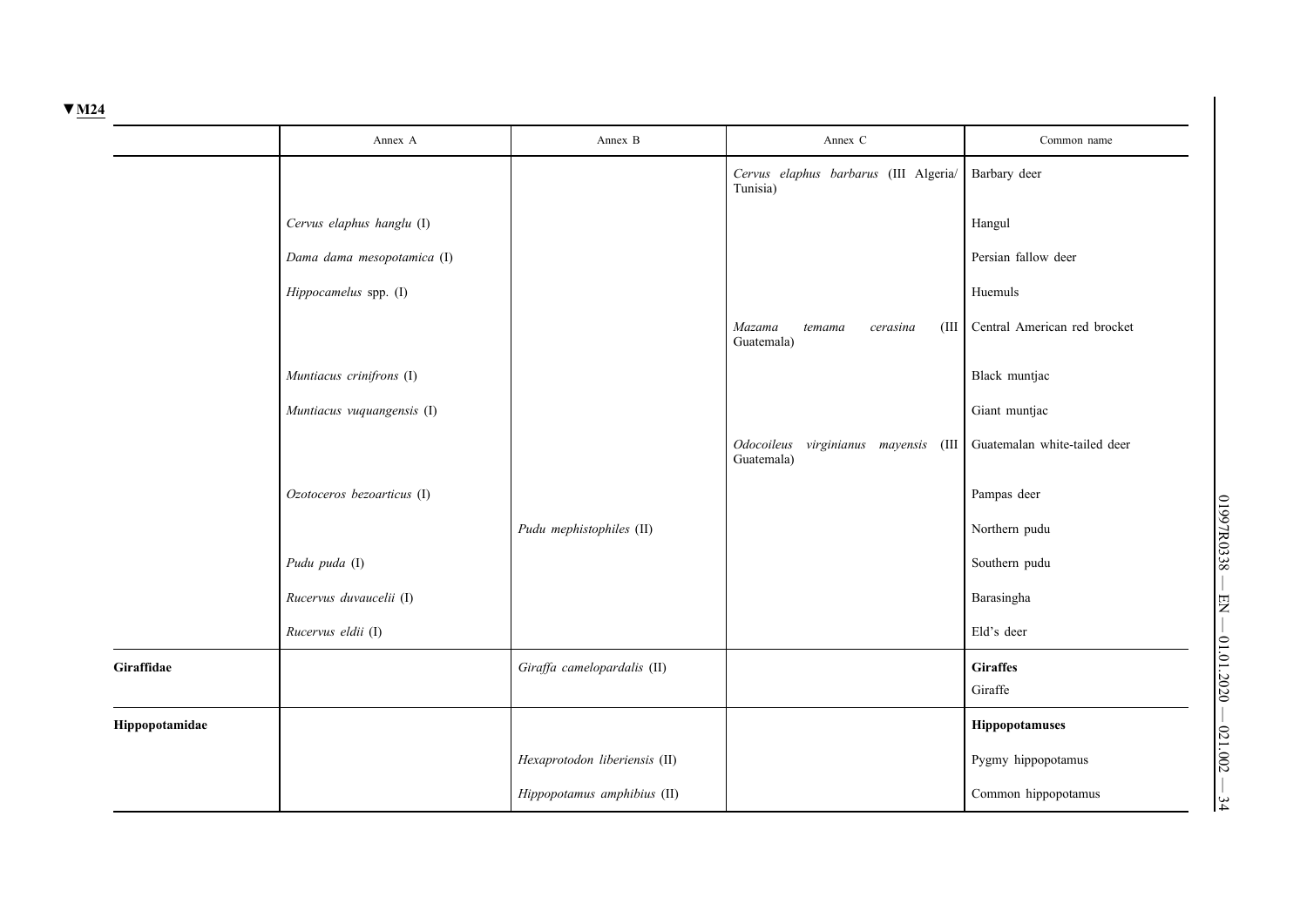| × |  |
|---|--|
|---|--|

|                  | Annex A                                                                                                                                                             | Annex B                                                                                                                                                                                                                    | Annex C | Common name             |
|------------------|---------------------------------------------------------------------------------------------------------------------------------------------------------------------|----------------------------------------------------------------------------------------------------------------------------------------------------------------------------------------------------------------------------|---------|-------------------------|
| Moschidae        |                                                                                                                                                                     |                                                                                                                                                                                                                            |         | Musk deer               |
|                  | Moschus spp. (I) (Only the populations<br>Afghanistan,<br>Bhutan, India,<br>of<br>Myanmar, Nepal and Pakistan; all<br>other populations are included in<br>Annex B) | Moschus spp. (II) (Except for the<br>populations of Afghanistan, Bhutan,<br>India, Myanmar, Nepal and<br>Pakistan, which are included in<br>Annex A)                                                                       |         | Musk deer               |
| Suidae           |                                                                                                                                                                     |                                                                                                                                                                                                                            |         | Babirusa, hogs, pigs    |
|                  | Babyrousa babyrussa (I)                                                                                                                                             |                                                                                                                                                                                                                            |         | Buru babirusa           |
|                  | Babyrousa bolabatuensis (I)                                                                                                                                         |                                                                                                                                                                                                                            |         | Bola Batu babirusa      |
|                  | Babyrousa celebensis (I)                                                                                                                                            |                                                                                                                                                                                                                            |         | North Sulawesi babirusa |
|                  | Babyrousa togeanensis (I)                                                                                                                                           |                                                                                                                                                                                                                            |         | Malenge babirusa        |
|                  | Sus salvanius (I)                                                                                                                                                   |                                                                                                                                                                                                                            |         | Pygmy hog               |
| Tayassuidae      |                                                                                                                                                                     |                                                                                                                                                                                                                            |         | Peccaries               |
|                  |                                                                                                                                                                     | Tayassuidae spp. (II) (Except for the<br>species included in Annex A and<br>excluding the populations of Pecari<br>tajacu of Mexico and the United<br>States, which are not included in<br>the Annexes to this Regulation) |         | Peccaries               |
|                  | Catagonus wagneri (I)                                                                                                                                               |                                                                                                                                                                                                                            |         | Chacoan peccary         |
| <b>CARNIVORA</b> |                                                                                                                                                                     |                                                                                                                                                                                                                            |         |                         |
| Ailuridae        |                                                                                                                                                                     |                                                                                                                                                                                                                            |         |                         |
|                  | Ailurus fulgens (I)                                                                                                                                                 |                                                                                                                                                                                                                            |         | Red panda               |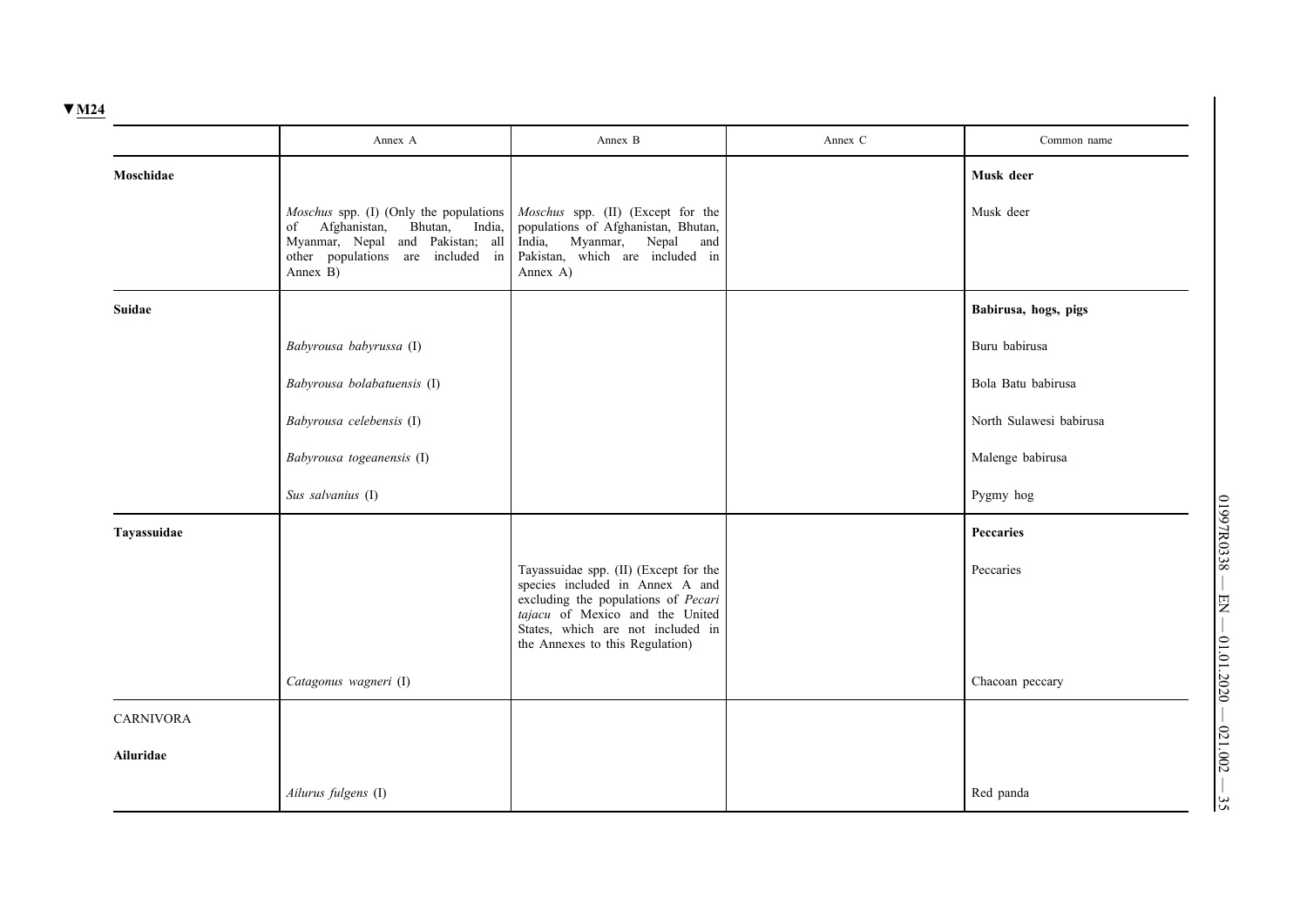|         | Annex A                                                                                                                                                                                                                                                                                                                                                                                       | Annex B                                                                                                                                                                                                                                | Annex C                  | Common name             |
|---------|-----------------------------------------------------------------------------------------------------------------------------------------------------------------------------------------------------------------------------------------------------------------------------------------------------------------------------------------------------------------------------------------------|----------------------------------------------------------------------------------------------------------------------------------------------------------------------------------------------------------------------------------------|--------------------------|-------------------------|
| Canidae |                                                                                                                                                                                                                                                                                                                                                                                               |                                                                                                                                                                                                                                        |                          | Dogs, foxes, wolves     |
|         |                                                                                                                                                                                                                                                                                                                                                                                               |                                                                                                                                                                                                                                        | Canis aureus (III India) | Golden jackal           |
|         | Canis lupus (I/II)<br>(All populations except those of Spain<br>north of the Duero and Greece north of<br>the 39th parallel. Populations of Bhutan,<br>India, Nepal and Pakistan are listed in<br>Appendix I; all other populations are<br>listed in Appendix II. Excludes the<br>domesticated form and the dingo<br>which are referenced as Canis lupus<br>familiaris and Canis lupus dingo) | Canis lupus (II) (Populations of<br>Spain north of the Duero and<br>Greece north of the 39th parallel.Ex-<br>cludes the domesticated form and the<br>dingo which are referenced as Canis<br>lupus familiaris and Canis lupus<br>dingo) |                          | Grey wolf               |
|         | Canis simensis                                                                                                                                                                                                                                                                                                                                                                                |                                                                                                                                                                                                                                        |                          | Ethiopian wolf          |
|         |                                                                                                                                                                                                                                                                                                                                                                                               | Cerdocyon thous (II)                                                                                                                                                                                                                   |                          | Crab-eating fox         |
|         |                                                                                                                                                                                                                                                                                                                                                                                               | Chrysocyon brachyurus (II)                                                                                                                                                                                                             |                          | Maned wolf              |
|         |                                                                                                                                                                                                                                                                                                                                                                                               | Cuon alpinus (II)                                                                                                                                                                                                                      |                          | Dhole                   |
|         |                                                                                                                                                                                                                                                                                                                                                                                               | Lycalopex culpaeus (II)                                                                                                                                                                                                                |                          | Culpeo                  |
|         |                                                                                                                                                                                                                                                                                                                                                                                               | Lycalopex fulvipes (II)                                                                                                                                                                                                                |                          | Darwin's fox            |
|         |                                                                                                                                                                                                                                                                                                                                                                                               | Lycalopex griseus (II)                                                                                                                                                                                                                 |                          | South American grey fox |
|         |                                                                                                                                                                                                                                                                                                                                                                                               | Lycalopex gymnocercus (II)                                                                                                                                                                                                             |                          | Pampas fox              |
|         | Speothos venaticus (I)                                                                                                                                                                                                                                                                                                                                                                        |                                                                                                                                                                                                                                        |                          | Bush dog                |

*Vulpes bengalensis* (III India) **Bengal fox** 

*Vulpes cana* (II) Blanford's fox

*Vulpes zerda* (II) Fennec fox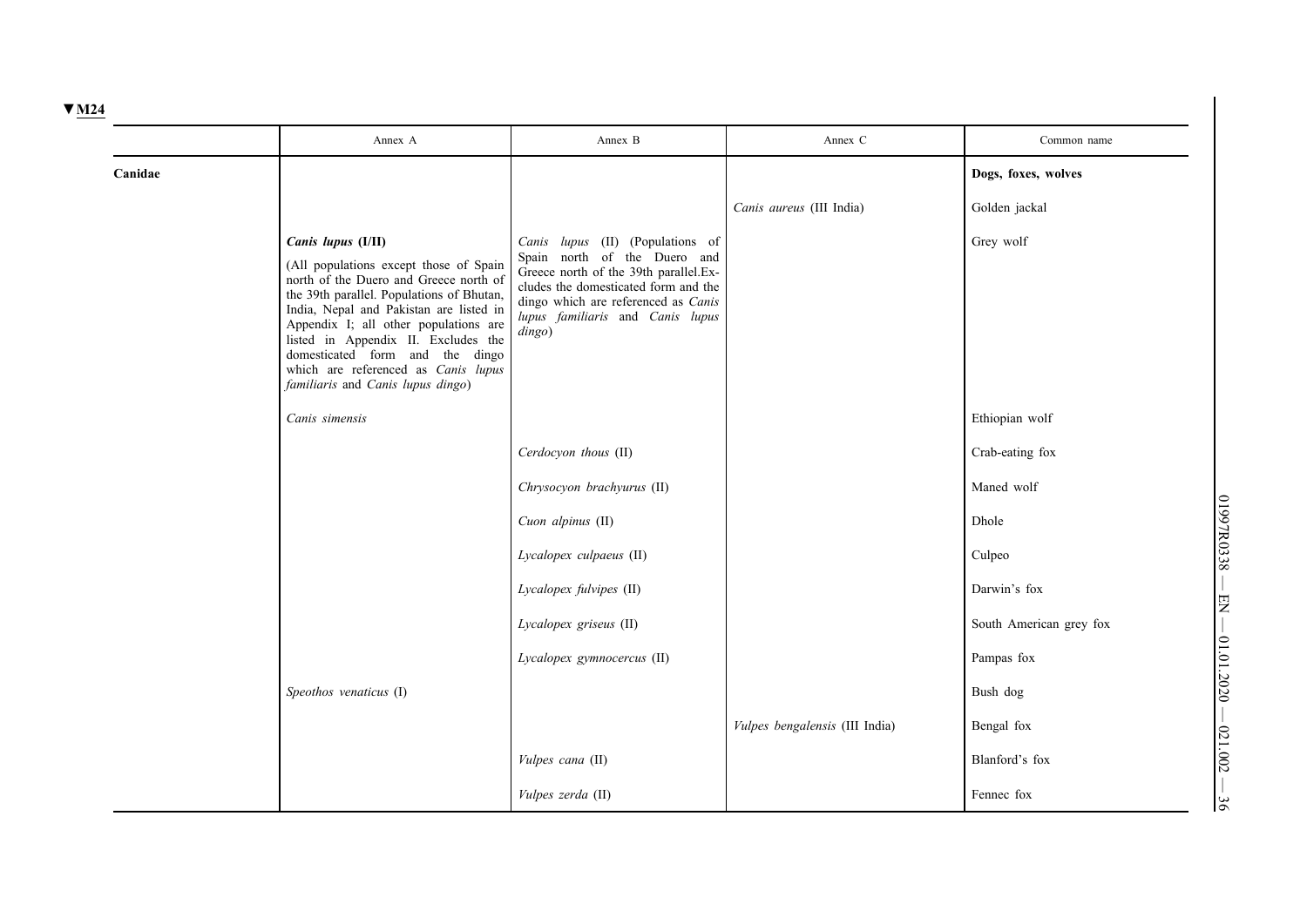| × |  |  |
|---|--|--|
|---|--|--|

|            | Annex A                                                                                                                                                                                                                             | Annex B                                                                                                                                                                                                                                                                                                                                                                                                                                                                                                                                                                                                                                                                                                     | Annex C | Common name                                     |
|------------|-------------------------------------------------------------------------------------------------------------------------------------------------------------------------------------------------------------------------------------|-------------------------------------------------------------------------------------------------------------------------------------------------------------------------------------------------------------------------------------------------------------------------------------------------------------------------------------------------------------------------------------------------------------------------------------------------------------------------------------------------------------------------------------------------------------------------------------------------------------------------------------------------------------------------------------------------------------|---------|-------------------------------------------------|
| Eupleridae |                                                                                                                                                                                                                                     |                                                                                                                                                                                                                                                                                                                                                                                                                                                                                                                                                                                                                                                                                                             |         |                                                 |
|            |                                                                                                                                                                                                                                     | Cryptoprocta ferox (II)                                                                                                                                                                                                                                                                                                                                                                                                                                                                                                                                                                                                                                                                                     |         | Fossa                                           |
|            |                                                                                                                                                                                                                                     | Eupleres goudotii (II)                                                                                                                                                                                                                                                                                                                                                                                                                                                                                                                                                                                                                                                                                      |         | Falanouc                                        |
|            |                                                                                                                                                                                                                                     | Fossa fossana (II)                                                                                                                                                                                                                                                                                                                                                                                                                                                                                                                                                                                                                                                                                          |         | Malagasy civet                                  |
| Felidae    |                                                                                                                                                                                                                                     |                                                                                                                                                                                                                                                                                                                                                                                                                                                                                                                                                                                                                                                                                                             |         | Cats, cheetahs, leopards, lions, tigers<br>etc. |
|            |                                                                                                                                                                                                                                     | Felidae spp. (II) (Except for the<br>species included in Annex A.<br>Specimens of the domesticated form<br>are not subject to this Regulation.<br>For <i>Panthera leo</i> (African popu-<br>lations): A zero annual export quota<br>is established for specimens of<br>bones, bone pieces, bone products,<br>claws, skeletons, skulls and teeth<br>removed from the wild and traded<br>for commercial purposes.<br>Annual export quotas for trade in<br>bones, bone pieces, bone products,<br>claws, skeletons, skulls and teeth<br>for commercial purposes, derived<br>from captive breeding operations in<br>South Africa, will be established<br>and communicated annually to the<br>CITES Secretariat.) |         | Cats                                            |
|            | Acinonyx jubatus (I) (Annual export<br>quotas for live specimens and hunting<br>trophies are granted as follows:<br>5; Namibia:<br>Botswana:<br>150:<br>Zimbabwe: 50. The trade in such<br>specimens is subject to Article $4(1)$ ) |                                                                                                                                                                                                                                                                                                                                                                                                                                                                                                                                                                                                                                                                                                             |         | Cheetah                                         |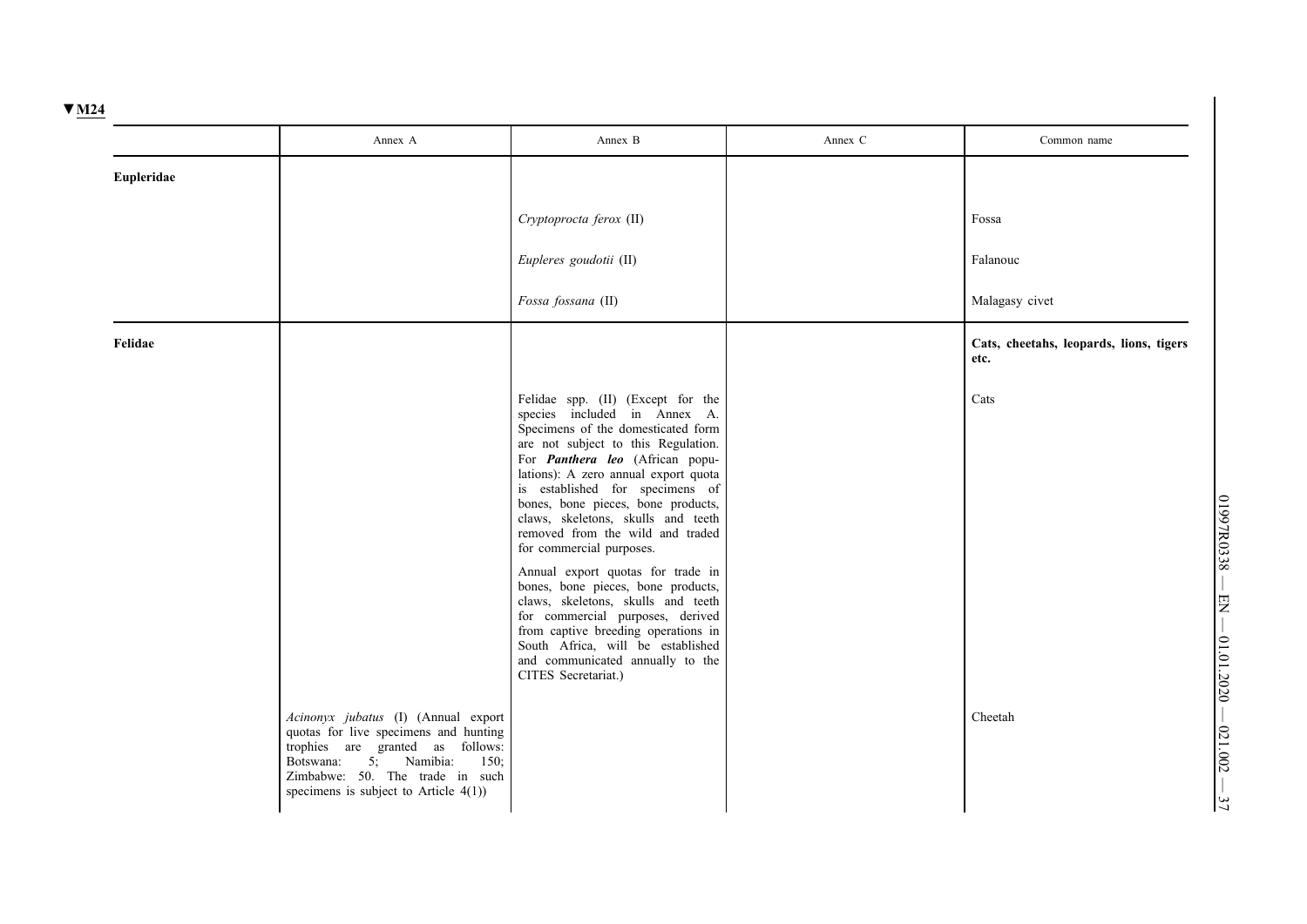| Annex A                                                                                                                                  | Annex B | Annex C | Common name              |
|------------------------------------------------------------------------------------------------------------------------------------------|---------|---------|--------------------------|
| Caracal caracal (I) (Only the popu-<br>lation of Asia; all other populations are<br>included in Annex B)                                 |         |         | Asian Caracal            |
| Catopuma temminckii (I)                                                                                                                  |         |         | Asian golden cat         |
| Felis nigripes (I)                                                                                                                       |         |         | Black-footed cat         |
| Felis silvestris (II)                                                                                                                    |         |         | Wild cat                 |
| Herpailurus yagouaroundi (I) (Only the<br>populations of Central and North<br>America; all other populations are<br>included in Annex B) |         |         | Jaguarundi               |
| Leopardus geoffroyi (I)                                                                                                                  |         |         | Geoffroy's cat           |
| Leopardus guttulus (I)                                                                                                                   |         |         | Southern tigrina         |
| Leopardus jacobita (I)                                                                                                                   |         |         | Andean mountain cat      |
| Leopardus pardalis (I)                                                                                                                   |         |         | Ocelot                   |
| Leopardus tigrinus (I)                                                                                                                   |         |         | Oncilla                  |
| Leopardus wiedii (I)                                                                                                                     |         |         | Margay                   |
| $Lynx$ lynx $(II)$                                                                                                                       |         |         | Eurasian lynx            |
| Lynx pardinus (I)                                                                                                                        |         |         | Iberian lynx             |
| Neofelis diardi (I)                                                                                                                      |         |         | Sunda clouded leopard    |
| Neofelis nebulosa (I)                                                                                                                    |         |         | Mainland clouded leopard |
| Panthera leo (I) (Only the populations<br>of India; all other populations are<br>included in Annex B)                                    |         |         | Asiatic lion             |
| Panthera onca (I)                                                                                                                        |         |         | Jaguar                   |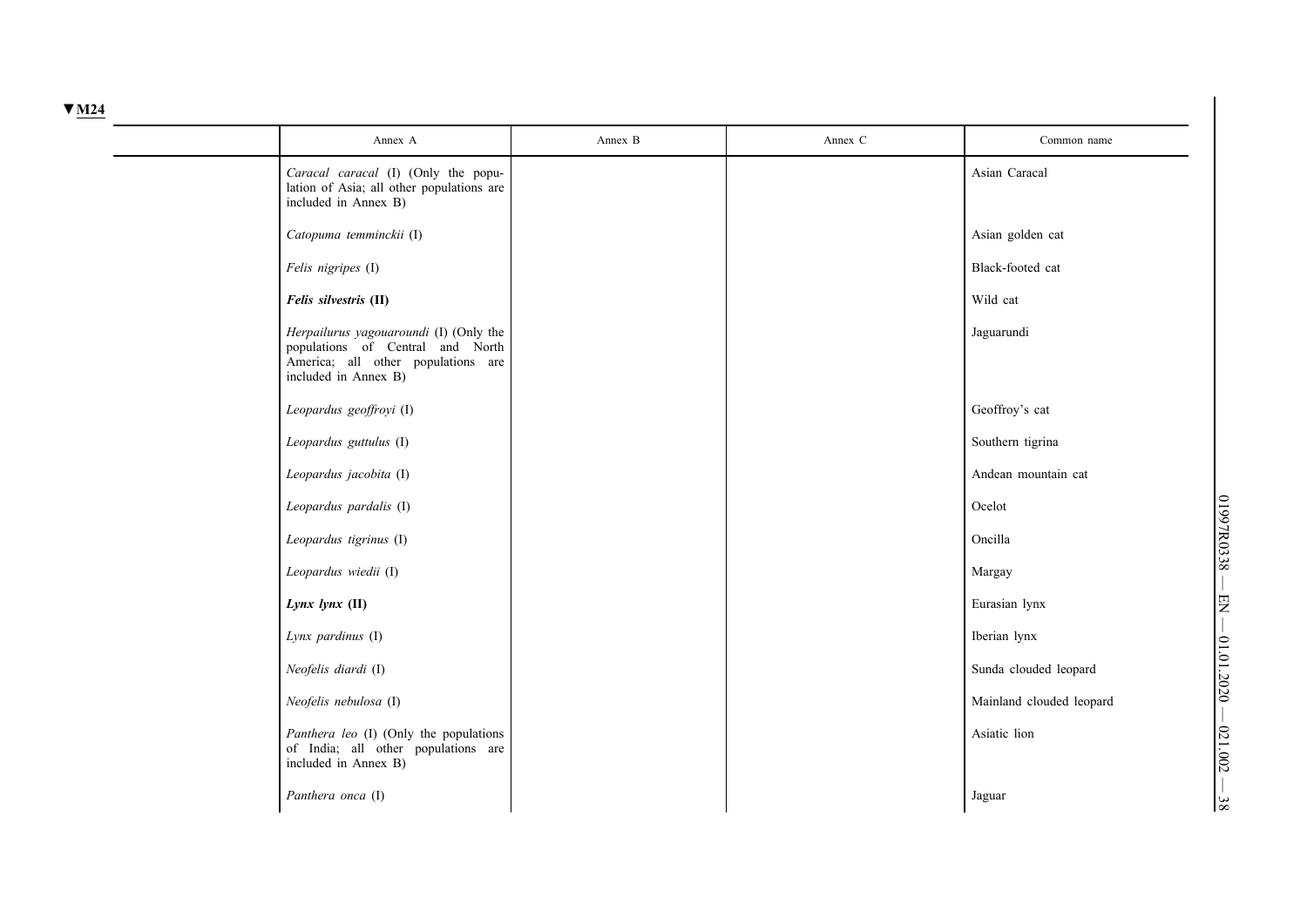|             | Annex A                                                                                                                                                   | Annex B | Annex C                                          | Common name            |
|-------------|-----------------------------------------------------------------------------------------------------------------------------------------------------------|---------|--------------------------------------------------|------------------------|
|             | Panthera pardus (I)                                                                                                                                       |         |                                                  | Leopard                |
|             | Panthera tigris (I)                                                                                                                                       |         |                                                  | Tiger                  |
|             | Panthera uncia (I)                                                                                                                                        |         |                                                  | Snow leopard           |
|             | Pardofelis marmorata (I)                                                                                                                                  |         |                                                  | Marbled cat            |
|             | Prionailurus bengalensis bengalensis (I)<br>(Only the populations of Bangladesh,<br>India and Thailand; all other populations<br>are included in Annex B) |         |                                                  | Bengal leopard cat     |
|             | Prionailurus iriomotensis (II)                                                                                                                            |         |                                                  | Iriomote cat           |
|             | Prionailurus planiceps (I)                                                                                                                                |         |                                                  | Flat-headed cat        |
|             | Prionailurus rubiginosus (I) (Only the<br>population of India; all other popu-<br>lations are included in Annex B)                                        |         |                                                  | Rusty-spotted cat      |
|             | Puma concolor (I) (Only the popu-<br>lations of Costa Rica and Panama; all<br>other populations are included in<br>Annex B)                               |         |                                                  | Costa Rican cougar     |
| Herpestidae |                                                                                                                                                           |         |                                                  | <b>Mongooses</b>       |
|             |                                                                                                                                                           |         | Herpestes edwardsi (III India/Pakistan)          | Indian grey mongoose   |
|             |                                                                                                                                                           |         | Herpestes fuscus (III India)                     | Indian brown mongoose  |
|             |                                                                                                                                                           |         | Herpestes javanicus (III Pakistan)               | Small Asian mongoose   |
|             |                                                                                                                                                           |         | Herpestes javanicus auropunctatus (III<br>India) | Small Indian mongoose  |
|             |                                                                                                                                                           |         | Herpestes smithii (III India)                    | Ruddy mongoose         |
|             |                                                                                                                                                           |         | Herpestes urva (III India)                       | Crab-eating mongoose   |
|             |                                                                                                                                                           |         | Herpestes vitticollis (III India)                | Stripe-necked mongoose |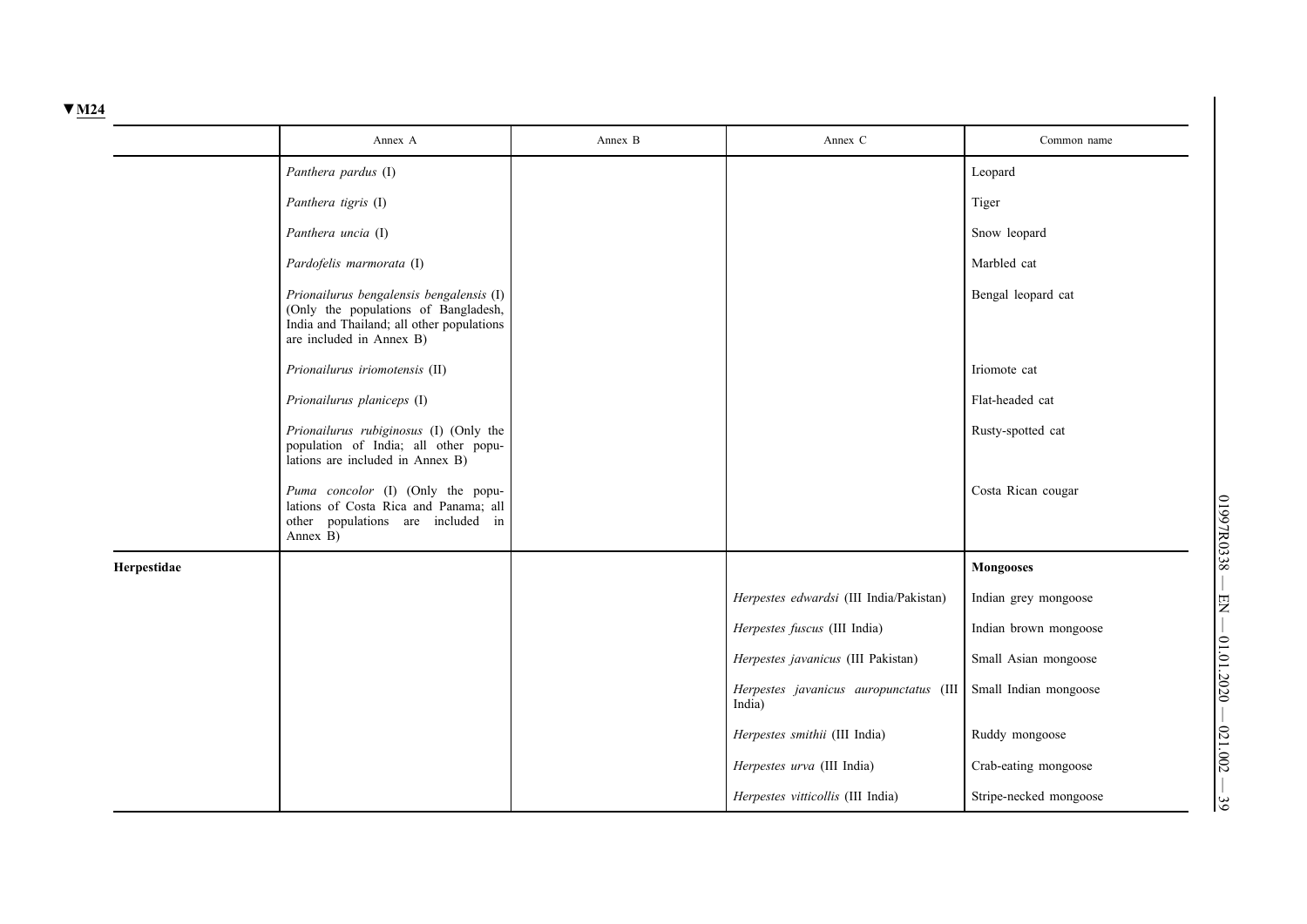| × |  |  |
|---|--|--|
|---|--|--|

|            | Annex A                                                                                                                         | Annex B                                                            | Annex C                          | Common name                    |
|------------|---------------------------------------------------------------------------------------------------------------------------------|--------------------------------------------------------------------|----------------------------------|--------------------------------|
| Hyaenidae  |                                                                                                                                 |                                                                    |                                  | Aardwolf, hyenas               |
|            |                                                                                                                                 |                                                                    | Hyaena hyaena (III Pakistan)     | Striped hyena                  |
|            |                                                                                                                                 |                                                                    | Proteles cristata (III Botswana) | Aardwolf                       |
| Mephitidae |                                                                                                                                 |                                                                    |                                  | <b>Skunks</b>                  |
|            |                                                                                                                                 | Conepatus humboldtii (II)                                          |                                  | Humboldt's hog-nosed skunk     |
| Mustelidae |                                                                                                                                 |                                                                    |                                  | Badgers, martens, weasels etc. |
| Lutrinae   |                                                                                                                                 |                                                                    |                                  | <b>Otters</b>                  |
|            |                                                                                                                                 | Lutrinae spp. (II) (Except for the<br>species included in Annex A) |                                  | Otters                         |
|            | Aonyx capensis microdon (I) (Only the populations of Cameroon and Nigeria;<br>all other populations are included in<br>Annex B) |                                                                    |                                  | Cameroon clawless otter        |
|            | Aonyx cinerea (I)                                                                                                               |                                                                    |                                  | Small-clawed otter             |
|            | Enhydra lutris nereis (I)                                                                                                       |                                                                    |                                  | Southern sea otter             |
|            | Lontra felina (I)                                                                                                               |                                                                    |                                  | Marine otter                   |
|            | Lontra longicaudis (I)                                                                                                          |                                                                    |                                  | Neotropical otter              |
|            | Lontra provocax (I)                                                                                                             |                                                                    |                                  | Southern river otter           |
|            | Lutra lutra (I)                                                                                                                 |                                                                    |                                  | European otter                 |
|            | Lutra nippon (I)                                                                                                                |                                                                    |                                  | Japanese otter                 |
|            | Lutrogale perspicillata (I)                                                                                                     |                                                                    |                                  | Smooth-coated otter            |
|            | Pteronura brasiliensis (I)                                                                                                      |                                                                    |                                  | Giant otter                    |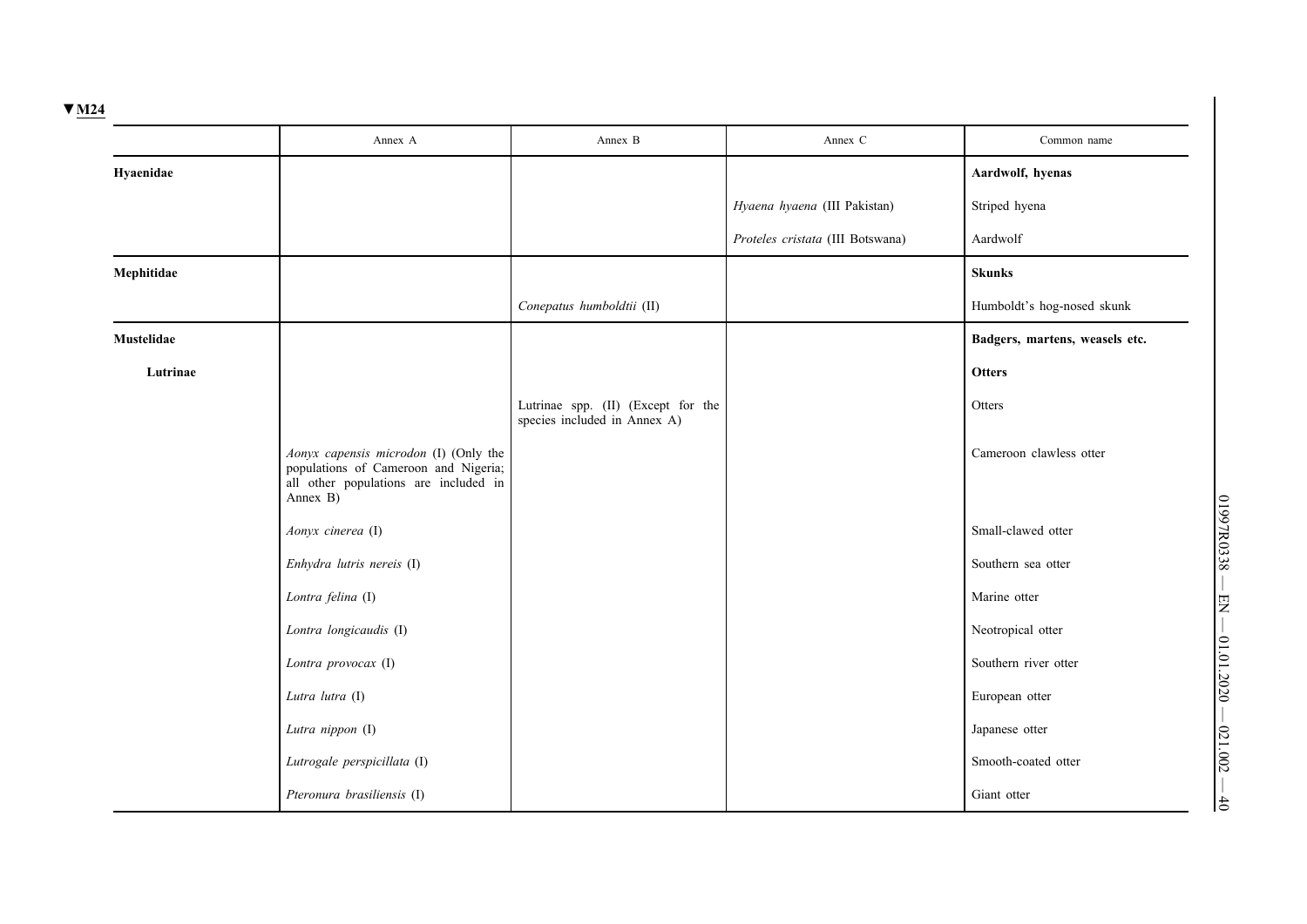|             | Annex A                      | Annex B                                                                 | Annex C                             | Common name                      |
|-------------|------------------------------|-------------------------------------------------------------------------|-------------------------------------|----------------------------------|
| Mustelinae  |                              |                                                                         |                                     | Grisons, martens, tayra, weasels |
|             |                              |                                                                         | Eira barbara (III Honduras)         | Tayra                            |
|             |                              |                                                                         | Martes flavigula (III India)        | Yellow-throated marten           |
|             |                              |                                                                         | Martes foina intermedia (III India) | Stone marten                     |
|             |                              |                                                                         | Martes gwatkinsii (III India)       | Nilgiri marten                   |
|             |                              |                                                                         | Mellivora capensis (III Botswana)   | Honey badger                     |
|             | Mustela nigripes (I)         |                                                                         |                                     | Black-footed ferret              |
| Odobenidae  |                              |                                                                         |                                     | Walrus                           |
|             |                              | Odobenus rosmarus (III Canada)                                          |                                     | Walrus                           |
| Otariidae   |                              |                                                                         |                                     | Fur seals, sealions              |
|             |                              | Arctocephalus spp. (II) (Except for<br>the species included in Annex A) |                                     | Fur seals                        |
|             | Arctocephalus philippii (II) |                                                                         |                                     | Juan Fernández fur seal          |
|             | Arctocephalus townsendi (I)  |                                                                         |                                     | Guadalupe fur seal               |
| Phocidae    |                              |                                                                         |                                     | <b>Seals</b>                     |
|             |                              | Mirounga leonina (II)                                                   |                                     | Southern elephant seal           |
|             | Monachus spp. (I)            |                                                                         |                                     | Monk seals                       |
| Procyonidae |                              |                                                                         |                                     | Coatis, olingos                  |
|             |                              |                                                                         | Nasua narica (III Honduras)         | White-nosed coati                |
|             |                              |                                                                         | Nasua nasua solitaria (III Uruguay) | South Brazilian coati            |
|             |                              |                                                                         | Potos flavus (III Honduras)         | Kinkajou                         |

 $\frac{01997R0338 - EN - 01.01.2020 - 021.002 - 41}{0}$  $01997R0338 - EN - 01.01.202 - 021.002 - 41$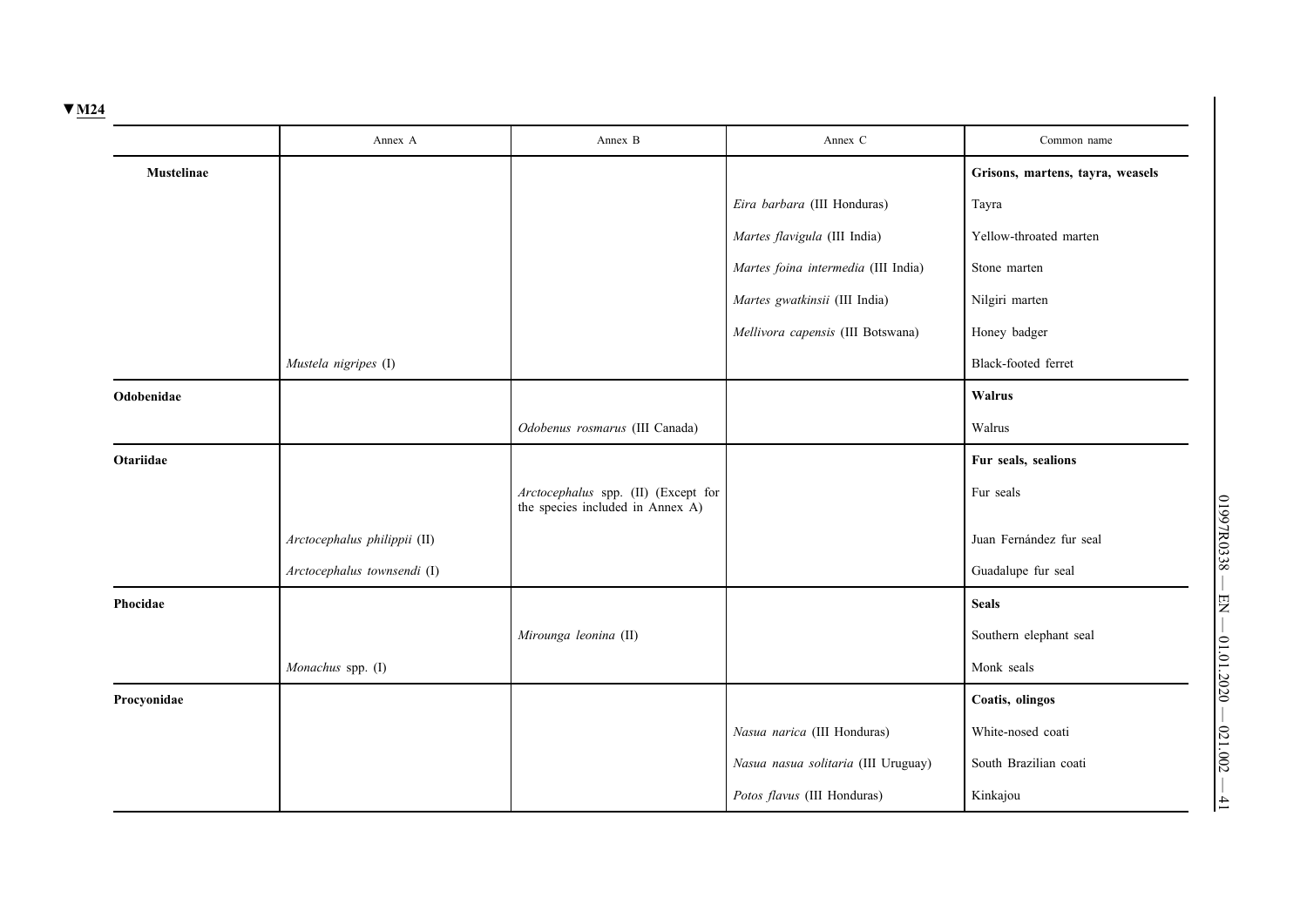| ı |  |
|---|--|
|   |  |

|                | Annex A                                                                                                                                                                                                            | Annex B                                                           | Annex C                                | Common name                                                   |
|----------------|--------------------------------------------------------------------------------------------------------------------------------------------------------------------------------------------------------------------|-------------------------------------------------------------------|----------------------------------------|---------------------------------------------------------------|
| <b>Ursidae</b> |                                                                                                                                                                                                                    |                                                                   |                                        | <b>Bears</b>                                                  |
|                |                                                                                                                                                                                                                    | Ursidae spp. (II) (Except for the<br>species included in Annex A) |                                        | Bears                                                         |
|                | Ailuropoda melanoleuca (I)                                                                                                                                                                                         |                                                                   |                                        | Giant panda                                                   |
|                | Helarctos malayanus (I)                                                                                                                                                                                            |                                                                   |                                        | Sun bear                                                      |
|                | Melursus ursinus (I)                                                                                                                                                                                               |                                                                   |                                        | Sloth bear                                                    |
|                | Tremarctos ornatus (I)                                                                                                                                                                                             |                                                                   |                                        | Spectacled bear                                               |
|                | Ursus arctos (I/II)                                                                                                                                                                                                |                                                                   |                                        | Brown bear                                                    |
|                | (Only the populations of Bhutan, China,<br>Mexico and Mongolia and the<br>subspecies Ursus arctos isabellinus are<br>listed in Appendix I; all other popu-<br>lations and subspecies are listed in<br>Appendix II) |                                                                   |                                        |                                                               |
|                | Ursus thibetanus (I)                                                                                                                                                                                               |                                                                   |                                        | Asian black bear                                              |
| Viverridae     |                                                                                                                                                                                                                    |                                                                   |                                        | civets,<br>linsangs,<br>Binturong,<br>otter-civet, palm civet |
|                |                                                                                                                                                                                                                    |                                                                   | Arctictis binturong (III India)        | Binturong                                                     |
|                |                                                                                                                                                                                                                    |                                                                   | Civettictis civetta (III Botswana)     | African civet                                                 |
|                |                                                                                                                                                                                                                    | Cynogale bennettii (II)                                           |                                        | Otter civet                                                   |
|                |                                                                                                                                                                                                                    | Hemigalus derbyanus (II)                                          |                                        | Banded palm civet                                             |
|                |                                                                                                                                                                                                                    |                                                                   | Paguma larvata (III India)             | Masked palm civet                                             |
|                |                                                                                                                                                                                                                    |                                                                   | Paradoxurus hermaphroditus (III India) | Asian palm civet                                              |
|                |                                                                                                                                                                                                                    |                                                                   | Paradoxurus jerdoni (III India)        | Jerdon's palm civet                                           |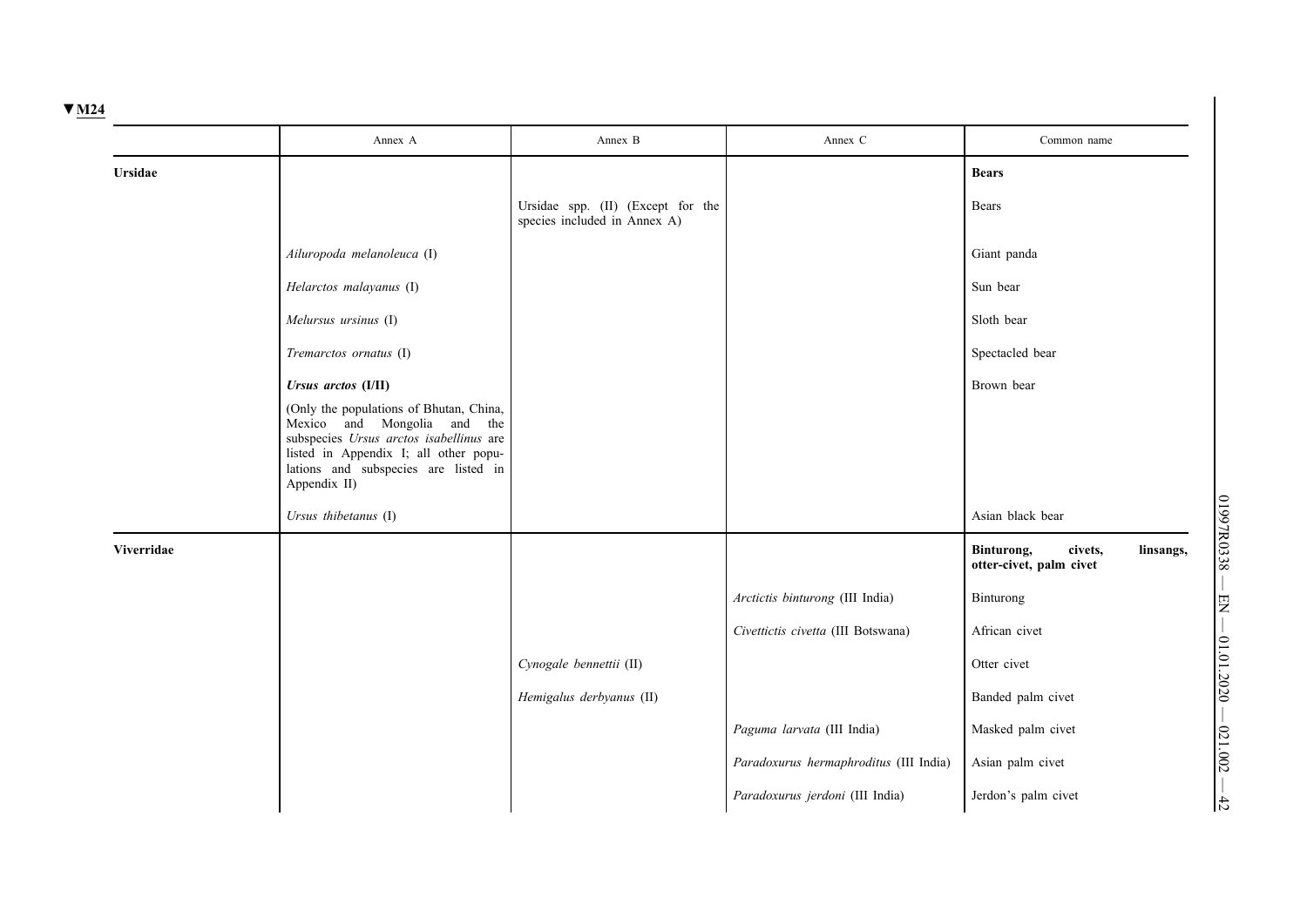|                   | Annex A                      | Annex B                                                                                                 | Annex C                             | Common name                                      |
|-------------------|------------------------------|---------------------------------------------------------------------------------------------------------|-------------------------------------|--------------------------------------------------|
|                   |                              | Prionodon linsang (II)                                                                                  |                                     | Banded linsang                                   |
|                   | Prionodon pardicolor (I)     |                                                                                                         |                                     | Spotted linsang                                  |
|                   |                              |                                                                                                         | Viverra civettina (III India)       | Malabar large-spotted civet                      |
|                   |                              |                                                                                                         | Viverra zibetha (III India)         | Large Indian civet                               |
|                   |                              |                                                                                                         | Viverricula indica (III India)      | Small Indian civet                               |
| <b>CETACEA</b>    |                              |                                                                                                         |                                     | Cetaceans<br>(dolphins,<br>porpoises,<br>whales) |
|                   | CETACEA spp. $(I/II)$ $(^2)$ |                                                                                                         |                                     | Cetaceans                                        |
| <b>CHIROPTERA</b> |                              |                                                                                                         |                                     |                                                  |
| Phyllostomidae    |                              |                                                                                                         |                                     | <b>Broad-nosed bats</b>                          |
|                   |                              |                                                                                                         | Platyrrhinus lineatus (III Uruguay) | White-lined bat                                  |
| Pteropodidae      |                              |                                                                                                         |                                     | Fruit bats, flying foxes                         |
|                   |                              | Acerodon spp. (II) (Except for the<br>species included in Annex A)                                      |                                     | Flying foxes                                     |
|                   | Acerodon jubatus (I)         |                                                                                                         |                                     | Golden-capped fruit bat                          |
|                   |                              | Pteropus spp. (II) (Except for the<br>species included in Annex A and<br>except for Pteropus brunneus.) |                                     | Flying foxes                                     |
|                   | Pteropus insularis (I)       |                                                                                                         |                                     | Ruck flying fox                                  |
|                   | Pteropus livingstonii (II)   |                                                                                                         |                                     | Comoro flying fox                                |
|                   | Pteropus loochoensis (I)     |                                                                                                         |                                     | Japanese flying fox                              |
|                   | Pteropus mariannus (I)       |                                                                                                         |                                     | Marianas flying fox                              |
|                   | Pteropus molossinus (I)      |                                                                                                         |                                     | Caroline flying fox                              |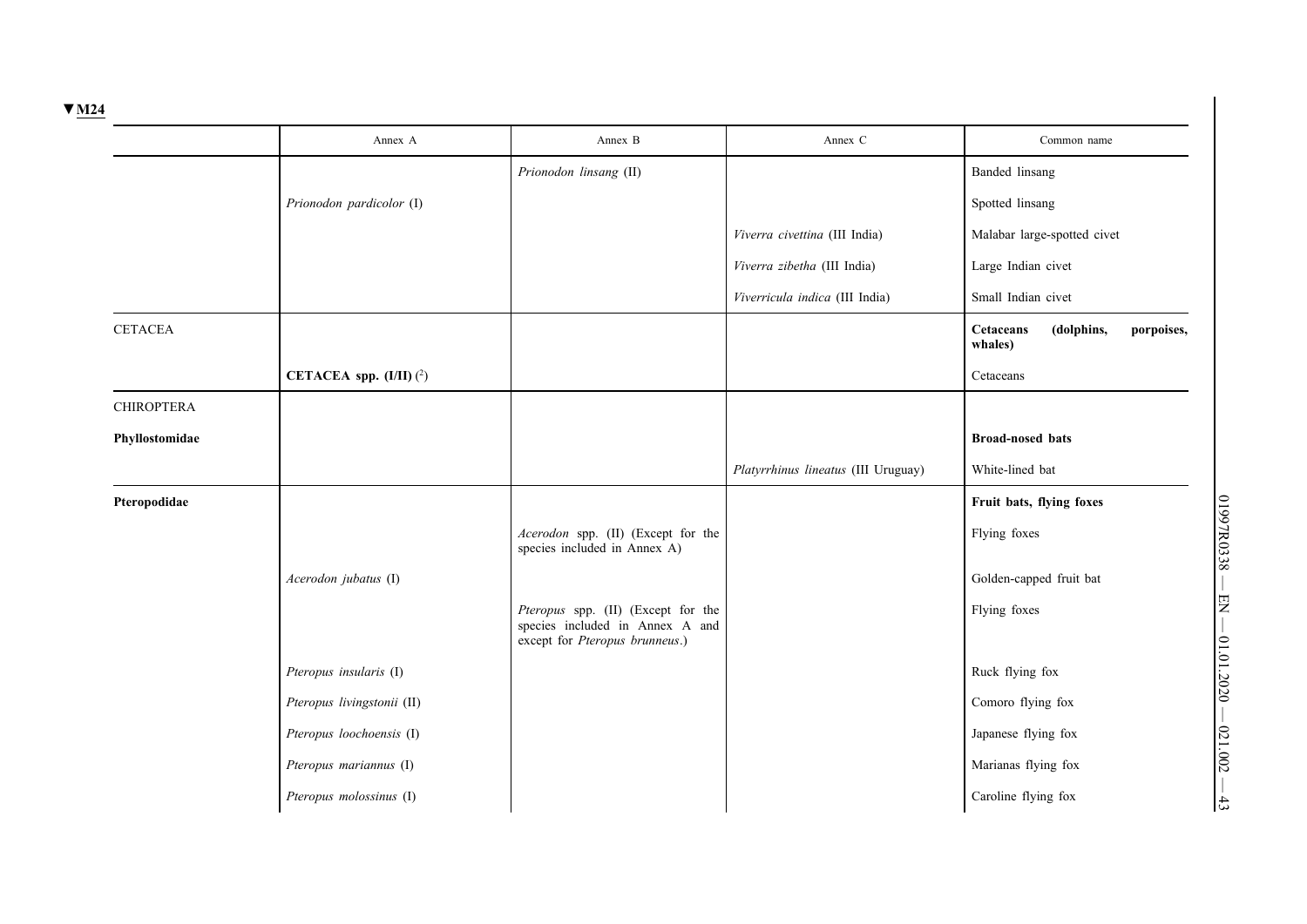| × |  |
|---|--|

|                       | Annex A                      | Annex B                                                                                                                                                                                                                                | Annex C                         | Common name                          |
|-----------------------|------------------------------|----------------------------------------------------------------------------------------------------------------------------------------------------------------------------------------------------------------------------------------|---------------------------------|--------------------------------------|
|                       | Pteropus pelewensis (I)      |                                                                                                                                                                                                                                        |                                 | Pelew flying fox                     |
|                       | Pteropus pilosus (I)         |                                                                                                                                                                                                                                        |                                 | Large Pelew flying fox               |
|                       | Pteropus rodricensis (II)    |                                                                                                                                                                                                                                        |                                 | Rodrigues flying fox                 |
|                       | Pteropus samoensis (I)       |                                                                                                                                                                                                                                        |                                 | Samoan flying fox                    |
|                       | Pteropus tonganus (I)        |                                                                                                                                                                                                                                        |                                 | Pacific flying fox                   |
|                       | Pteropus ualanus (I)         |                                                                                                                                                                                                                                        |                                 | Kosrae flying fox                    |
|                       | Pteropus voeltzkowi (II)     |                                                                                                                                                                                                                                        |                                 | Pemba flying fox                     |
|                       | Pteropus yapensis (I)        |                                                                                                                                                                                                                                        |                                 | Yap flying fox                       |
| <b>CINGULATA</b>      |                              |                                                                                                                                                                                                                                        |                                 |                                      |
| Dasypodidae           |                              |                                                                                                                                                                                                                                        |                                 | <b>Armadillos</b>                    |
|                       |                              |                                                                                                                                                                                                                                        | Cabassous tatouay (III Uruguay) | Greater naked-tailed armadillo       |
|                       |                              | Chaetophractus nationi (II) (A zero<br>annual export quota has been estab-<br>lished. All specimens shall be<br>deemed to be specimens of species<br>included in Annex A and the trade<br>in them shall be regulated accord-<br>ingly) |                                 | Andean hairy armadillo               |
|                       | Priodontes maximus (I)       |                                                                                                                                                                                                                                        |                                 | Giant armadillo                      |
| <b>DASYUROMORPHIA</b> |                              |                                                                                                                                                                                                                                        |                                 |                                      |
| Dasyuridae            |                              |                                                                                                                                                                                                                                        |                                 | Dunnarts, marsupial mice, planigales |
|                       | Sminthopsis longicaudata (I) |                                                                                                                                                                                                                                        |                                 | Long-tailed dunnart                  |
|                       | Sminthopsis psammophila (I)  |                                                                                                                                                                                                                                        |                                 | Sandhill dunnart                     |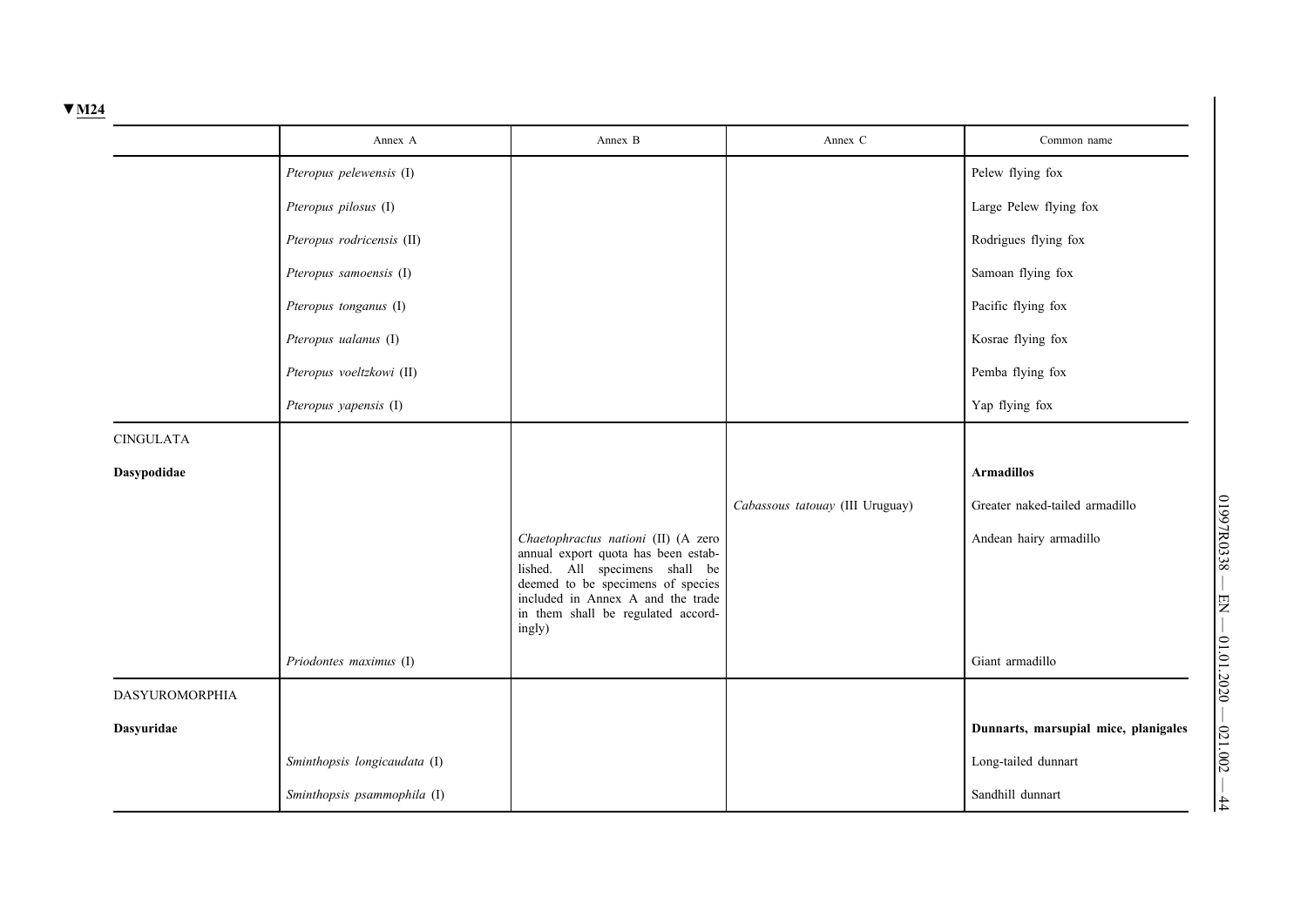|--|

|                      | Annex A                    | Annex B                         | Annex C | Common name                 |
|----------------------|----------------------------|---------------------------------|---------|-----------------------------|
| <b>DIPROTODONTIA</b> |                            |                                 |         |                             |
| Macropodidae         |                            |                                 |         | Kangaroos, wallabies        |
|                      |                            | Dendrolagus inustus (II)        |         | Grizzled tree-kangaroo      |
|                      |                            | Dendrolagus ursinus (II)        |         | Ursine tree-kangaroo        |
|                      | Lagorchestes hirsutus (I)  |                                 |         | Rufous hare-wallaby         |
|                      | Lagostrophus fasciatus (I) |                                 |         | Banded hare-wallaby         |
|                      | Onychogalea fraenata (I)   |                                 |         | Bridled nail-tail wallaby   |
| Phalangeridae        |                            |                                 |         | Cuscus                      |
|                      |                            | Phalanger intercastellanus (II) |         | Eastern common cuscus       |
|                      |                            | Phalanger mimicus (II)          |         | Southern common cuscus      |
|                      |                            | Phalanger orientalis (II)       |         | Northern common cuscus      |
|                      |                            | Spilocuscus kraemeri (II)       |         | Admiralty Island cuscus     |
|                      |                            | Spilocuscus maculatus (II)      |         | Common spotted cuscus       |
|                      |                            | Spilocuscus papuensis (II)      |         | Waigeou cuscus              |
| Potoroidae           |                            |                                 |         | Rat-kangaroos               |
|                      | Bettongia spp. (I)         |                                 |         | Bettongs                    |
| Vombatidae           |                            |                                 |         | Wombats                     |
|                      | Lasiorhinus krefftii (I)   |                                 |         | Northern hairy-nosed wombat |
| <b>LAGOMORPHA</b>    |                            |                                 |         |                             |
| Leporidae            |                            |                                 |         | Hares, rabbits              |
|                      | Caprolagus hispidus (I)    |                                 |         | Hispid hare                 |
|                      | Romerolagus diazi (I)      |                                 |         | Volcano rabbit              |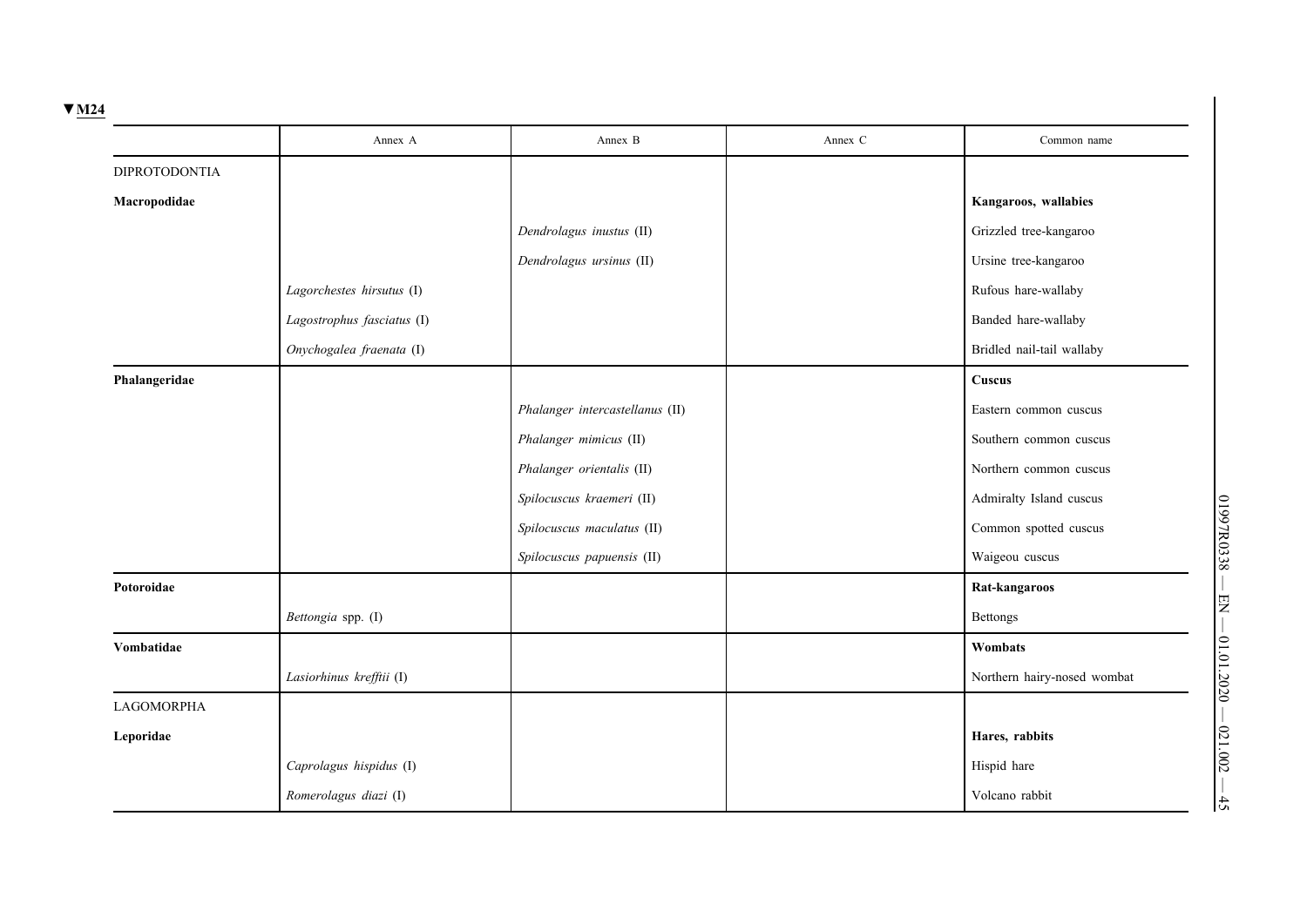|                 | Annex A                                                                                                                                                       | Annex B                     | Annex C | Common name                |
|-----------------|---------------------------------------------------------------------------------------------------------------------------------------------------------------|-----------------------------|---------|----------------------------|
| MONOTREMATA     |                                                                                                                                                               |                             |         |                            |
| Tachyglossidae  |                                                                                                                                                               |                             |         | Echidnas, spiny anteaters  |
|                 |                                                                                                                                                               | Zaglossus spp. (II)         |         | Long-beaked echidnas       |
| PERAMELEMORPHIA |                                                                                                                                                               |                             |         |                            |
| Peramelidae     |                                                                                                                                                               |                             |         |                            |
|                 | Perameles bougainville (I)                                                                                                                                    |                             |         | Western barred bandicoot   |
| Thylacomyidae   |                                                                                                                                                               |                             |         |                            |
|                 | Macrotis lagotis (I)                                                                                                                                          |                             |         | Greater bilby              |
| PERISSODACTYLA  |                                                                                                                                                               |                             |         |                            |
| Equidae         |                                                                                                                                                               |                             |         | Horses, wild asses, zebras |
|                 | Equus africanus (I) (Excludes the<br>domesticated form referenced as Equus<br>asinus, which is not subject to this<br>Regulation)                             |                             |         | African ass                |
|                 | Equus grevyi (I)                                                                                                                                              |                             |         | Grévy's zebra              |
|                 | Equus hemionus (I/II) (The species is<br>listed in Appendix II but subspecies<br>Equus hemionus hemionus and Equus<br>hemionus khur are listed in Appendix I) |                             |         | Asiatic wild ass           |
|                 | Equus kiang (II)                                                                                                                                              |                             |         | Kiang                      |
|                 | Equus przewalskii (I)                                                                                                                                         |                             |         | Przewalski's horse         |
|                 |                                                                                                                                                               | Equus zebra hartmannae (II) |         | Hartmann's mountain zebra  |
|                 |                                                                                                                                                               | Equus zebra zebra (II)      |         | Cape mountain zebra        |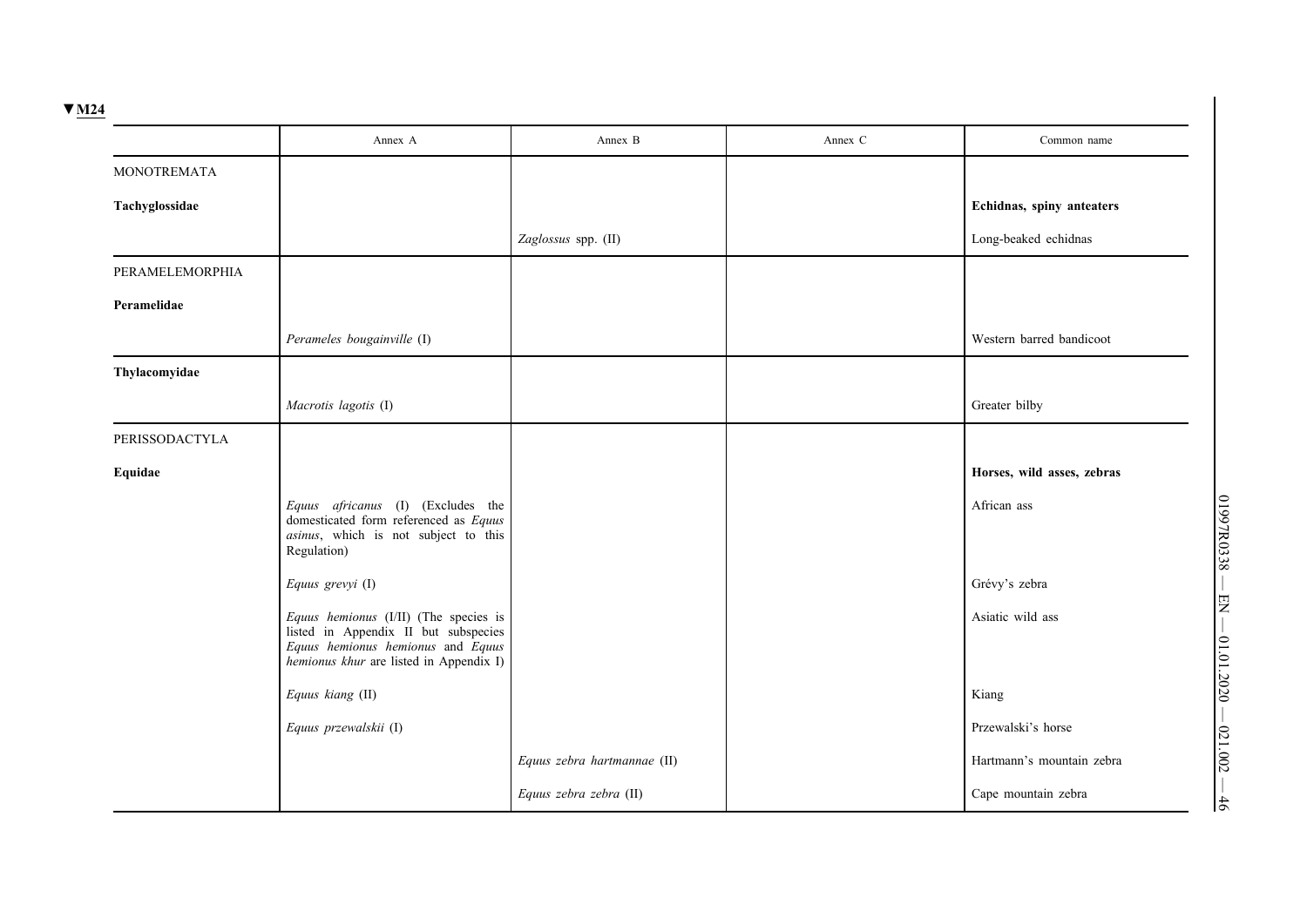|--|--|--|

|                | Annex A                                                                    | Annex B                                                                                                                                                                                                                                                                                                                                                                                                                                                          | Annex C | Common name               |
|----------------|----------------------------------------------------------------------------|------------------------------------------------------------------------------------------------------------------------------------------------------------------------------------------------------------------------------------------------------------------------------------------------------------------------------------------------------------------------------------------------------------------------------------------------------------------|---------|---------------------------|
| Rhinocerotidae |                                                                            |                                                                                                                                                                                                                                                                                                                                                                                                                                                                  |         | Rhinoceroses              |
|                | Rhinocerotidae spp. (I) (Except for the<br>subspecies included in Annex B) |                                                                                                                                                                                                                                                                                                                                                                                                                                                                  |         | Rhinoceroses              |
|                |                                                                            | Ceratotherium simum simum (II)<br>(Only the populations of Eswatini<br>and South Africa; all other popu-<br>lations are included in Annex A.<br>For the exclusive purpose of<br>allowing international trade in live<br>animals to appropriate and acceptable<br>destinations and trade in hunting<br>trophies. All other specimens shall<br>be deemed to be specimens of<br>species included in Annex A and<br>trade in them shall be regulated<br>accordingly) |         | Southern white rhinoceros |
| Tapiridae      |                                                                            |                                                                                                                                                                                                                                                                                                                                                                                                                                                                  |         | <b>Tapirs</b>             |
|                | Tapiridae spp. (I) (Except for the<br>species included in Annex B)         |                                                                                                                                                                                                                                                                                                                                                                                                                                                                  |         | Tapirs                    |
|                |                                                                            | Tapirus terrestris (II)                                                                                                                                                                                                                                                                                                                                                                                                                                          |         | South American tapir      |
| PHOLIDOTA      |                                                                            |                                                                                                                                                                                                                                                                                                                                                                                                                                                                  |         |                           |
| Manidae        |                                                                            |                                                                                                                                                                                                                                                                                                                                                                                                                                                                  |         | <b>Pangolins</b>          |
|                |                                                                            | Manis spp. (II)                                                                                                                                                                                                                                                                                                                                                                                                                                                  |         | Pangolins                 |
|                |                                                                            | (Except for the species included in<br>Annex A)                                                                                                                                                                                                                                                                                                                                                                                                                  |         |                           |
|                | Manis crassicaudata (I)                                                    |                                                                                                                                                                                                                                                                                                                                                                                                                                                                  |         | Indian pangolin           |
|                | Manis culionensis (I)                                                      |                                                                                                                                                                                                                                                                                                                                                                                                                                                                  |         | Philippine pangolin       |
|                | Manis gigantea (I)                                                         |                                                                                                                                                                                                                                                                                                                                                                                                                                                                  |         | Giant pangolin            |
|                | Manis javanica (I)                                                         |                                                                                                                                                                                                                                                                                                                                                                                                                                                                  |         | Sunda pangolin            |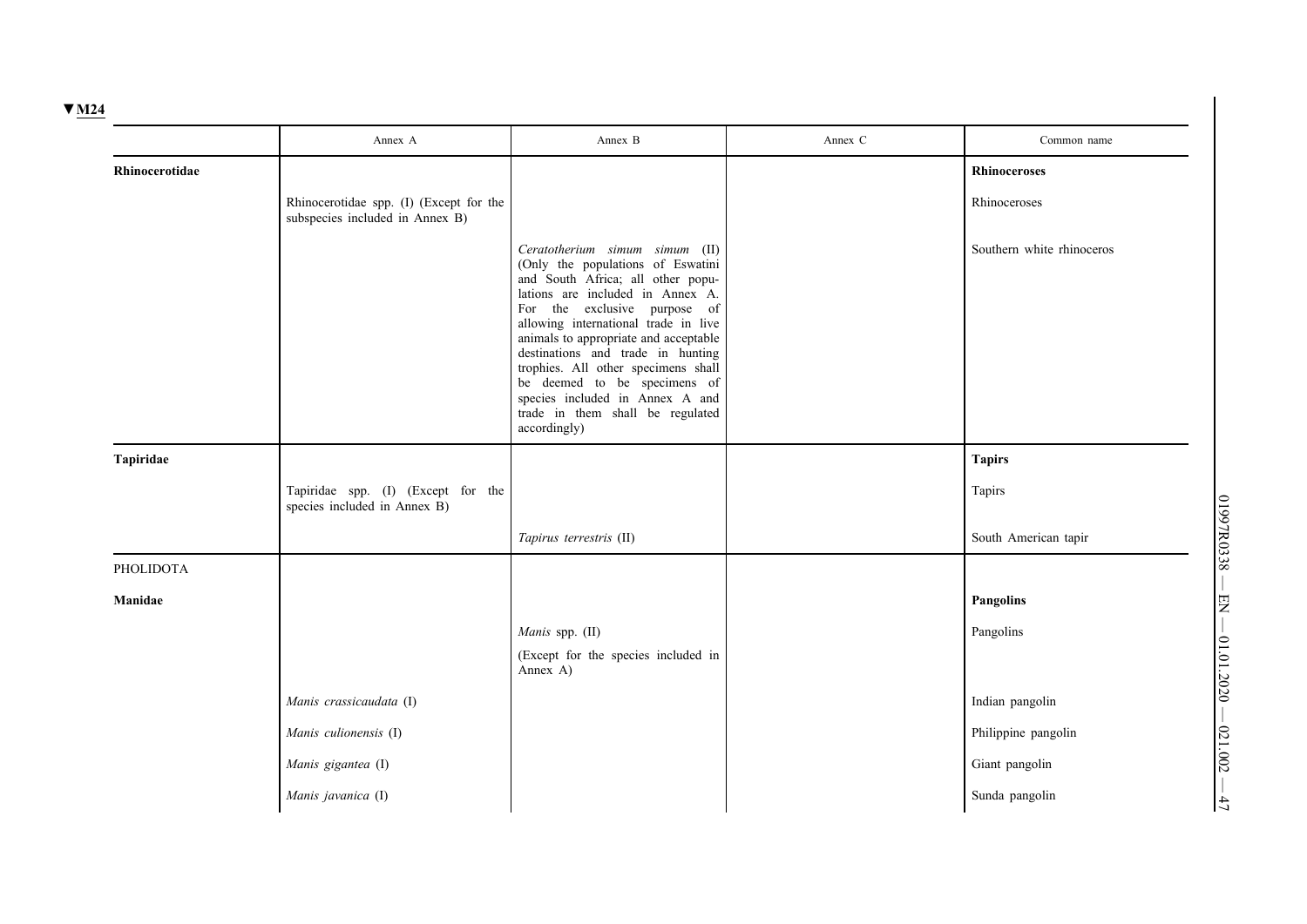|                     | Annex A                        | Annex B                                                            | Annex C                           | Common name                 |
|---------------------|--------------------------------|--------------------------------------------------------------------|-----------------------------------|-----------------------------|
|                     | Manis pentadactyla (I)         |                                                                    |                                   | Chinese pangolin            |
|                     | Manis temminckii (I)           |                                                                    |                                   | Ground pangolin             |
|                     | Manis tetradactyla (I)         |                                                                    |                                   | Long-tailed pangolin        |
|                     | Manis tricuspis (I)            |                                                                    |                                   | Tree pangolin               |
| <b>PILOSA</b>       |                                |                                                                    |                                   |                             |
| <b>Bradypodidae</b> |                                |                                                                    |                                   | Three-toed sloths           |
|                     |                                | Bradypus pygmaeus (II)                                             |                                   | Pygmy tree-toed sloth       |
|                     |                                | Bradypus variegatus (II)                                           |                                   | Brown-throated sloth        |
| Myrmecophagidae     |                                |                                                                    |                                   | <b>American anteaters</b>   |
|                     |                                | Myrmecophaga tridactyla (II)                                       |                                   | Giant anteater              |
|                     |                                |                                                                    | Tamandua mexicana (III Guatemala) | Northern tamandua           |
| <b>PRIMATES</b>     |                                |                                                                    |                                   | Primates (apes and monkeys) |
|                     |                                | PRIMATES spp. (II) (Except for the<br>species included in Annex A) |                                   | Primates                    |
| <b>Atelidae</b>     |                                |                                                                    |                                   | Howlers, spider monkeys     |
|                     | Alouatta coibensis (I)         |                                                                    |                                   | Coiba Island howler         |
|                     | Alouatta palliata (I)          |                                                                    |                                   | Mantled howler              |
|                     | Alouatta pigra (I)             |                                                                    |                                   | Guatemalan black howler     |
|                     | Ateles geoffroyi frontatus (I) |                                                                    |                                   | Black-browed spider monkey  |
|                     | Ateles geoffroyi ornatus (I)   |                                                                    |                                   | Red spider monkey           |
|                     | Brachyteles arachnoides (I)    |                                                                    |                                   | Southern muriqui            |
|                     | Brachyteles hypoxanthus (I)    |                                                                    |                                   | Northern muriqui            |
|                     | Oreonax flavicauda (I)         |                                                                    |                                   | Yellow-tailed woolly monkey |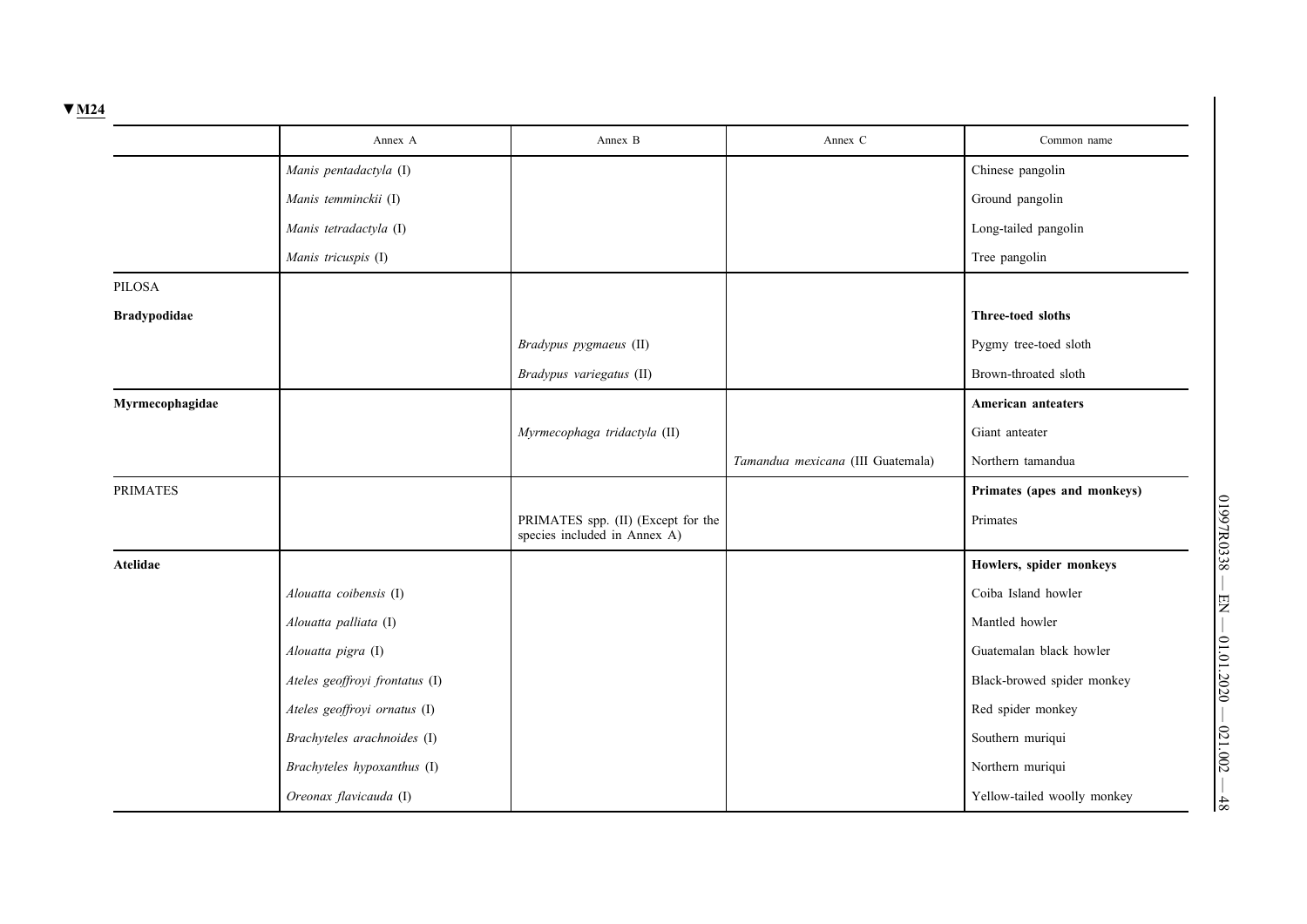|                 | Annex A                    | Annex B | Annex C | Common name                                     |
|-----------------|----------------------------|---------|---------|-------------------------------------------------|
| Cebidae         |                            |         |         | Marmosets,<br>tamarins,<br>New-world<br>monkeys |
|                 | Callimico goeldii (I)      |         |         | Goeldi's marmoset                               |
|                 | Callithrix aurita (I)      |         |         | Buffy-tufted marmoset                           |
|                 | Callithrix flaviceps (I)   |         |         | Buffy-headed marmoset                           |
|                 | Leontopithecus spp. (I)    |         |         | Lion tamarins                                   |
|                 | Saguinus bicolor (I)       |         |         | Pied tamarin                                    |
|                 | Saguinus geoffroyi (I)     |         |         | Geoffroy's tamarin                              |
|                 | Saguinus leucopus (I)      |         |         | White-footed tamarin                            |
|                 | Saguinus martinsi (I)      |         |         | Martins' bare-face tamarin                      |
|                 | Saguinus oedipus (I)       |         |         | Cottontop tamarin                               |
|                 | Saimiri oerstedii (I)      |         |         | Central American squirrel monkey                |
| Cercopithecidae |                            |         |         | Old-world monkeys                               |
|                 | Cercocebus galeritus (I)   |         |         | Tana River mangabey                             |
|                 | Cercopithecus diana (I)    |         |         | Diana monkey                                    |
|                 | Cercopithecus roloway (I)  |         |         | Roloway monkey                                  |
|                 | Cercopithecus solatus (II) |         |         | Sun-tailed monkey                               |
|                 | Colobus satanas (II)       |         |         | Black colobus                                   |
|                 | Macaca silenus (I)         |         |         | Lion-tailed macaque                             |
|                 | Macaca sylvanus (I)        |         |         | Barbary macaque                                 |
|                 | Mandrillus leucophaeus (I) |         |         | Drill                                           |
|                 | Mandrillus sphinx (I)      |         |         | Mandrill                                        |
|                 | Nasalis larvatus (I)       |         |         | Proboscis monkey                                |
|                 |                            |         |         |                                                 |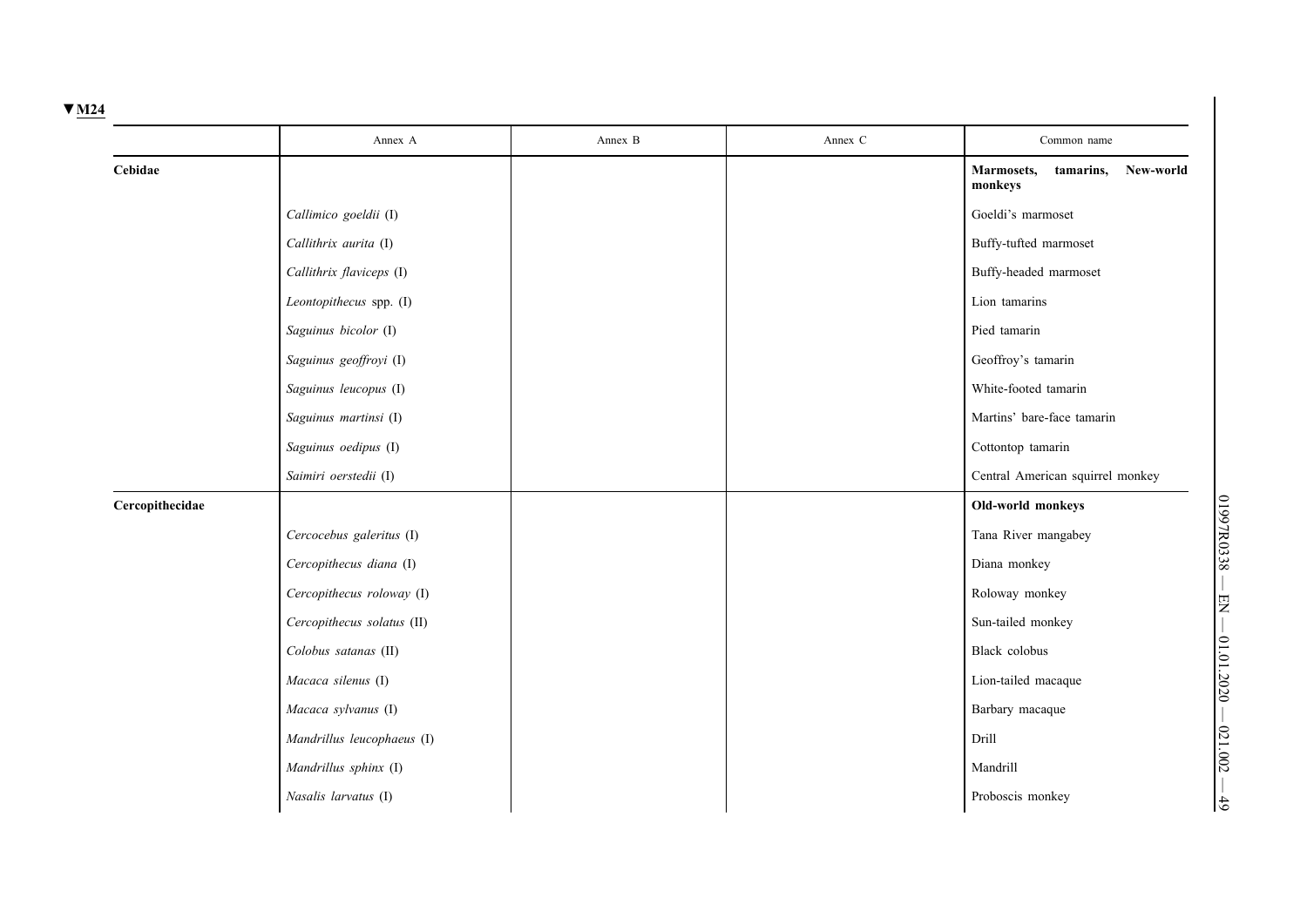| Annex A                        | Annex B | Annex C | Common name                 |
|--------------------------------|---------|---------|-----------------------------|
| Piliocolobus foai (II)         |         |         | Central African red colobus |
| Piliocolobus gordonorum (II)   |         |         | Uzungwa red colobus         |
| Piliocolobus kirkii (I)        |         |         | Zanzibar red colobus        |
| Piliocolobus pennantii (II)    |         |         | Pennant's red colobus       |
| Piliocolobus preussi (II)      |         |         | Preuss's red colobus        |
| Piliocolobus rufomitratus (I)  |         |         | Tana River red colobus      |
| Piliocolobus tephrosceles (II) |         |         | Ugandan red colobus         |
| Piliocolobus tholloni (II)     |         |         | Thollon's red colobus       |
| Presbytis potenziani (I)       |         |         | Mentawai langur             |
| Pygathrix spp. (I)             |         |         | Douc langurs                |
| Rhinopithecus spp. (I)         |         |         | Snub-nosed monkeys          |
| Semnopithecus ajax (I)         |         |         | Kashmir grey langur         |
| Semnopithecus dussumieri (I)   |         |         | Southern Plains grey langur |
| Semnopithecus entellus (I)     |         |         | Northern Plains grey langur |
| Semnopithecus hector (I)       |         |         | Tarai grey langur           |
| Semnopithecus hypoleucos (I)   |         |         | Black-footed grey langur    |
| Semnopithecus priam (I)        |         |         | Tufted grey langur          |
| Semnopithecus schistaceus (I)  |         |         | Nepal grey langur           |
| Simias concolor (I)            |         |         | Simakobou                   |
| Trachypithecus delacouri (II)  |         |         | Delacour's langur           |
| Trachypithecus francoisi (II)  |         |         | François's langur           |
| Trachypithecus geei (I)        |         |         | Gee's golden langur         |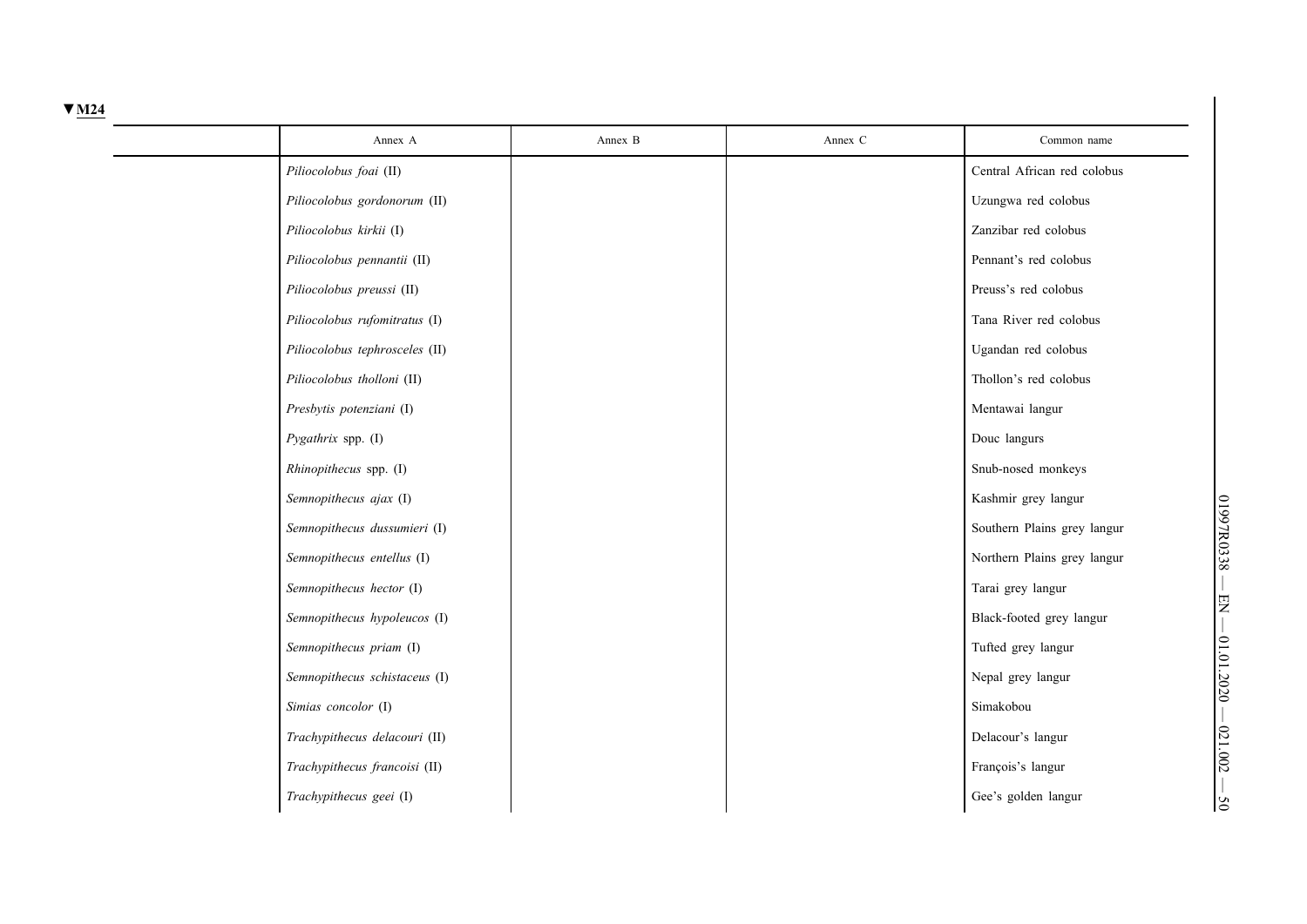|                | Annex A                           | Annex B | Annex C | Common name                          |
|----------------|-----------------------------------|---------|---------|--------------------------------------|
|                | Trachypithecus hatinhensis (II)   |         |         | Hatinh langur                        |
|                | Trachypithecus johnii (II)        |         |         | Nilgiri langur                       |
|                | Trachypithecus laotum (II)        |         |         | Laotian langur                       |
|                | Trachypithecus pileatus (I)       |         |         | Capped langur                        |
|                | Trachypithecus poliocephalus (II) |         |         | White-headed langur                  |
|                | Trachypithecus shortridgei (I)    |         |         | Shortridge's langur                  |
| Cheirogaleidae |                                   |         |         | <b>Dwarf lemurs and mouse-lemurs</b> |
|                | Cheirogaleidae spp. (I)           |         |         | Dwarf lemurs and mouse lemurs        |
| Daubentoniidae |                                   |         |         | Aye-aye                              |
|                | Daubentonia madagascariensis (I)  |         |         | Aye-aye                              |
| Hominidae      |                                   |         |         | Chimpanzees, gorillas, orang-utan    |
|                | Gorilla beringei (I)              |         |         | Eastern gorilla                      |
|                | Gorilla gorilla (I)               |         |         | Western gorilla                      |
|                | Pan spp. (I)                      |         |         | Chimpanzee and bonobo                |
|                | Pongo abelii (I)                  |         |         | Sumatran orangutan                   |
|                | Pongo pygmaeus (I)                |         |         | Bornean orangutan                    |
| Hylobatidae    |                                   |         |         | <b>Gibbons</b>                       |
|                | Hylobatidae spp. (I)              |         |         | Gibbons                              |
| Indriidae      |                                   |         |         | Indri, sifakas and woolly lemurs     |
|                | Indriidae spp. (I)                |         |         | Indri, sifakas and woolly lemurs     |
| Lemuridae      |                                   |         |         | Large lemurs                         |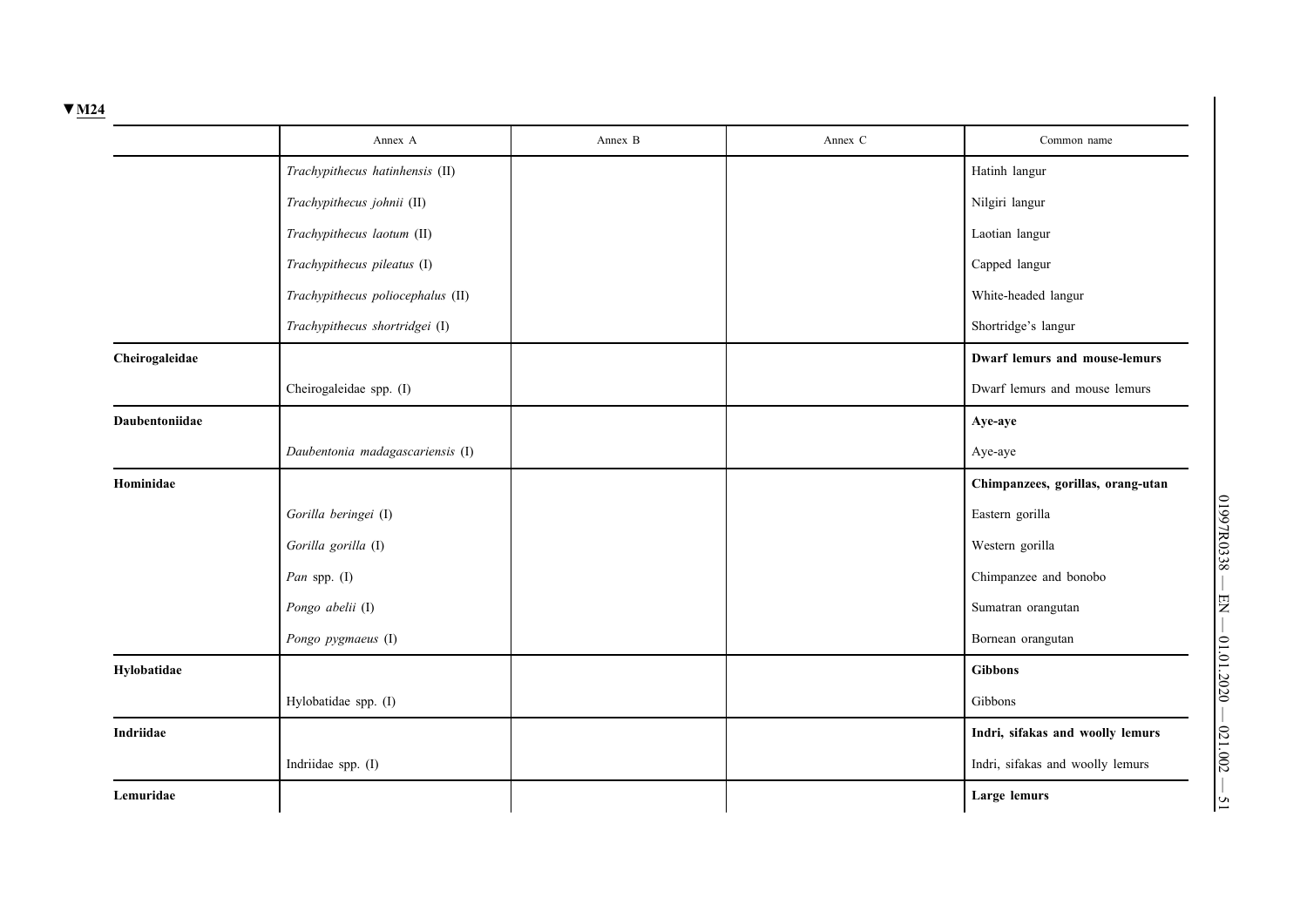|                    | Annex A                                                                                                                                     | Annex B                                                                                                                                                            | Annex C | Common name               |
|--------------------|---------------------------------------------------------------------------------------------------------------------------------------------|--------------------------------------------------------------------------------------------------------------------------------------------------------------------|---------|---------------------------|
|                    | Lemuridae spp. (I)                                                                                                                          |                                                                                                                                                                    |         | Large lemurs              |
| Lepilemuridae      |                                                                                                                                             |                                                                                                                                                                    |         | <b>Sportive lemurs</b>    |
|                    | Lepilemuridae spp. (I)                                                                                                                      |                                                                                                                                                                    |         | Sportive lemurs           |
| Lorisidae          |                                                                                                                                             |                                                                                                                                                                    |         | Lorises                   |
|                    | Nycticebus spp. (I)                                                                                                                         |                                                                                                                                                                    |         | Slow lorises              |
| Pitheciidae        |                                                                                                                                             |                                                                                                                                                                    |         | Uacaris, titis, sakis     |
|                    | Cacajao spp. (I)                                                                                                                            |                                                                                                                                                                    |         | Uacaris                   |
|                    | Callicebus barbarabrownae (II)                                                                                                              |                                                                                                                                                                    |         | Barbara Brown's Titi      |
|                    | Callicebus melanochir (II)                                                                                                                  |                                                                                                                                                                    |         | Coastal Black-handed Titi |
|                    | Callicebus nigrifrons (II)                                                                                                                  |                                                                                                                                                                    |         | Black-fronted Titi        |
|                    | Callicebus personatus (II)                                                                                                                  |                                                                                                                                                                    |         | Atlantic titi             |
|                    | Chiropotes albinasus (I)                                                                                                                    |                                                                                                                                                                    |         | White-nosed saki          |
| Tarsiidae          |                                                                                                                                             |                                                                                                                                                                    |         | <b>Tarsiers</b>           |
|                    | Tarsius spp. (II)                                                                                                                           |                                                                                                                                                                    |         | Tarsiers                  |
| <b>PROBOSCIDEA</b> |                                                                                                                                             |                                                                                                                                                                    |         |                           |
| Elephantidae       |                                                                                                                                             |                                                                                                                                                                    |         | <b>Elephants</b>          |
|                    | Elephas maximus (I)                                                                                                                         |                                                                                                                                                                    |         | Asian elephant            |
|                    | Loxodonta africana (I) (Except for the<br>populations of Botswana, Namibia,<br>South Africa and Zimbabwe, which are<br>included in Annex B) | Loxodonta africana (II)<br>(Only the populations of Botswana,<br>Namibia, South Africa and Zimb-<br>abwe $(3)$ ; all other populations are<br>included in Annex A) |         | African elephant          |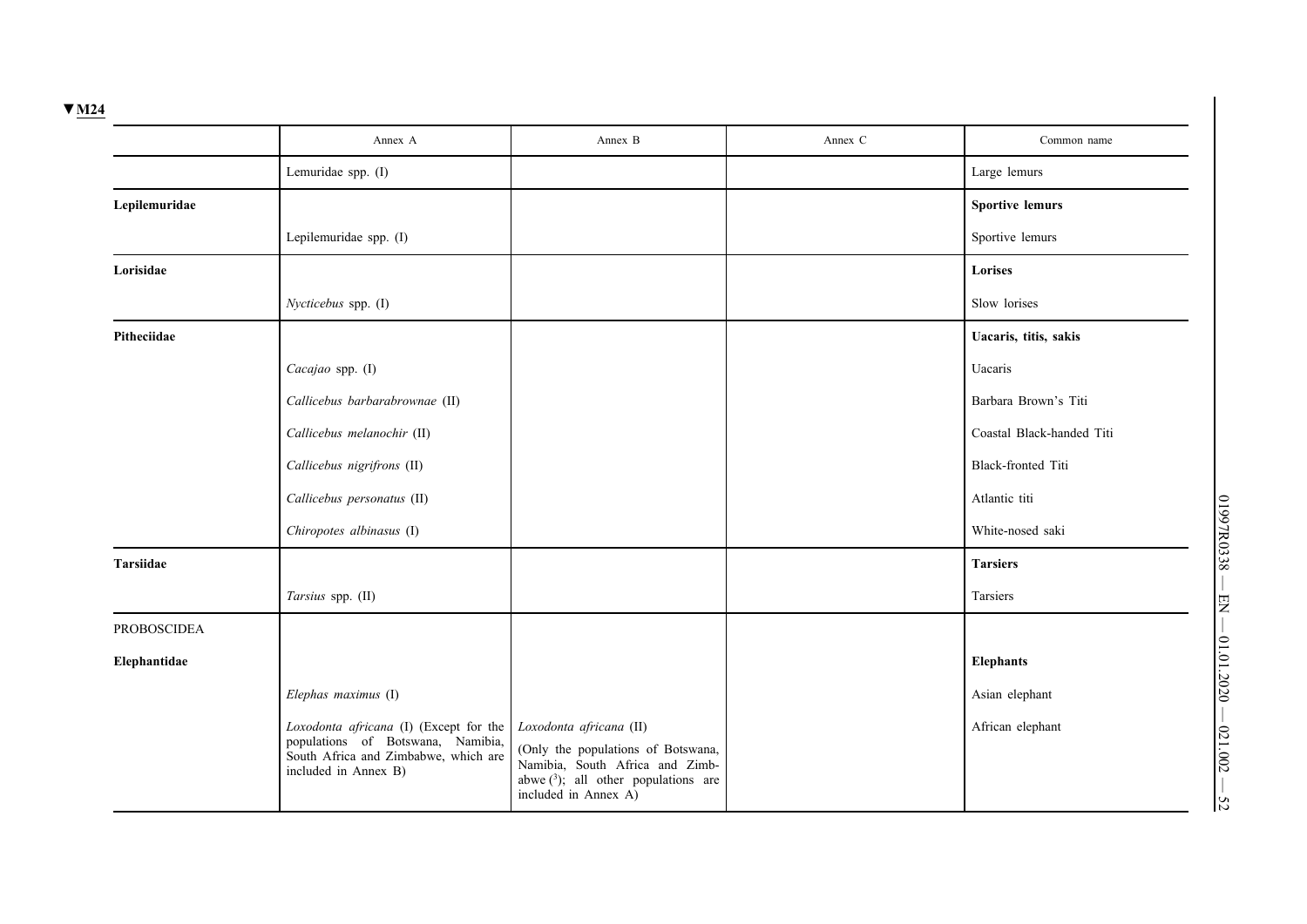|                 | Annex A                                                                                           | Annex B                   | Annex C                             | Common name                      |
|-----------------|---------------------------------------------------------------------------------------------------|---------------------------|-------------------------------------|----------------------------------|
| <b>RODENTIA</b> |                                                                                                   |                           |                                     |                                  |
| Chinchillidae   |                                                                                                   |                           |                                     | Chinchillas                      |
|                 | Chinchilla spp. (I) (Specimens of the<br>domesticated form are not subject to<br>this Regulation) |                           |                                     | Chinchillas                      |
| Cuniculidae     |                                                                                                   |                           |                                     | Pacas                            |
|                 |                                                                                                   |                           | Cuniculus paca (III Honduras)       | Lowland paca                     |
| Dasyproctidae   |                                                                                                   |                           |                                     | <b>Agoutis</b>                   |
|                 |                                                                                                   |                           | Dasyprocta punctata (III Honduras)  | Central American agouti          |
| Erethizontidae  |                                                                                                   |                           |                                     | New-world porcupines             |
|                 |                                                                                                   |                           | Sphiggurus mexicanus (III Honduras) | Mexican hairy dwarf porcupine    |
|                 |                                                                                                   |                           | Sphiggurus spinosus (III Uruguay)   | Paraguaian hairy dwarf porcupine |
| Hystricidae     |                                                                                                   |                           |                                     | Old-world porcupines             |
|                 | Hystrix cristata                                                                                  |                           |                                     | Crested porcupine                |
| Muridae         |                                                                                                   |                           |                                     | Mice, rats                       |
|                 |                                                                                                   | Leporillus conditor (II)  |                                     | Greater stick-nest rat           |
|                 |                                                                                                   | Pseudomys fieldi (II)     |                                     | Shark Bay mouse                  |
|                 |                                                                                                   | Xeromys myoides (II)      |                                     | False water rat                  |
|                 |                                                                                                   | Zyzomys pedunculatus (II) |                                     | Central Australian rock rat      |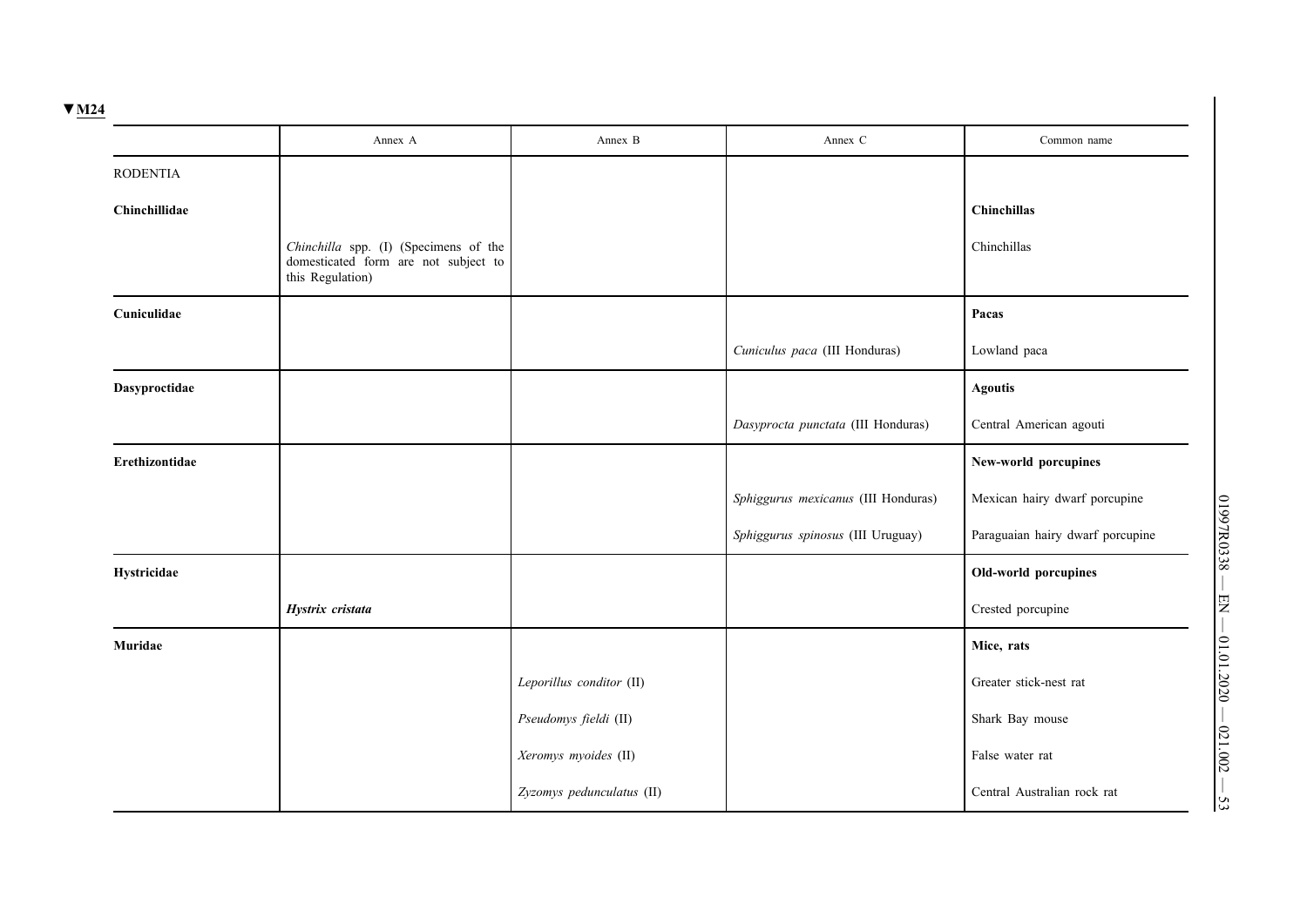|                     | Annex A                     | Annex B              | Annex C                        | Common name                      |
|---------------------|-----------------------------|----------------------|--------------------------------|----------------------------------|
| Sciuridae           |                             |                      |                                | Ground squirrels, tree squirrels |
|                     | Cynomys mexicanus (I)       |                      |                                | Mexican prairie dog              |
|                     |                             |                      | Marmota caudata (III India)    | Long-tailed marmot               |
|                     |                             |                      | Marmota himalayana (III India) | Himalayan marmot                 |
|                     |                             | Ratufa spp. (II)     |                                | Giant squirrels                  |
| <b>SCANDENTIA</b>   |                             |                      |                                |                                  |
|                     |                             | SCANDENTIA spp. (II) |                                | <b>Treeshrews</b>                |
| <b>SIRENIA</b>      |                             |                      |                                |                                  |
| Dugongidae          |                             |                      |                                | <b>Dugong</b>                    |
|                     | Dugong dugon (I)            |                      |                                | Dugong                           |
| Trichechidae        |                             |                      |                                | <b>Manatees</b>                  |
|                     | Trichechus inunguis (I)     |                      |                                |                                  |
|                     | Trichechus manatus (I)      |                      |                                |                                  |
|                     | Trichechus senegalensis (I) |                      |                                |                                  |
| <b>AVES</b>         |                             |                      |                                | <b>Birds</b>                     |
| <b>ANSERIFORMES</b> |                             |                      |                                |                                  |
| Anatidae            |                             |                      |                                | Ducks, geese, swans etc.         |
|                     | Anas aucklandica (I)        |                      |                                | Auckland Islands teal            |
|                     |                             | Anas bernieri (II)   |                                | Madagascar teal                  |
|                     | Anas chlorotis (I)          |                      |                                | Brown teal                       |
|                     |                             | Anas formosa (II)    |                                | Baikal teal                      |
|                     | Anas laysanensis (I)        |                      |                                | Laysan duck                      |
|                     | Anas nesiotis (I)           |                      |                                | Campbell Island teal             |
|                     |                             |                      |                                |                                  |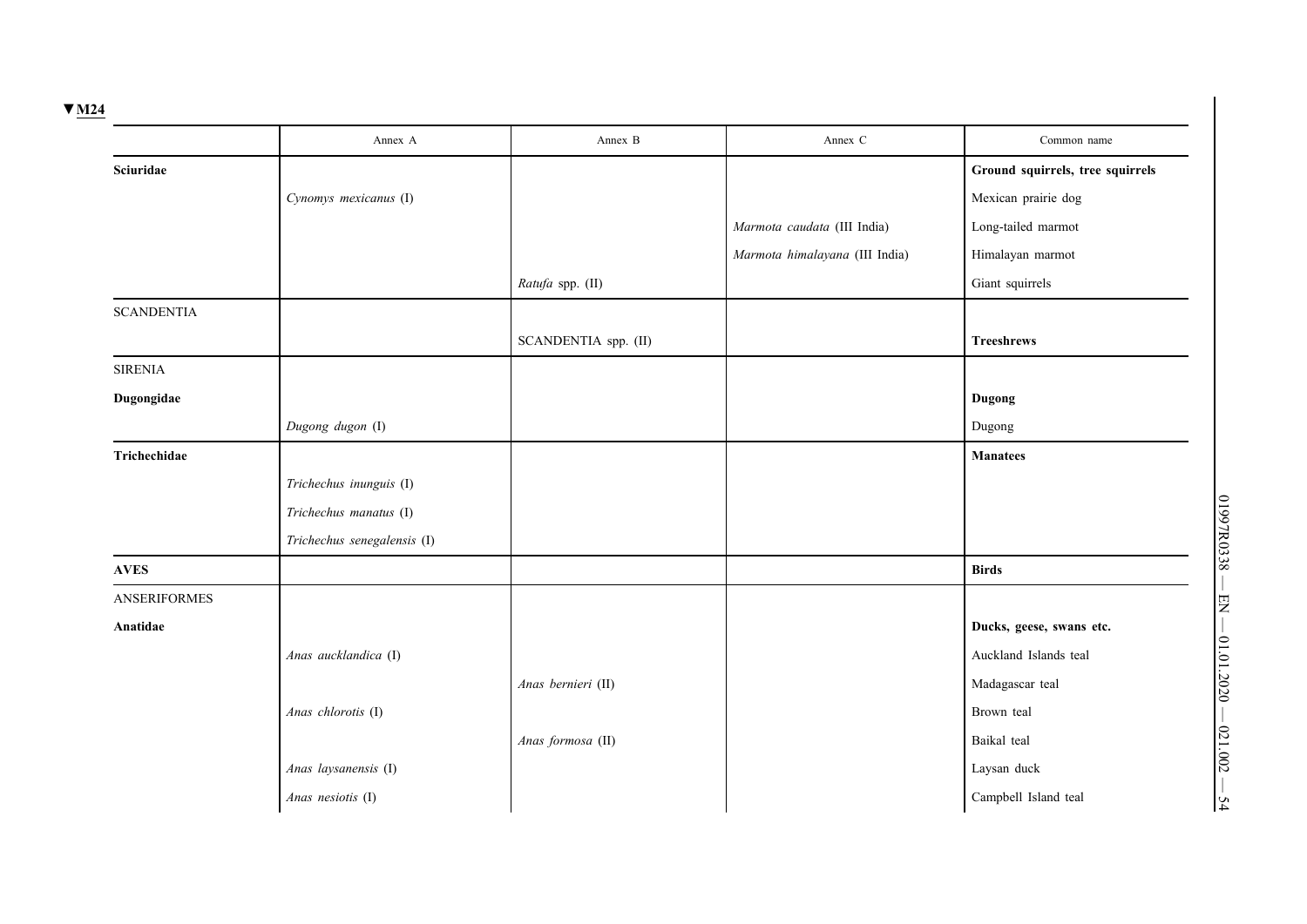|                    | Annex A                           | Annex B                                                               | Annex C                               | Common name                  |
|--------------------|-----------------------------------|-----------------------------------------------------------------------|---------------------------------------|------------------------------|
|                    | Anas querquedula                  |                                                                       |                                       | Garganey                     |
|                    | Asarcornis scutulata (I)          |                                                                       |                                       | White-winged duck            |
|                    | Aythya innotata                   |                                                                       |                                       | Madagascar pochard           |
|                    | Aythya nyroca                     |                                                                       |                                       | Ferruginous duck             |
|                    | Branta canadensis leucopareia (I) |                                                                       |                                       | Aleutian goose               |
|                    | Branta ruficollis (II)            |                                                                       |                                       | Red-breasted goose           |
|                    | Branta sandvicensis (I)           |                                                                       |                                       | Nene                         |
|                    |                                   | Coscoroba coscoroba (II)                                              |                                       | Coscoroba swan               |
|                    |                                   | Cygnus melancoryphus (II)                                             |                                       | Black-necked swan            |
|                    |                                   | Dendrocygna arborea (II)                                              |                                       | West Indian whistling-duck   |
|                    |                                   |                                                                       | Dendrocygna autumnalis (III Honduras) | Black-bellied whistling-duck |
|                    |                                   |                                                                       | Dendrocygna bicolor (III Honduras)    | Fulvous whistling-duck       |
|                    | Mergus octosetaceus               |                                                                       |                                       | Brazilian merganser          |
|                    | Oxyura leucocephala (II)          |                                                                       |                                       | White-headed duck            |
|                    | Rhodonessa caryophyllacea (I)     |                                                                       |                                       | Pink-headed duck             |
|                    |                                   | Sarkidiornis melanotos (II)                                           |                                       | Comb duck                    |
|                    | Tadorna cristata                  |                                                                       |                                       | Crested shelduck             |
| <b>APODIFORMES</b> |                                   |                                                                       |                                       |                              |
| Trochilidae        |                                   |                                                                       |                                       | Hummingbirds                 |
|                    |                                   | Trochilidae spp. (II) (Except for the<br>species included in Annex A) |                                       | Hummingbirds                 |
|                    | Glaucis dohrnii (I)               |                                                                       |                                       | Hook-billed hermit           |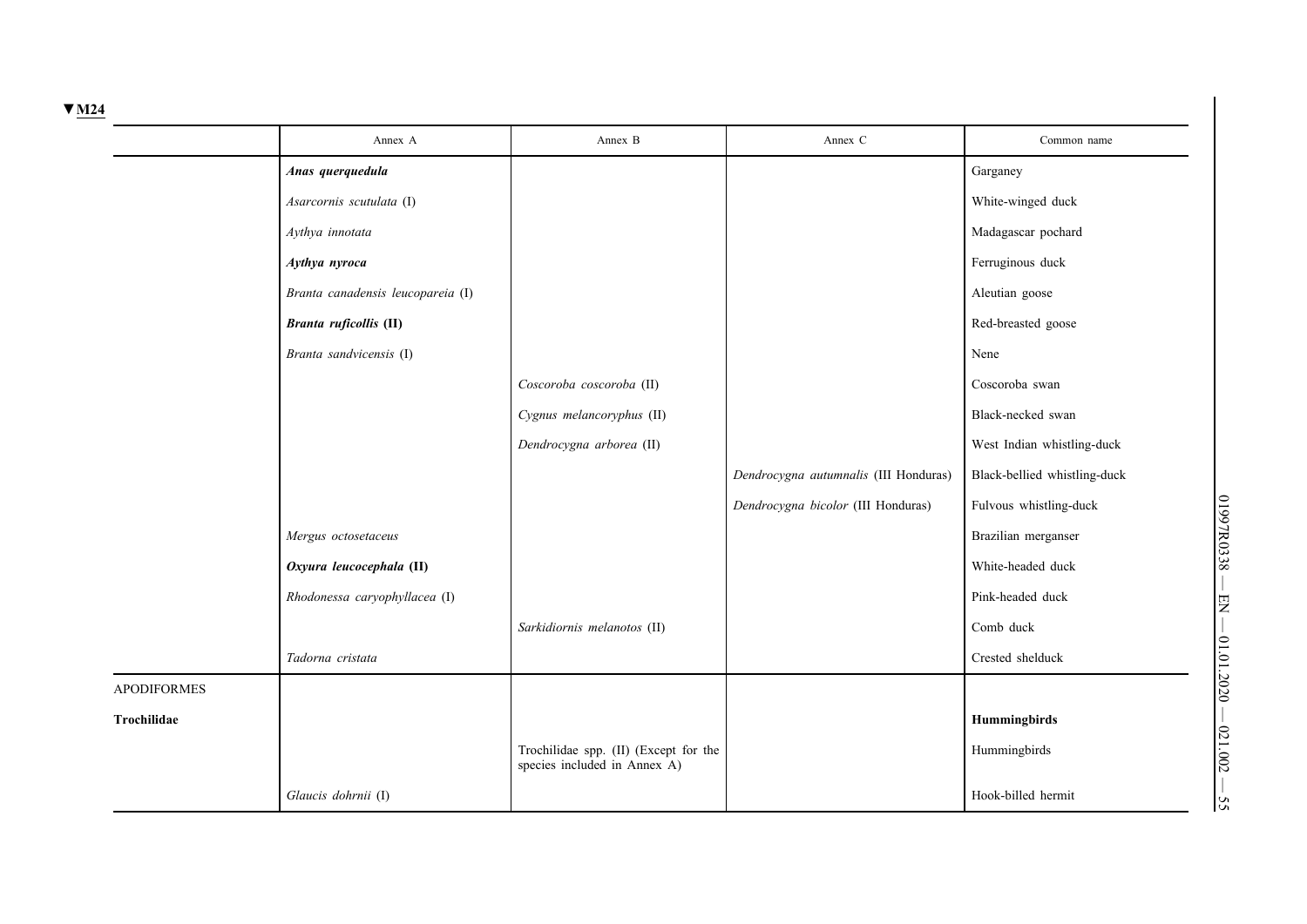|                        | Annex A                   | Annex B              | Annex C                             | Common name                  |
|------------------------|---------------------------|----------------------|-------------------------------------|------------------------------|
| <b>CHARADRIIFORMES</b> |                           |                      |                                     |                              |
| <b>Burhinidae</b>      |                           |                      |                                     | <b>Thick-knees</b>           |
|                        |                           |                      | Burhinus bistriatus (III Guatemala) | Double-striped thick-knee    |
| Laridae                |                           |                      |                                     | Gulls, terns                 |
|                        | Larus relictus (I)        |                      |                                     | Relict gull                  |
| Scolopacidae           |                           |                      |                                     | Curlews, greenshanks         |
|                        | Numenius borealis (I)     |                      |                                     | Eskimo curlew                |
|                        | Numenius tenuirostris (I) |                      |                                     | Slender-billed curlew        |
|                        | Tringa guttifer (I)       |                      |                                     | Nordmann's greenshank        |
| <b>CICONIIFORMES</b>   |                           |                      |                                     |                              |
| Ardeidae               |                           |                      |                                     | Egrets, herons               |
|                        | Ardea alba                |                      |                                     | Great egret                  |
|                        | <b>Bubulcus</b> ibis      |                      |                                     | Cattle egret                 |
|                        | Egretta garzetta          |                      |                                     | Little egret                 |
| Balaenicipitidae       |                           |                      |                                     | Shoebill, whale-headed stork |
|                        |                           | Balaeniceps rex (II) |                                     | Shoebill                     |
| Ciconiidae             |                           |                      |                                     | <b>Storks</b>                |
|                        | Ciconia boyciana (I)      |                      |                                     | Oriental stork               |
|                        | Ciconia nigra (II)        |                      |                                     | Black stork                  |
|                        | Ciconia stormi            |                      |                                     | Storm's stork                |
|                        | Jabiru mycteria (I)       |                      |                                     | Jabiru                       |
|                        | Leptoptilos dubius        |                      |                                     | Greater adjutant stork       |
|                        | Mycteria cinerea (I)      |                      |                                     | Milky stork                  |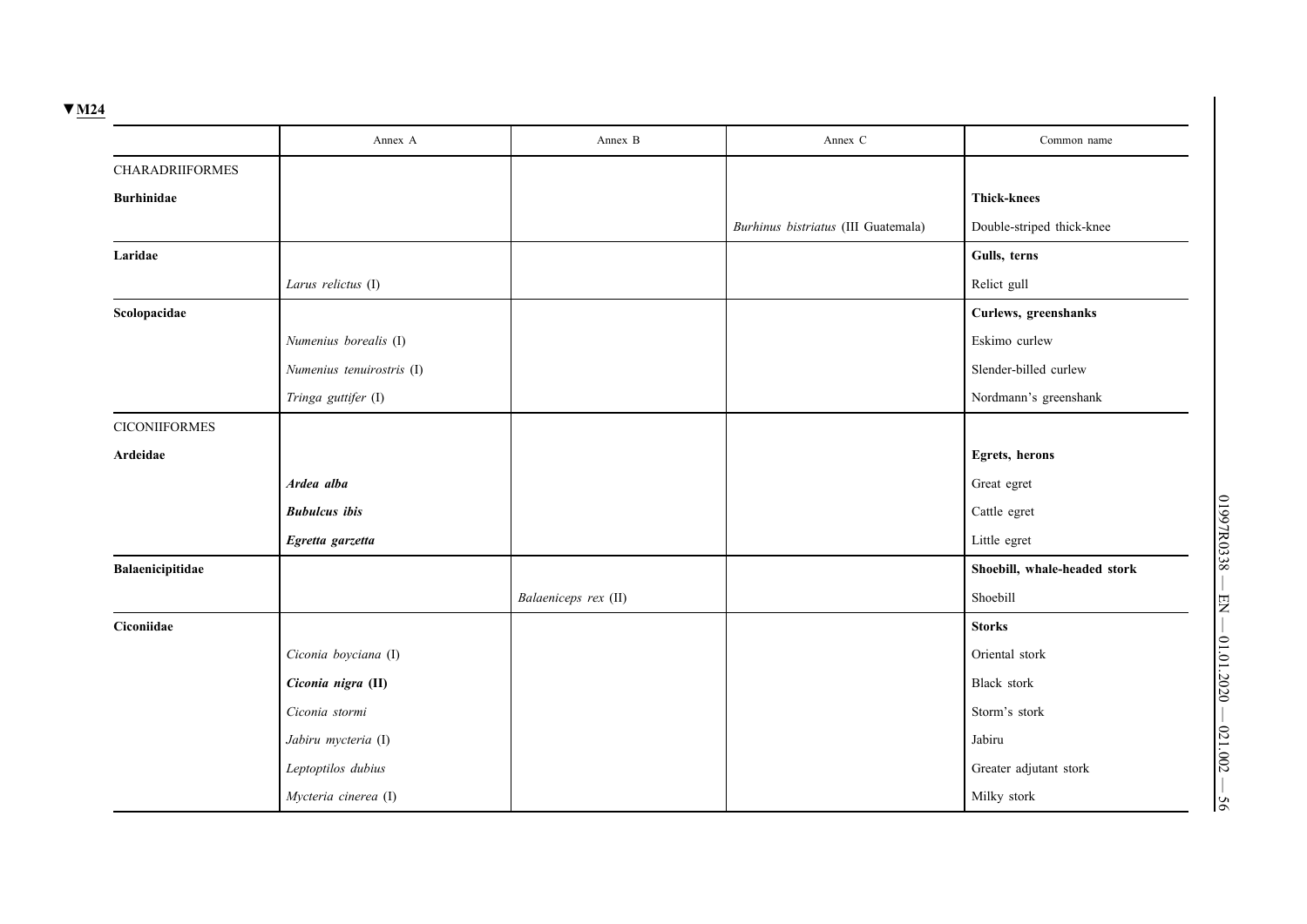|                      | Annex A                   | Annex B                                                                    | Annex C                         | Common name                |
|----------------------|---------------------------|----------------------------------------------------------------------------|---------------------------------|----------------------------|
| Phoenicopteridae     |                           |                                                                            |                                 | <b>Flamingos</b>           |
|                      |                           | Phoenicopteridae spp. (II) (Except<br>for the species included in Annex A) |                                 | Flamingos                  |
|                      | Phoenicopterus ruber (II) |                                                                            |                                 | Greater flamingo           |
| Threskiornithidae    |                           |                                                                            |                                 | Ibises, spoonbills         |
|                      |                           | Eudocimus ruber (II)                                                       |                                 | Scarlet ibis               |
|                      | Geronticus calvus (II)    |                                                                            |                                 | Bald ibis                  |
|                      | Geronticus eremita (I)    |                                                                            |                                 | Waldrapp                   |
|                      | Nipponia nippon (I)       |                                                                            |                                 | Crested ibis               |
|                      | Platalea leucorodia (II)  |                                                                            |                                 | Eurasian spoonbill         |
|                      | Pseudibis gigantea        |                                                                            |                                 | Giant ibis                 |
| <b>COLUMBIFORMES</b> |                           |                                                                            |                                 |                            |
| Columbidae           |                           |                                                                            |                                 | Doves, pigeons             |
|                      | Caloenas nicobarica (I)   |                                                                            |                                 | Nicobar pigeon             |
|                      | Claravis godefrida        |                                                                            |                                 | Purple-winged ground-dove  |
|                      | Columba livia             |                                                                            |                                 | Rock pigeon                |
|                      | Ducula mindorensis (I)    |                                                                            |                                 | Mindoro zone-tailed pigeon |
|                      |                           | Gallicolumba luzonica (II)                                                 |                                 | Luzon bleeding-heart       |
|                      |                           | Goura spp. (II)                                                            |                                 | Crowned-pigeons            |
|                      | Leptotila wellsi          |                                                                            |                                 | Grenada dove               |
|                      |                           |                                                                            | Nesoenas mayeri (III Mauritius) | Pink pigeon                |
|                      | Streptopelia turtur       |                                                                            |                                 | European turtle-dove       |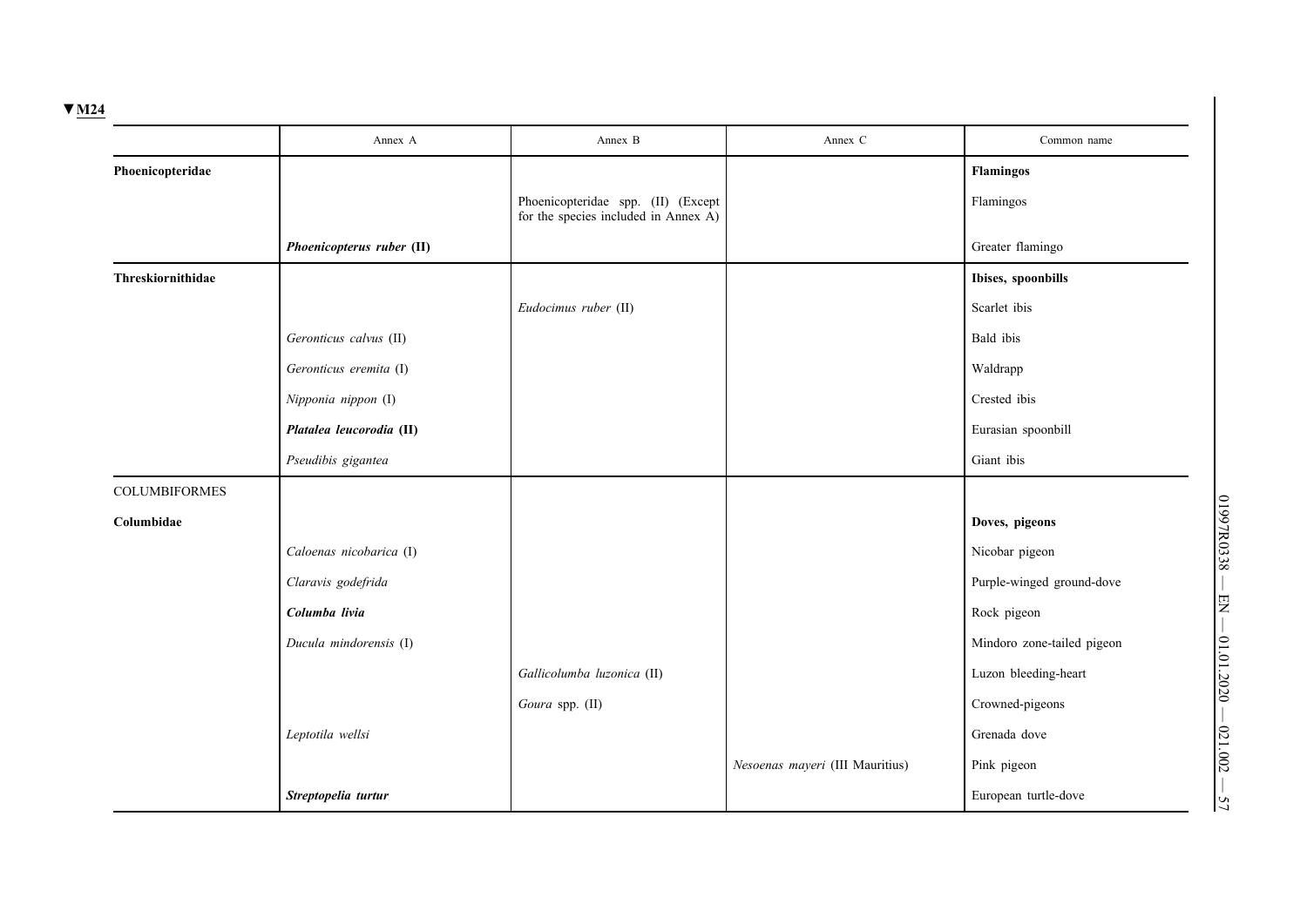|                      | Annex A                      | Annex B                                                              | Annex C | Common name            |
|----------------------|------------------------------|----------------------------------------------------------------------|---------|------------------------|
| <b>CORACIIFORMES</b> |                              |                                                                      |         |                        |
| <b>Bucerotidae</b>   |                              |                                                                      |         | <b>Hornbills</b>       |
|                      |                              | Aceros spp. (II) (Except for the<br>species included in Annex A)     |         | Hornbills              |
|                      | Aceros nipalensis (I)        |                                                                      |         | Rufous-necked hornbill |
|                      |                              | Anorrhinus spp. (II)                                                 |         | Hornbills              |
|                      |                              | Anthracoceros spp. (II)                                              |         | Hornbills              |
|                      |                              | Berenicornis spp. (II)                                               |         | Hornbills              |
|                      |                              | Buceros spp. (II) (Except for the<br>species included in Annex A)    |         | Hornbills              |
|                      | Buceros bicornis (I)         |                                                                      |         | Great hornbill         |
|                      |                              | Penelopides spp. (II)                                                |         | Hornbills              |
|                      | Rhinoplax vigil (I)          |                                                                      |         | Helmeted hornbill      |
|                      |                              | Rhyticeros spp. (II) (Except for the<br>species included in Annex A) |         | Hornbills              |
|                      | Rhyticeros subruficollis (I) |                                                                      |         | Plain-pouched hornbill |
| <b>CUCULIFORMES</b>  |                              |                                                                      |         |                        |
| Musophagidae         |                              |                                                                      |         | <b>Turacos</b>         |
|                      |                              | Tauraco spp. (II) (Except for the<br>species included in Annex A)    |         | Turacos                |
|                      | Tauraco bannermani (II)      |                                                                      |         | Bannerman's turaco     |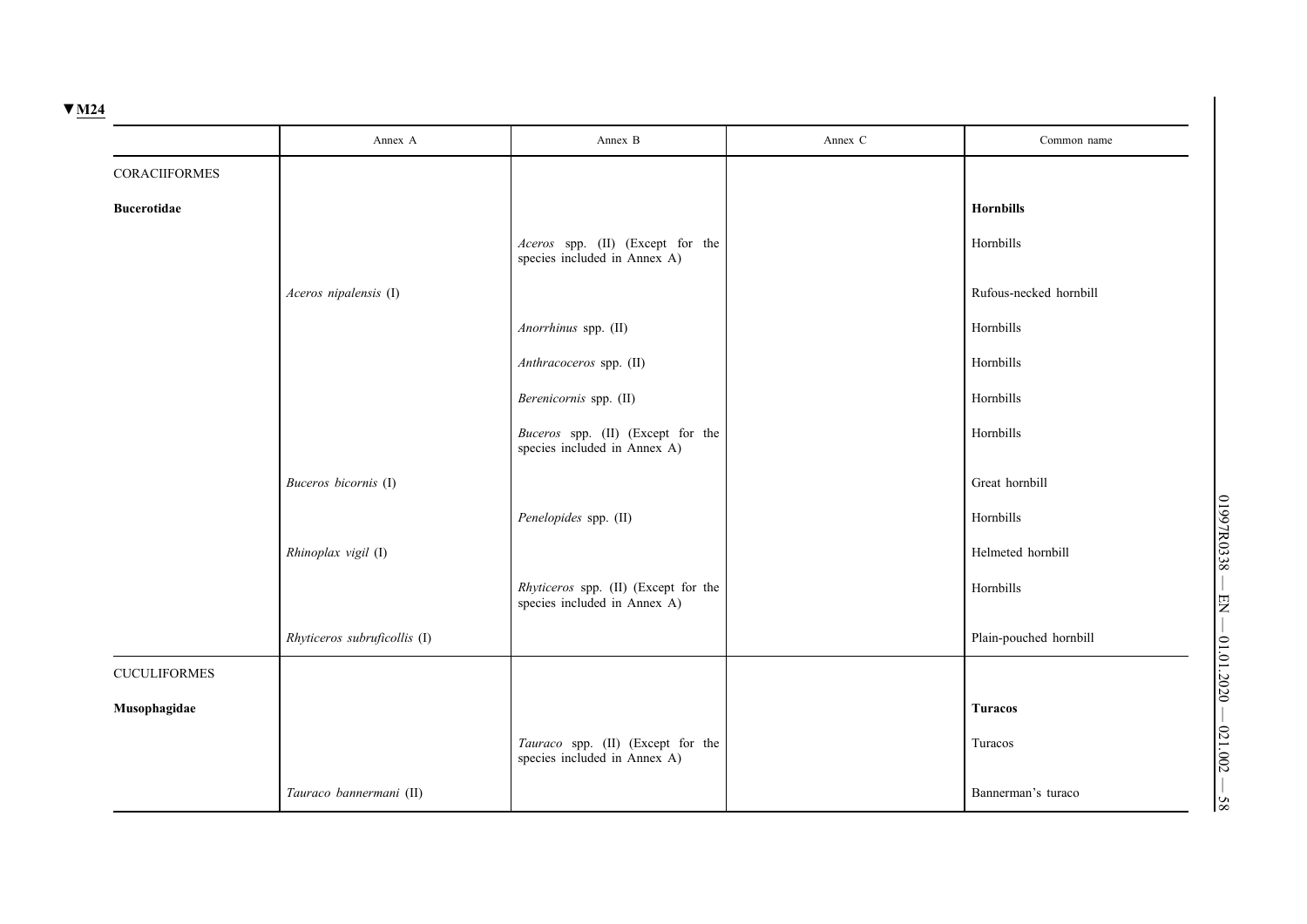|                      | Annex A                              | Annex B                                                                                                                                                                                                                                                   | Annex C | Common name                                                 |
|----------------------|--------------------------------------|-----------------------------------------------------------------------------------------------------------------------------------------------------------------------------------------------------------------------------------------------------------|---------|-------------------------------------------------------------|
| <b>FALCONIFORMES</b> |                                      |                                                                                                                                                                                                                                                           |         | Diurnal birds of prey (eagles, falcons,<br>hawks, vultures) |
|                      |                                      | FALCONIFORMES spp. (II)                                                                                                                                                                                                                                   |         | Diurnal birds of prey                                       |
|                      |                                      | (Except for the species included in<br>Annex A; except for one species of<br>the family Cathartidae included in<br>Annex C; the other species of that<br>family are not included in the<br>Annexes to this Regulation; and<br>except for Caracara lutosa) |         |                                                             |
| Accipitridae         |                                      |                                                                                                                                                                                                                                                           |         | Hawks, eagles                                               |
|                      | Accipiter brevipes (II)              |                                                                                                                                                                                                                                                           |         | Levant sparrowhawk                                          |
|                      | Accipiter gentilis (II)              |                                                                                                                                                                                                                                                           |         | Northern goshawk                                            |
|                      | Accipiter nisus (II)                 |                                                                                                                                                                                                                                                           |         | Eurasian sparrowhawk                                        |
|                      | Aegypius monachus (II)               |                                                                                                                                                                                                                                                           |         | Cinereous vulture                                           |
|                      | Aquila adalberti (I)                 |                                                                                                                                                                                                                                                           |         | Adalbert's eagle                                            |
|                      | Aquila chrysaetos (II)               |                                                                                                                                                                                                                                                           |         | Golden eagle                                                |
|                      | Aquila clanga (II)                   |                                                                                                                                                                                                                                                           |         | Greater spotted eagle                                       |
|                      | Aquila heliaca (I)                   |                                                                                                                                                                                                                                                           |         | Imperial eagle                                              |
|                      | Aquila pomarina (II)                 |                                                                                                                                                                                                                                                           |         | Lesser spotted eagle                                        |
|                      | <b>Buteo buteo (II)</b>              |                                                                                                                                                                                                                                                           |         | Common buzzard                                              |
|                      | <b>Buteo lagopus (II)</b>            |                                                                                                                                                                                                                                                           |         | Rough-legged buzzard                                        |
|                      | <b>Buteo rufinus (II)</b>            |                                                                                                                                                                                                                                                           |         | Long-legged buzzard                                         |
|                      | Chondrohierax uncinatus wilsonii (I) |                                                                                                                                                                                                                                                           |         | Cuban hook-billed kite                                      |
|                      | Circaetus gallicus (II)              |                                                                                                                                                                                                                                                           |         | Short-toed snake-eagle                                      |
|                      | Circus aeruginosus (II)              |                                                                                                                                                                                                                                                           |         | Western marsh-harrier                                       |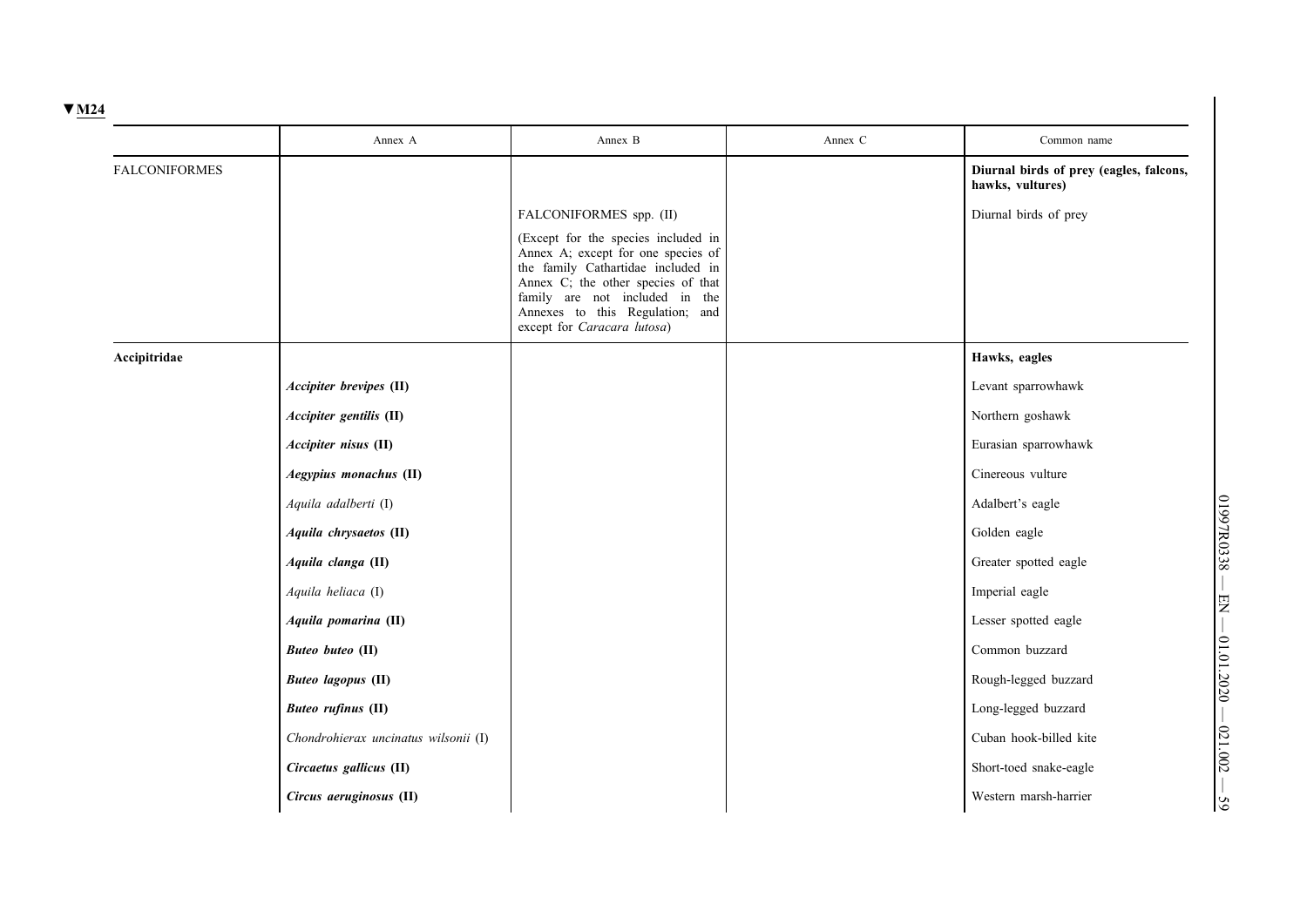|             | Annex A                                                                                                                     | Annex B | Annex C                          | Common name              |
|-------------|-----------------------------------------------------------------------------------------------------------------------------|---------|----------------------------------|--------------------------|
|             | Circus cyaneus (II)                                                                                                         |         |                                  | Northern harrier         |
|             | Circus macrourus (II)                                                                                                       |         |                                  | Pallid harrier           |
|             | Circus pygargus (II)                                                                                                        |         |                                  | Montagu's harrier        |
|             | Elanus caeruleus (II)                                                                                                       |         |                                  | Black-winged kite        |
|             | Eutriorchis astur (II)                                                                                                      |         |                                  | Madagascar serpent-eagle |
|             | Gypaetus barbatus (II)                                                                                                      |         |                                  | Lammergeier              |
|             | Gyps fulvus (II)                                                                                                            |         |                                  | Eurasian griffon         |
|             | (I/II) (Haliaeetus<br>Haliaeetus spp.<br>albicilla is listed in Appendix I; the<br>other species are listed in Appendix II) |         |                                  | Sea-eagles               |
|             | Harpia harpyja (I)                                                                                                          |         |                                  | Harpy eagle              |
|             | Hieraaetus fasciatus (II)                                                                                                   |         |                                  | Bonelli's eagle          |
|             | Hieraaetus pennatus (II)                                                                                                    |         |                                  | Booted eagle             |
|             | Leucopternis occidentalis (II)                                                                                              |         |                                  | Grey-backed hawk         |
|             | Milvus migrans (II) (Except for Milvus<br>migrans lineatus which is included in<br>Annex B)                                 |         |                                  | Black kite               |
|             | Milvus milvus (II)                                                                                                          |         |                                  | Red kite                 |
|             | Neophron percnopterus (II)                                                                                                  |         |                                  | Egyptian vulture         |
|             | Pernis apivorus (II)                                                                                                        |         |                                  | European honey-buzzard   |
|             | Pithecophaga jefferyi (I)                                                                                                   |         |                                  | Great Philippine eagle   |
| Cathartidae |                                                                                                                             |         |                                  | New world vultures       |
|             | Gymnogyps californianus (I)                                                                                                 |         |                                  | California condor        |
|             |                                                                                                                             |         | Sarcoramphus papa (III Honduras) | King vulture             |
|             | Vultur gryphus (I)                                                                                                          |         |                                  | Andean condor            |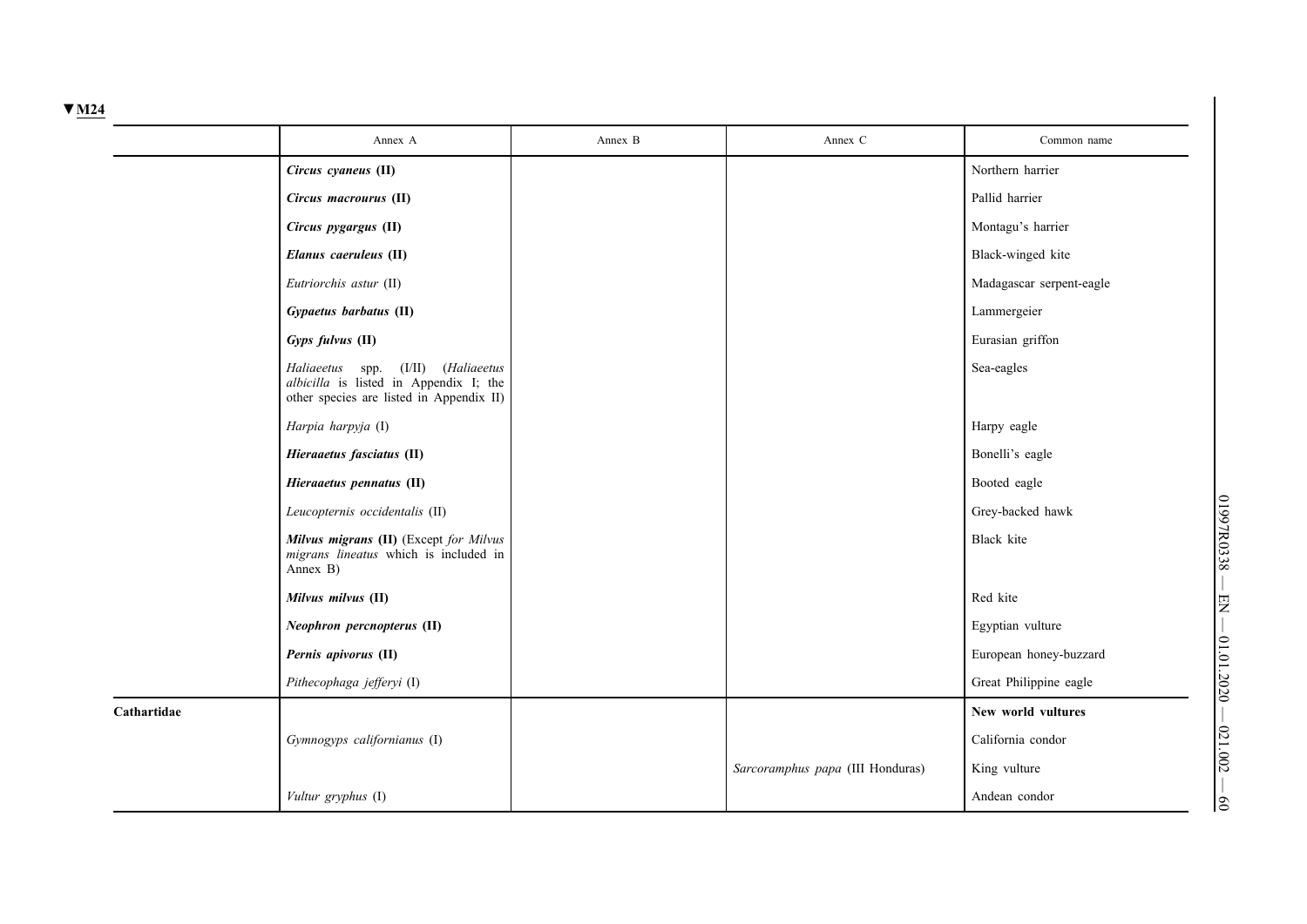|                    | Annex A                                                      | Annex B | Annex C | Common name           |
|--------------------|--------------------------------------------------------------|---------|---------|-----------------------|
| Falconidae         |                                                              |         |         | Falcons               |
|                    | Falco araeus (I)                                             |         |         | Seychelles kestrel    |
|                    | Falco biarmicus (II)                                         |         |         | Lanner falcon         |
|                    | Falco cherrug (II)                                           |         |         | Saker falcon          |
|                    | Falco columbarius (II)                                       |         |         | Merlin                |
|                    | Falco eleonorae (II)                                         |         |         | Eleonora's falcon     |
|                    | Falco jugger (I)                                             |         |         | Laggar falcon         |
|                    | Falco naumanni (II)                                          |         |         | Lesser kestrel        |
|                    | Falco newtoni (I) (Only the population<br>of the Seychelles) |         |         | Newton's kestrel      |
|                    | Falco pelegrinoides (I)                                      |         |         | Barbary falcon        |
|                    | Falco peregrinus (I)                                         |         |         | Peregrine falcon      |
|                    | Falco punctatus (I)                                          |         |         | Mauritius kestrel     |
|                    | Falco rusticolus (I)                                         |         |         | Gyrfalcon             |
|                    | Falco subbuteo (II)                                          |         |         | Eurasian hobby        |
|                    | Falco tinnunculus (II)                                       |         |         | Common kestrel        |
|                    | Falco vespertinus (II)                                       |         |         | Red-footed falcon     |
| Pandionidae        |                                                              |         |         | Ospreys               |
|                    | <b>Pandion haliaetus (II)</b>                                |         |         | Osprey                |
| <b>GALLIFORMES</b> |                                                              |         |         |                       |
| Cracidae           |                                                              |         |         |                       |
|                    | Crax alberti (III Colombia)                                  |         |         | Blue-knobbed curassow |
|                    | Crax blumenbachii (I)                                        |         |         | Red-billed curassow   |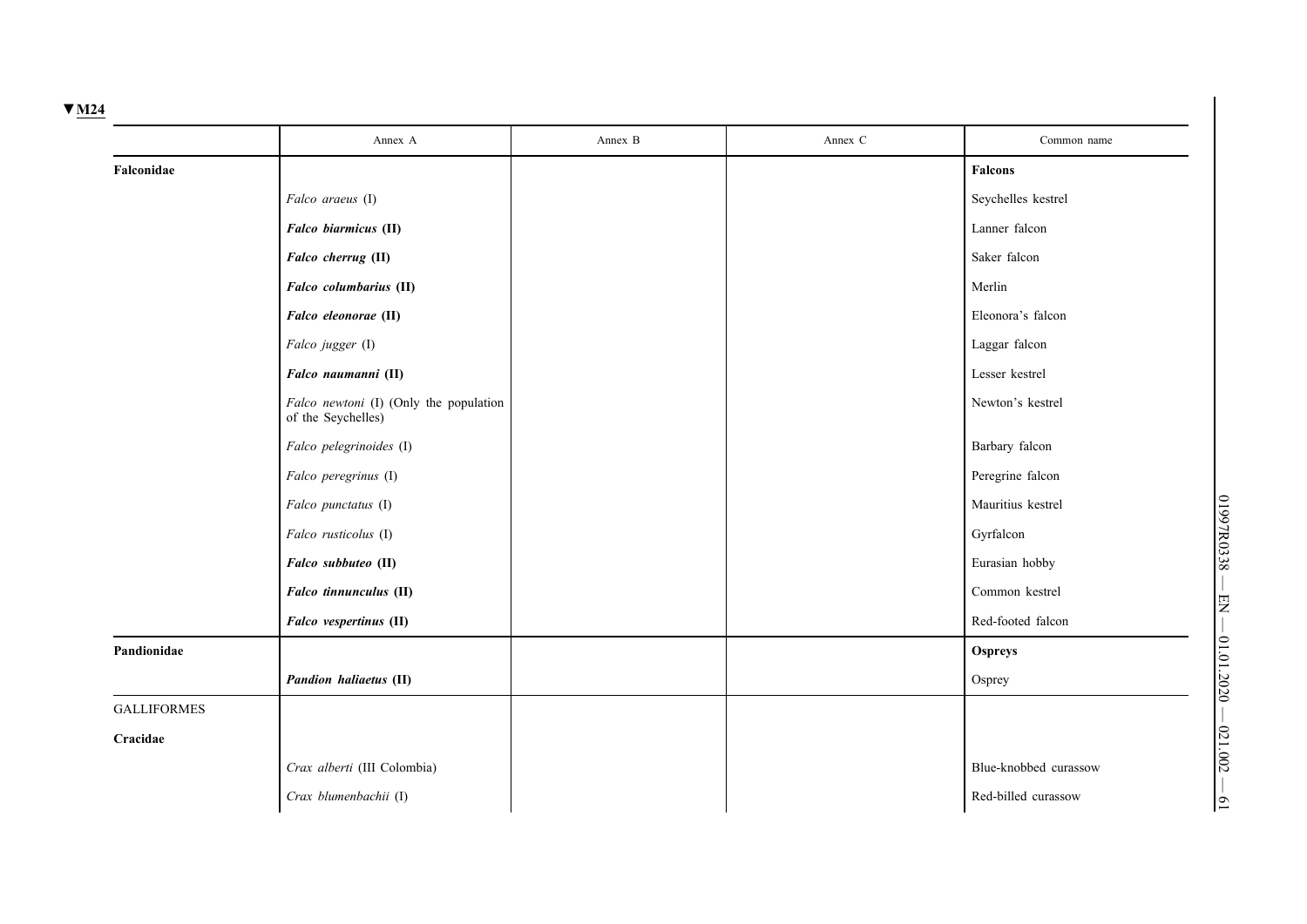|              | Annex A                          | Annex B               | Annex C                                          | Common name                                                   |
|--------------|----------------------------------|-----------------------|--------------------------------------------------|---------------------------------------------------------------|
|              |                                  |                       | Crax daubentoni (III Colombia)                   | Yellow-knobbed curassow                                       |
|              |                                  | Crax fasciolata       |                                                  | Bare-faced Curassow                                           |
|              |                                  |                       | Crax globulosa (III Colombia)                    | Wattled curassow                                              |
|              |                                  |                       | Crax rubra (III Colombia/Guatemala/<br>Honduras) | Great currasow                                                |
|              | Mitu mitu (I)                    |                       |                                                  | Alagoas curassow                                              |
|              | Oreophasis derbianus (I)         |                       |                                                  | Horned guan                                                   |
|              |                                  |                       | Ortalis vetula (III Guatemala/Honduras)          | Plain chachalaca                                              |
|              |                                  |                       | Pauxi pauxi (III Colombia)                       | Helmeted curassow                                             |
|              | Penelope albipennis (I)          |                       |                                                  | White-winged guan                                             |
|              |                                  |                       | Penelope purpurascens (III Honduras)             | Crested guan                                                  |
|              |                                  |                       | Penelopina nigra (III Guatemala)                 | Highland guan                                                 |
|              | Pipile jacutinga (I)             |                       |                                                  | Black-fronted piping guan                                     |
|              | Pipile pipile (I)                |                       |                                                  | Trinidad piping guan                                          |
| Megapodiidae |                                  |                       |                                                  | Megapodes, scrubfowl                                          |
|              | Macrocephalon maleo (I)          |                       |                                                  | Maleo                                                         |
| Phasianidae  |                                  |                       |                                                  | guineafowl,<br>partridges,<br>Grouse,<br>pheasants, tragopans |
|              |                                  | Argusianus argus (II) |                                                  | Great argus                                                   |
|              | Catreus wallichii (I)            |                       |                                                  | Cheer pheasant                                                |
|              | Colinus virginianus ridgwayi (I) |                       |                                                  | Masked bobwhite                                               |
|              | Crossoptilon crossoptilon (I)    |                       |                                                  | White eared-pheasant                                          |
|              | Crossoptilon mantchuricum (I)    |                       |                                                  | Brown eared-pheasant                                          |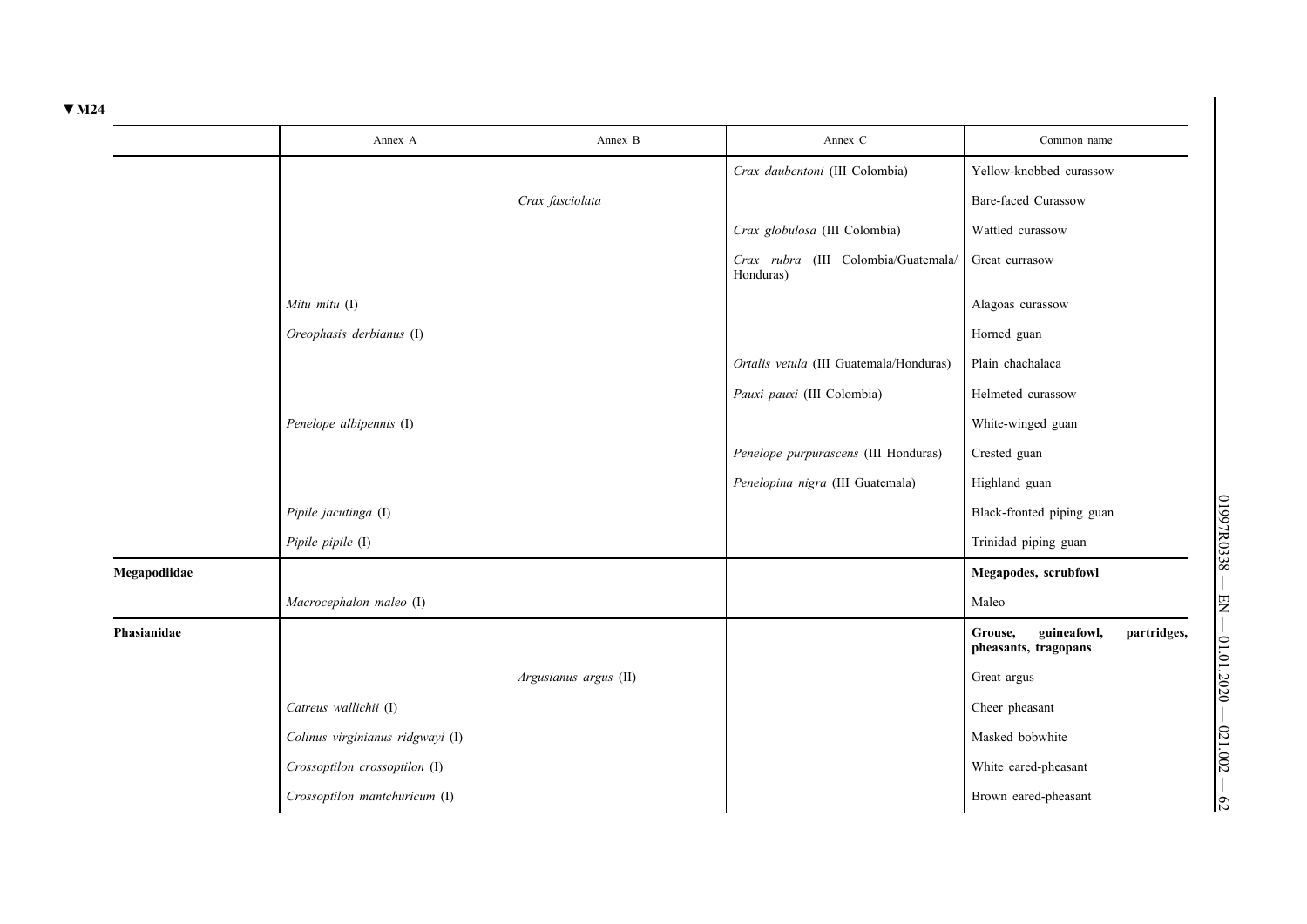| Annex A                     | Annex B                           | Annex C                             | Common name                |
|-----------------------------|-----------------------------------|-------------------------------------|----------------------------|
|                             | Gallus sonneratii (II)            |                                     | Grey junglefowl            |
|                             | Ithaginis cruentus (II)           |                                     | Blood pheasant             |
| Lophophorus impejanus (I)   |                                   |                                     | Himalayan monal            |
| Lophophorus lhuysii (I)     |                                   |                                     | Chinese monal              |
| Lophophorus sclateri (I)    |                                   |                                     | Sclater's monal            |
| Lophura edwardsi (I)        |                                   |                                     | Edwards' pheasant          |
|                             | Lophura hatinhensis               |                                     | Vietnamese fireback        |
|                             |                                   | Lophura leucomelanos (III Pakistan) | Kalij pheasant             |
| Lophura swinhoii (I)        |                                   |                                     | Swinhoe's pheasant         |
|                             |                                   | Meleagris ocellata (III Guatemala)  | Ocellated turkey           |
| Odontophorus strophium      |                                   |                                     | Gorgeted wood-quail        |
| Ophrysia superciliosa       |                                   |                                     | Himalayan quail            |
|                             |                                   | Pavo cristatus (III Pakistan)       | Indian peafowl             |
|                             | Pavo muticus (II)                 |                                     | Green peafowl              |
|                             | Polyplectron bicalcaratum (II)    |                                     | Grey peacock-pheasant      |
|                             | Polyplectron germaini (II)        |                                     | Germain's peacock-pheasant |
|                             | Polyplectron malacense (II)       |                                     | Malayan peacock-pheasant   |
| Polyplectron napoleonis (I) |                                   |                                     | Palawan peacock-pheasant   |
|                             | Polyplectron schleiermacheri (II) |                                     | Bornean peacock-pheasant   |
|                             |                                   | Pucrasia macrolopha (III Pakistan)  | Koklass pheasant           |
| Rheinardia ocellata (I)     |                                   |                                     | Crested argus              |
| Syrmaticus ellioti (I)      |                                   |                                     | Elliot's pheasant          |
| Syrmaticus humiae (I)       |                                   |                                     | Hume's pheasant            |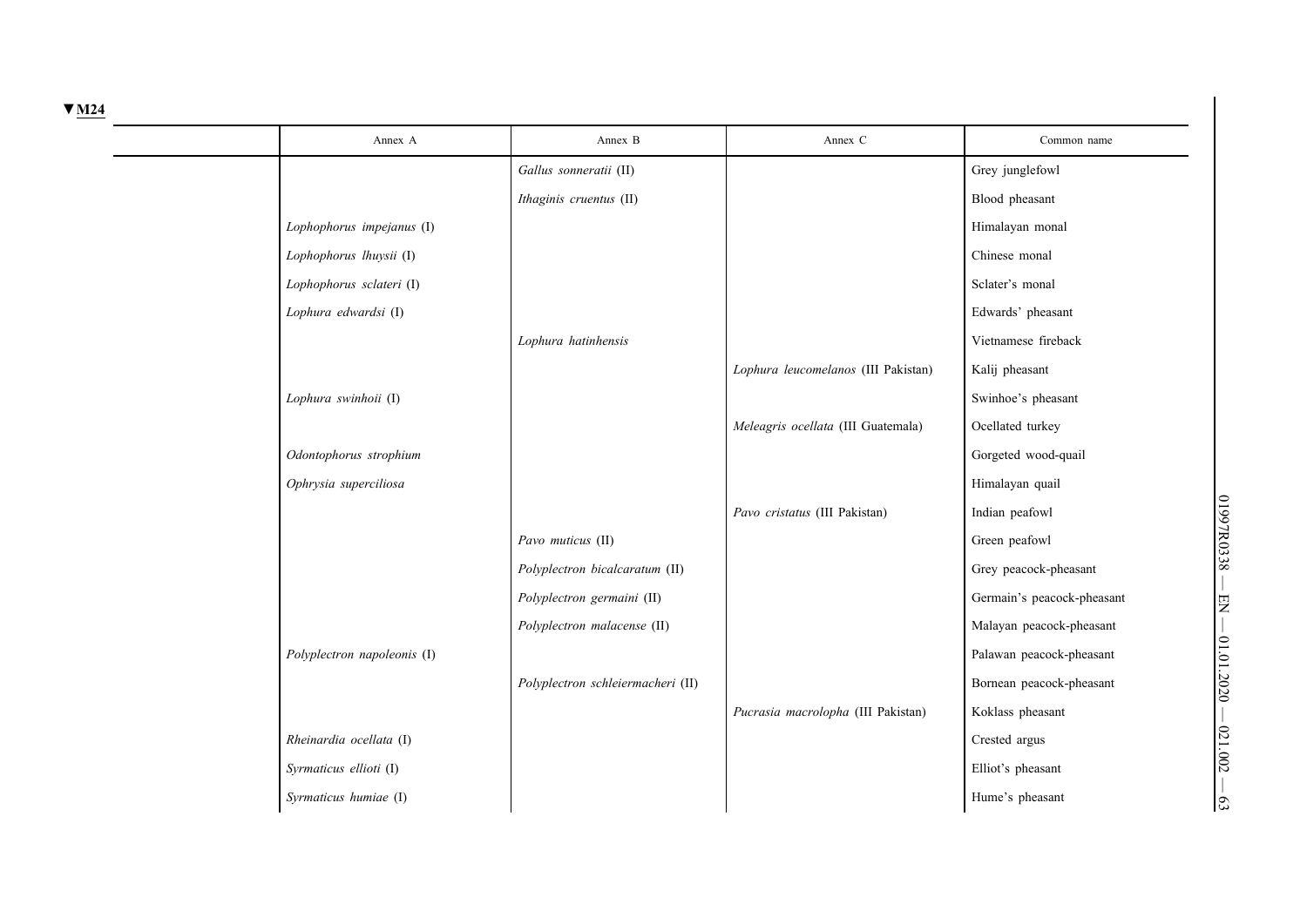|--|

|                   | Annex A                                                                                                                                                                 | Annex B                                                           | Annex C                     | Common name                |
|-------------------|-------------------------------------------------------------------------------------------------------------------------------------------------------------------------|-------------------------------------------------------------------|-----------------------------|----------------------------|
|                   | Syrmaticus mikado (I)                                                                                                                                                   |                                                                   |                             | Mikado pheasant            |
|                   |                                                                                                                                                                         | Syrmaticus reevesii (II)                                          |                             | Reeves's pheasant          |
|                   | Tetraogallus caspius (I)                                                                                                                                                |                                                                   |                             | Caspian snowcock           |
|                   | Tetraogallus tibetanus (I)                                                                                                                                              |                                                                   |                             | Tibetan snowcock           |
|                   | Tragopan blythii (I)                                                                                                                                                    |                                                                   |                             | Blyth's tragopan           |
|                   | Tragopan caboti (I)                                                                                                                                                     |                                                                   |                             | Cabot's tragopan           |
|                   | Tragopan melanocephalus (I)                                                                                                                                             |                                                                   |                             | Western tragopan           |
|                   |                                                                                                                                                                         |                                                                   | Tragopan satyra (III Nepal) | Satyr tragopan             |
|                   |                                                                                                                                                                         | Tympanuchus cupido attwateri (II)                                 |                             | Attwater's prairie-chicken |
| <b>GRUIFORMES</b> |                                                                                                                                                                         |                                                                   |                             |                            |
| Gruidae           |                                                                                                                                                                         |                                                                   |                             | Cranes                     |
|                   |                                                                                                                                                                         | Gruidae spp. (II) (Except for the<br>species included in Annex A) |                             | Cranes                     |
|                   | Balearica pavonina (I)                                                                                                                                                  |                                                                   |                             | Black crowned crane        |
|                   | Grus americana (I)                                                                                                                                                      |                                                                   |                             | Whooping crane             |
|                   | Grus canadensis (I/II) (The species is<br>listed in Appendix II but subspecies<br>Grus canadensis nesiotes and Grus<br>canadensis pulla are<br>listed in<br>Appendix I) |                                                                   |                             | Sandhill crane             |
|                   | Grus grus (II)                                                                                                                                                          |                                                                   |                             | Common crane               |
|                   | Grus japonensis (I)                                                                                                                                                     |                                                                   |                             | Red-crowned crane          |
|                   | Grus leucogeranus (I)                                                                                                                                                   |                                                                   |                             | Siberian crane             |
|                   | Grus monacha (I)                                                                                                                                                        |                                                                   |                             | Hooded crane               |
|                   | Grus nigricollis (I)                                                                                                                                                    |                                                                   |                             | Black-necked crane         |
|                   | Grus vipio (I)                                                                                                                                                          |                                                                   |                             | White-necked crane         |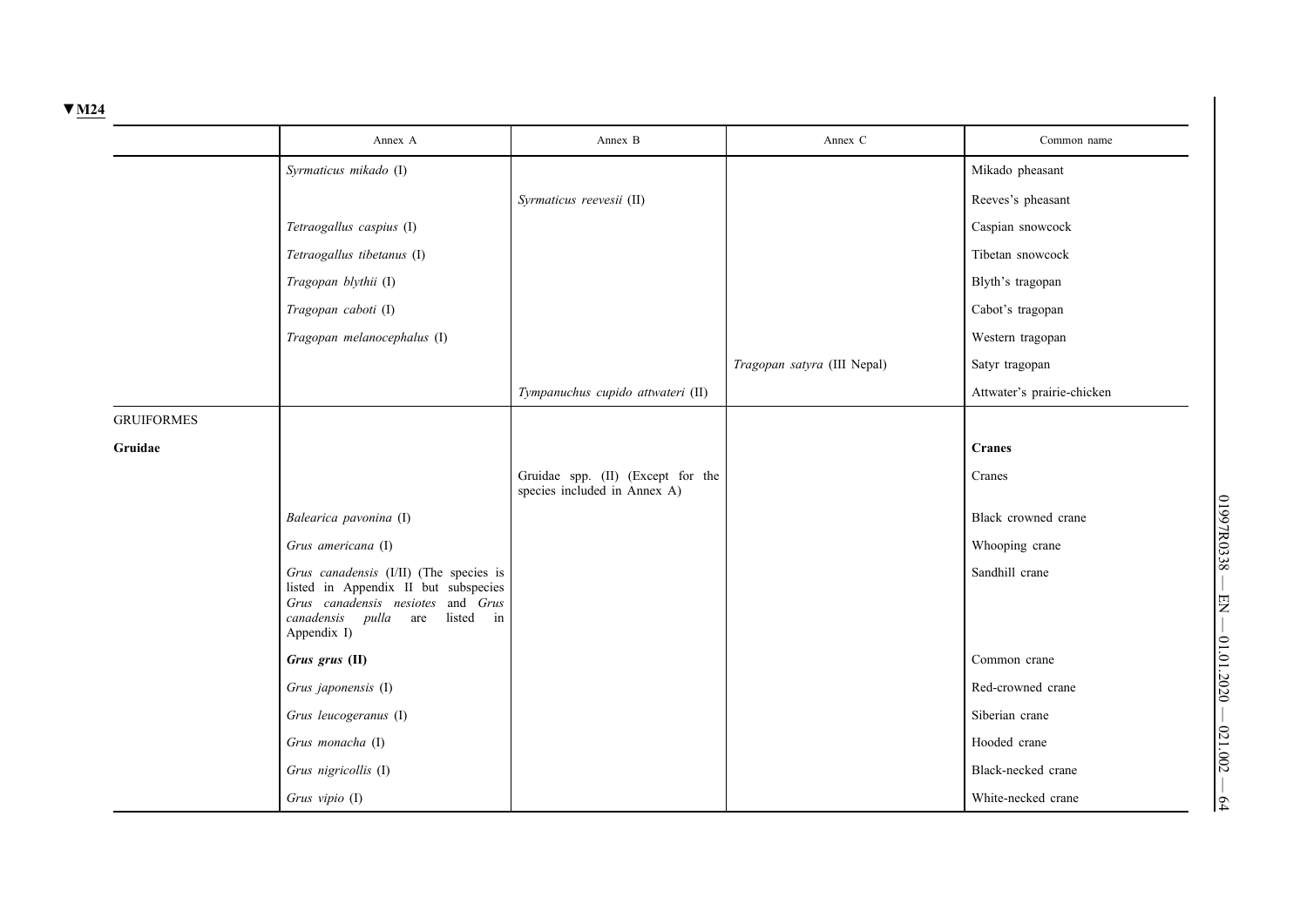| × |  |  |
|---|--|--|
|---|--|--|

|                      | Annex A                     | Annex B                                                            | Annex C                                 | Common name                |
|----------------------|-----------------------------|--------------------------------------------------------------------|-----------------------------------------|----------------------------|
| Otididae             |                             |                                                                    |                                         | <b>Bustards</b>            |
|                      |                             | Otididae spp. (II) (Except for the<br>species included in Annex A) |                                         | <b>Bustards</b>            |
|                      | Ardeotis nigriceps (I)      |                                                                    |                                         | Indian bustard             |
|                      | Chlamydotis macqueenii (I)  |                                                                    |                                         | Macqueen's bustard         |
|                      | Chlamydotis undulata (I)    |                                                                    |                                         | Houbara bustard            |
|                      | Houbaropsis bengalensis (I) |                                                                    |                                         | Bengal florican            |
|                      | Otis tarda (II)             |                                                                    |                                         | Great bustard              |
|                      | Sypheotides indicus (II)    |                                                                    |                                         | Lesser florican            |
|                      | Tetrax tetrax (II)          |                                                                    |                                         | Little bustard             |
| Rallidae             |                             |                                                                    |                                         | Coots, rails               |
|                      | Gallirallus sylvestris (I)  |                                                                    |                                         | Lord Howe rail             |
| Rhynochetidae        |                             |                                                                    |                                         | Kagu                       |
|                      | Rhynochetos jubatus (I)     |                                                                    |                                         | Kagu                       |
| <b>PASSERIFORMES</b> |                             |                                                                    |                                         |                            |
| Atrichornithidae     |                             |                                                                    |                                         | Scrub-birds                |
|                      | Atrichornis clamosus (I)    |                                                                    |                                         | Noisy scrub-bird           |
| Cotingidae           |                             |                                                                    |                                         | Cotingas                   |
|                      |                             |                                                                    | Cephalopterus ornatus (III Colombia)    | Amazonian umbrella bird    |
|                      |                             |                                                                    | Cephalopterus penduliger (III Colombia) | Long-wattled umbrella bird |
|                      | Cotinga maculata (I)        |                                                                    |                                         | Banded cotinga             |
|                      |                             | Rupicola spp. (II)                                                 |                                         | Cocks-of-the-rock          |
|                      | Xipholena atropurpurea (I)  |                                                                    |                                         | White-winged cotinga       |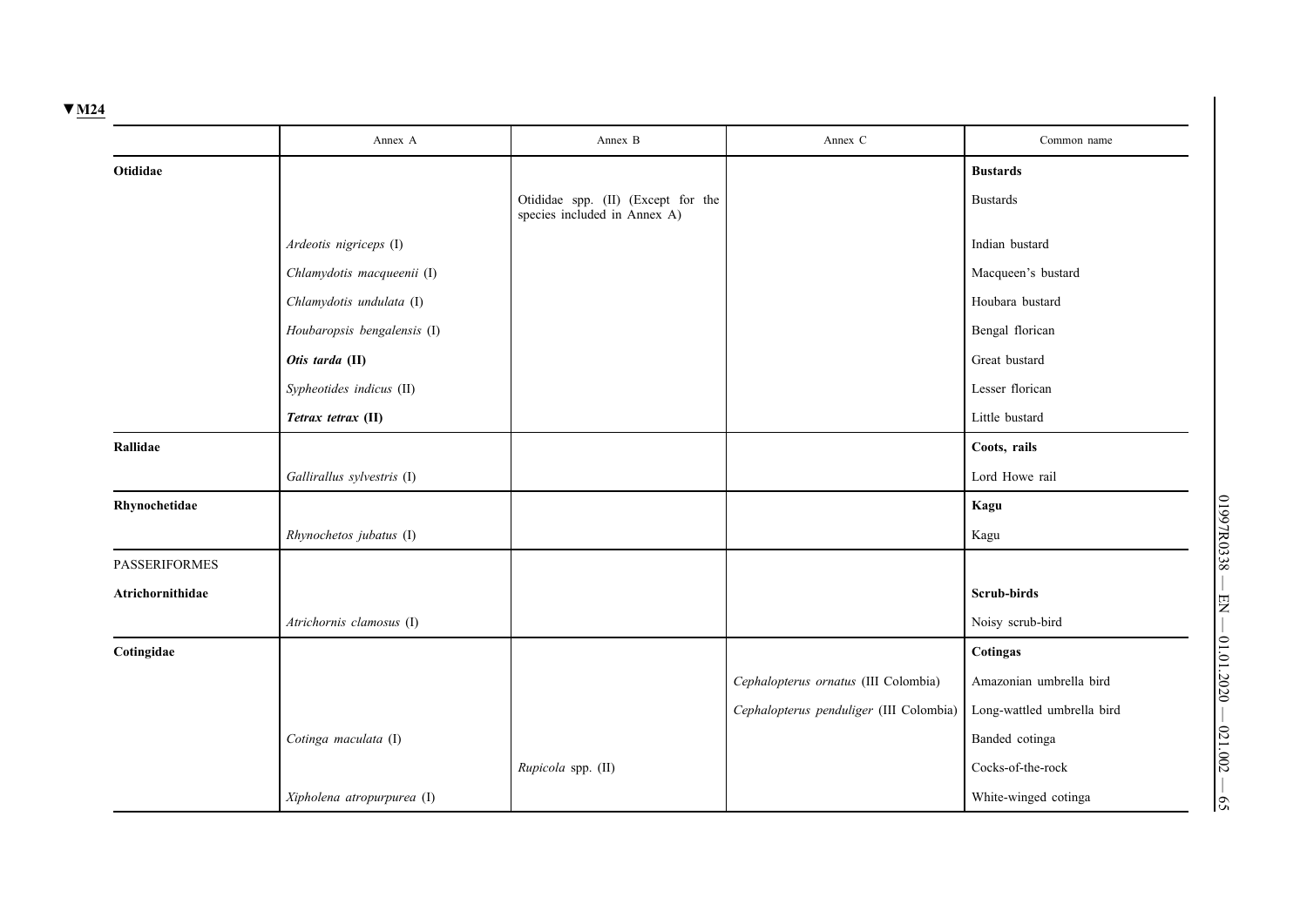| × |  |
|---|--|
|---|--|

|                    | Annex A                       | Annex B                              | Annex C | Common name                   |
|--------------------|-------------------------------|--------------------------------------|---------|-------------------------------|
| <b>Emberizidae</b> |                               |                                      |         | Cardinals, tanagers           |
|                    |                               | Gubernatrix cristata (II)            |         | Yellow cardinal               |
|                    |                               | Paroaria capitata (II)               |         | Yellow-billed cardinal        |
|                    |                               | Paroaria coronata (II)               |         | Red-crested cardinal          |
|                    |                               | Tangara fastuosa (II)                |         | Seven-coloured tanager        |
| <b>Estrildidae</b> |                               |                                      |         | Mannikins, waxbills           |
|                    |                               | Amandava formosa (II)                |         | Green avadavat                |
|                    |                               | Lonchura fuscata                     |         | Timor sparrow                 |
|                    |                               | Lonchura oryzivora (II)              |         | Java sparrow                  |
|                    |                               | Poephila cincta cincta (II)          |         | Southern black-throated finch |
| Fringillidae       |                               |                                      |         | <b>Finches</b>                |
|                    | Carduelis cucullata (I)       |                                      |         | Red siskin                    |
|                    |                               | Carduelis yarrellii (II)             |         | Yellow-faced siskin           |
| Hirundinidae       |                               |                                      |         | <b>Martins</b>                |
|                    | Pseudochelidon sirintarae (I) |                                      |         | White-eyed river-martin       |
| Icteridae          |                               |                                      |         | New-world blackbirds          |
|                    | Xanthopsar flavus (I)         |                                      |         | Saffron-cowled blackbird      |
| Meliphagidae       |                               |                                      |         | Honey-eaters                  |
|                    |                               | Lichenostomus melanops cassidix (II) |         | Helmeted honeyeater           |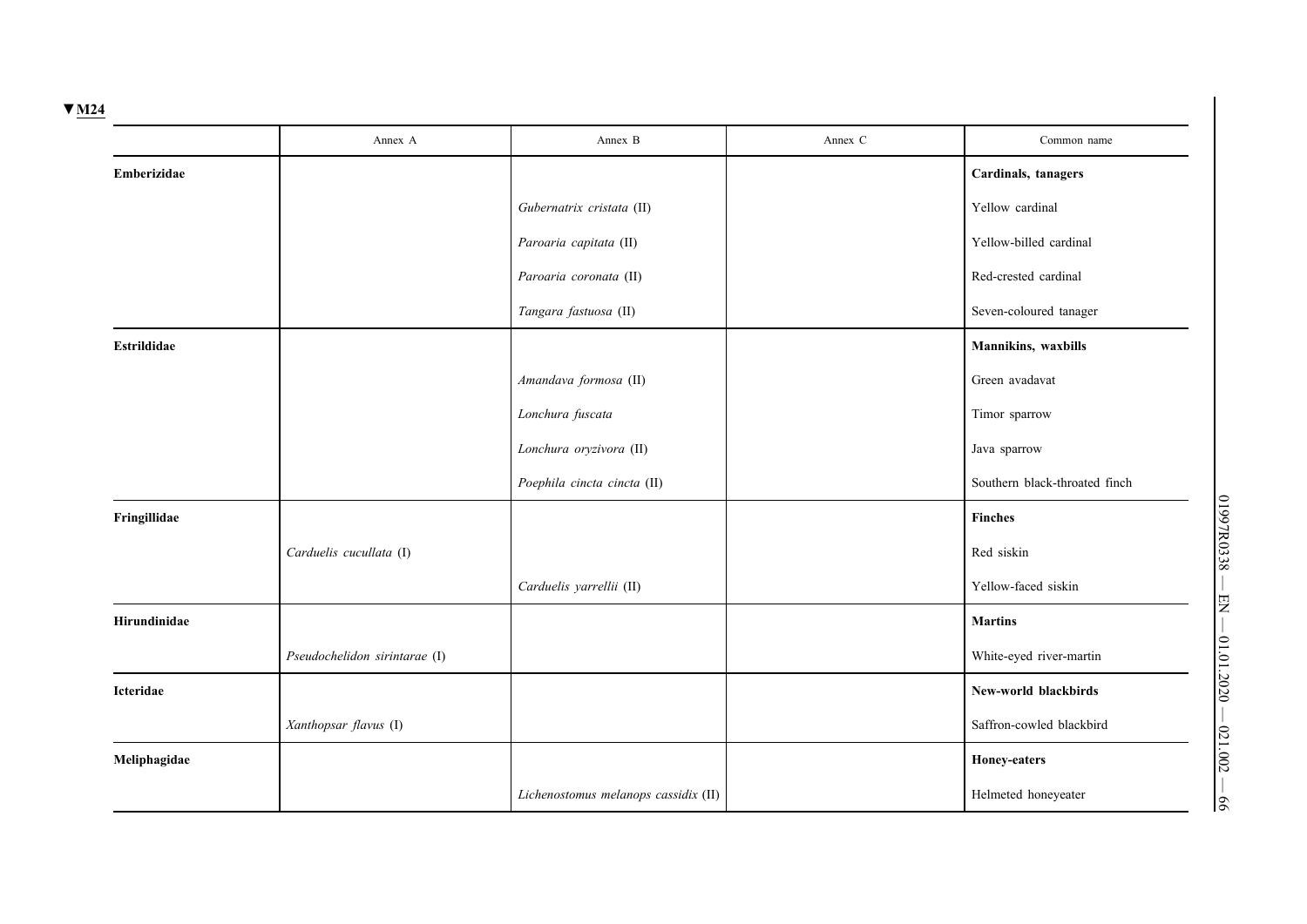|               | Annex A                                       | Annex B                             | Annex C                                        | Common name                           |
|---------------|-----------------------------------------------|-------------------------------------|------------------------------------------------|---------------------------------------|
| Muscicapidae  |                                               |                                     |                                                | Old-world flycatchers, babblers, etc. |
|               | Acrocephalus rodericanus (III Maur-<br>itius) |                                     |                                                | Rodrigues brush-warbler               |
|               |                                               | Cyornis ruckii (II)                 |                                                | Rueck's blue-flycatcher               |
|               |                                               | Dasyornis broadbenti litoralis (II) |                                                | Western rufous bristlebird            |
|               |                                               | Dasyornis longirostris (II)         |                                                | Western bristlebird                   |
|               |                                               | Garrulax canorus (II)               |                                                | Chinese Hwamei                        |
|               |                                               | Garrulax taewanus (II)              |                                                | Taiwan Hwamei                         |
|               |                                               | Leiothrix argentauris (II)          |                                                | Silver-eared mesia                    |
|               |                                               | Leiothrix lutea (II)                |                                                | Red-billed leiothrix                  |
|               |                                               | Liocichla omeiensis (II)            |                                                | Omei Shan liocichla                   |
|               | Picathartes gymnocephalus (I)                 |                                     |                                                | White-necked rockfowl                 |
|               | Picathartes oreas (I)                         |                                     |                                                | Grey-necked rockfowl                  |
|               |                                               |                                     | Terpsiphone bourbonnensis (III Maur-<br>itius) | Mascarene paradise-flycatcher         |
| Paradisaeidae |                                               |                                     |                                                | <b>Birds</b> of paradise              |
|               |                                               | Paradisaeidae spp. (II)             |                                                | Birds of paradise                     |
| Pittidae      |                                               |                                     |                                                | <b>Pittas</b>                         |
|               |                                               | Pitta guajana (II)                  |                                                | Banded pitta                          |
|               | Pitta gurneyi (I)                             |                                     |                                                | Gurney's pitta                        |
|               | Pitta kochi (I)                               |                                     |                                                | Whiskered pitta                       |
|               |                                               | Pitta nympha (II)                   |                                                | Fairy pitta                           |
| Pycnonotidae  |                                               |                                     |                                                | <b>Bulbuls</b>                        |
|               |                                               | Pycnonotus zeylanicus (II)          |                                                | Straw-headed bulbul                   |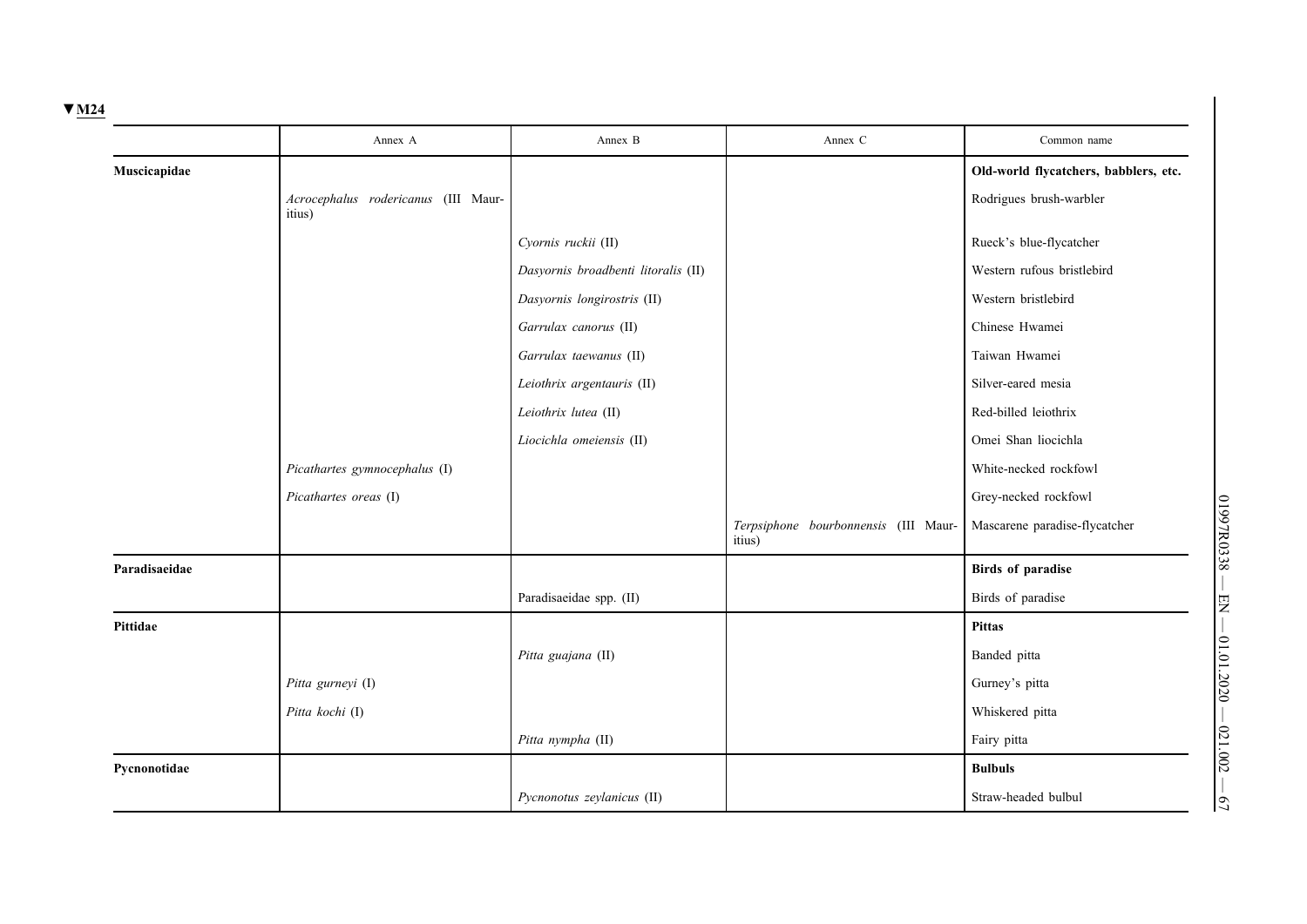|                       | Annex A                          | Annex B                   | Annex C                                 | Common name             |
|-----------------------|----------------------------------|---------------------------|-----------------------------------------|-------------------------|
| Sturnidae             |                                  |                           |                                         | <b>Mynas</b>            |
|                       |                                  | Gracula religiosa (II)    |                                         | Hill myna               |
|                       | Leucopsar rothschildi (I)        |                           |                                         | Bali myna               |
| Zosteropidae          |                                  |                           |                                         | White-eyes              |
|                       | Zosterops albogularis (I)        |                           |                                         | White-chested white-eye |
| <b>PELECANIFORMES</b> |                                  |                           |                                         |                         |
| Fregatidae            |                                  |                           |                                         | Frigatebirds            |
|                       | Fregata andrewsi (I)             |                           |                                         | Christmas frigatebird   |
| Pelecanidae           |                                  |                           |                                         | Pelicans                |
|                       | Pelecanus crispus (I)            |                           |                                         | Dalmatian pelican       |
| <b>Sulidae</b>        |                                  |                           |                                         | <b>Boobies</b>          |
|                       | Papasula abbotti (I)             |                           |                                         | Abbott's booby          |
| <b>PICIFORMES</b>     |                                  |                           |                                         |                         |
| Capitonidae           |                                  |                           |                                         | <b>Barbets</b>          |
|                       |                                  |                           | Semnornis ramphastinus (III Colombia)   | Toucan barbet           |
| Picidae               |                                  |                           |                                         | Woodpeckers             |
|                       | Dryocopus javensis richardsi (I) |                           |                                         | Tristram's woodpecker   |
| Ramphastidae          |                                  |                           |                                         | <b>Toucans</b>          |
|                       |                                  |                           | Baillonius bailloni (III Argentina)     | Saffron toucanet        |
|                       |                                  | Pteroglossus aracari (II) |                                         | Black-necked aracari    |
|                       |                                  |                           | Pteroglossus castanotis (III Argentina) | Chestnut-eared aracari  |
|                       |                                  | Pteroglossus viridis (II) |                                         | Green aracari           |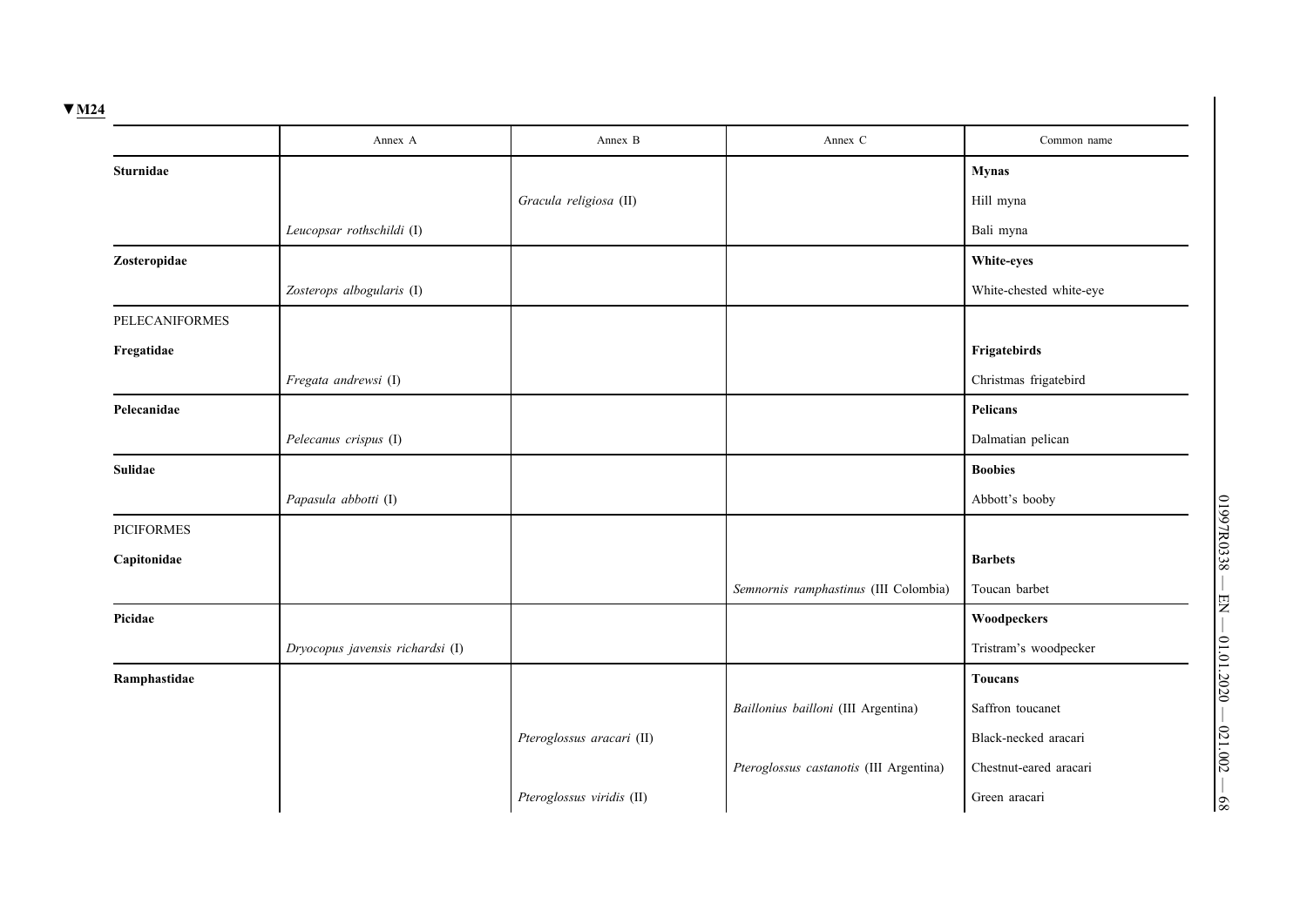|                          | Annex A                  | Annex B                                                                                                                                                                                                                                                           | Annex C                                  | Common name                                           |
|--------------------------|--------------------------|-------------------------------------------------------------------------------------------------------------------------------------------------------------------------------------------------------------------------------------------------------------------|------------------------------------------|-------------------------------------------------------|
|                          |                          |                                                                                                                                                                                                                                                                   | Ramphastos dicolorus (III Argentina)     | Red-breasted toucan                                   |
|                          |                          | Ramphastos sulfuratus (II)                                                                                                                                                                                                                                        |                                          | Keel-billed toucan                                    |
|                          |                          | Ramphastos toco (II)                                                                                                                                                                                                                                              |                                          | Toco toucan                                           |
|                          |                          | Ramphastos tucanus (II)                                                                                                                                                                                                                                           |                                          | Red-billed toucan                                     |
|                          |                          | Ramphastos vitellinus (II)                                                                                                                                                                                                                                        |                                          | Channel-billed toucan                                 |
|                          |                          |                                                                                                                                                                                                                                                                   | Selenidera maculirostris (III Argentina) | Spot-billed toucanet                                  |
| <b>PODICIPEDIFORMES</b>  |                          |                                                                                                                                                                                                                                                                   |                                          |                                                       |
| Podicipedidae            |                          |                                                                                                                                                                                                                                                                   |                                          | <b>Grebes</b>                                         |
|                          | Podilymbus gigas (I)     |                                                                                                                                                                                                                                                                   |                                          | Atitlan Grebe                                         |
| <b>PROCELLARIIFORMES</b> |                          |                                                                                                                                                                                                                                                                   |                                          |                                                       |
| <b>Diomedeidae</b>       |                          |                                                                                                                                                                                                                                                                   |                                          | <b>Albatrosses</b>                                    |
|                          | Phoebastria albatrus (I) |                                                                                                                                                                                                                                                                   |                                          | Short-tailed albatross                                |
| <b>PSITTACIFORMES</b>    |                          |                                                                                                                                                                                                                                                                   |                                          | Cockatoos, lories, macaws, parakeets,<br>parrots etc. |
|                          |                          | PSITTACIFORMES spp. (II)<br>(Except for the species included in<br>Annex A and excluding Agapornis<br>roseicollis, Melopsittacus undulatus,<br>Nymphicus hollandicus and Psit-<br>tacula krameri, which are not<br>included in the Annexes to this<br>Regulation) |                                          | Parrots, etc.                                         |
| Cacatuidae               |                          |                                                                                                                                                                                                                                                                   |                                          | Cockatoos                                             |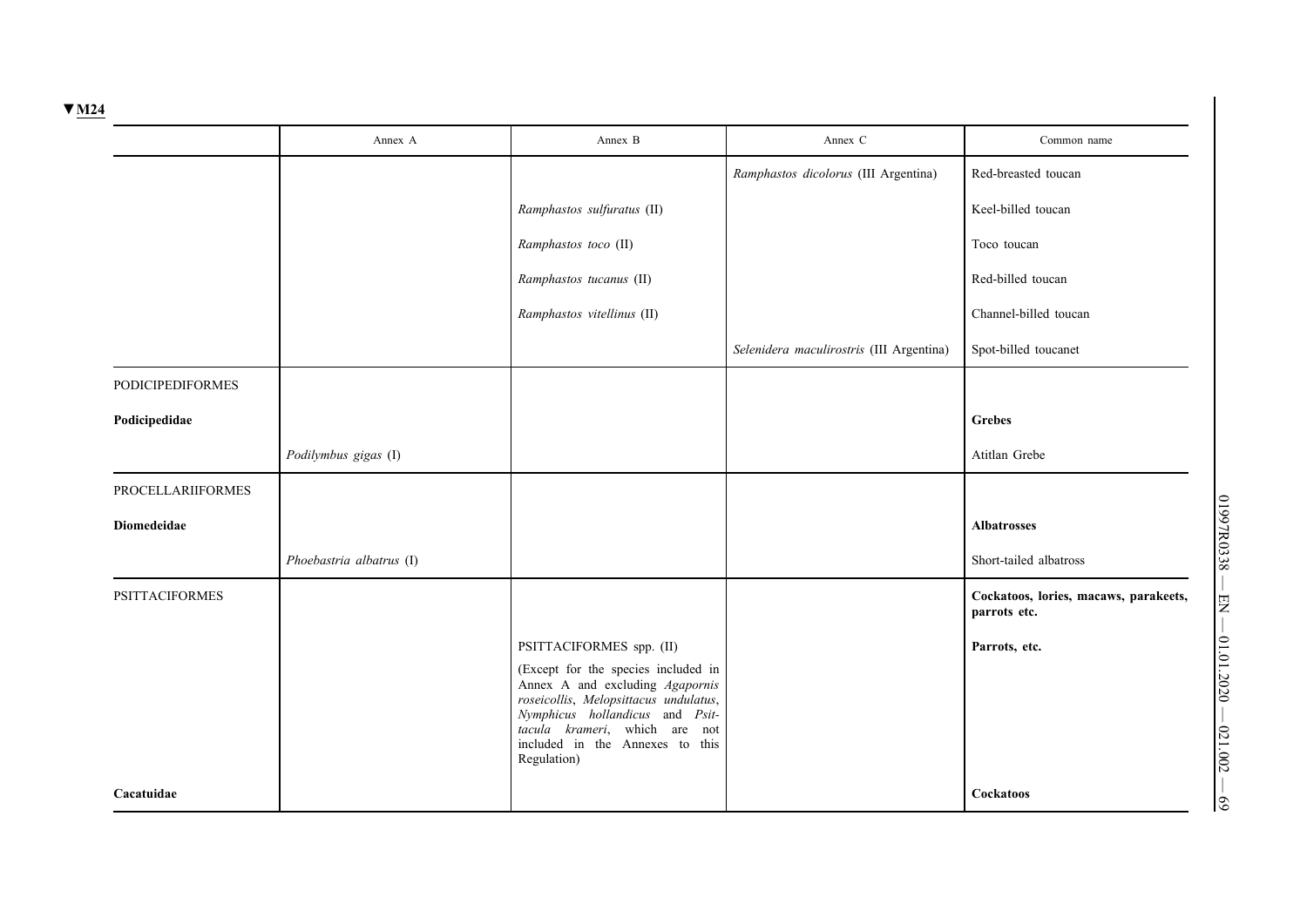|             | Annex A                                                               | Annex B | Annex C | Common name                         |
|-------------|-----------------------------------------------------------------------|---------|---------|-------------------------------------|
|             | Cacatua goffiniana (I)                                                |         |         | Tanimbar cockatoo                   |
|             | Cacatua haematuropygia (I)                                            |         |         | Philippine cockatoo                 |
|             | Cacatua moluccensis (I)                                               |         |         | Salmon-crested cockatoo             |
|             | Cacatua sulphurea (I)                                                 |         |         | Yellow-crested cockatoo             |
|             | Probosciger aterrimus (I)                                             |         |         | Palm cockatoo                       |
| Loriidae    |                                                                       |         |         | Lories, lorikeets                   |
|             | $Eos$ histrio $(I)$                                                   |         |         | Red and blue lory                   |
|             | Vini spp. (I/II) (Vini ultramarina is                                 |         |         | Blue lorikeets                      |
|             | listed in Appendix I, the other species<br>are listed in Appendix II) |         |         |                                     |
| Psittacidae |                                                                       |         |         | Amazons, macaws, parakeets, parrots |
|             | Amazona arausiaca (I)                                                 |         |         | Red-necked parrot                   |
|             | Amazona auropalliata (I)                                              |         |         | Yellow-naped parrot                 |
|             | Amazona barbadensis (I)                                               |         |         | Yellow-shouldered parrot            |
|             | Amazona brasiliensis (I)                                              |         |         | Red-tailed parrot                   |
|             | Amazona finschi (I)                                                   |         |         | Lilac-crowned parrot                |
|             | Amazona guildingii (I)                                                |         |         | St Vincent parrot                   |
|             | Amazona imperialis (I)                                                |         |         | Imperial parrot                     |
|             | Amazona leucocephala (I)                                              |         |         | Cuban parrot                        |
|             | Amazona oratrix (I)                                                   |         |         | Yellow-headed parrot                |
|             | Amazona pretrei (I)                                                   |         |         | Red-spectacled parrot               |
|             | Amazona rhodocorytha (I)                                              |         |         | Red-browed parrot                   |
|             | Amazona tucumana (I)                                                  |         |         | Tucuman parrot                      |
|             | Amazona versicolor (I)                                                |         |         | Saint Lucia parrot                  |
|             |                                                                       |         |         |                                     |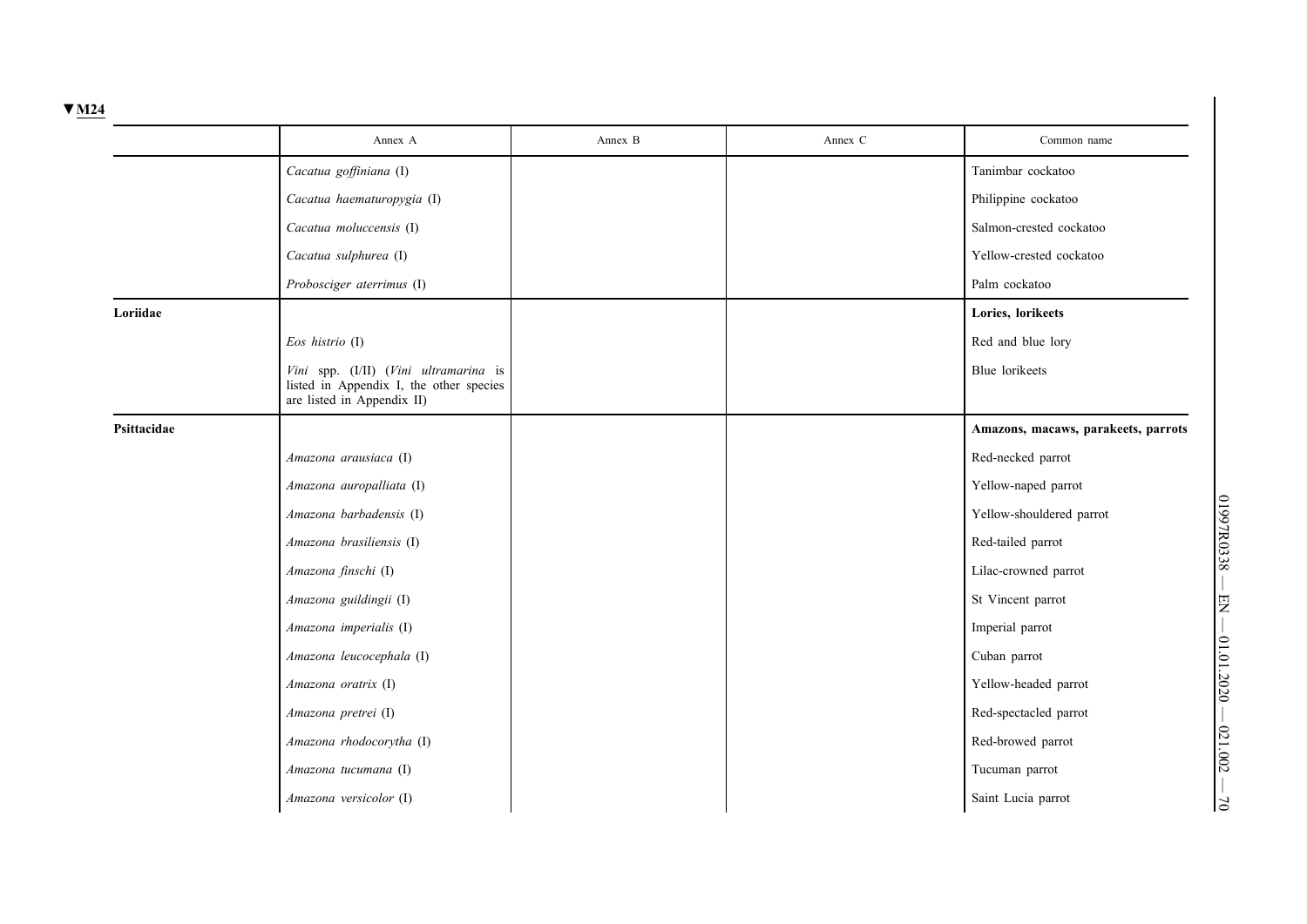| Annex A                            | Annex B | Annex C | Common name                            |
|------------------------------------|---------|---------|----------------------------------------|
| Amazona vinacea (I)                |         |         | Vinaceous parrot                       |
| Amazona viridigenalis (I)          |         |         | Green-cheeked parrot                   |
| Amazona vittata (I)                |         |         | Puerto Rican parrot                    |
| Anodorhynchus spp. (I)             |         |         | Blue macaws                            |
| Ara ambiguus (I)                   |         |         | Great green macaw                      |
| Ara glaucogularis (I)              |         |         | Blue-throated macaw                    |
| Ara macao (I)                      |         |         | Scarlet macaw                          |
| Ara militaris (I)                  |         |         | Military macaw                         |
| Ara rubrogenys (I)                 |         |         | Red-fronted macaw                      |
| Cyanopsitta spixii (I)             |         |         | Spix's macaw                           |
| Cyanoramphus cookii (I)            |         |         | Norfolk Island parakeet                |
| Cyanoramphus forbesi (I)           |         |         | Chatham Island yellow-fronted parakeet |
| Cyanoramphus novaezelandiae (I)    |         |         | Red-fronted parakeet                   |
| Cyanoramphus saisseti (I)          |         |         | Red-crowned parakeet                   |
| Cyclopsitta diophthalma coxeni (I) |         |         | Coxen's double-eyed fig parrot         |
| Eunymphicus cornutus (I)           |         |         | Horned parakeet                        |
| Guarouba guarouba (I)              |         |         | Golden parakeet                        |
| Neophema chrysogaster (I)          |         |         | Orange-bellied parrot                  |
| Ognorhynchus icterotis (I)         |         |         | Yellow-eared parrot                    |
| Pezoporus occidentalis (I)         |         |         | Night parrot                           |
| Pezoporus wallicus (I)             |         |         | Ground parrot                          |
| Pionopsitta pileata (I)            |         |         | Pileated parrot                        |
| Primolius couloni (I)              |         |         | Blue-headed macaw                      |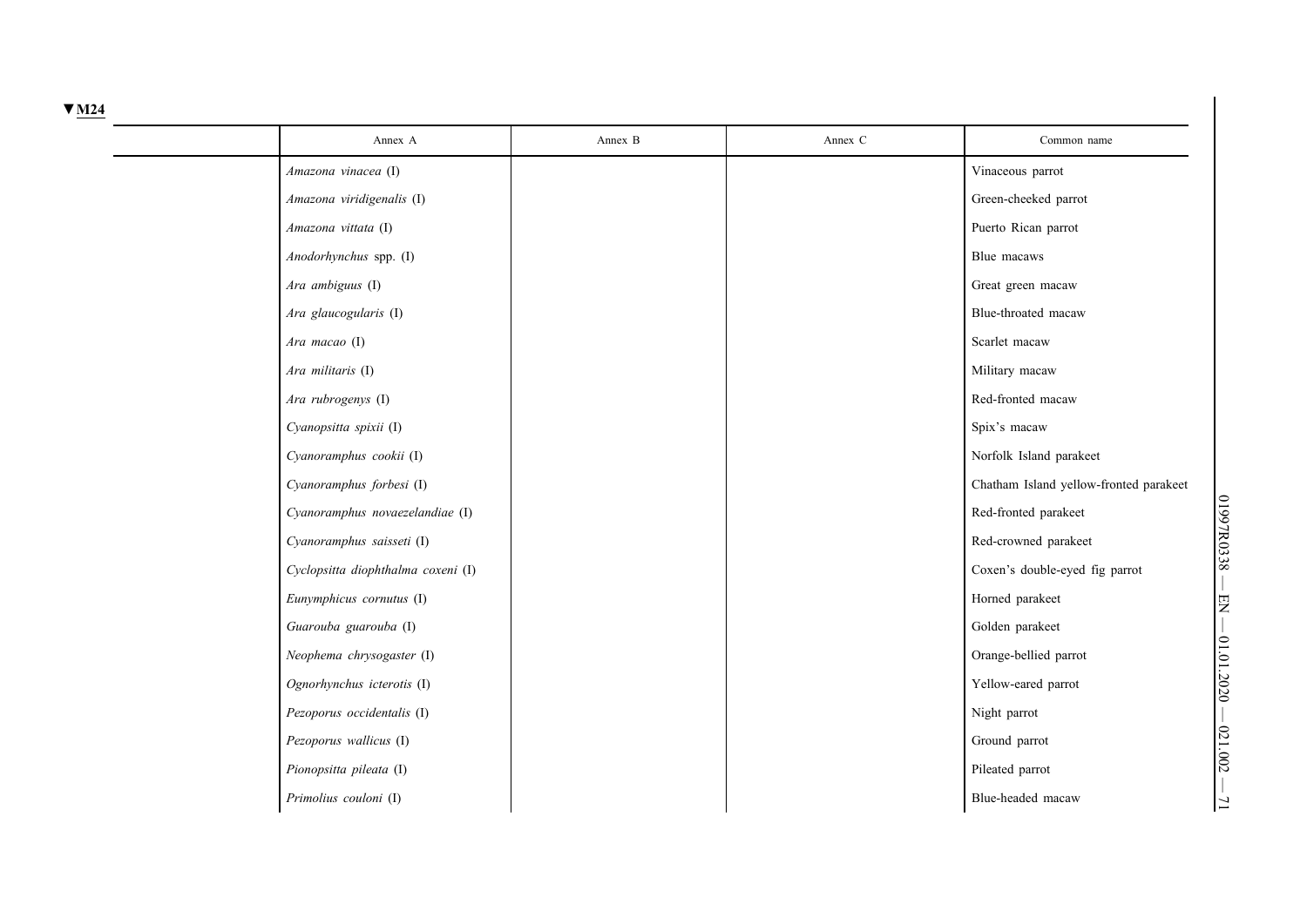|                        | Annex A                                                                                                  | Annex B                          | Annex C | Common name              |
|------------------------|----------------------------------------------------------------------------------------------------------|----------------------------------|---------|--------------------------|
|                        | Primolius maracana (I)                                                                                   |                                  |         | Blue-winged macaw        |
|                        | Psephotus chrysopterygius (I)                                                                            |                                  |         | Golden-shouldered parrot |
|                        | Psephotus dissimilis (I)                                                                                 |                                  |         | Hooded parrot            |
|                        | Psephotus pulcherrimus (I)                                                                               |                                  |         | Paradise parrot          |
|                        | Psittacula echo (I)                                                                                      |                                  |         | Mauritius parakeet       |
|                        | Psittacus erithacus (I)                                                                                  |                                  |         | African grey parrot      |
|                        | Pyrrhura cruentata (I)                                                                                   |                                  |         | Blue-throated parakeet   |
|                        | Rhynchopsitta spp. (I)                                                                                   |                                  |         | Thick-billed parrots     |
|                        | Strigops habroptilus (I)                                                                                 |                                  |         | Kakapo                   |
| <b>RHEIFORMES</b>      |                                                                                                          |                                  |         |                          |
| Rheidae                |                                                                                                          |                                  |         | Rheas                    |
|                        | (Except<br>Pterocnemia<br>(I)<br>pennata<br>Pterocnemia pennata pennata which is<br>included in Annex B) |                                  |         | Lesser rhea              |
|                        |                                                                                                          | Pterocnemia pennata pennata (II) |         | Lesser rhea              |
|                        |                                                                                                          | Rhea americana (II)              |         | Greater rhea             |
| <b>SPHENISCIFORMES</b> |                                                                                                          |                                  |         |                          |
| Spheniscidae           |                                                                                                          |                                  |         | Penguins                 |
|                        |                                                                                                          | Spheniscus demersus (II)         |         | Jackass penguin          |
|                        | Spheniscus humboldti (I)                                                                                 |                                  |         | Humboldt penguin         |
| <b>STRIGIFORMES</b>    |                                                                                                          |                                  |         | Owls                     |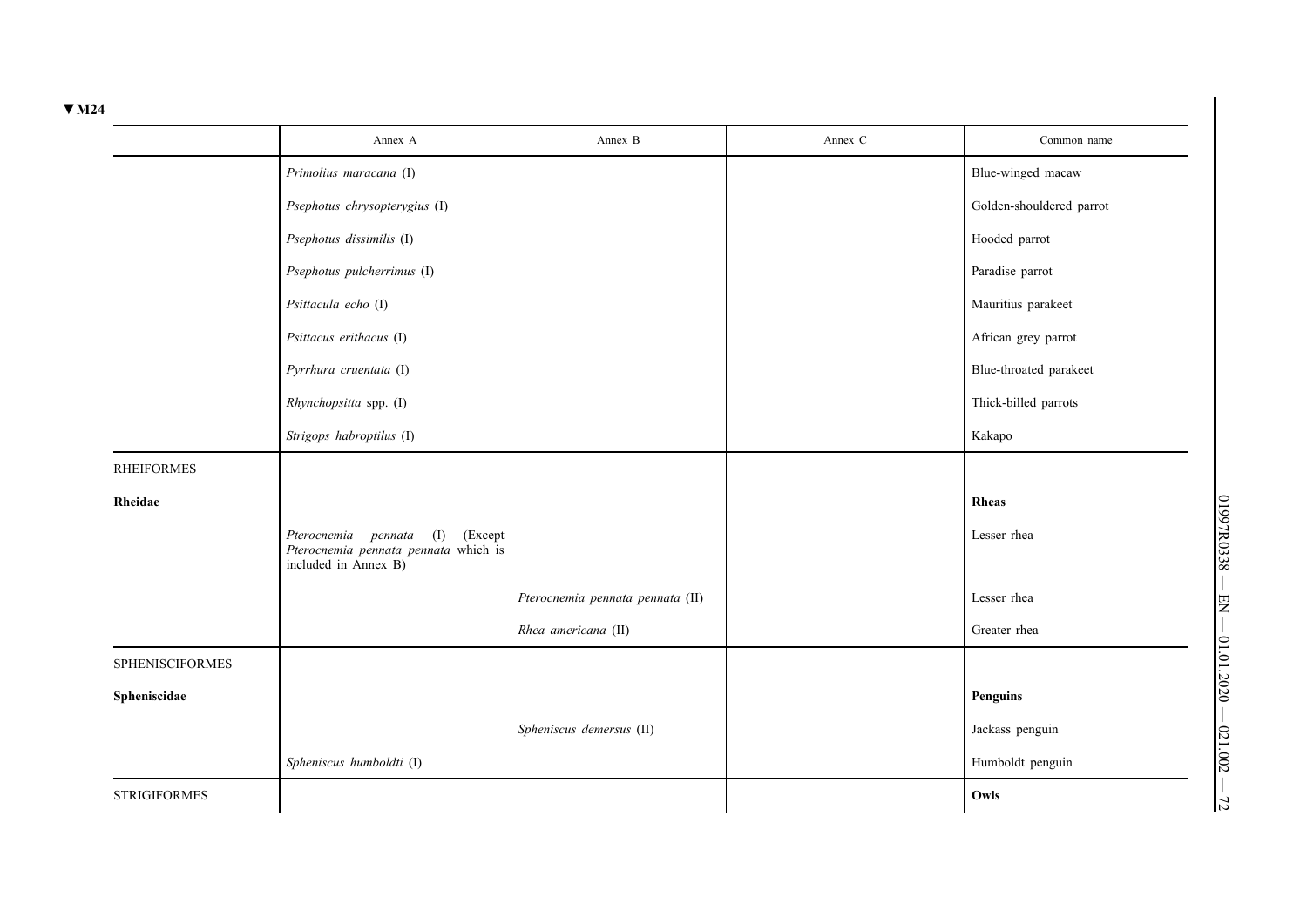|           | Annex A                                                                                     | Annex B                                                                                                        | Annex C | Common name        |
|-----------|---------------------------------------------------------------------------------------------|----------------------------------------------------------------------------------------------------------------|---------|--------------------|
|           |                                                                                             | STRIGIFORMES spp. (II) (Except<br>for the species included in Annex A<br>and except for Sceloglaux albifacies) |         | Owls               |
| Strigidae |                                                                                             |                                                                                                                |         | Owls               |
|           | Aegolius funereus (II)                                                                      |                                                                                                                |         | Boreal owl         |
|           | Asio flammeus (II)                                                                          |                                                                                                                |         | Short-eared owl    |
|           | Asio otus (II)                                                                              |                                                                                                                |         | Long-eared owl     |
|           | Athene noctua (II)                                                                          |                                                                                                                |         | Little owl         |
|           | <b>Bubo bubo (II)</b> (Except for Bubo bubo<br>bengalensis which is included in<br>Annex B) |                                                                                                                |         | Eurasian eagle-owl |
|           | Glaucidium passerinum (II)                                                                  |                                                                                                                |         | Eurasian pygmy-owl |
|           | Heteroglaux blewitti (I)                                                                    |                                                                                                                |         | Forest owlet       |
|           | Mimizuku gurneyi (I)                                                                        |                                                                                                                |         | Lesser eagle-owl   |
|           | Ninox natalis (I)                                                                           |                                                                                                                |         | Christmas hawk-owl |
|           | Nyctea scandiaca (II)                                                                       |                                                                                                                |         | Snowy owl          |
|           | Otus ireneae (II)                                                                           |                                                                                                                |         | Sokoke scops-owl   |
|           | Otus scops (II)                                                                             |                                                                                                                |         | Eurasian scops-owl |
|           | Strix aluco (II)                                                                            |                                                                                                                |         | Tawny owl          |
|           | Strix nebulosa (II)                                                                         |                                                                                                                |         | Great grey owl     |
|           | Strix uralensis (II) (Except for Strix<br>uralensis davidi which is included in<br>Annex B) |                                                                                                                |         | Ural owl           |
|           | Surnia ulula (II)                                                                           |                                                                                                                |         | Northern hawk owl  |
| Tytonidae |                                                                                             |                                                                                                                |         | <b>Barn</b> owls   |
|           | Tyto alba (II)                                                                              |                                                                                                                |         | Barn owl           |
|           | Tyto soumagnei (I)                                                                          |                                                                                                                |         | Soumagne's owl     |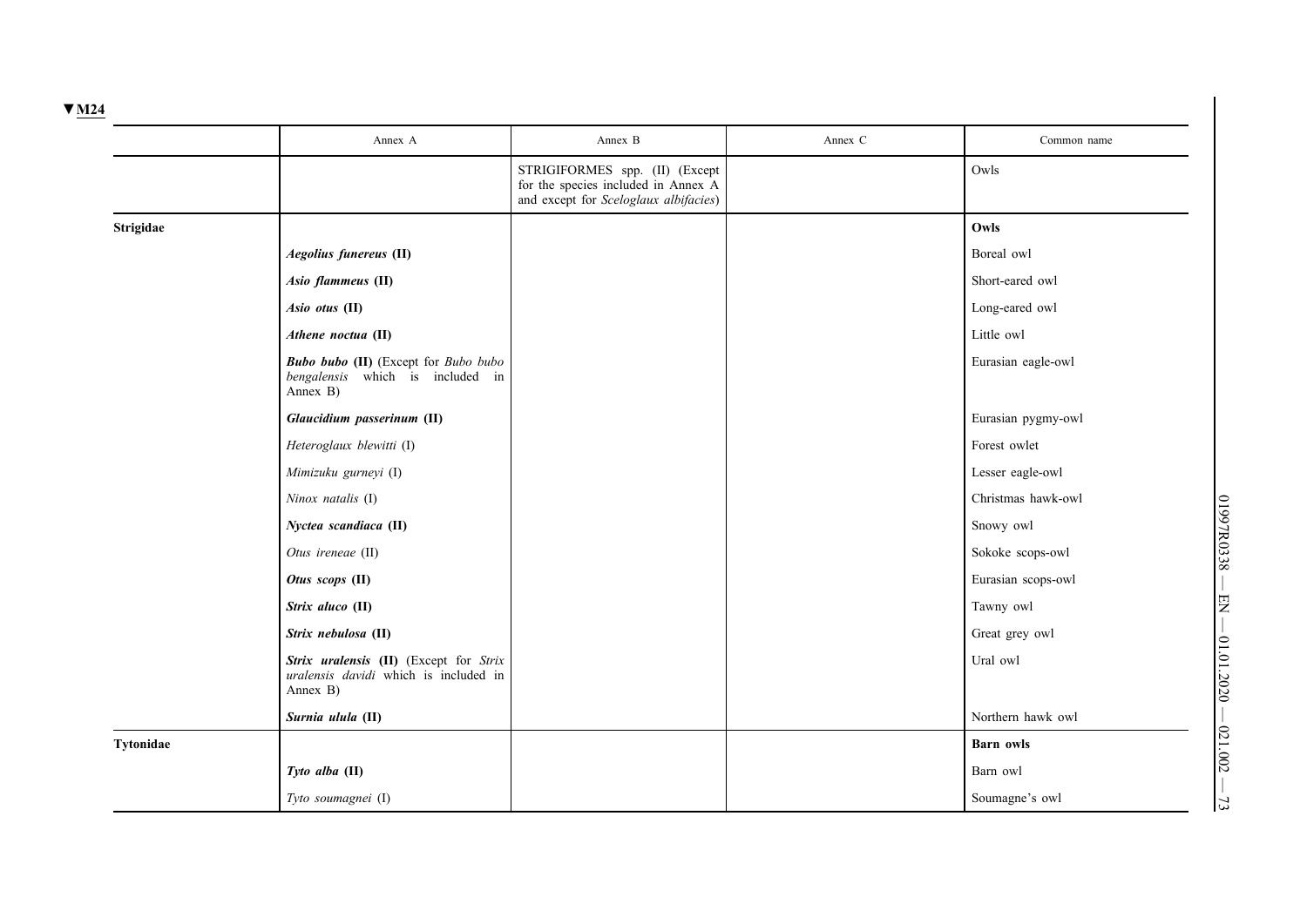|--|

|                         | Annex A                                                                                                                                                                                                                                                                                            | Annex B                                                              | Annex C | Common name                     |
|-------------------------|----------------------------------------------------------------------------------------------------------------------------------------------------------------------------------------------------------------------------------------------------------------------------------------------------|----------------------------------------------------------------------|---------|---------------------------------|
| <b>STRUTHIONIFORMES</b> |                                                                                                                                                                                                                                                                                                    |                                                                      |         |                                 |
| <b>Struthionidae</b>    |                                                                                                                                                                                                                                                                                                    |                                                                      |         | Ostrich                         |
|                         | Struthio camelus (I) (Only the popu-<br>lations of Algeria, Burkina Faso,<br>the<br>Central<br>African<br>Cameroon,<br>Republic, Chad, Mali, Mauritania,<br>Morocco, the Niger, Nigeria, Senegal<br>and the Sudan; all other populations<br>are not included in the Annexes to this<br>Regulation) |                                                                      |         | Ostrich                         |
| <b>TINAMIFORMES</b>     |                                                                                                                                                                                                                                                                                                    |                                                                      |         |                                 |
| Tinamidae               |                                                                                                                                                                                                                                                                                                    |                                                                      |         | <b>Tinamous</b>                 |
|                         | Tinamus solitarius (I)                                                                                                                                                                                                                                                                             |                                                                      |         | Solitary tinamou                |
| <b>TROGONIFORMES</b>    |                                                                                                                                                                                                                                                                                                    |                                                                      |         |                                 |
| Trogonidae              |                                                                                                                                                                                                                                                                                                    |                                                                      |         | Quetzals                        |
|                         | Pharomachrus mocinno (I)                                                                                                                                                                                                                                                                           |                                                                      |         | Resplendent quetzal             |
| <b>REPTILIA</b>         |                                                                                                                                                                                                                                                                                                    |                                                                      |         | <b>Reptiles</b>                 |
| CROCODYLIA              |                                                                                                                                                                                                                                                                                                    |                                                                      |         | Alligators, caimans, crocodiles |
|                         |                                                                                                                                                                                                                                                                                                    | CROCODYLIA spp. (II) (Except for<br>the species included in Annex A) |         | Alligators, caimans, crocodiles |
| Alligatoridae           |                                                                                                                                                                                                                                                                                                    |                                                                      |         | Alligators, caimans             |
|                         | Alligator sinensis (I)                                                                                                                                                                                                                                                                             |                                                                      |         | Chinese alligator               |
|                         | Caiman crocodilus apaporiensis (I)                                                                                                                                                                                                                                                                 |                                                                      |         | Rio Apaporis spectacled caiman  |
|                         | Caiman latirostris (I) (Except for the<br>population of Argentina, which is<br>included in Annex B)                                                                                                                                                                                                |                                                                      |         | Broad-nosed caiman              |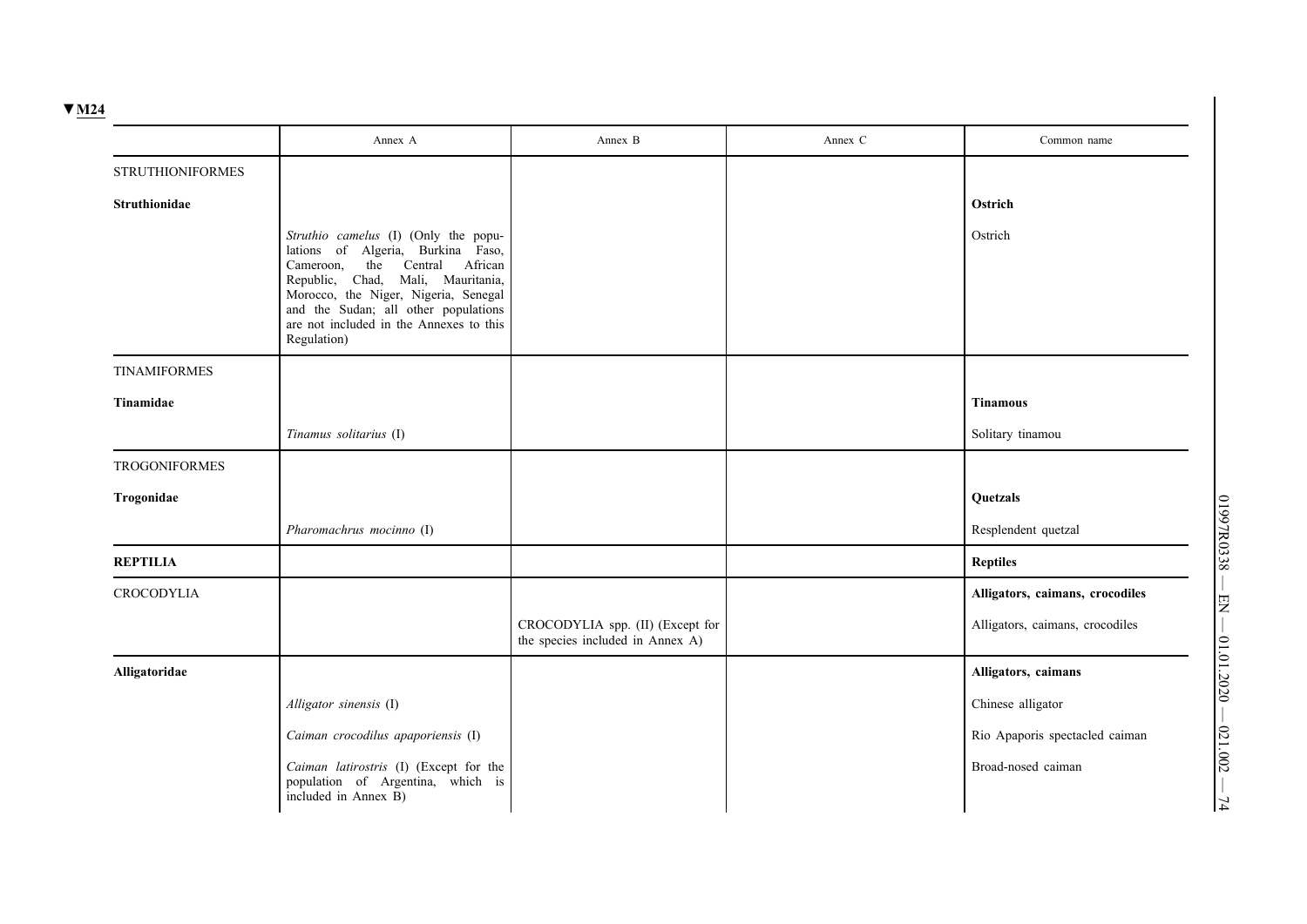|              | Annex A                                                                                                                                                                                                                                                                                                                                                                                                                                                    | Annex B | Annex C | Common name                       |
|--------------|------------------------------------------------------------------------------------------------------------------------------------------------------------------------------------------------------------------------------------------------------------------------------------------------------------------------------------------------------------------------------------------------------------------------------------------------------------|---------|---------|-----------------------------------|
|              | Melanosuchus niger (I) (Except for the<br>population of Brazil, which is included<br>in Annex B, and population of Ecuador,<br>which is included in Annex B and is<br>subject to a zero annual export quota<br>until an annual export quota has been<br>approved by the CITES Secretariat and<br>the IUCN/SSC Crocodile Specialist<br>Group)                                                                                                               |         |         | Black caiman                      |
| Crocodylidae |                                                                                                                                                                                                                                                                                                                                                                                                                                                            |         |         | <b>Crocodiles</b>                 |
|              | Crocodylus acutus (I) (Except for the<br>the<br>population<br>of<br>Integrated<br>Management District of Mangroves of<br>the Bay of Cispata, Tinajones, La<br>Balsa and Surrounding Areas,<br>Department of Córdoba, Colombia, and<br>the population of Cuba, which are<br>included in Annex B, and the popu-<br>lation of Mexico, which is included in<br>Annex B and is subject to a zero export<br>quota for wild specimens for<br>commercial purposes) |         |         | American crocodile                |
|              | Crocodylus cataphractus (I)                                                                                                                                                                                                                                                                                                                                                                                                                                |         |         | African slender-snouted crocodile |
|              | Crocodylus intermedius (I)                                                                                                                                                                                                                                                                                                                                                                                                                                 |         |         | Orinoco crocodile                 |
|              | Crocodylus mindorensis (I)                                                                                                                                                                                                                                                                                                                                                                                                                                 |         |         | Philippine crocodile              |
|              | Crocodylus moreletii (I) (Except for the<br>population of Belize, which is included<br>in Annex B with a zero quota for wild<br>specimens traded for commercial<br>purposes, and the population of<br>Mexico, which is included in Annex B)                                                                                                                                                                                                                |         |         | Morelet's crocodile               |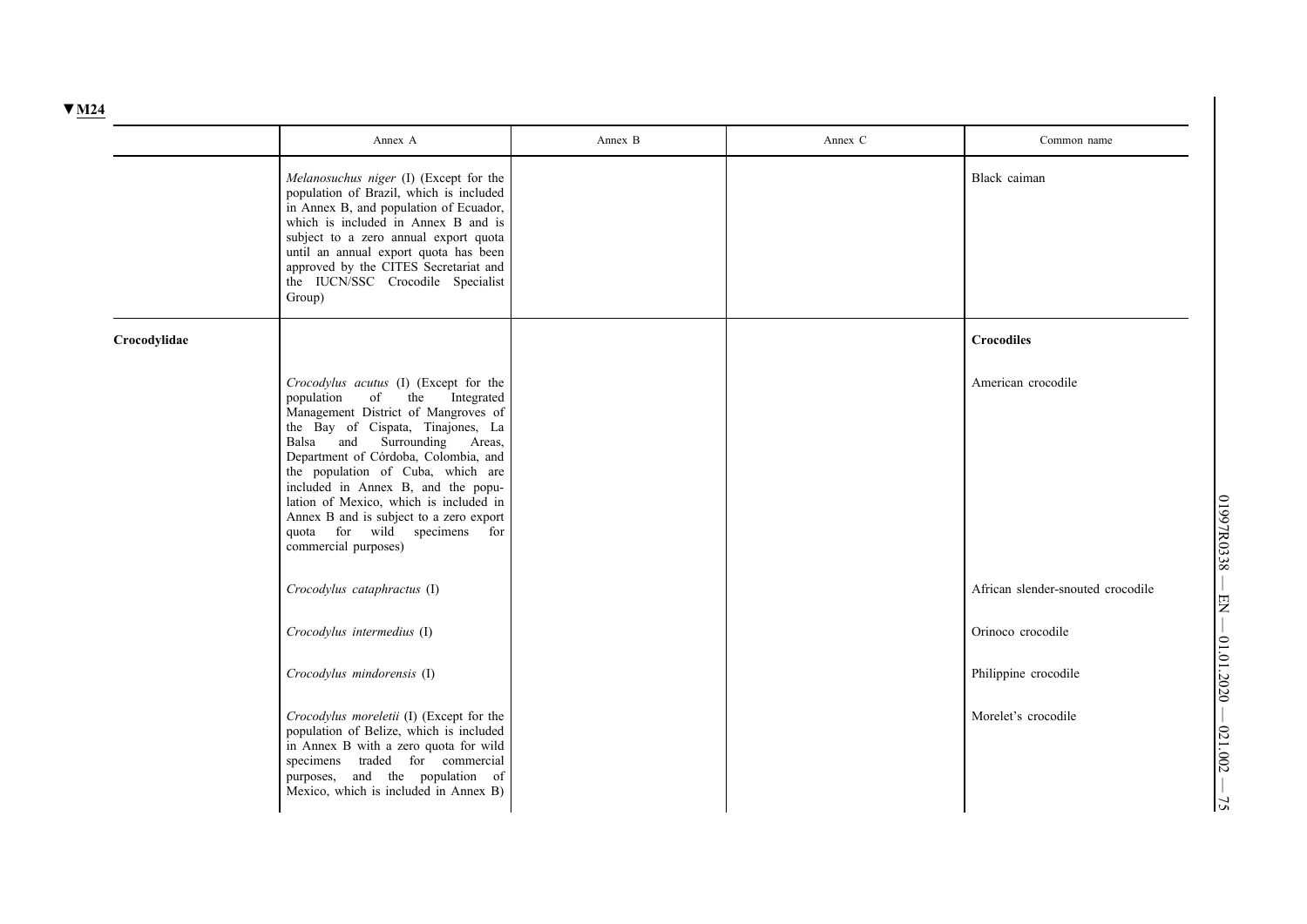| Annex A                                                                                                                                                                                                                                                                                                                                                                                                                                                                                                          | Annex B | Annex C | Common name                  |
|------------------------------------------------------------------------------------------------------------------------------------------------------------------------------------------------------------------------------------------------------------------------------------------------------------------------------------------------------------------------------------------------------------------------------------------------------------------------------------------------------------------|---------|---------|------------------------------|
| Crocodylus niloticus (I) (Except for the<br>populations of Botswana, Egypt [subject<br>to a zero quota for wild specimens<br>traded for commercial purposes],<br>Ethiopia, Kenya, Madagascar, Malawi,<br>Mozambique, Namibia, South Africa,<br>Uganda, the United Republic of<br>Tanzania [subject to an annual export<br>quota of no more than 1600 wild<br>specimens including hunting trophies,<br>in addition to ranched specimens],<br>Zambia and Zimbabwe; these popu-<br>lations are included in Annex B) |         |         | Nile crocodile               |
| Crocodylus palustris (I)                                                                                                                                                                                                                                                                                                                                                                                                                                                                                         |         |         | Mugger crocodile             |
| Crocodylus porosus (I) (Except for the<br>populations of Australia, Indonesia,<br>Malaysia [wild harvest restricted to the<br>State of Sarawak and a zero quota for<br>wild specimens for the other States of<br>Malaysia (Sabah and Peninsular<br>Malaysia), with no change in the zero<br>quota unless approved by the CITES<br>Parties] and Papua New Guinea, which<br>are included in Annex B)                                                                                                               |         |         | Estuarine crocodile          |
| Crocodylus rhombifer (I)                                                                                                                                                                                                                                                                                                                                                                                                                                                                                         |         |         | Cuban crocodile              |
| Crocodylus siamensis (I)                                                                                                                                                                                                                                                                                                                                                                                                                                                                                         |         |         | Siamese crocodile            |
| Osteolaemus tetraspis (I)                                                                                                                                                                                                                                                                                                                                                                                                                                                                                        |         |         | West African dwarf crocodile |
| Tomistoma schlegelii (I)                                                                                                                                                                                                                                                                                                                                                                                                                                                                                         |         |         | False gharial                |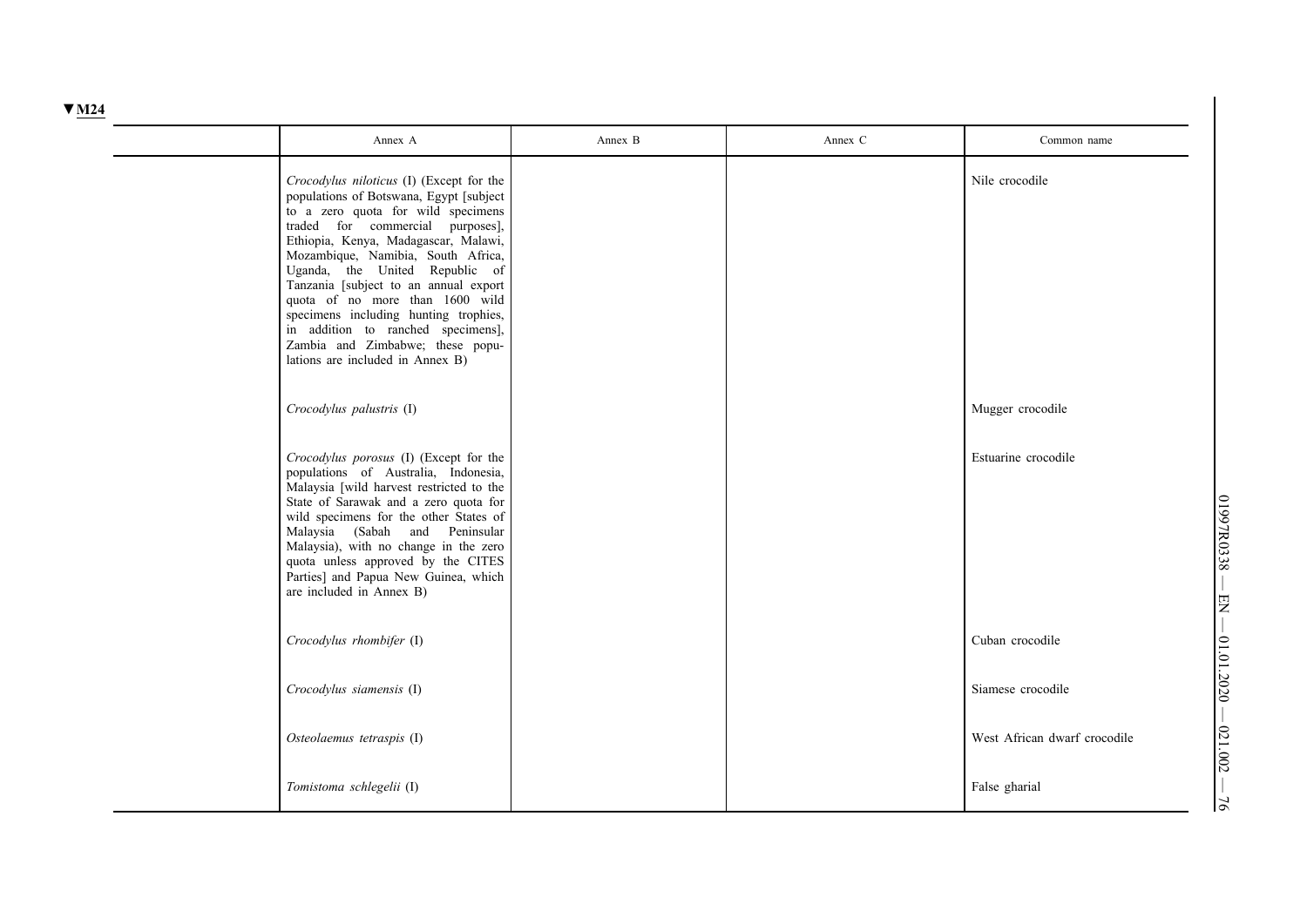|                 | Annex A                   | Annex B                                                                                   | Annex C | Common name                                    |
|-----------------|---------------------------|-------------------------------------------------------------------------------------------|---------|------------------------------------------------|
| Gavialidae      |                           |                                                                                           |         | Gavial or gharial                              |
|                 | Gavialis gangeticus (I)   |                                                                                           |         | Gharial                                        |
| RHYNCHOCEPHALIA |                           |                                                                                           |         |                                                |
| Sphenodontidae  |                           |                                                                                           |         | <b>Tuataras</b>                                |
|                 | Sphenodon spp. (I)        |                                                                                           |         | Tuataras                                       |
| <b>SAURIA</b>   |                           |                                                                                           |         |                                                |
| Agamidae        |                           |                                                                                           |         | Spiny-tailed lizards (Agamas, masti-<br>gures) |
|                 |                           | Ceratophora aspera (II) (Zero quota<br>for wild specimens for commercial<br>purposes)     |         | Rough-nosed horned lizard                      |
|                 | Ceratophora erdeleni (I)  |                                                                                           |         | Erdelen's horned lizard                        |
|                 | Ceratophora karu (I)      |                                                                                           |         | Karu's (horned) lizard                         |
|                 |                           | Ceratophora stoddartii (II) (Zero<br>quota for wild specimens for<br>commercial purposes) |         | Rhino - horned lizard                          |
|                 | Ceratophora tennentii (I) |                                                                                           |         | Tennent's leaf - nosed lizard                  |
|                 | Cophotis ceylanica (I)    |                                                                                           |         | Pygmy lizards                                  |
|                 | Cophotis dumbara (I)      |                                                                                           |         | Knuckles pygmy lizard                          |
|                 |                           | Lyriocephalus scutatus (II) (Zero<br>quota for wild specimens for<br>commercial purposes) |         | Hump-nosed lizard                              |
|                 |                           | Saara spp. (II)                                                                           |         |                                                |
|                 |                           | Uromastyx spp. (II)                                                                       |         | Spiny-tailed lizards                           |

**▼M24**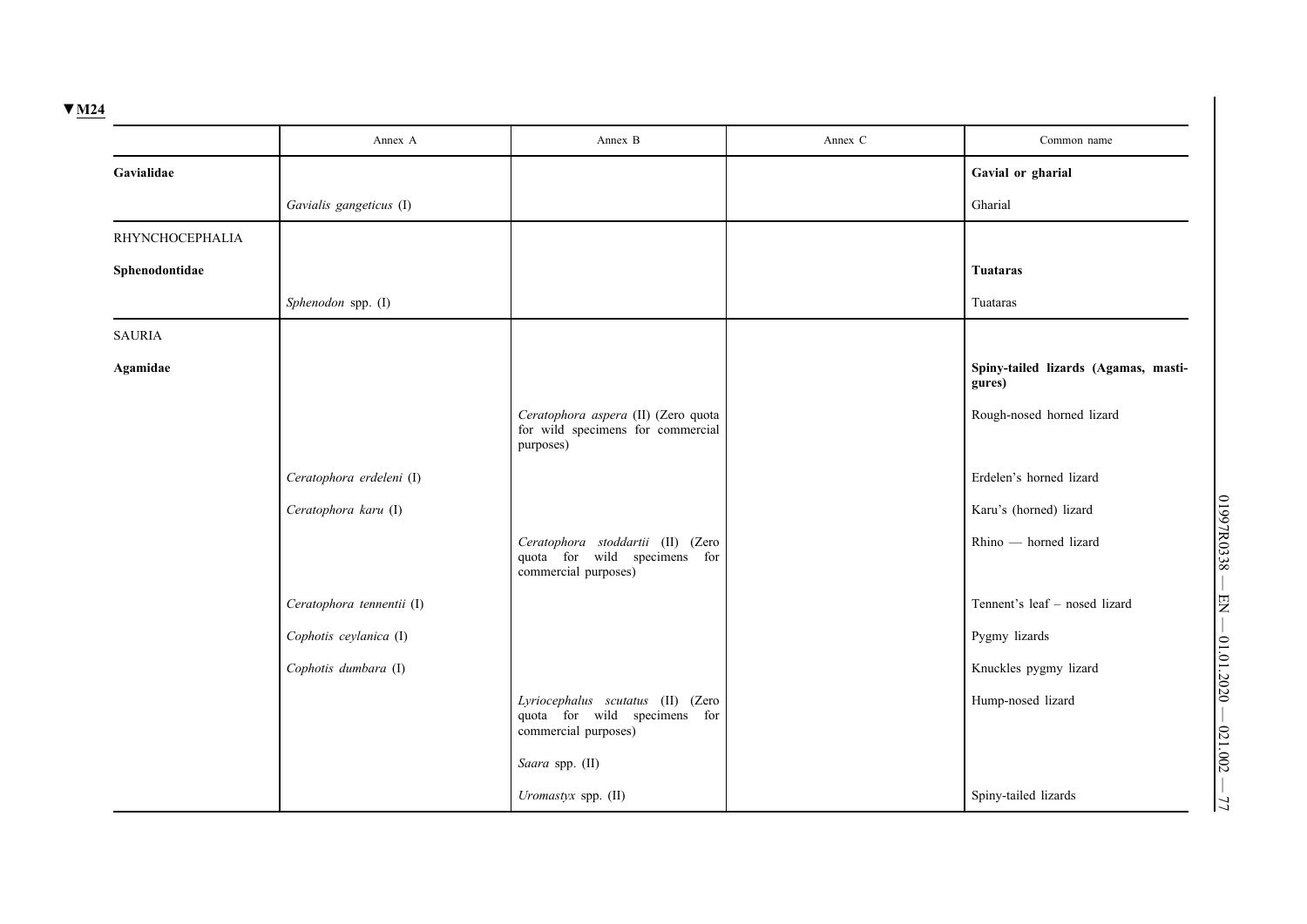| × |  |  |
|---|--|--|
|---|--|--|

|                | Annex A                   | Annex B                                                                                                                                                                                                                                      | Annex C | Common name              |
|----------------|---------------------------|----------------------------------------------------------------------------------------------------------------------------------------------------------------------------------------------------------------------------------------------|---------|--------------------------|
| Anguidae       |                           |                                                                                                                                                                                                                                              |         | <b>Alligator lizards</b> |
|                |                           | Abronia spp. (II) (except for the<br>species included in Annex A. A<br>zero export quota has been estab-<br>lished for wild specimens for<br>Abronia aurita, A. gaiophantasma,<br>A. montecristoi, A. salvadorensis<br>and A. vasconcelosii) |         | Alligator lizards        |
|                | Abronia anzuetoi (I)      |                                                                                                                                                                                                                                              |         |                          |
|                | Abronia campbelli (I)     |                                                                                                                                                                                                                                              |         |                          |
|                | Abronia fimbriata (I)     |                                                                                                                                                                                                                                              |         |                          |
|                | Abronia frosti (I)        |                                                                                                                                                                                                                                              |         |                          |
|                | Abronia meledona (I)      |                                                                                                                                                                                                                                              |         |                          |
| Chamaeleonidae |                           |                                                                                                                                                                                                                                              |         | <b>Chameleons</b>        |
|                |                           | Archaius spp. (II)                                                                                                                                                                                                                           |         |                          |
|                |                           | Bradypodion spp. (II)                                                                                                                                                                                                                        |         | Dwarf chameleons         |
|                |                           | Brookesia spp. (II) (Except for the<br>species included in Annex A)                                                                                                                                                                          |         | Dwarf chameleons         |
|                | Brookesia perarmata (I)   |                                                                                                                                                                                                                                              |         | Dwarf spiny chameleon    |
|                |                           | Calumma spp. (II)                                                                                                                                                                                                                            |         | Madagascar chameleons    |
|                |                           | Chamaeleo spp. (II) (Except for the<br>species included in Annex A)                                                                                                                                                                          |         | Chameleons               |
|                | Chamaeleo chamaeleon (II) |                                                                                                                                                                                                                                              |         | European chameleon       |
|                |                           | Furcifer spp. (II)                                                                                                                                                                                                                           |         | Madagascar chameleons    |
|                |                           | Kinyongia spp. (II)                                                                                                                                                                                                                          |         | Dwarf chameleons         |
|                |                           | Nadzikambia spp. (II)                                                                                                                                                                                                                        |         | Dwarf chameleons         |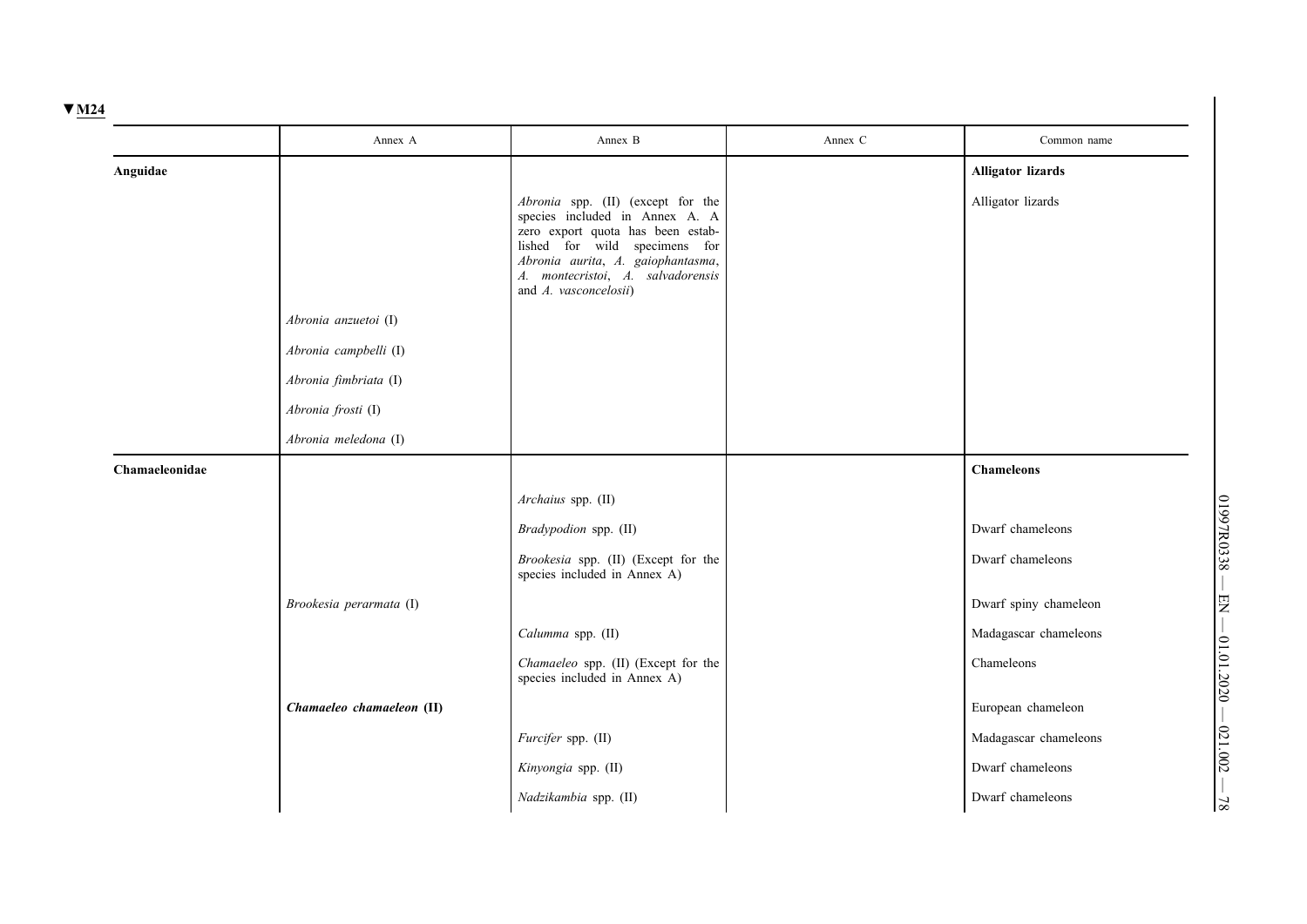|               | Annex A                    | Annex B                                                         | Annex C                              | Common name             |
|---------------|----------------------------|-----------------------------------------------------------------|--------------------------------------|-------------------------|
|               |                            | Palleon spp. (II)                                               |                                      |                         |
|               |                            | Rhampholeon spp. (II)                                           |                                      | Pygmy chamaeleons       |
|               |                            | Rieppeleon spp. (II)                                            |                                      | Pygmy chamaeleons       |
|               |                            | Trioceros spp. (II)                                             |                                      |                         |
| Cordylidae    |                            |                                                                 |                                      | Spiny-tailed lizards    |
|               |                            | Cordylus spp. (II)                                              |                                      | Girdled lizards         |
|               |                            | Hemicordylus spp. (II)                                          |                                      |                         |
|               |                            | Karusaurus spp. (II)                                            |                                      |                         |
|               |                            | Namazonurus spp. (II)                                           |                                      |                         |
|               |                            | Ninurta spp. (II)                                               |                                      |                         |
|               |                            | Ouroborus spp. (II)                                             |                                      |                         |
|               |                            | Pseudocordylus spp. (II)                                        |                                      |                         |
|               |                            | Smaug spp. (II)                                                 |                                      |                         |
| Eublepharidae |                            |                                                                 |                                      | Eyelid geckos           |
|               |                            | Goniurosaurus spp. (II) (except the<br>species native to Japan) |                                      | Tiger geckos            |
| Gekkonidae    |                            |                                                                 |                                      | Geckos                  |
|               | Cnemaspis psychedelica (I) |                                                                 |                                      | Psychedelic rock gecko  |
|               |                            |                                                                 | Dactylocnemis spp. (III New Zealand) |                         |
|               |                            | Gekko gecko (II)                                                |                                      | Tokay gecko             |
|               | Gonatodes daudini (I)      |                                                                 |                                      | Grenadines clawed gecko |
|               |                            |                                                                 | Hoplodactylus spp. (III New Zealand) | Sticky-toed geckos      |
|               | Lygodactylus williamsi (I) |                                                                 |                                      | Turquoise dwarf gecko   |
|               |                            |                                                                 | Mokopirirakau spp. (III New Zealand) |                         |
|               |                            | Nactus serpensinsula (II)                                       |                                      | Serpent Island gecko    |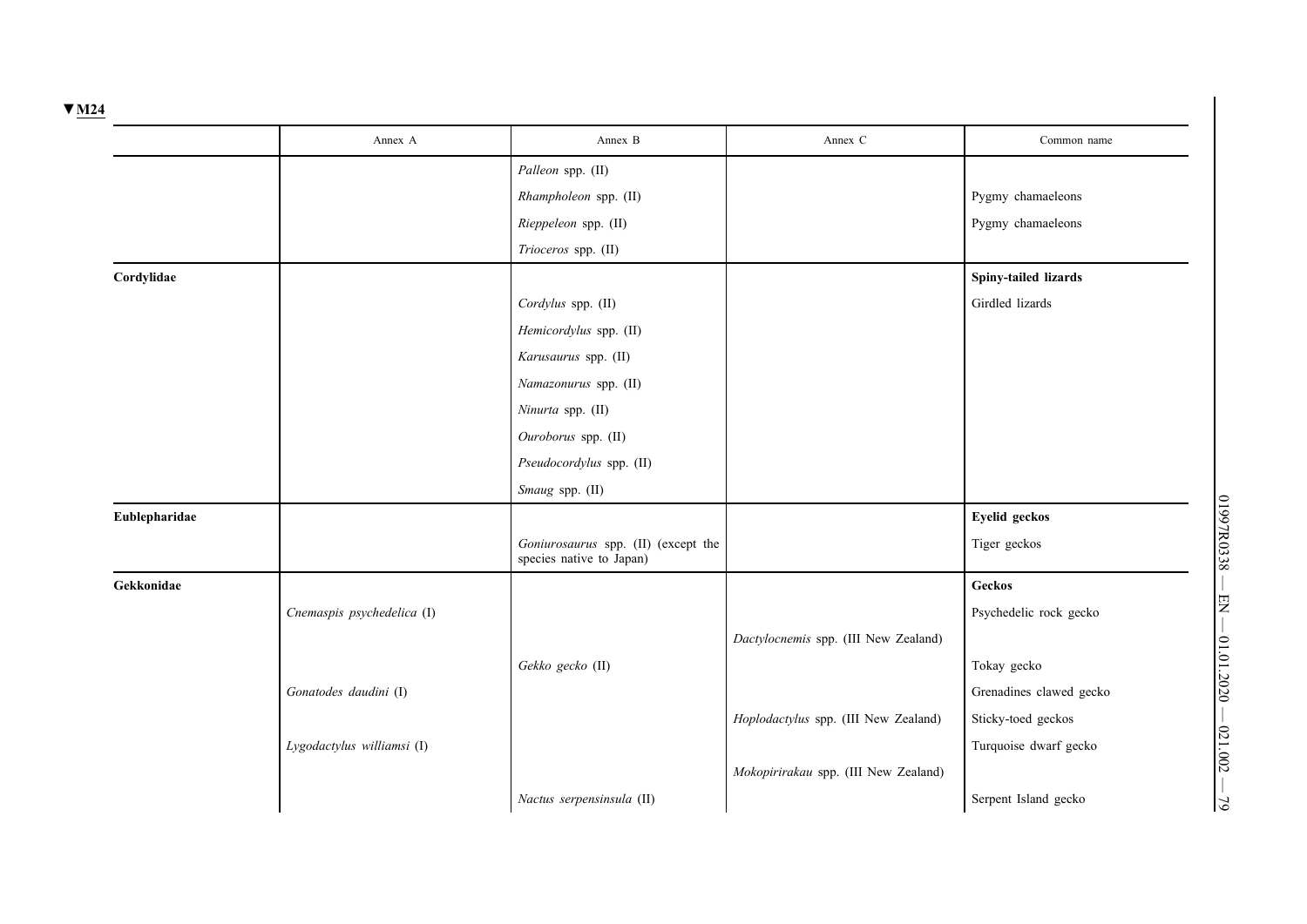| Annex A                 | Annex B                                                            | Annex C                                                    | Common name                          |
|-------------------------|--------------------------------------------------------------------|------------------------------------------------------------|--------------------------------------|
|                         | Naultinus spp. (II)                                                |                                                            | New Zealand tree geckos              |
|                         | Paroedura androyensis (II)                                         |                                                            | Grandidier's Madagascar ground gecko |
|                         | Paroedura masobe (II)                                              |                                                            | Masobe gecko                         |
|                         | Phelsuma spp. (II) (Except for the<br>species included in Annex A) |                                                            | Day geckos                           |
| Phelsuma guentheri (II) |                                                                    |                                                            | Round Island day gecko               |
|                         | Rhoptropella spp. (II)                                             |                                                            |                                      |
|                         |                                                                    | Sphaerodactylus armasi (III Cuba)                          |                                      |
|                         |                                                                    | Sphaerodactylus celicara (III Cuba)                        |                                      |
|                         |                                                                    | Sphaerodactylus dimorphicus (III Cuba)                     |                                      |
|                         |                                                                    | Sphaerodactylus intermedius (III Cuba)                     |                                      |
|                         |                                                                    | Sphaerodactylus nigropunctatus alayoi<br>(III Cuba)        |                                      |
|                         |                                                                    | Sphaerodactylus nigropunctatus granti<br>(III Cuba)        |                                      |
|                         |                                                                    | Sphaerodactylus nigropunctatus lisso-<br>desmus (III Cuba) |                                      |
|                         |                                                                    | Sphaerodactylus nigropunctatus ocujal<br>(III Cuba)        |                                      |
|                         |                                                                    | Sphaerodactylus nigropunctatus strategus<br>(III Cuba)     |                                      |
|                         |                                                                    | Sphaerodactylus notatus atactus (III<br>Cuba)              |                                      |
|                         |                                                                    | Sphaerodactylus oliveri (III Cuba)                         |                                      |
|                         |                                                                    | Sphaerodactylus pimienta (III Cuba)                        |                                      |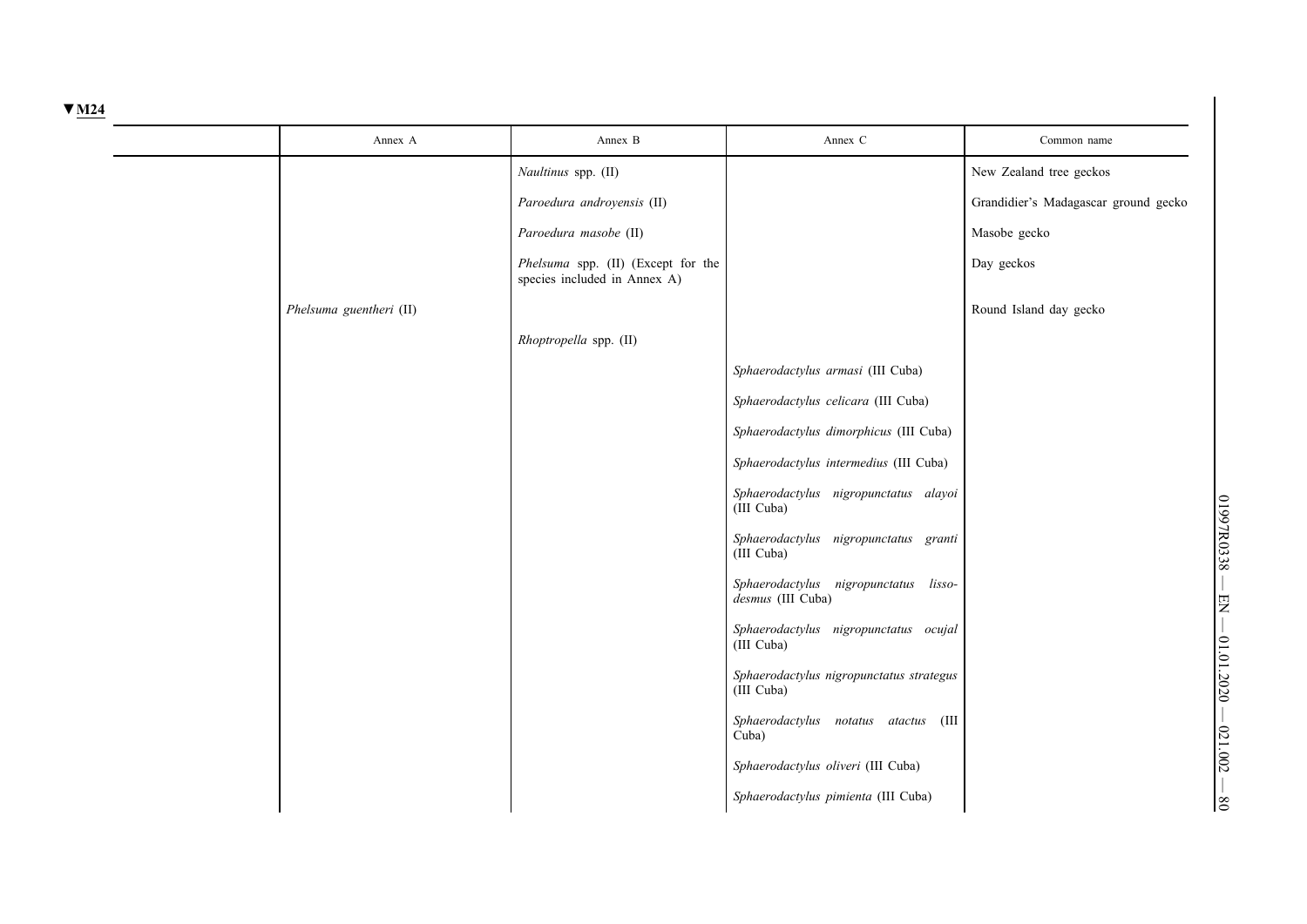|                | Annex A                               | Annex B                                                                | Annex C                            | Common name                    |
|----------------|---------------------------------------|------------------------------------------------------------------------|------------------------------------|--------------------------------|
|                |                                       |                                                                        | Sphaerodactylus ruibali (III Cuba) |                                |
|                |                                       |                                                                        | Sphaerodactylus siboney (III Cuba) |                                |
|                |                                       |                                                                        | Sphaerodactylus torrei (III Cuba)  |                                |
|                |                                       |                                                                        | Toropuku spp. (III New Zealand)    |                                |
|                |                                       |                                                                        | Tukutuku spp. (III New Zealand)    |                                |
|                |                                       | Uroplatus spp. (II)                                                    |                                    | Flat-tailed geckos             |
|                |                                       |                                                                        | Woodworthia spp. (III New Zealand) |                                |
| Helodermatidae |                                       |                                                                        |                                    | Gila monster and beaded lizard |
|                |                                       | Heloderma spp. (II) (Except for the<br>subspecies included in Annex A) |                                    | Gila monster and beaded lizard |
|                | Heloderma horridum charlesbogerti (I) |                                                                        |                                    | Guatemalan beaded lizard       |
| Iguanidae      |                                       |                                                                        |                                    | Iguanas                        |
|                |                                       | Amblyrhynchus cristatus (II)                                           |                                    | Galapagos marine iguana        |
|                | Brachylophus spp. (I)                 |                                                                        |                                    | Fiji iguanas                   |
|                |                                       | Conolophus spp. (II)                                                   |                                    | Galapagos land iguanas         |
|                |                                       | Ctenosaura spp. (II)                                                   |                                    | Spiny-tailed iguanas           |
|                | Cyclura spp. (I)                      |                                                                        |                                    | Ground iguanas                 |
|                |                                       | Iguana spp. (II)                                                       |                                    | Iguanas                        |
|                |                                       | Phrynosoma blainvillii (II)                                            |                                    | Blaineville's horned lizard    |
|                |                                       | Phrynosoma cerroense (II)                                              |                                    | Cedros Island horned lizard    |
|                |                                       | Phrynosoma coronatum (II)                                              |                                    | Coast horned lizard            |
|                |                                       | Phrynosoma wigginsi (II)                                               |                                    | Gulf coast horned lizard       |
|                | Sauromalus varius (I)                 |                                                                        |                                    | San Esteban Island chuckwalla  |

**▼M24**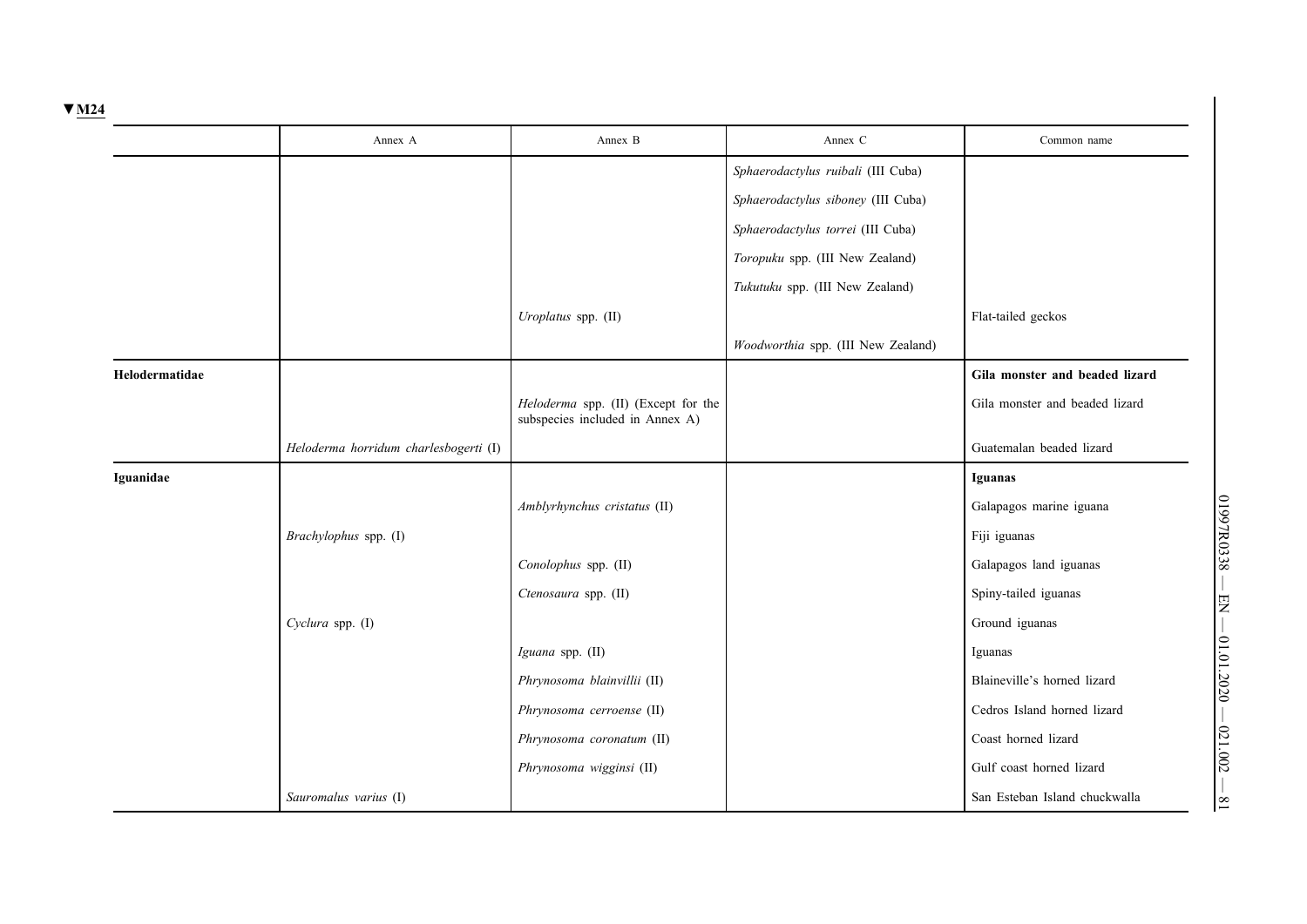|               | Annex A                   | Annex B                                                                                                             | Annex C                          | Common name                   |
|---------------|---------------------------|---------------------------------------------------------------------------------------------------------------------|----------------------------------|-------------------------------|
| Lacertidae    |                           |                                                                                                                     |                                  | Lizards                       |
|               | Gallotia simonyi (I)      |                                                                                                                     |                                  | Hierro giant lizard           |
|               | Podarcis lilfordi (II)    |                                                                                                                     |                                  | Lilford's wall lizard         |
|               | Podarcis pityusensis (II) |                                                                                                                     |                                  | Ibiza wall lizard             |
| Lanthanotidae |                           |                                                                                                                     |                                  | <b>Earless Monitor Lizard</b> |
|               |                           | Lanthanotidae spp. (II) (A zero<br>export quota has been established<br>for wild specimens for commercial<br>trade) |                                  |                               |
| Polychrotidae |                           |                                                                                                                     |                                  | <b>Anoles</b>                 |
|               |                           |                                                                                                                     | Anolis agueroi (III Cuba)        |                               |
|               |                           |                                                                                                                     | Anolis baracoae (III Cuba)       |                               |
|               |                           |                                                                                                                     | Anolis barbatus (III Cuba)       |                               |
|               |                           |                                                                                                                     | Anolis chamaeleonides (III Cuba) |                               |
|               |                           |                                                                                                                     | Anolis equestris (III Cuba)      |                               |
|               |                           |                                                                                                                     | Anolis guamuhaya (III Cuba)      |                               |
|               |                           |                                                                                                                     | Anolis luteogularis (III Cuba)   |                               |
|               |                           |                                                                                                                     | Anolis pigmaequestris (III Cuba) |                               |
|               |                           |                                                                                                                     | Anolis porcus (III Cuba)         |                               |
| Scincidae     |                           |                                                                                                                     |                                  | <b>Skinks</b>                 |
|               |                           | Corucia zebrata (II)                                                                                                |                                  | Prehensile-tailed skink       |
| Teiidae       |                           |                                                                                                                     |                                  | Caiman lizards, tegu lizards  |
|               |                           | Crocodilurus amazonicus (II)                                                                                        |                                  | Dragon lizard                 |
|               |                           | Dracaena spp. (II)                                                                                                  |                                  | Caiman lizards                |
|               |                           | Salvator spp. (II)                                                                                                  |                                  |                               |
|               |                           | Tupinambis spp.(II)                                                                                                 |                                  | Tegus                         |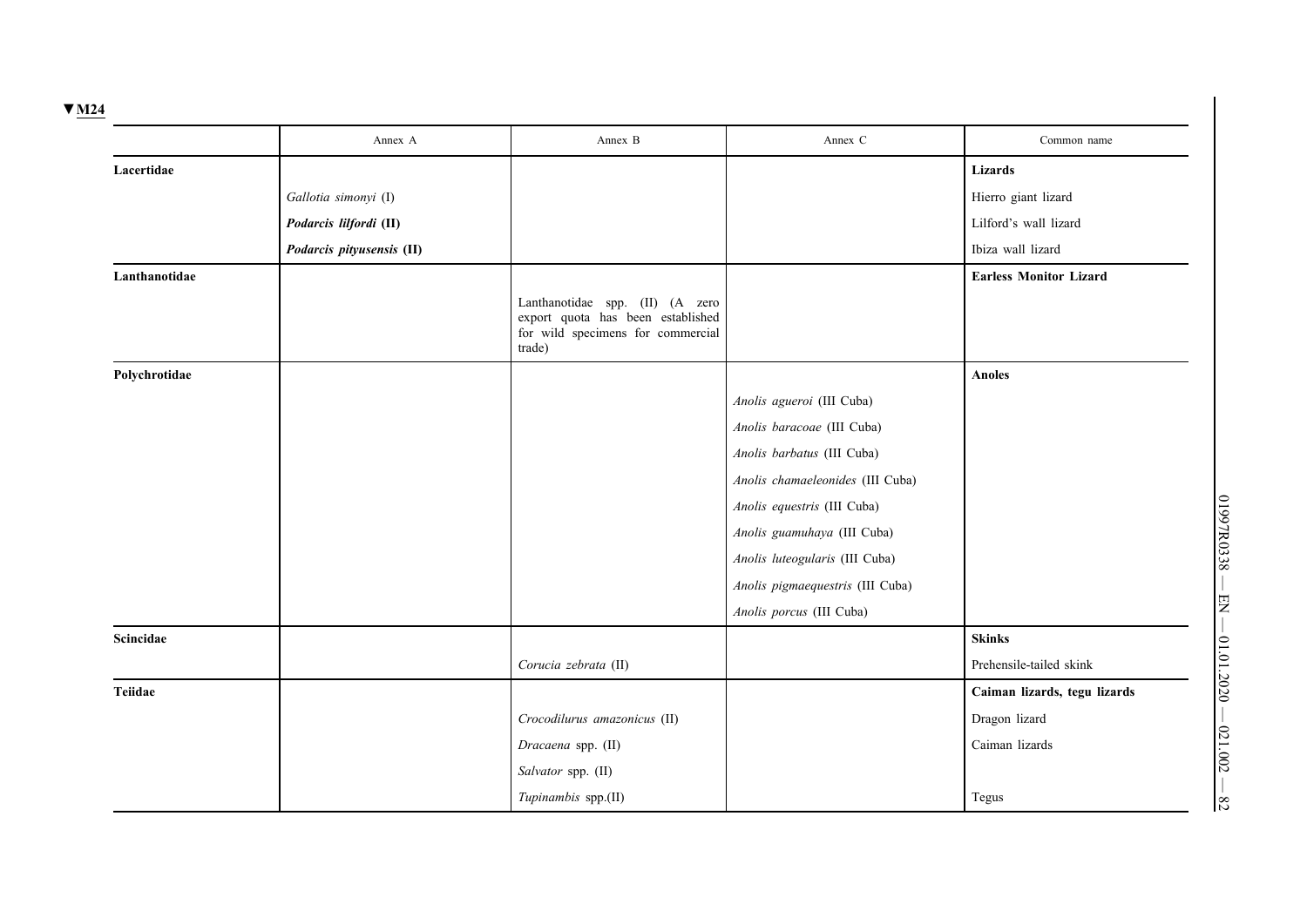| × |  |
|---|--|
|---|--|

|                  | Annex A                          | Annex B                                                          | Annex C | Common name               |
|------------------|----------------------------------|------------------------------------------------------------------|---------|---------------------------|
| Varanidae        |                                  |                                                                  |         | <b>Monitor lizards</b>    |
|                  |                                  | Varanus spp. (II) (Except for the species included in Annex A)   |         | Monitor lizards           |
|                  | Varanus bengalensis (I)          |                                                                  |         | Indian monitor            |
|                  | Varanus flavescens (I)           |                                                                  |         | Yellow monitor            |
|                  | Varanus griseus (I)              |                                                                  |         | Desert monitor            |
|                  | Varanus komodoensis (I)          |                                                                  |         | Komodo dragon             |
|                  | Varanus nebulosus (I)            |                                                                  |         | Clouded monitor           |
|                  | Varanus olivaceus (II)           |                                                                  |         | Gray's monitor            |
| Xenosauridae     |                                  |                                                                  |         | Chinese crocodile lizard  |
|                  | Shinisaurus crocodilurus (I)     |                                                                  |         | Chinese crocodile lizard  |
| <b>SERPENTES</b> |                                  |                                                                  |         | <b>Snakes</b>             |
| <b>Boidae</b>    |                                  |                                                                  |         | <b>Boas</b>               |
|                  |                                  | Boidae spp. (II) (Except for the<br>species included in Annex A) |         | Boas                      |
|                  | Acrantophis spp. (I)             |                                                                  |         | Madagascar ground boas    |
|                  | Boa constrictor occidentalis (I) |                                                                  |         | Argentine boa constrictor |
|                  | Epicrates inornatus (I)          |                                                                  |         | Puerto Rican boa          |
|                  | Epicrates monensis (I)           |                                                                  |         | Virgin Island tree boa    |
|                  | Epicrates subflavus (I)          |                                                                  |         | Jamaican boa              |
|                  | Eryx jaculus (II)                |                                                                  |         | Spotted sand boa          |
|                  | Sanzinia madagascariensis (I)    |                                                                  |         | Madagascar tree boa       |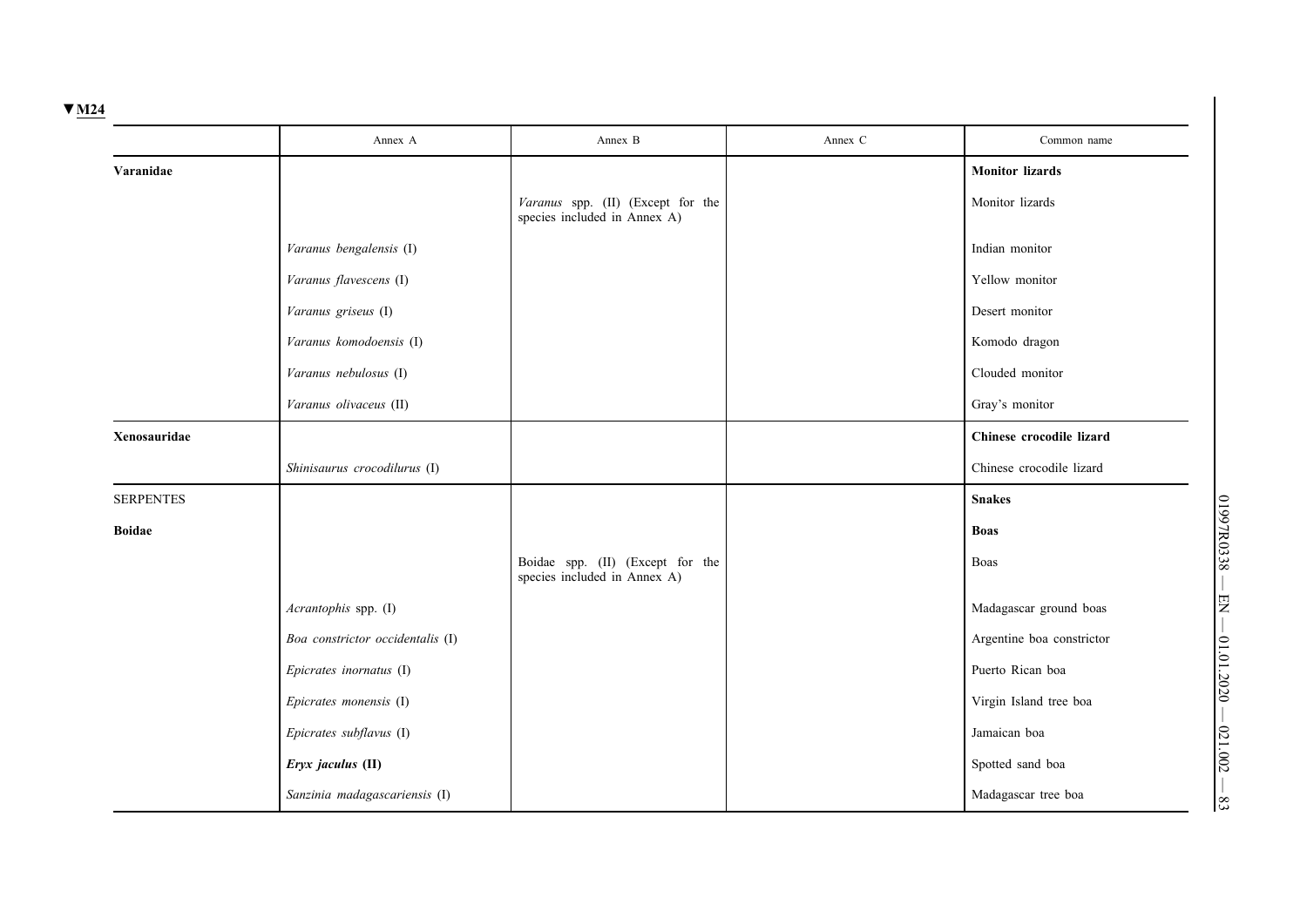| <b>Bolyeriidae</b><br>Round Island boas<br>Bolyeriidae spp. (II) (Except for the<br>Round Island boas<br>species included in Annex A)<br>Round Island boa<br>Bolyeria multocarinata (I)<br>Casarea dussumieri (I)<br>Colubridae<br>snakes<br>Olive keel-back<br>Atretium schistosum (III India)<br>Cerberus rynchops (III India)<br>Dog-faced water snake<br>Clelia clelia (II)<br>Mussurana<br>Cyclagras gigas (II)<br>False cobra<br>Elachistodon westermanni (II)<br>Indian egg-eating snake<br>Ptyas mucosus (II)<br>Common rat snake<br>Checkered keel-back<br>Xenochrophis piscator (III India)<br>Xenochrophis<br>schnurrenbergeri<br>(III)<br>India)<br>Xenochrophis tytleri (III India)<br>Elapidae<br>Cobras, coral snakes<br>Broad-headed snake<br>Hoplocephalus bungaroides (II)<br>Micrurus diastema (III Honduras)<br>Atlantic coral snake | Annex A | Annex B | Annex C                              | Common name                        |
|----------------------------------------------------------------------------------------------------------------------------------------------------------------------------------------------------------------------------------------------------------------------------------------------------------------------------------------------------------------------------------------------------------------------------------------------------------------------------------------------------------------------------------------------------------------------------------------------------------------------------------------------------------------------------------------------------------------------------------------------------------------------------------------------------------------------------------------------------------|---------|---------|--------------------------------------|------------------------------------|
|                                                                                                                                                                                                                                                                                                                                                                                                                                                                                                                                                                                                                                                                                                                                                                                                                                                          |         |         |                                      |                                    |
|                                                                                                                                                                                                                                                                                                                                                                                                                                                                                                                                                                                                                                                                                                                                                                                                                                                          |         |         |                                      |                                    |
|                                                                                                                                                                                                                                                                                                                                                                                                                                                                                                                                                                                                                                                                                                                                                                                                                                                          |         |         |                                      |                                    |
|                                                                                                                                                                                                                                                                                                                                                                                                                                                                                                                                                                                                                                                                                                                                                                                                                                                          |         |         |                                      | Round Island keel-scaled boa       |
|                                                                                                                                                                                                                                                                                                                                                                                                                                                                                                                                                                                                                                                                                                                                                                                                                                                          |         |         |                                      | Typical snakes, water snakes, whip |
|                                                                                                                                                                                                                                                                                                                                                                                                                                                                                                                                                                                                                                                                                                                                                                                                                                                          |         |         |                                      |                                    |
|                                                                                                                                                                                                                                                                                                                                                                                                                                                                                                                                                                                                                                                                                                                                                                                                                                                          |         |         |                                      |                                    |
|                                                                                                                                                                                                                                                                                                                                                                                                                                                                                                                                                                                                                                                                                                                                                                                                                                                          |         |         |                                      |                                    |
|                                                                                                                                                                                                                                                                                                                                                                                                                                                                                                                                                                                                                                                                                                                                                                                                                                                          |         |         |                                      |                                    |
|                                                                                                                                                                                                                                                                                                                                                                                                                                                                                                                                                                                                                                                                                                                                                                                                                                                          |         |         |                                      |                                    |
|                                                                                                                                                                                                                                                                                                                                                                                                                                                                                                                                                                                                                                                                                                                                                                                                                                                          |         |         |                                      |                                    |
|                                                                                                                                                                                                                                                                                                                                                                                                                                                                                                                                                                                                                                                                                                                                                                                                                                                          |         |         |                                      |                                    |
|                                                                                                                                                                                                                                                                                                                                                                                                                                                                                                                                                                                                                                                                                                                                                                                                                                                          |         |         |                                      |                                    |
|                                                                                                                                                                                                                                                                                                                                                                                                                                                                                                                                                                                                                                                                                                                                                                                                                                                          |         |         |                                      |                                    |
|                                                                                                                                                                                                                                                                                                                                                                                                                                                                                                                                                                                                                                                                                                                                                                                                                                                          |         |         |                                      |                                    |
|                                                                                                                                                                                                                                                                                                                                                                                                                                                                                                                                                                                                                                                                                                                                                                                                                                                          |         |         |                                      |                                    |
|                                                                                                                                                                                                                                                                                                                                                                                                                                                                                                                                                                                                                                                                                                                                                                                                                                                          |         |         |                                      |                                    |
|                                                                                                                                                                                                                                                                                                                                                                                                                                                                                                                                                                                                                                                                                                                                                                                                                                                          |         |         | Micrurus nigrocinctus (III Honduras) | Central American coral snake       |
| Micrurus ruatanus (III Honduras)                                                                                                                                                                                                                                                                                                                                                                                                                                                                                                                                                                                                                                                                                                                                                                                                                         |         |         |                                      |                                    |
| Chinese spitting cobra<br>Naja atra (II)                                                                                                                                                                                                                                                                                                                                                                                                                                                                                                                                                                                                                                                                                                                                                                                                                 |         |         |                                      |                                    |
| Monocellate cobra<br>Naja kaouthia (II)                                                                                                                                                                                                                                                                                                                                                                                                                                                                                                                                                                                                                                                                                                                                                                                                                  |         |         |                                      |                                    |
| Naja mandalayensis (II)<br>Burmese spitting cobra                                                                                                                                                                                                                                                                                                                                                                                                                                                                                                                                                                                                                                                                                                                                                                                                        |         |         |                                      |                                    |
| Indian cobra<br>Naja naja (II)                                                                                                                                                                                                                                                                                                                                                                                                                                                                                                                                                                                                                                                                                                                                                                                                                           |         |         |                                      |                                    |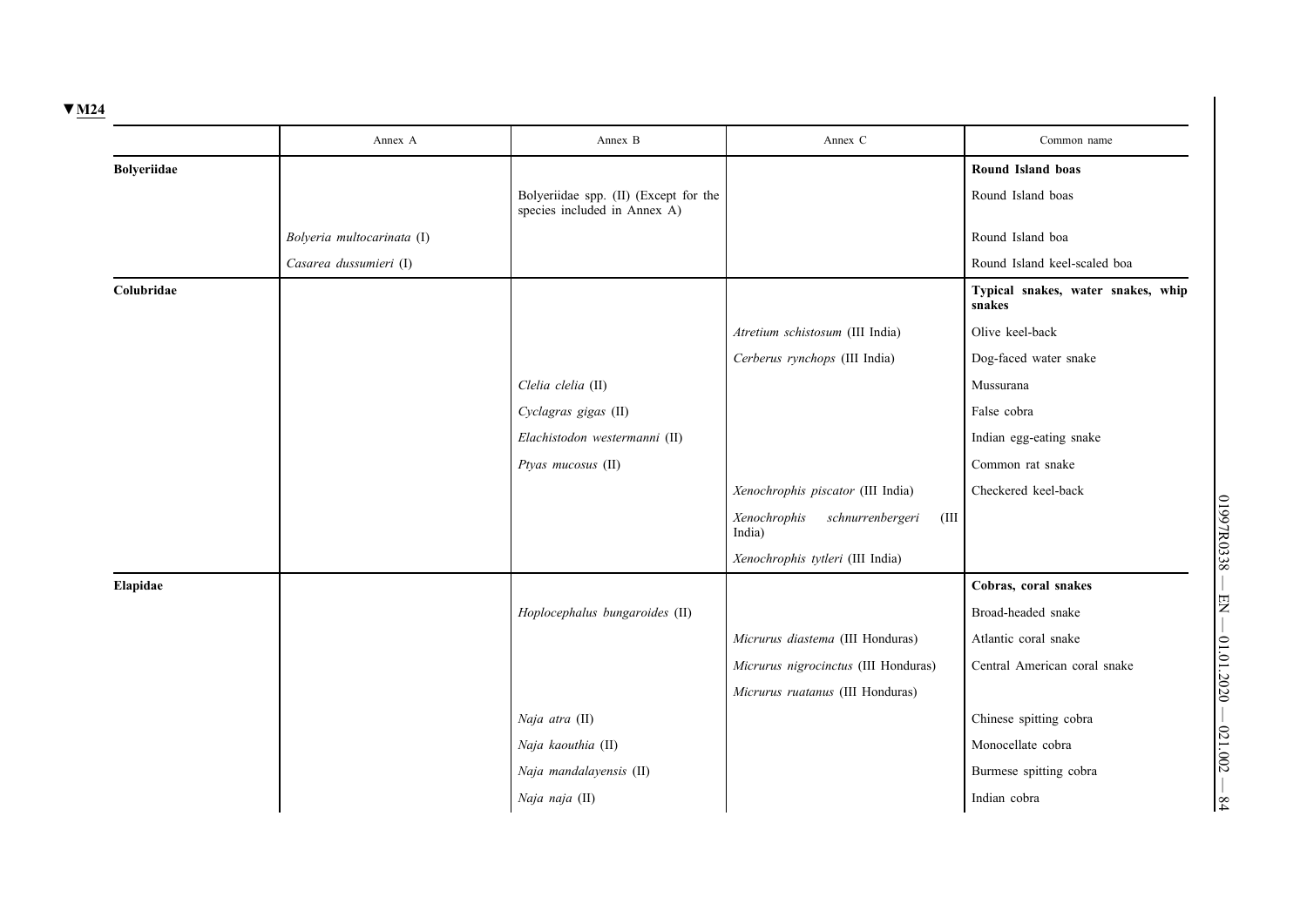|                | Annex A                    | Annex B                                                                 | Annex C                          | Common name                          |
|----------------|----------------------------|-------------------------------------------------------------------------|----------------------------------|--------------------------------------|
|                |                            | Naja oxiana (II)                                                        |                                  | Central Asian cobra                  |
|                |                            | Naja philippinensis (II)                                                |                                  | North Philippine spitting cobra      |
|                |                            | Naja sagittifera (II)                                                   |                                  | Andaman cobra                        |
|                |                            | Naja samarensis (II)                                                    |                                  | South-east Philippine spitting cobra |
|                |                            | Naja siamensis (II)                                                     |                                  | Indochinese spitting cobra           |
|                |                            | Naja sputatrix (II)                                                     |                                  | South Indonesian spitting cobra      |
|                |                            | Naja sumatrana (II)                                                     |                                  | Golden spitting cobra                |
|                |                            | Ophiophagus hannah (II)                                                 |                                  | King cobra                           |
| Loxocemidae    |                            |                                                                         |                                  | Mexican dwarf boa                    |
|                |                            | Loxocemidae spp. (II)                                                   |                                  | Mexican dwarf boa                    |
| Pythonidae     |                            |                                                                         |                                  | <b>Pythons</b>                       |
|                |                            | Pythonidae spp. (II) (Except for the<br>subspecies included in Annex A) |                                  | Pythons                              |
|                | Python molurus molurus (I) |                                                                         |                                  | Indian python                        |
| Tropidophiidae |                            |                                                                         |                                  | Wood boas                            |
|                |                            | Tropidophiidae spp. (II)                                                |                                  | Wood boas                            |
| Viperidae      |                            |                                                                         |                                  | <b>Vipers</b>                        |
|                |                            | Atheris desaixi (II)                                                    |                                  | Mt. Kenya bush viper                 |
|                |                            | Bitis worthingtoni (II)                                                 |                                  | Kenya horned viper                   |
|                |                            |                                                                         | Crotalus durissus (III Honduras) | Neotropical rattlesnake              |
|                |                            | Crotalus durissus unicolor                                              |                                  | Aruba rattlesnake                    |
|                |                            |                                                                         | Daboia russelii (III India)      | Russell's viper                      |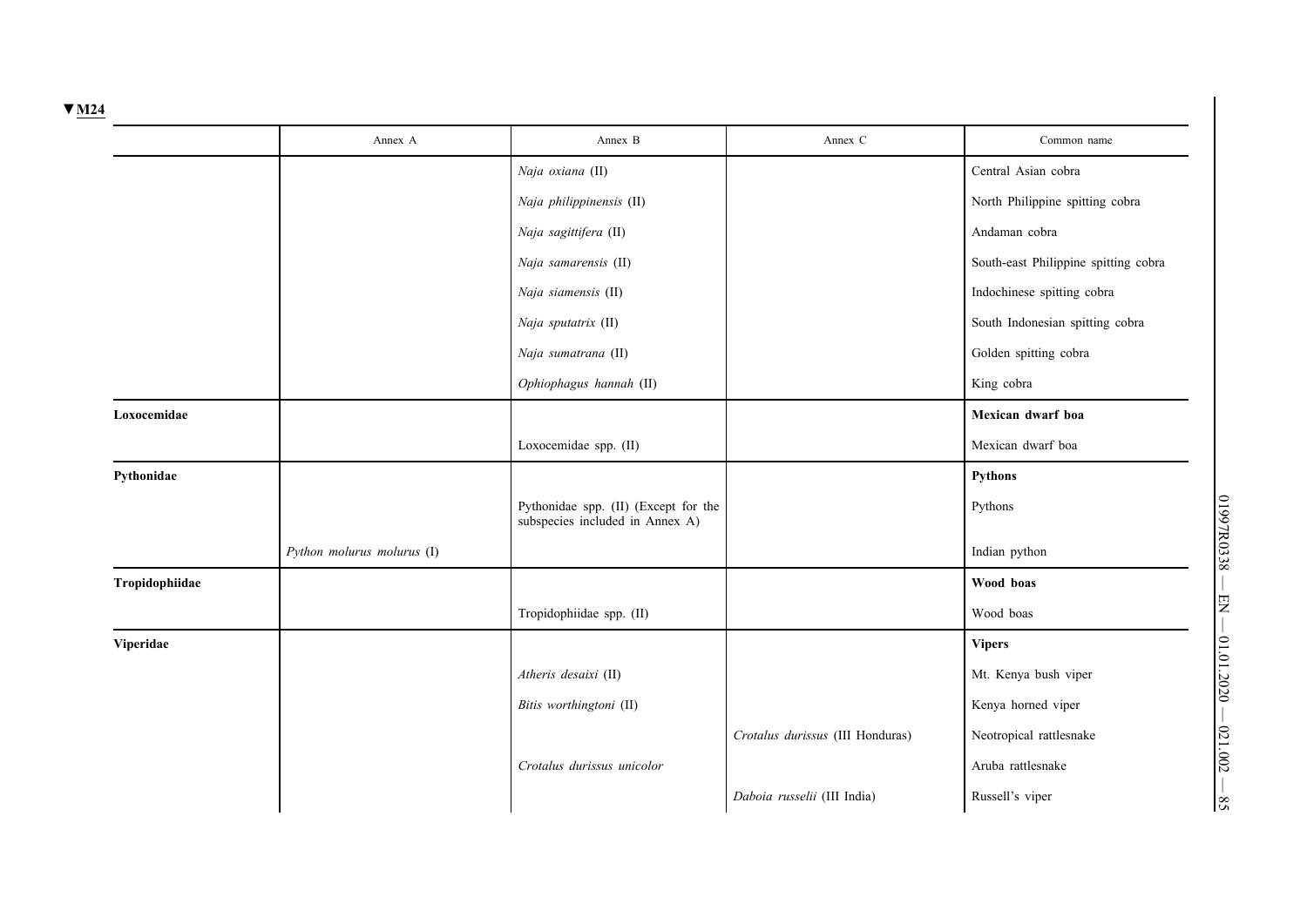|                   | Annex A                                                                                                                                                                                          | Annex B                                                                                                                 | Annex C                                                                            | Common name                             |
|-------------------|--------------------------------------------------------------------------------------------------------------------------------------------------------------------------------------------------|-------------------------------------------------------------------------------------------------------------------------|------------------------------------------------------------------------------------|-----------------------------------------|
|                   |                                                                                                                                                                                                  | Pseudocerastes urarachnoides (II)                                                                                       |                                                                                    | Spider-tailed horned viper              |
|                   |                                                                                                                                                                                                  | Trimeresurus mangshanensis (II)                                                                                         |                                                                                    | Mangshan pit-viper                      |
|                   | Vipera latifii                                                                                                                                                                                   |                                                                                                                         |                                                                                    | Latifi's viper                          |
|                   | Vipera ursinii (I) (Only the population<br>of Europe, except the area which<br>formerly constituted the USSR; these<br>latter populations are not included in<br>the Annexes to this Regulation) |                                                                                                                         |                                                                                    | Orsini's viper                          |
|                   |                                                                                                                                                                                                  | Vipera wagneri (II)                                                                                                     |                                                                                    | Wagner's viper                          |
| <b>TESTUDINES</b> |                                                                                                                                                                                                  |                                                                                                                         |                                                                                    |                                         |
| Carettochelyidae  |                                                                                                                                                                                                  |                                                                                                                         |                                                                                    | Pig-nosed turtles                       |
|                   |                                                                                                                                                                                                  | Carettochelys insculpta (II)                                                                                            |                                                                                    | Pig-nosed turtle                        |
| Chelidae          |                                                                                                                                                                                                  |                                                                                                                         |                                                                                    | <b>Austro-American sideneck turtles</b> |
|                   |                                                                                                                                                                                                  | Chelodina mccordi (II) (A zero<br>annual export quota has been estab-<br>lished for specimens removed from<br>the wild) |                                                                                    | Roti snake-necked turtle                |
|                   | Pseudemydura umbrina (I)                                                                                                                                                                         |                                                                                                                         |                                                                                    | Western swamp turtle                    |
| Cheloniidae       |                                                                                                                                                                                                  |                                                                                                                         |                                                                                    | Sea turtles                             |
|                   | Cheloniidae spp. (I)                                                                                                                                                                             |                                                                                                                         |                                                                                    | Sea turtles                             |
| Chelydridae       |                                                                                                                                                                                                  |                                                                                                                         |                                                                                    | <b>Snapping turtles</b>                 |
|                   |                                                                                                                                                                                                  |                                                                                                                         | Chelydra serpentina (III United States of<br>America)                              |                                         |
|                   |                                                                                                                                                                                                  |                                                                                                                         | Macrochelys temminckii (III United Alligator snapping turtle<br>States of America) |                                         |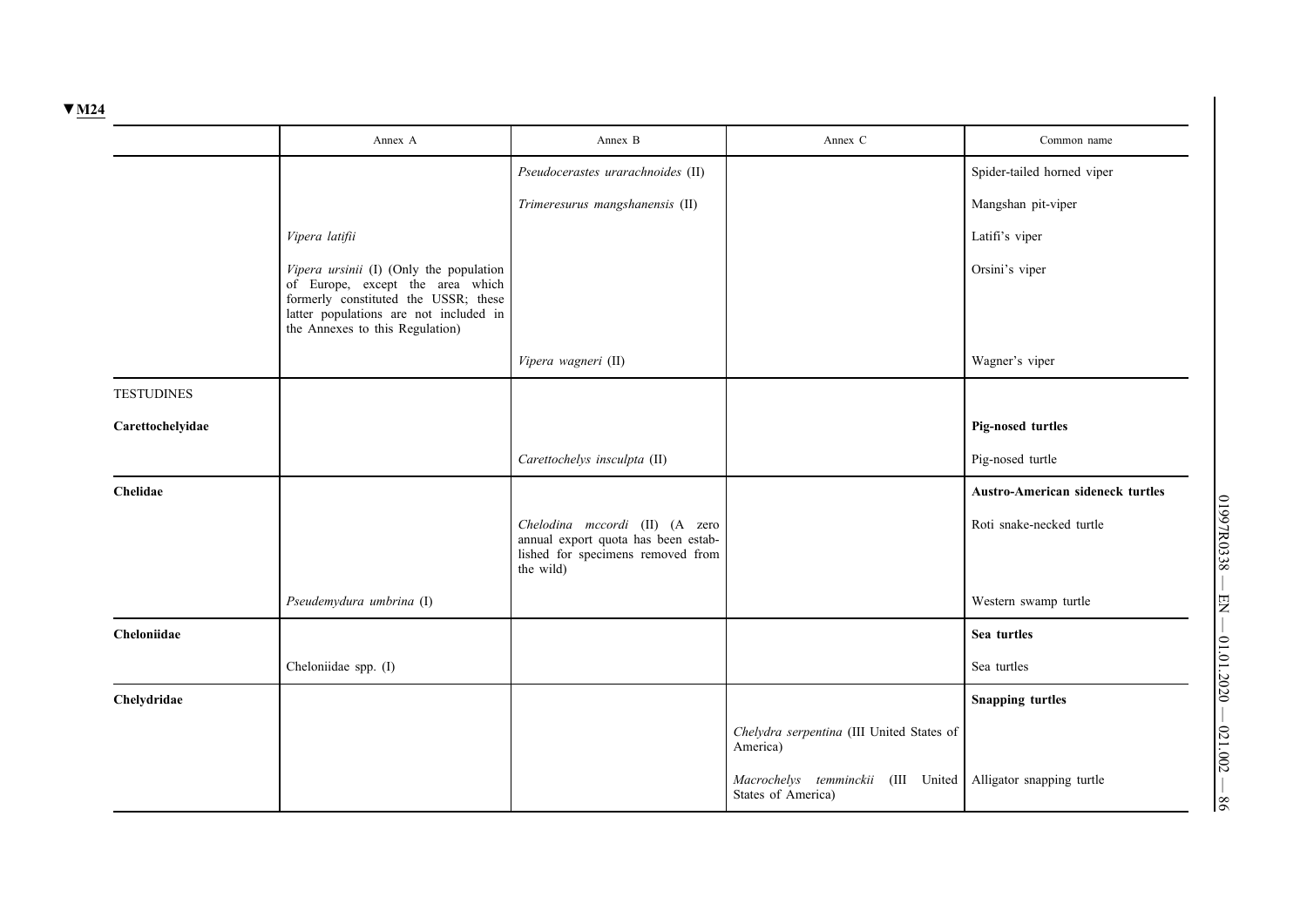|                | Annex A                    | Annex B                                                                                                                                                         | Annex C                                          | Common name                     |
|----------------|----------------------------|-----------------------------------------------------------------------------------------------------------------------------------------------------------------|--------------------------------------------------|---------------------------------|
| Dermatemydidae |                            |                                                                                                                                                                 |                                                  | Central American river turtle   |
|                |                            | Dermatemys mawii (II)                                                                                                                                           |                                                  | Central American river turtle   |
| Dermochelyidae |                            |                                                                                                                                                                 |                                                  | Leatherback turtle              |
|                | Dermochelys coriacea (I)   |                                                                                                                                                                 |                                                  | Leatherback turtle              |
| Emydidae       |                            |                                                                                                                                                                 |                                                  | Box turtles, freshwater turtles |
|                |                            | Chrysemys<br>(Only<br>live<br>picta<br>specimens)                                                                                                               |                                                  | Painted turtle                  |
|                |                            | Clemmys guttata (II)                                                                                                                                            |                                                  | Spotted turtle                  |
|                |                            | Emydoidea blandingii (II)                                                                                                                                       |                                                  | Blanding's turtle               |
|                |                            | Glyptemys insculpta (II)                                                                                                                                        |                                                  | Wood turtle                     |
|                | Glyptemys muhlenbergii (I) |                                                                                                                                                                 |                                                  | Bog turtle                      |
|                |                            |                                                                                                                                                                 | Graptemys spp. (III United States of<br>America) | Map turtles                     |
|                |                            | Malaclemys terrapin (II)                                                                                                                                        |                                                  | Diamondback terrapin            |
|                |                            | Terrapene spp. (II) (Except for the<br>species included in Annex A)                                                                                             |                                                  | Box turtles                     |
|                | Terrapene coahuila (I)     |                                                                                                                                                                 |                                                  | Aquatic box turtle              |
| Geoemydidae    |                            |                                                                                                                                                                 |                                                  |                                 |
|                | Batagur affinis (I)        |                                                                                                                                                                 |                                                  | Southern river terrapin         |
|                | Batagur baska (I)          |                                                                                                                                                                 |                                                  | Batagur                         |
|                |                            | Batagur borneoensis (II) (A zero<br>annual export quota has been estab-<br>lished for specimens removed from<br>the wild and traded for commercial<br>purposes) |                                                  |                                 |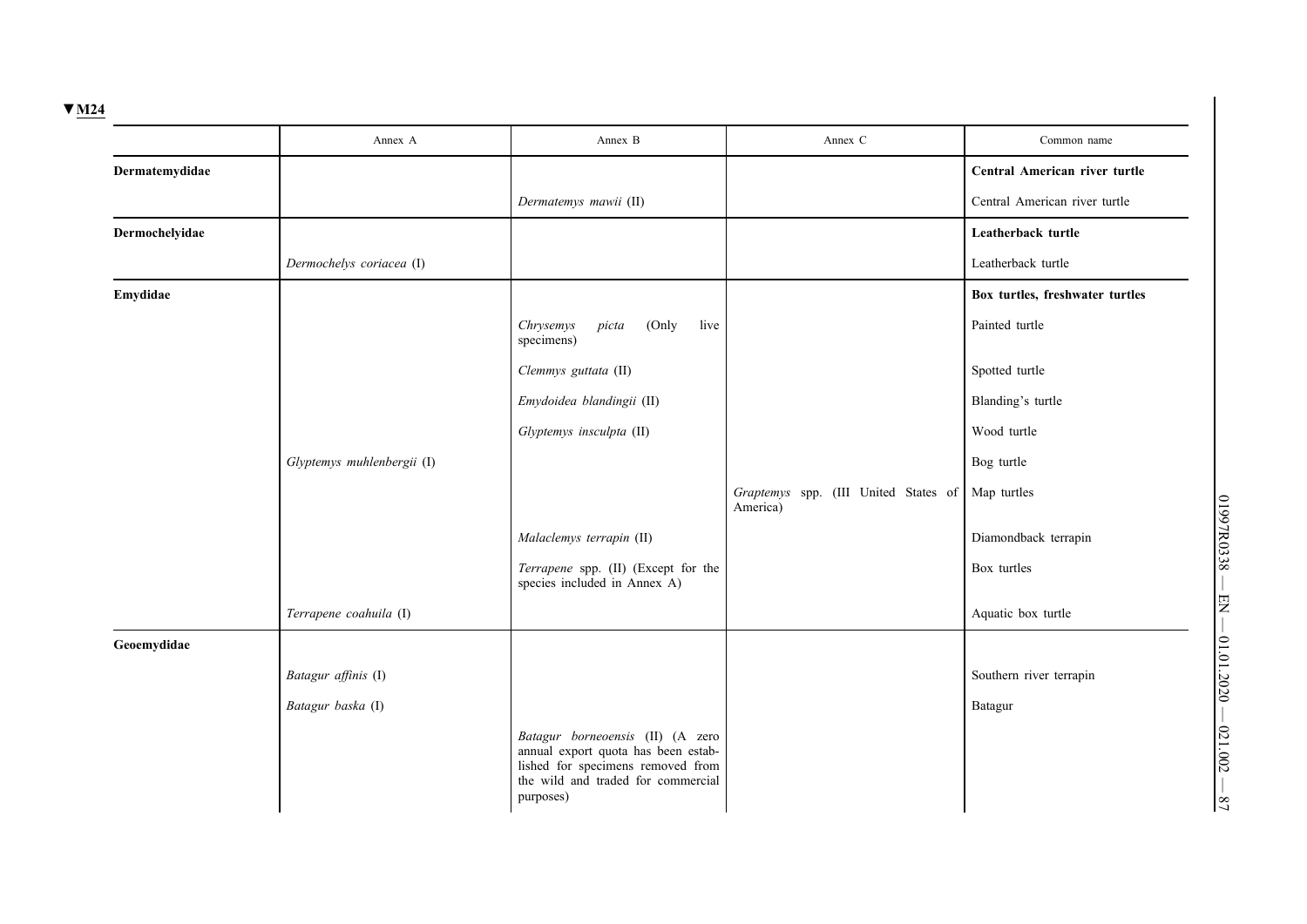| Annex A                  | Annex B                                                                                                                                                                                                                                                                                                                                                 | Annex C | Common name                       |
|--------------------------|---------------------------------------------------------------------------------------------------------------------------------------------------------------------------------------------------------------------------------------------------------------------------------------------------------------------------------------------------------|---------|-----------------------------------|
|                          | Batagur dhongoka (II)                                                                                                                                                                                                                                                                                                                                   |         |                                   |
|                          | Batagur kachuga (II)                                                                                                                                                                                                                                                                                                                                    |         |                                   |
|                          | Batagur trivittata (II) (A zero annual<br>export quota has been established for<br>specimens removed from the wild<br>and traded for commercial purposes)                                                                                                                                                                                               |         |                                   |
|                          | Cuora spp. (II) (Except the species<br>included in Annex A, a zero annual<br>export quota has been established for<br>Cuora aurocapitata, C. flavom-<br>arginata, C. galbinifrons, C.<br>mccordi, C. mouhotii, C. pani, C.<br>trifasciata, C. yunnanensis and C.<br>zhoui for specimens removed from<br>the wild and traded for commercial<br>purposes) |         | Asian box turtles                 |
| Cuora bourreti (I)       |                                                                                                                                                                                                                                                                                                                                                         |         | Bourret's box turtle              |
| Cuora picturata (I)      |                                                                                                                                                                                                                                                                                                                                                         |         | Indochinese box turtle            |
|                          | Cyclemys spp. (II)                                                                                                                                                                                                                                                                                                                                      |         | Asian leaf turtles                |
| Geoclemys hamiltonii (I) |                                                                                                                                                                                                                                                                                                                                                         |         | Black pond turtle                 |
|                          | Geoemyda japonica (II)                                                                                                                                                                                                                                                                                                                                  |         | Ryukyu black-breasted leaf turtle |
|                          | Geoemyda spengleri (II)                                                                                                                                                                                                                                                                                                                                 |         | Black-breasted leaf turtle        |
|                          | Hardella thurjii (II)                                                                                                                                                                                                                                                                                                                                   |         | Crowned river turtle              |
|                          | Heosemys annandalii (II) (A zero<br>annual export quota has been estab-<br>lished for specimens removed from<br>the wild and traded for commercial<br>purposes)                                                                                                                                                                                         |         | Yellow-headed temple turtle       |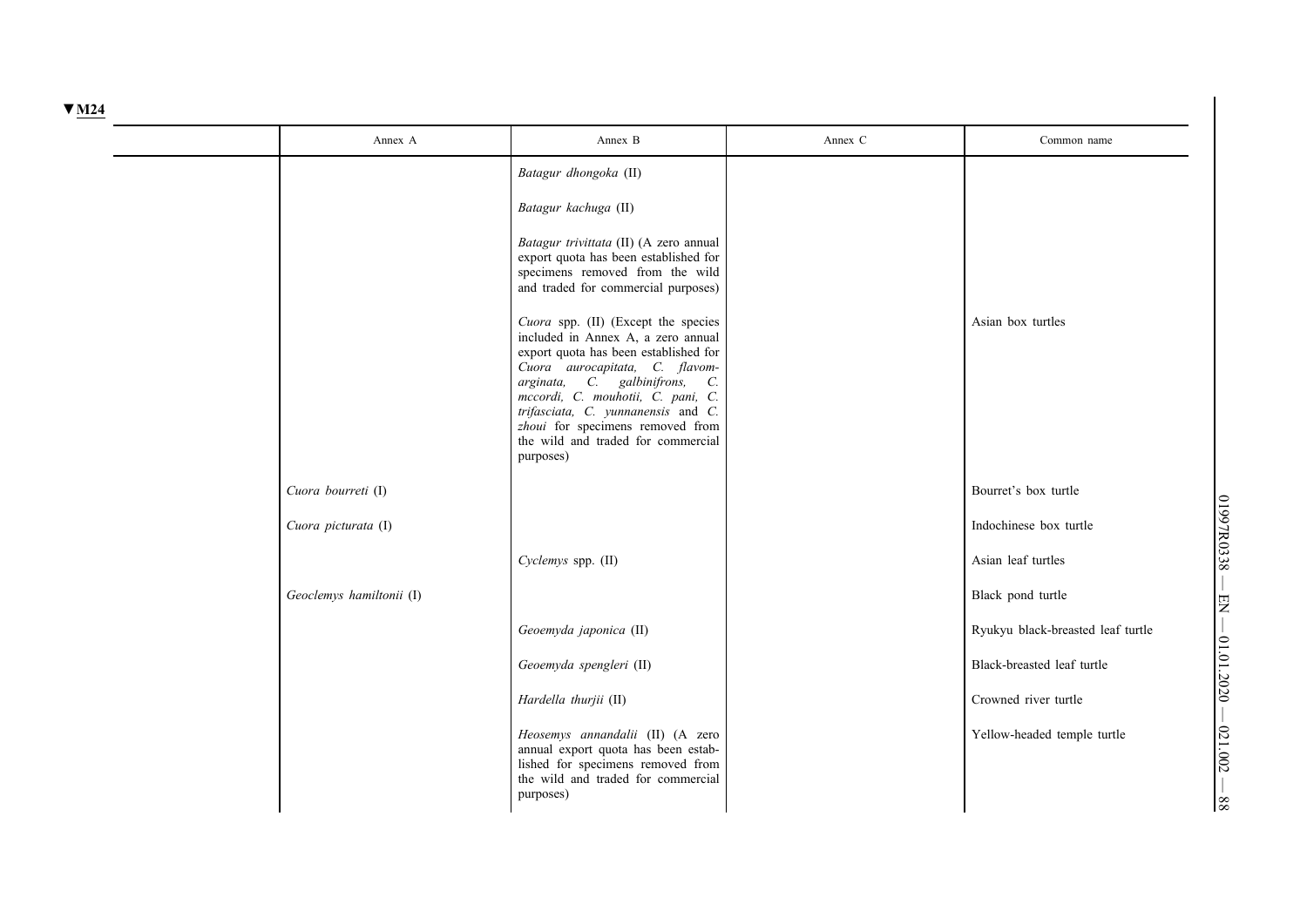| Annex A                      | Annex B                                                                                                                                                       | Annex C                            | Common name                  |
|------------------------------|---------------------------------------------------------------------------------------------------------------------------------------------------------------|------------------------------------|------------------------------|
|                              | Heosemys depressa (II) (A zero<br>annual export quota has been estab-<br>lished for specimens removed from<br>the wild and traded for commercial<br>purposes) |                                    | Arakan forest turtle         |
|                              | Heosemys grandis (II)                                                                                                                                         |                                    | Giant Asian turtle           |
|                              | Heosemys spinosa (II)                                                                                                                                         |                                    | Spiny turtle                 |
|                              | Leucocephalon yuwonoi (II)                                                                                                                                    |                                    | Sulawesi forest turtle       |
|                              | Malayemys macrocephala (II)                                                                                                                                   |                                    | Snail-eating turtle          |
|                              | Malayemys subtrijuga (II)                                                                                                                                     |                                    | Ricefield turtle             |
| Mauremys annamensis (I)      |                                                                                                                                                               |                                    | Annam pond turtle            |
|                              |                                                                                                                                                               | Mauremys iversoni (III China)      | Fujian pond turtle           |
|                              |                                                                                                                                                               |                                    |                              |
|                              | Mauremys japonica (II)                                                                                                                                        |                                    | Japanese pond turtle         |
|                              |                                                                                                                                                               | Mauremys megalocephala (III China) | Big-headed pond turtle       |
|                              | Mauremys mutica (II)                                                                                                                                          |                                    | Yellow pond turtle           |
|                              | Mauremys nigricans (II)                                                                                                                                       |                                    | Red-necked pond turtle       |
|                              |                                                                                                                                                               | Mauremys pritchardi (III China)    | Pritchard's pond turtle      |
|                              |                                                                                                                                                               | Mauremys reevesii (III China)      | Reeves's turtle              |
|                              |                                                                                                                                                               | Mauremys sinensis (III China)      | Chinese stripe-necked turtle |
| Melanochelys tricarinata (I) |                                                                                                                                                               |                                    | Three-keeled land tortoise   |
|                              | Melanochelys trijuga (II)                                                                                                                                     |                                    | Indian black turtle          |
| Morenia ocellata (I)         |                                                                                                                                                               |                                    | Burmese swamp turtle         |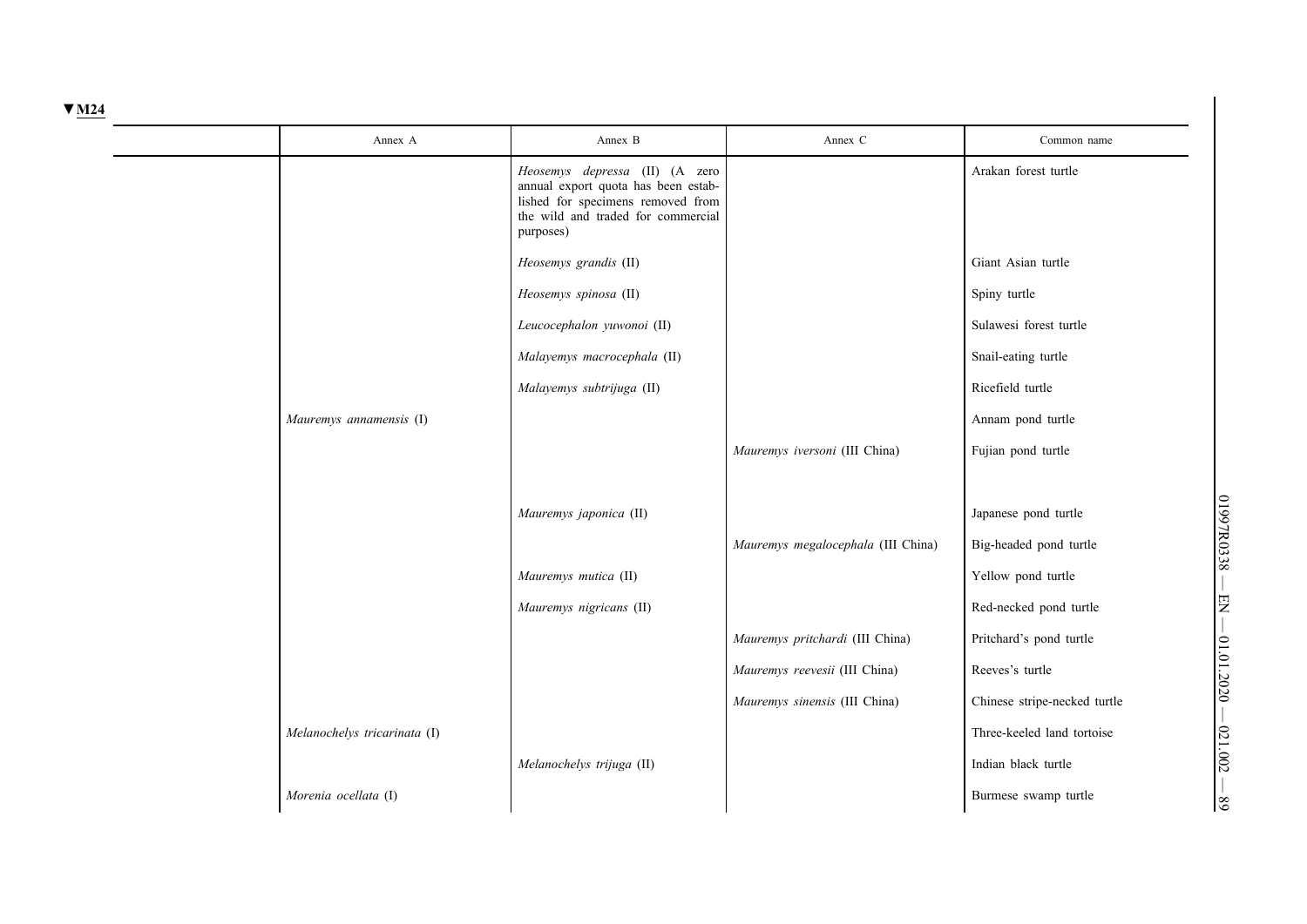|                | Annex A             | Annex B                                                                                                                                                   | Annex C                           | Common name                        |
|----------------|---------------------|-----------------------------------------------------------------------------------------------------------------------------------------------------------|-----------------------------------|------------------------------------|
|                |                     | Morenia petersi (II)                                                                                                                                      |                                   | Indian eyed turtle                 |
|                |                     | Notochelys platynota (II)                                                                                                                                 |                                   | Malayan flat-shelled turtle        |
|                |                     |                                                                                                                                                           | Ocadia glyphistoma (III China)    | Notch-mouthed stripe-necked turtle |
|                |                     |                                                                                                                                                           | Ocadia philippeni (III China)     | Philippen's stripe-necked turtle   |
|                |                     | Orlitia borneensis (II) (A zero annual<br>export quota has been established for<br>specimens removed from the wild<br>and traded for commercial purposes) |                                   | Malayan giant turtle               |
|                |                     | Pangshura spp. (II) (Except for the<br>species included in Annex A)                                                                                       |                                   | Roofed turtles                     |
|                | Pangshura tecta (I) |                                                                                                                                                           |                                   | Indian roofed turtle               |
|                |                     | Sacalia bealei (II)                                                                                                                                       |                                   | Beal's eyed turtle                 |
|                |                     |                                                                                                                                                           | Sacalia pseudocellata (III China) | Chinese false-eyed turtle          |
|                |                     | Sacalia quadriocellata (II)                                                                                                                               |                                   | Four-eyed turtle                   |
|                |                     | Siebenrockiella crassicollis (II)                                                                                                                         |                                   | Black marsh turtle                 |
|                |                     | Siebenrockiella leytensis (II)                                                                                                                            |                                   | Philippine pond turtle             |
|                |                     | Vijayachelys silvatica (II)                                                                                                                               |                                   | Cochin forest cane turtle          |
| Platysternidae |                     |                                                                                                                                                           |                                   | <b>Big-headed turtles</b>          |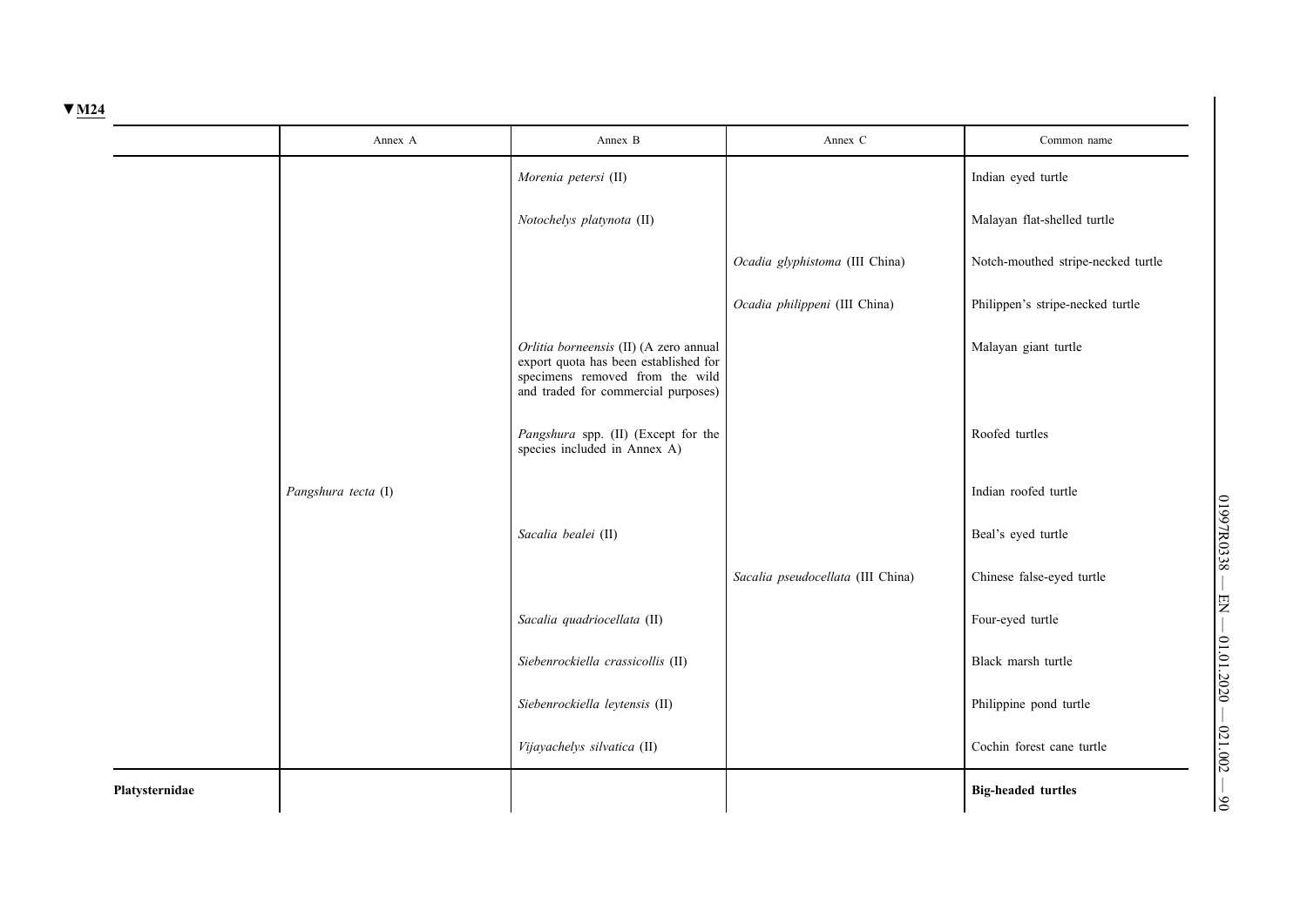|                     | Annex A                      | Annex B                                                                                                                                                                                                                                            | Annex C | Common name                      |
|---------------------|------------------------------|----------------------------------------------------------------------------------------------------------------------------------------------------------------------------------------------------------------------------------------------------|---------|----------------------------------|
|                     | Platysternidae spp. (I)      |                                                                                                                                                                                                                                                    |         | Big-headed turtles               |
| Podocnemididae      |                              |                                                                                                                                                                                                                                                    |         | Afro-American sideneck turtles   |
|                     |                              | Erymnochelys madagascariensis (II)                                                                                                                                                                                                                 |         | Madagascar sideneck turtle       |
|                     |                              | Peltocephalus dumerilianus (II)                                                                                                                                                                                                                    |         | Big-headed sideneck turtle       |
|                     |                              | Podocnemis spp. (II)                                                                                                                                                                                                                               |         | Sideneck turtles                 |
| <b>Testudinidae</b> |                              |                                                                                                                                                                                                                                                    |         | <b>Tortoises</b>                 |
|                     |                              | Testudinidae spp. (II) (Except for the<br>species included in Annex A; a zero<br>annual export quota has been estab-<br>lished for Centrochelys sulcata for<br>specimens removed from the wild<br>and traded for primarily commercial<br>purposes) |         | Tortoises                        |
|                     | Astrochelys radiata (I)      |                                                                                                                                                                                                                                                    |         | Radiated tortoise                |
|                     | Astrochelys yniphora (I)     |                                                                                                                                                                                                                                                    |         | Angonoka                         |
|                     | Chelonoidis niger (I)        |                                                                                                                                                                                                                                                    |         | Galapagos giant tortoise         |
|                     | Geochelone elegans (I)       |                                                                                                                                                                                                                                                    |         | Star tortoise                    |
|                     | Geochelone platynota (I)     |                                                                                                                                                                                                                                                    |         | Burmese star tortoise            |
|                     | Gopherus flavomarginatus (I) |                                                                                                                                                                                                                                                    |         | Bolson tortoise                  |
|                     | Malacochersus tornieri (I)   |                                                                                                                                                                                                                                                    |         | Pancake tortoise                 |
|                     | Psammobates geometricus (I)  |                                                                                                                                                                                                                                                    |         | Geometric tortoise               |
|                     | Pyxis arachnoides (I)        |                                                                                                                                                                                                                                                    |         | Madagascar spider tortoise       |
|                     | Pyxis planicauda (I)         |                                                                                                                                                                                                                                                    |         | Madagascar flat-shelled tortoise |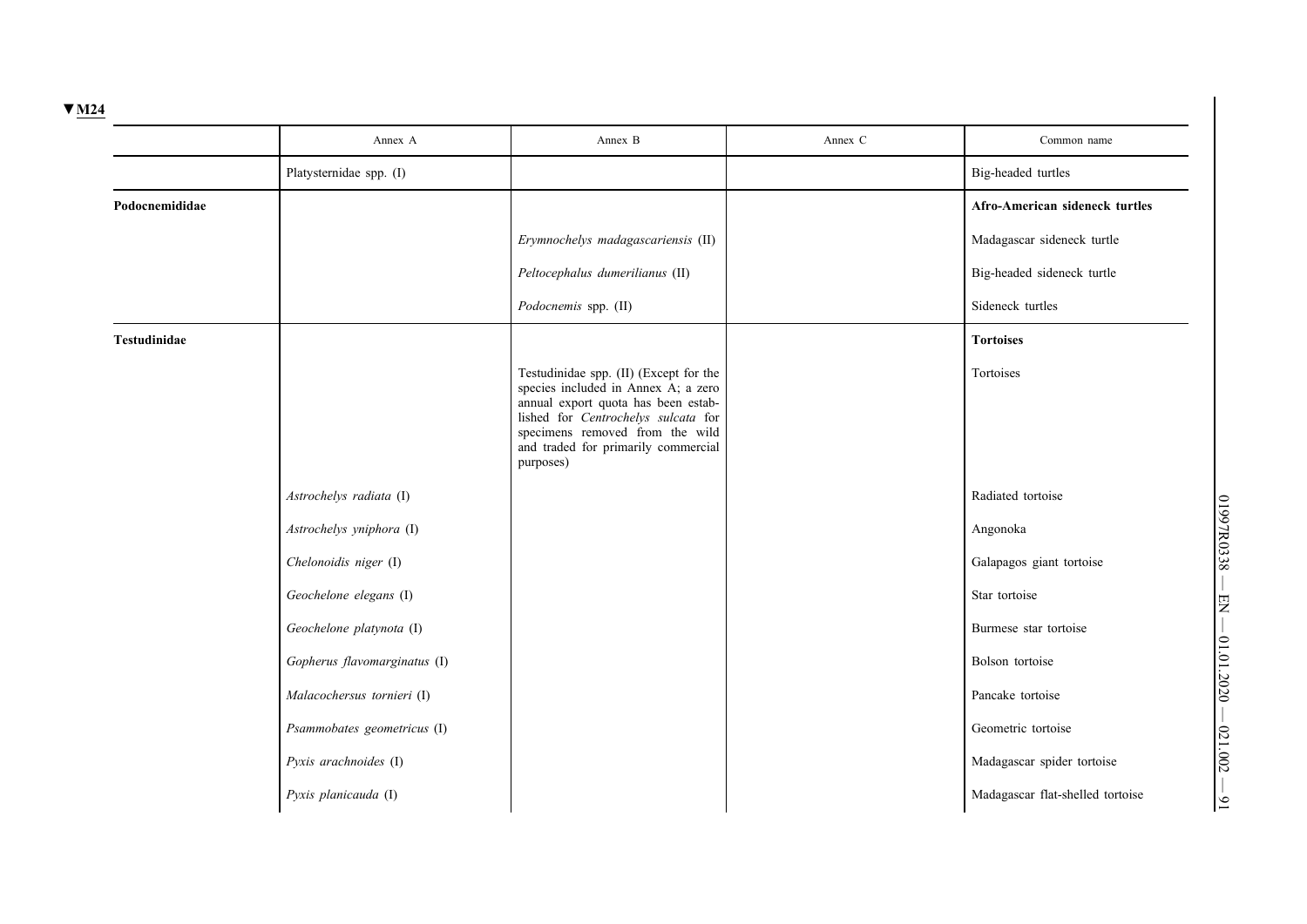|              | Annex A                    | Annex B                                                          | Annex C                                                                                                   | Common name                         |
|--------------|----------------------------|------------------------------------------------------------------|-----------------------------------------------------------------------------------------------------------|-------------------------------------|
|              | Testudo graeca (II)        |                                                                  |                                                                                                           | Spur-thighed tortoise               |
|              | Testudo hermanni (II)      |                                                                  |                                                                                                           | Hermann's tortoise                  |
|              | Testudo kleinmanni (I)     |                                                                  |                                                                                                           | Egyptian tortoise                   |
|              | Testudo marginata (II)     |                                                                  |                                                                                                           | Marginated tortoise                 |
| Trionychidae |                            |                                                                  |                                                                                                           | Softshell turtles, terrapins        |
|              |                            | Amyda cartilaginea (II)                                          |                                                                                                           | Southeast Asian soft-shelled turtle |
|              |                            |                                                                  | Apalone ferox (III United States of<br>America)                                                           |                                     |
|              |                            |                                                                  | Apalone mutica (III United States of<br>America)                                                          |                                     |
|              |                            |                                                                  | Apalone spinifera (III United States of<br>America) (except for<br>the subspecies<br>included in Annex A) |                                     |
|              | Apalone spinifera atra (I) |                                                                  |                                                                                                           | Cuatro Cienagas soft-shell turtle   |
|              |                            | Chitra spp. (II) (Except for the<br>species included in Annex A) |                                                                                                           | Narrow-headed softshell turtles     |
|              | Chitra chitra (I)          |                                                                  |                                                                                                           | Asian narrow-headed softshell       |
|              | Chitra vandijki (I)        |                                                                  |                                                                                                           | Burmese narrow-headed softshell     |
|              |                            | Cyclanorbis elegans (II)                                         |                                                                                                           | Nubian flapshelll turtle            |
|              |                            | Cyclanorbis senegalensis (II)                                    |                                                                                                           | Senegal flapshell turtle            |
|              |                            | Cycloderma aubryi (II)                                           |                                                                                                           | Aubrys flapshelll turtle            |
|              |                            | Cycloderma frenatum (II)                                         |                                                                                                           | Zambezi flapshell turtle            |
|              |                            | Dogania subplana (II)                                            |                                                                                                           | Malayan soft-shelled turtle         |
|              |                            | Lissemys ceylonensis (II)                                        |                                                                                                           | Sri Lankan flapshell turtle         |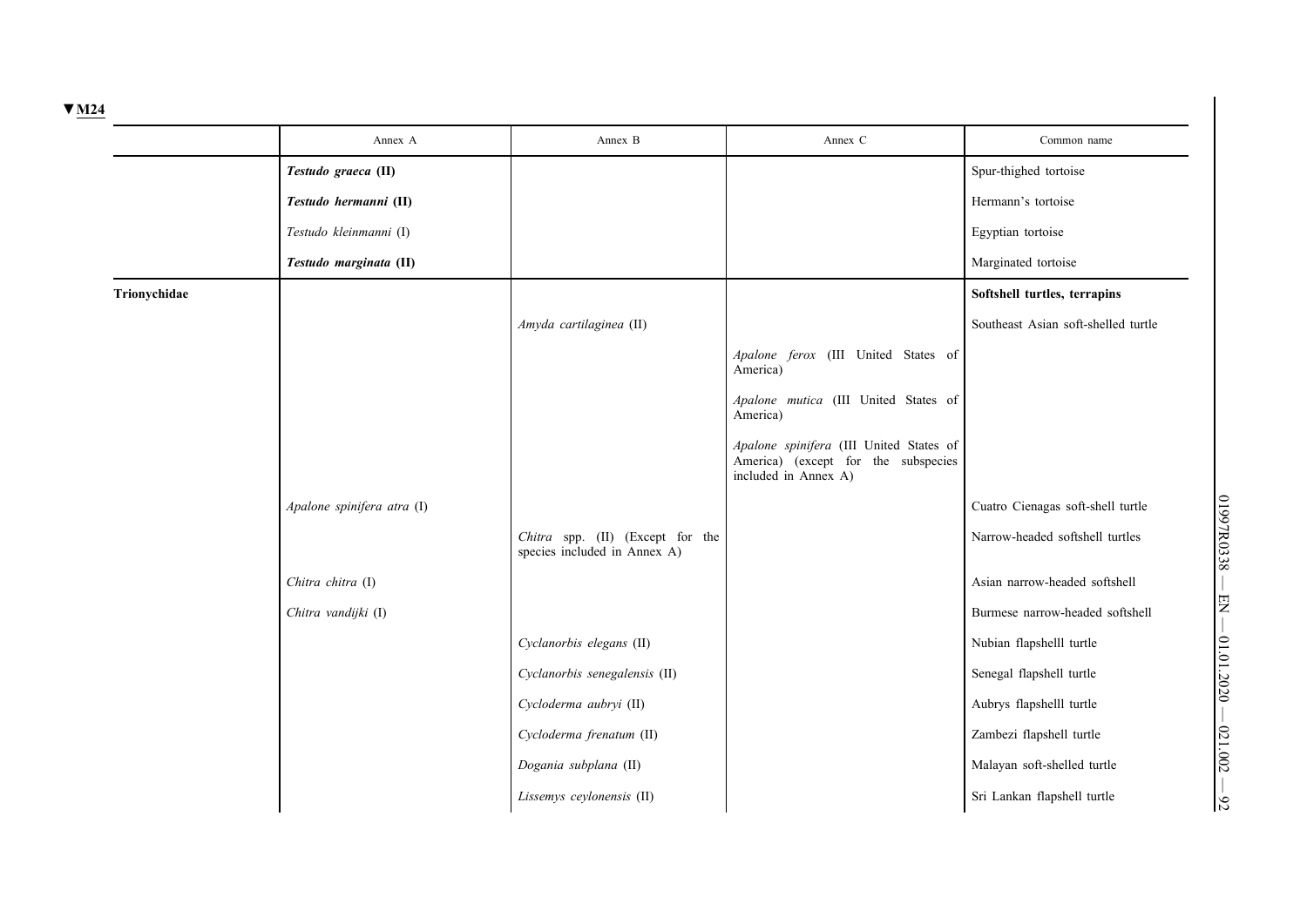| × |
|---|
|   |

|                 | Annex A                 | Annex B                     | Annex C | Common name                    |
|-----------------|-------------------------|-----------------------------|---------|--------------------------------|
|                 |                         | Lissemys punctata (II)      |         | Indo-Gangetic flapshell turtle |
|                 |                         | Lissemys scutata (II)       |         | Burmese flapshell turtle       |
|                 |                         | Nilssonia formosa (II)      |         | Burmese peacock softshell      |
|                 | Nilssonia gangetica (I) |                             |         | Indian soft-shell turtle       |
|                 | Nilssonia hurum (I)     |                             |         | Peacock soft-shell turtle      |
|                 |                         | Nilssonia leithii (II)      |         | Leith's softshell turtle       |
|                 | Nilssonia nigricans (I) |                             |         | Black soft-shell turtle        |
|                 |                         | Palea steindachneri (II)    |         | Wattle-necked softshell turtle |
|                 |                         | Pelochelys spp. (II)        |         | Giant softshell turtles        |
|                 |                         | Pelodiscus axenaria (II)    |         | Hunan softshell turtle         |
|                 |                         | Pelodiscus maackii (II)     |         | Amur softshell turtle          |
|                 |                         | Pelodiscus parviformis (II) |         | Chinese softshell turtle       |
|                 |                         | Rafetus euphraticus (II)    |         | Euphrates softshell turtle     |
|                 |                         | Rafetus swinhoei (II)       |         | Yangtze softshell turtle       |
|                 |                         | Trionyx triunguis (II)      |         | Nile softshell turtle          |
| <b>AMPHIBIA</b> |                         |                             |         | <b>Amphibians</b>              |
| <b>ANURA</b>    |                         |                             |         | Frogs and toads                |
| Aromobatidae    |                         |                             |         | <b>Cryptic forest frogs</b>    |
|                 |                         | Allobates femoralis (II)    |         | Brilliant-thighed poison frog  |
|                 |                         | Allobates hodli (II)        |         |                                |
|                 |                         | Allobates myersi (II)       |         | Myers' poison frog             |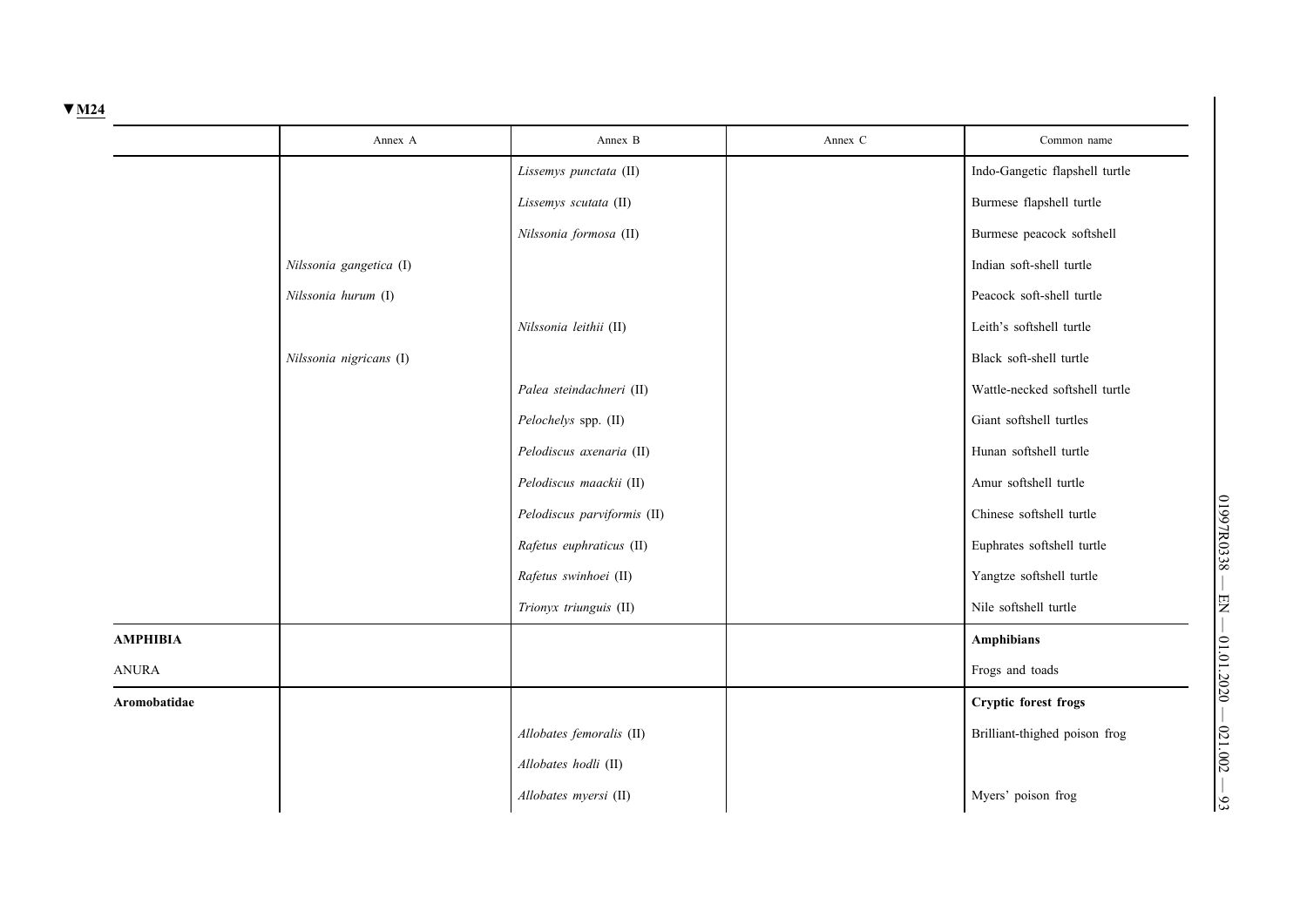| Allobates zaparo (II)<br>Anomaloglossus rufulus (II) | Sanguine poison frog<br>Chimanta poison frog |
|------------------------------------------------------|----------------------------------------------|
|                                                      |                                              |
|                                                      |                                              |
| <b>Bufonidae</b>                                     | <b>Toads</b>                                 |
| Altiphrynoides spp. (I)                              | Malcolm's Ethiopian toad                     |
| Amietophrynus channingi (I)                          |                                              |
| Amietophrynus superciliaris (I)                      | Cameroon toad                                |
| Atelopus zeteki (I)                                  | Golden frog                                  |
| Incilius periglenes (I)                              | Golden toad                                  |
| Nectophrynoides spp. (I)                             | African viviparous toads                     |
| Nimbaphrynoides spp. (I)                             | Nimba toads                                  |
| Calyptocephalellidae                                 |                                              |
| Calyptocephalella gayi (III Chile)                   | Chilean helmeted water toad                  |
| Conrauidae                                           | Frogs                                        |
| Conraua goliath                                      | Goliath frog                                 |
| Dendrobatidae                                        | Poison frogs                                 |
| Adelphobates spp. (II)                               |                                              |
| Ameerega spp. (II)                                   |                                              |
| Andinobates spp. (II)                                |                                              |
| Dendrobates spp. (II)                                | Poison-arrow frogs                           |
| Epipedobates spp. (II)                               | Poison-arrow frogs                           |
| Excidobates spp. (II)                                |                                              |
| Hyloxalus azureiventris (II)                         | Sky-blue poison frog                         |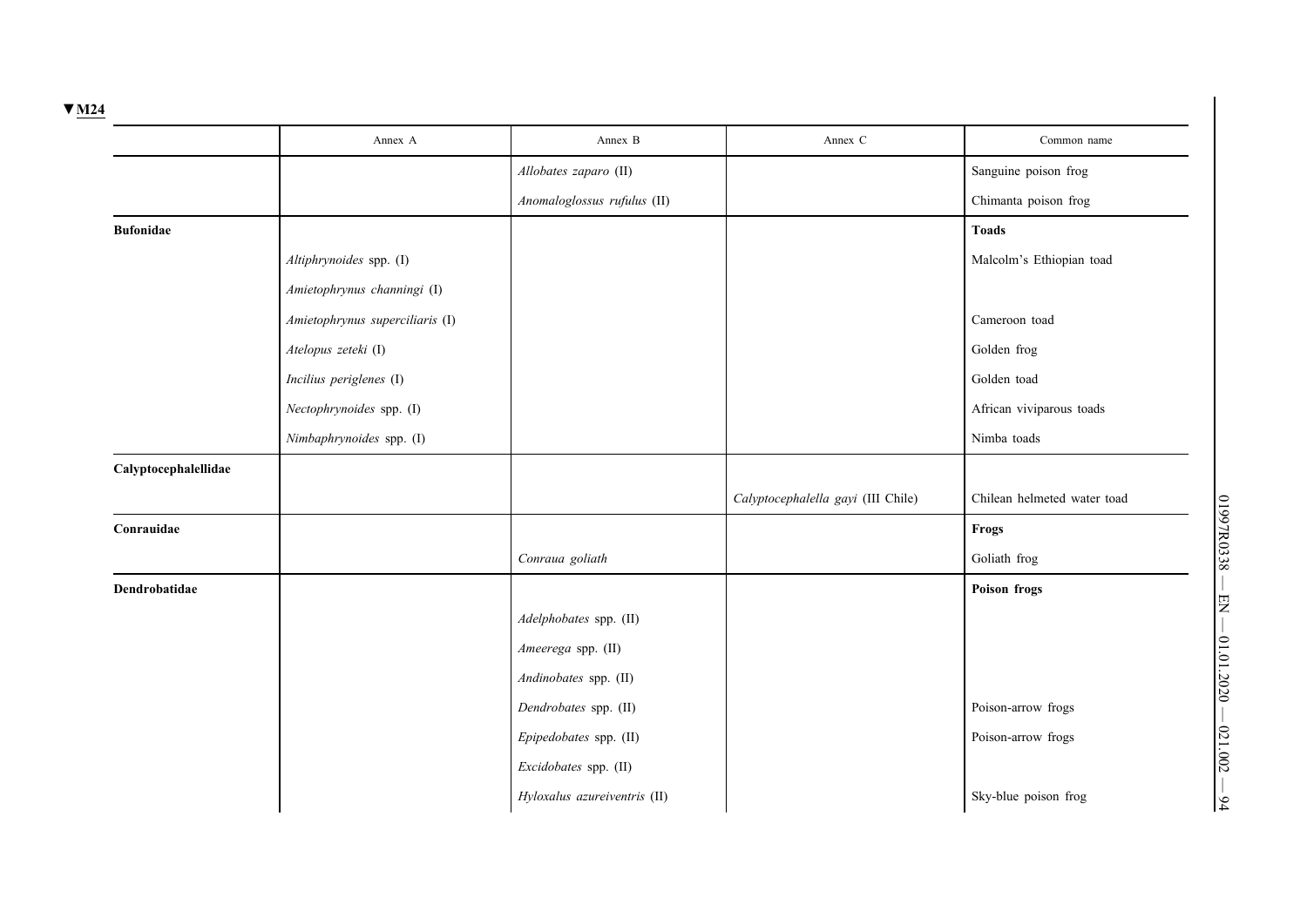|                | Annex A | Annex B                                                                                       | Annex C | Common name                   |
|----------------|---------|-----------------------------------------------------------------------------------------------|---------|-------------------------------|
|                |         | Minyobates spp. (II)                                                                          |         | Demonic poison frogs          |
|                |         | Oophaga spp. (II)                                                                             |         |                               |
|                |         | Phyllobates spp. (II)                                                                         |         | Poison-arrow frogs            |
|                |         | Ranitomeya spp. (II)                                                                          |         |                               |
| Dicroglossidae |         |                                                                                               |         | Frogs                         |
|                |         | Euphlyctis hexadactylus (II)                                                                  |         | Six-fingered frog             |
|                |         | Hoplobatrachus tigerinus (II)                                                                 |         | Tiger frog                    |
| Hylidae        |         |                                                                                               |         | Tree frogs                    |
|                |         | Agalychnis spp. (II)                                                                          |         |                               |
| Mantellidae    |         |                                                                                               |         | Mantella frogs                |
|                |         | Mantella spp. (II)                                                                            |         | Mantella frogs                |
| Microhylidae   |         |                                                                                               |         | <b>Tomato</b> frogs           |
|                |         | Dyscophus antongilii (II)                                                                     |         | Tomato frog                   |
|                |         | Dyscophus guineti (II)                                                                        |         | False tomato frog             |
|                |         | Dyscophus insularis (II)                                                                      |         | Antsouhy tomato frog          |
|                |         | Scaphiophryne boribory (II)                                                                   |         | Green marbled burrowing frog  |
|                |         | Scaphiophryne gottlebei (II)                                                                  |         | Red rain frog                 |
|                |         | Scaphiophryne marmorata (II)                                                                  |         | Green marbled burrowing frog  |
|                |         | Scaphiophryne spinosa (II)                                                                    |         | Green marbled burrowing frog  |
| Myobatrachidae |         |                                                                                               |         | <b>Gastric brooding frogs</b> |
|                |         | Rheobatrachus spp. (II) (Except for<br>Rheobatrachus silus and Rheob-<br>atrachus vitellinus) |         | Gastric brooding frog         |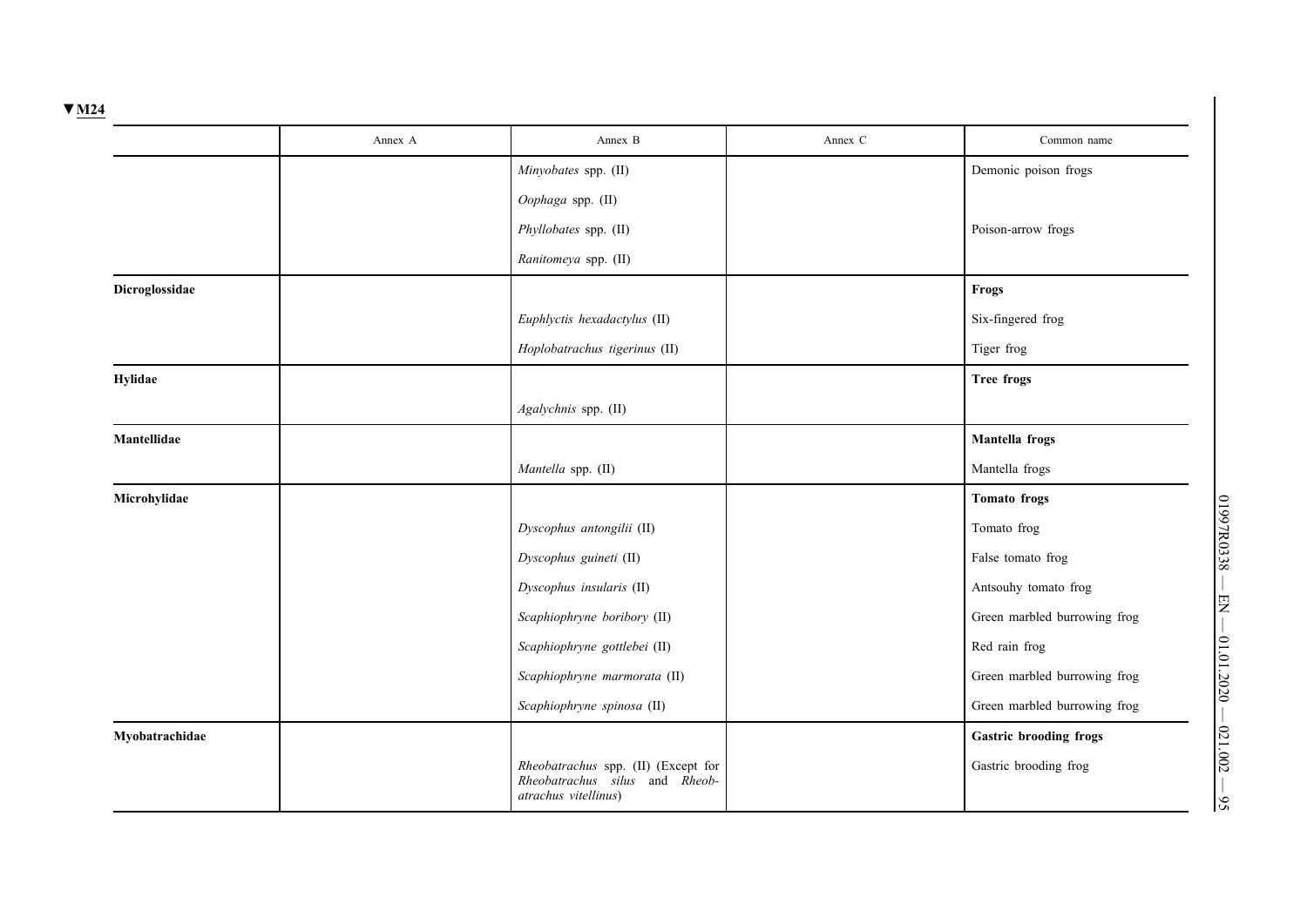|                          | Annex A                | Annex B                         | Annex C                                                        | Common name                |
|--------------------------|------------------------|---------------------------------|----------------------------------------------------------------|----------------------------|
| Telmatobiidae            |                        |                                 |                                                                | Water frogs                |
|                          | Telmatobius culeus (I) |                                 |                                                                | Titicaca water frog        |
| <b>CAUDATA</b>           |                        |                                 |                                                                |                            |
| Ambystomatidae           |                        |                                 |                                                                | <b>Axolotls</b>            |
|                          |                        | Ambystoma dumerilii (II)        |                                                                | Lake Patzcuaro salamander  |
|                          |                        | Ambystoma mexicanum (II)        |                                                                | Axolotl                    |
| Cryptobranchidae         |                        |                                 |                                                                | <b>Giant salamanders</b>   |
|                          | Andrias spp. (I)       |                                 |                                                                | Giant salamanders          |
|                          |                        |                                 | Cryptobranchus alleganiensis (III United<br>States of America) | Hellbender                 |
| Hynobiidae               |                        |                                 |                                                                | <b>Asiatic salamanders</b> |
|                          |                        |                                 | Hynobius amjiensis (III China)                                 |                            |
| Salamandridae            |                        |                                 |                                                                | Salamanders and newts      |
|                          |                        | Echinotriton chinhaiensis (II)  |                                                                | Chinhai spiny newt         |
|                          |                        | Echinotriton maxiquadratus (II) |                                                                | Mountain spiny newt        |
|                          | Neurergus kaiseri (I)  |                                 |                                                                | Kaiser's spotted newt      |
|                          |                        | Paramesotriton spp. (II)        |                                                                | Asian warty newts          |
|                          |                        |                                 | Salamandra algira (III Algeria)                                |                            |
|                          |                        | Tylototriton spp. (II)          |                                                                | Crocodile newts            |
| <b>ELASMOBRANCHII</b>    |                        |                                 |                                                                | Sharks and rays            |
| <b>CARCHARHINIFORMES</b> |                        |                                 |                                                                |                            |
| Carcharhinidae           |                        |                                 |                                                                | Requiem sharks             |
|                          |                        | Carcharhinus falciformis (II)   |                                                                | Silky shark                |
|                          |                        | Carcharhinus longimanus (II)    |                                                                | Oceanic whitetip shark     |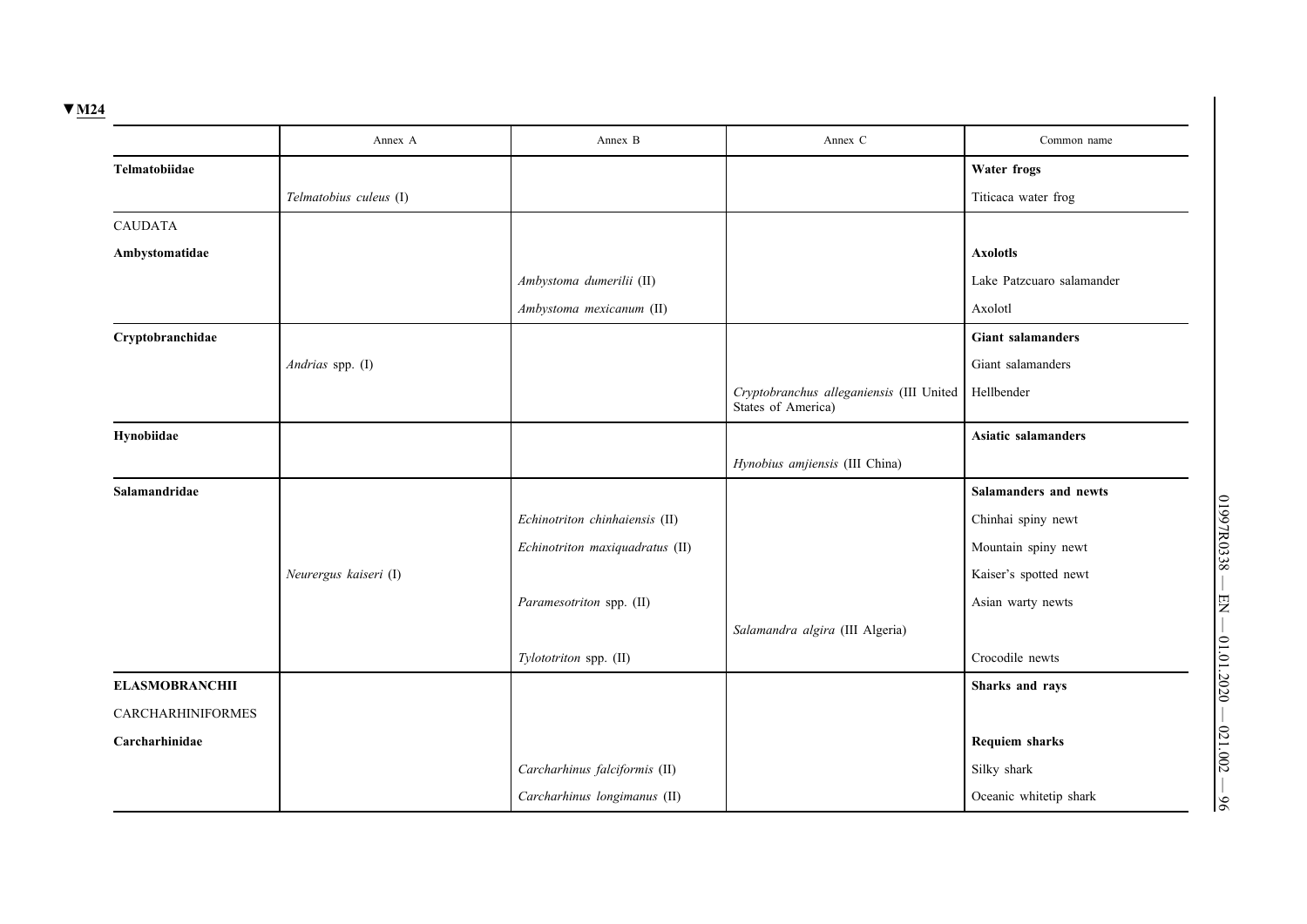|                        | Annex A | Annex B                     | Annex C                                                    | Common name                |
|------------------------|---------|-----------------------------|------------------------------------------------------------|----------------------------|
| Sphyrnidae             |         |                             |                                                            | Hammerhead sharks          |
|                        |         | Sphyrna lewini (II)         |                                                            | Scalloped hammerhead shark |
|                        |         | Sphyrna mokarran (II)       |                                                            | Great hammerhead shark     |
|                        |         | Sphyrna zygaena (II)        |                                                            | Smooth hammerhead shark    |
| <b>LAMNIFORMES</b>     |         |                             |                                                            |                            |
| Alopiidae              |         |                             |                                                            | Thresher sharks            |
|                        |         | Alopias spp. (II)           |                                                            | Thresher sharks            |
| Cetorhinidae           |         |                             |                                                            | <b>Basking sharks</b>      |
|                        |         | Cetorhinus maximus (II)     |                                                            | Basking shark              |
| Lamnidae               |         |                             |                                                            | Mackerel sharks            |
|                        |         | Carcharodon carcharias (II) |                                                            | Great white shark          |
|                        |         | Isurus oxyrinchus (II)      |                                                            | Shortfin mako              |
|                        |         | Isurus paucus (II)          |                                                            | Longfin mako               |
|                        |         | Lamna nasus (II)            |                                                            | Porbeagle                  |
| <b>MYLIOBATIFORMES</b> |         |                             |                                                            |                            |
| Myliobatidae           |         |                             |                                                            |                            |
|                        |         | Manta spp. (II)             |                                                            | Manta rays                 |
|                        |         | Mobula spp. (II)            |                                                            | Devil rays                 |
| Potamotrygonidae       |         |                             |                                                            | Freshwater stingrays       |
|                        |         |                             | Paratrygon aiereba (III Colombia)                          |                            |
|                        |         |                             | Potamotrygon spp. (III Brazil) (popu-<br>lation of Brazil) |                            |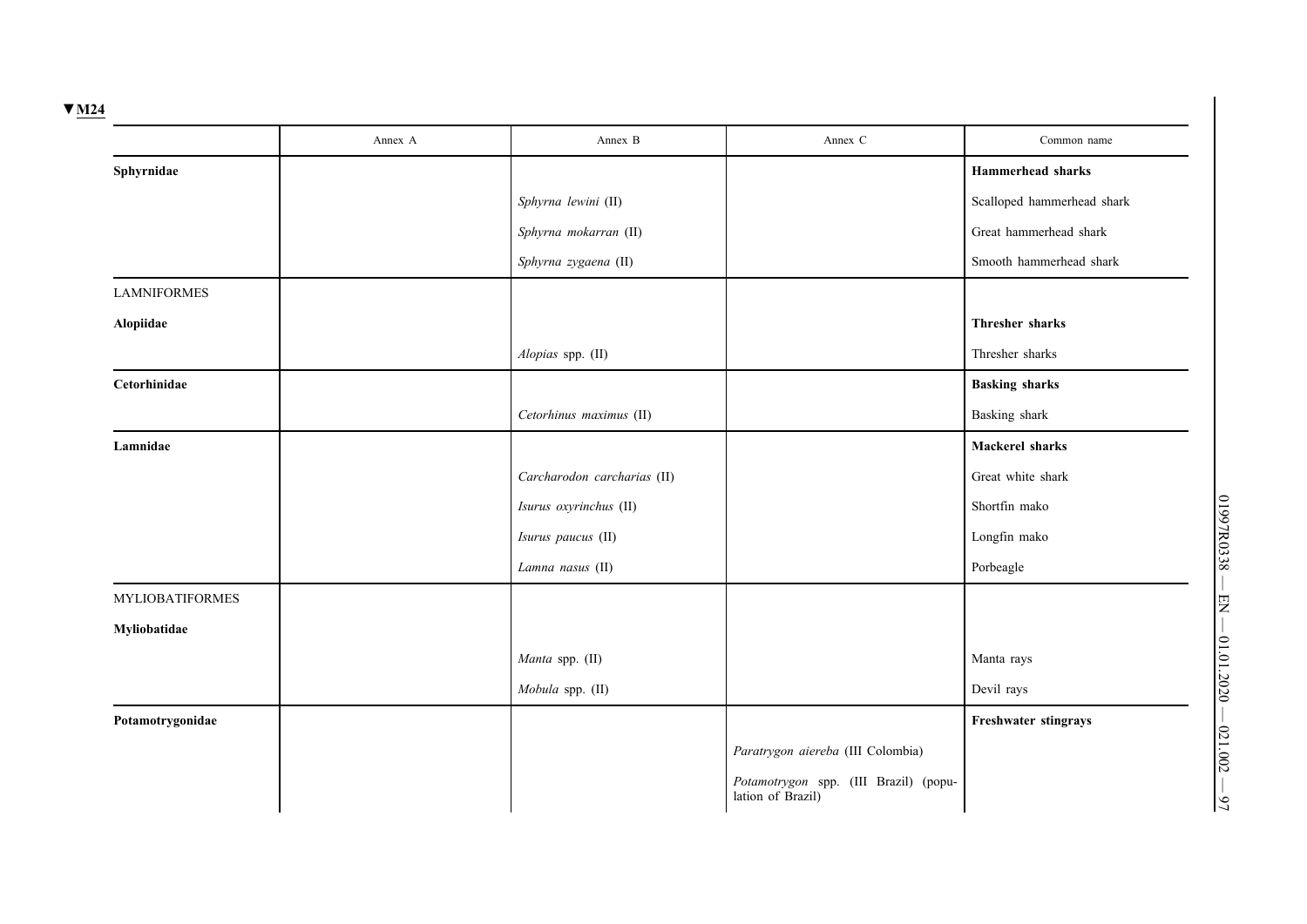|                          | Annex A            | Annex B                                                                                    | Annex C                                          | Common name              |
|--------------------------|--------------------|--------------------------------------------------------------------------------------------|--------------------------------------------------|--------------------------|
|                          |                    |                                                                                            | Potamotrygon constellata (III Colombia)          |                          |
|                          |                    |                                                                                            | magdalenae<br>Potamotrygon<br>(III)<br>Colombia) |                          |
|                          |                    |                                                                                            | Potamotrygon motoro (III Colombia)               |                          |
|                          |                    |                                                                                            | Potamotrygon orbignyi (III Colombia)             |                          |
|                          |                    |                                                                                            | Potamotrygon schroederi (III Colombia)           |                          |
|                          |                    |                                                                                            | Potamotrygon scobina (III Colombia)              |                          |
|                          |                    |                                                                                            | Potamotrygon yepezi (III Colombia)               |                          |
| <b>ORECTOLOBIFORMES</b>  |                    |                                                                                            |                                                  |                          |
| Rhincodontidae           |                    |                                                                                            |                                                  | Whale sharks             |
|                          |                    | Rhincodon typus (II)                                                                       |                                                  | Whale shark              |
| <b>PRISTIFORMES</b>      |                    |                                                                                            |                                                  |                          |
| Pristidae                |                    |                                                                                            |                                                  | <b>Sawfishes</b>         |
|                          | Pristidae spp. (I) |                                                                                            |                                                  | Sawfishes                |
| <b>RHINOPRISTIFORMES</b> |                    |                                                                                            |                                                  |                          |
| Glaucostegidae           |                    |                                                                                            |                                                  | Giant guitarfishes       |
|                          |                    | Glaucostegus spp. (II)                                                                     |                                                  | Giant guitarfish         |
| Rhinidae                 |                    |                                                                                            |                                                  | Wedgefishes              |
|                          |                    | Rhinidae spp. (II)                                                                         |                                                  | Wedgefishes              |
| <b>ACTINOPTERI</b>       |                    |                                                                                            |                                                  | Fish                     |
| <b>ACIPENSERIFORMES</b>  |                    |                                                                                            |                                                  |                          |
|                          |                    | <b>ACIPENSERIFORMES</b><br>(II)<br>spp.<br>(Except for the species included in<br>Annex A) |                                                  | Sturgeons and paddlefish |

**▼M24**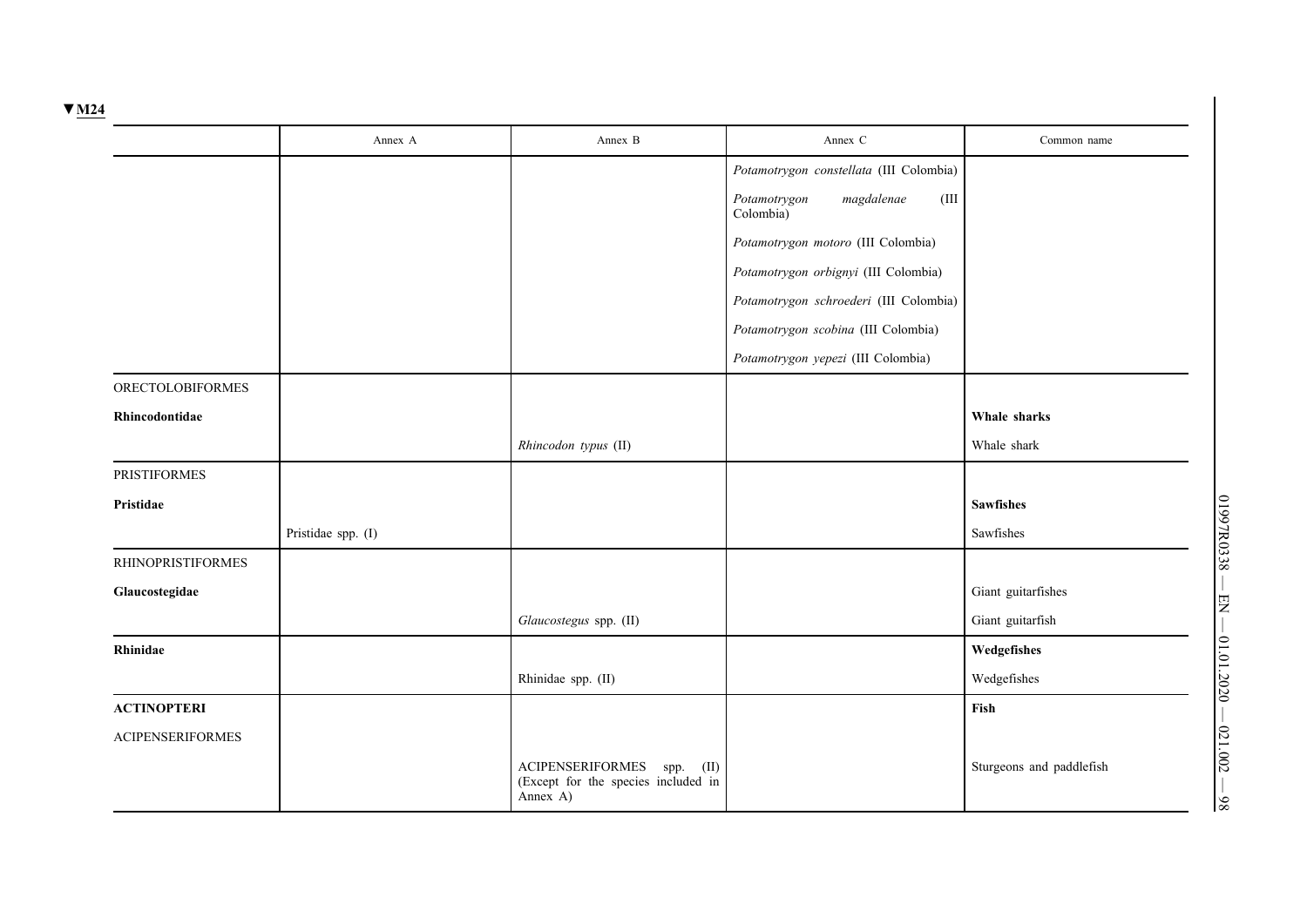| × |  |
|---|--|
|---|--|

|                          | Annex A                    | Annex B                   | Annex C | Common name             |
|--------------------------|----------------------------|---------------------------|---------|-------------------------|
| Acipenseridae            |                            |                           |         | <b>Sturgeons</b>        |
|                          | Acipenser brevirostrum (I) |                           |         | Shortnose sturgeon      |
|                          | Acipenser sturio (I)       |                           |         | Common sturgeon         |
| <b>ANGUILLIFORMES</b>    |                            |                           |         |                         |
| Anguillidae              |                            |                           |         | Freshwater eels         |
|                          |                            | Anguilla anguilla (II)    |         | European eel            |
| <b>CYPRINIFORMES</b>     |                            |                           |         |                         |
| Catostomidae             |                            |                           |         | Cui-ui                  |
|                          | Chasmistes cujus (I)       |                           |         | Cui-ui                  |
| Cyprinidae               |                            |                           |         | Blind carps, plaeesok   |
|                          |                            | Caecobarbus geertsii (II) |         | African blind barb fish |
|                          | Probarbus jullieni (I)     |                           |         | Ikan temoleh            |
| <b>OSTEOGLOSSIFORMES</b> |                            |                           |         | Arapaimas, bonytongues  |
| Arapaimidae              |                            |                           |         |                         |
|                          |                            | Arapaima gigas (II)       |         | Arapaima                |
| Osteoglossidae           |                            |                           |         | <b>Bonytongues</b>      |
|                          | Scleropages formosus (I)   |                           |         | Asian arowana           |
|                          | Scleropages inscriptus     |                           |         |                         |
| <b>PERCIFORMES</b>       |                            |                           |         |                         |
| Labridae                 |                            |                           |         | Wrasses                 |
|                          |                            | Cheilinus undulatus (II)  |         | Humphead wrasse         |

 $\frac{0199780338 - EN - 01.0112020 - 021.002 - 99}{019978037}$  $01997R0338 - EN - 01.01.202 - 021.002 - 99$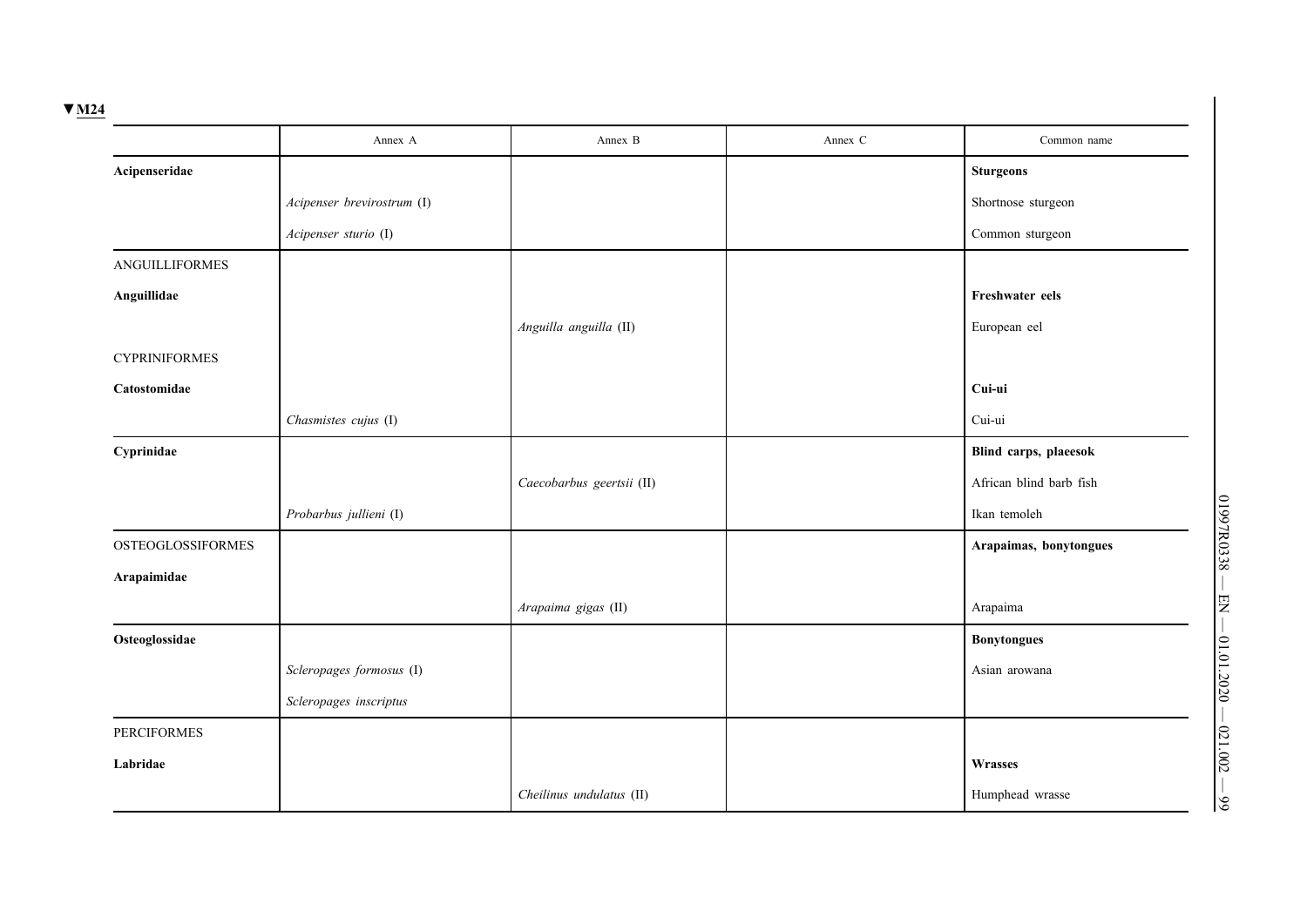|                          | Annex A                 | Annex B                       | Annex C                         | Common name                  |
|--------------------------|-------------------------|-------------------------------|---------------------------------|------------------------------|
| Pomacanthidae            |                         |                               |                                 |                              |
|                          |                         | Holacanthus clarionensis (II) |                                 | Clarion angelfish            |
| Sciaenidae               |                         |                               |                                 | <b>Totoabas</b>              |
|                          | Totoaba macdonaldi (I)  |                               |                                 | Totoaba                      |
| <b>SILURIFORMES</b>      |                         |                               |                                 |                              |
| Pangasiidae              |                         |                               |                                 | Pangasid catfish             |
|                          | Pangasianodon gigas (I) |                               |                                 | Giant catfish                |
| Loricariidae             |                         |                               |                                 | Armoured catfishes           |
|                          |                         |                               | Hypancistrus zebra (III Brazil) |                              |
| <b>SYNGNATHIFORMES</b>   |                         |                               |                                 |                              |
| Syngnathidae             |                         |                               |                                 | Pipefishes, seahorses        |
|                          |                         | Hippocampus spp. (II)         |                                 | Seahorses                    |
| <b>DIPNEUSTI</b>         |                         |                               |                                 | Lungfishes                   |
| <b>CERATODONTIFORMES</b> |                         |                               |                                 |                              |
| Neoceratodontidae        |                         |                               |                                 | <b>Australian lungfishes</b> |
|                          |                         | Neoceratodus forsteri (II)    |                                 | Australian lungfish          |
| <b>COELACANTHI</b>       |                         |                               |                                 | Coelacanths                  |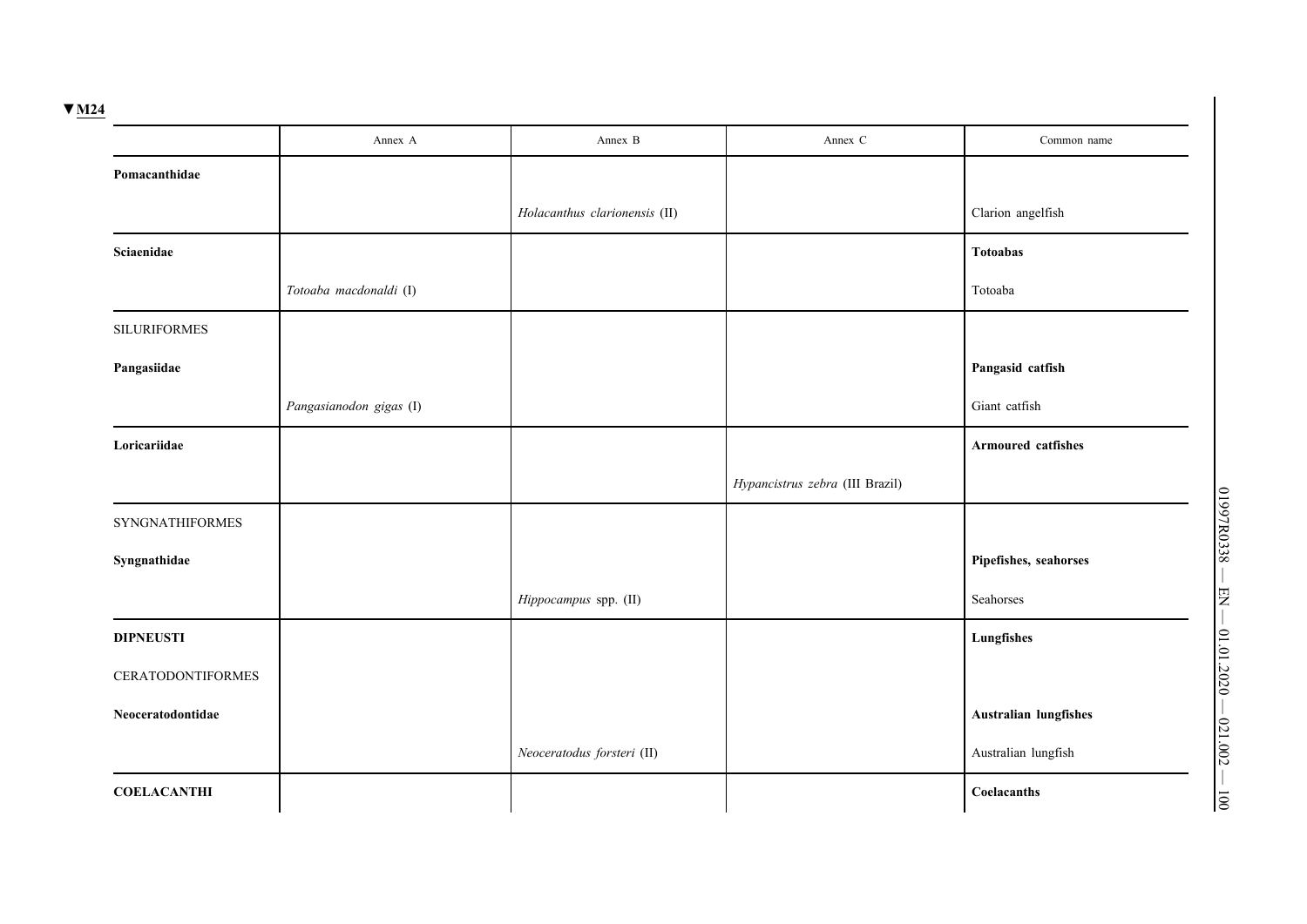|                          | Annex A            | Annex B                                                                                          | Annex C                           | Common name                      |
|--------------------------|--------------------|--------------------------------------------------------------------------------------------------|-----------------------------------|----------------------------------|
| <b>COELACANTHIFORMES</b> |                    |                                                                                                  |                                   |                                  |
| Latimeriidae             |                    |                                                                                                  |                                   | Coelacanths                      |
|                          | Latimeria spp. (I) |                                                                                                  |                                   | Coelacanths                      |
|                          |                    | ECHINODERMATA (STARFISH, BRITTLE STARS, SEA URCHINS AND SEA CUCUMBERS)                           |                                   |                                  |
| <b>HOLOTHUROIDEA</b>     |                    |                                                                                                  |                                   | Sea cucumbers                    |
| ASPIDOCHIROTIDA          |                    |                                                                                                  |                                   |                                  |
| Stichopodidae            |                    |                                                                                                  |                                   | Sea cucumbers                    |
|                          |                    |                                                                                                  | Isostichopus fuscus (III Ecuador) | Brown sea cucumber               |
| <b>HOLOTHURIIDA</b>      |                    |                                                                                                  |                                   |                                  |
| Holothuriidae            |                    |                                                                                                  |                                   | Teatfishes, sea cucumbers        |
|                          |                    | Holothuria fuscogilva (II) (This<br>inclusion will enter into effect on<br>28 August 2020)       |                                   | Teatfish                         |
|                          |                    | nobilis<br>Holothuria<br>(II)<br>(This<br>inclusion will enter into effect on<br>28 August 2020) |                                   |                                  |
|                          |                    | Holothuria whitmaei (II) (This<br>inclusion will enter into effect on<br>28 August 2020)         |                                   |                                  |
|                          |                    | ARTHROPODA (ARTHROPODS)                                                                          |                                   |                                  |
| <b>ARACHNIDA</b>         |                    |                                                                                                  |                                   | Spiders and scorpions            |
| <b>ARANEAE</b>           |                    |                                                                                                  |                                   |                                  |
| Theraphosidae            |                    |                                                                                                  |                                   | Red-kneed tarantulas, tarantulas |
|                          |                    | Aphonopelma albiceps (II)                                                                        |                                   |                                  |
|                          |                    | Aphonopelma pallidum (II)                                                                        |                                   | Chihuahua rose-grey tarantula    |
|                          |                    | Brachypelma spp. (II)                                                                            |                                   | Central American tarantulas      |
|                          |                    | Poecilotheria spp. (II)                                                                          |                                   | Ornamental spiders               |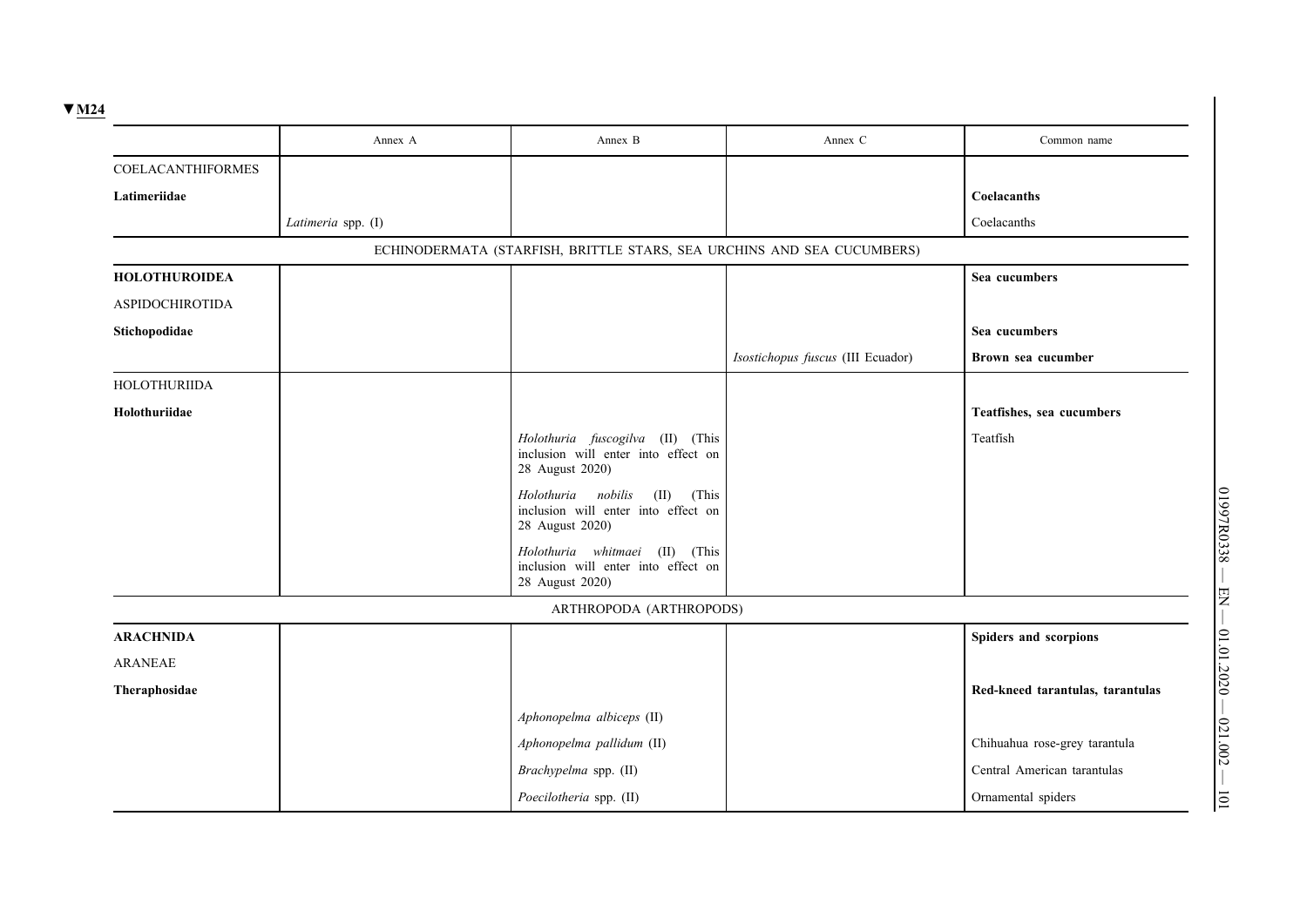|--|

|                    | Annex A                       | Annex B                     | Annex C                                          | Common name                          |
|--------------------|-------------------------------|-----------------------------|--------------------------------------------------|--------------------------------------|
| <b>SCORPIONES</b>  |                               |                             |                                                  |                                      |
| Scorpionidae       |                               |                             |                                                  | <b>Scorpions</b>                     |
|                    |                               | Pandinus camerounensis (II) |                                                  |                                      |
|                    |                               | Pandinus dictator (II)      |                                                  |                                      |
|                    |                               | Pandinus gambiensis (II)    |                                                  | Giant Senegalese scorpion            |
|                    |                               | Pandinus imperator (II)     |                                                  | Emperor scorpion                     |
|                    |                               | Pandinus roeseli (II)       |                                                  |                                      |
| <b>INSECTA</b>     |                               |                             |                                                  | <b>Insects</b>                       |
| <b>COLEOPTERA</b>  |                               |                             |                                                  | Beetles                              |
| Lucanidae          |                               |                             |                                                  | <b>Stag beetles</b>                  |
|                    |                               |                             | Colophon spp. (III South Africa)                 | Cape stag beetles                    |
| Scarabaeidae       |                               |                             |                                                  | <b>Scarab</b> beetles                |
|                    |                               | Dynastes satanas (II)       |                                                  | Satanas beetle                       |
| <b>LEPIDOPTERA</b> |                               |                             |                                                  | <b>Butterflies</b>                   |
| Nymphalidae        |                               |                             |                                                  |                                      |
|                    |                               |                             | Agrias amydon boliviensis (III Bolivia)          |                                      |
|                    |                               |                             | Morpho godartii lachaumei (III Bolivia)          |                                      |
|                    |                               |                             | praeneste buckleyana (III<br>Prepona<br>Bolivia) |                                      |
| Papilionidae       |                               |                             |                                                  | Birdwing and swallowtail butterflies |
|                    | Achillides chikae chikae (I)  |                             |                                                  | Luzon peacock swallowtail            |
|                    | Achillides chikae hermeli (I) |                             |                                                  | Mindoro peacock swallowtail          |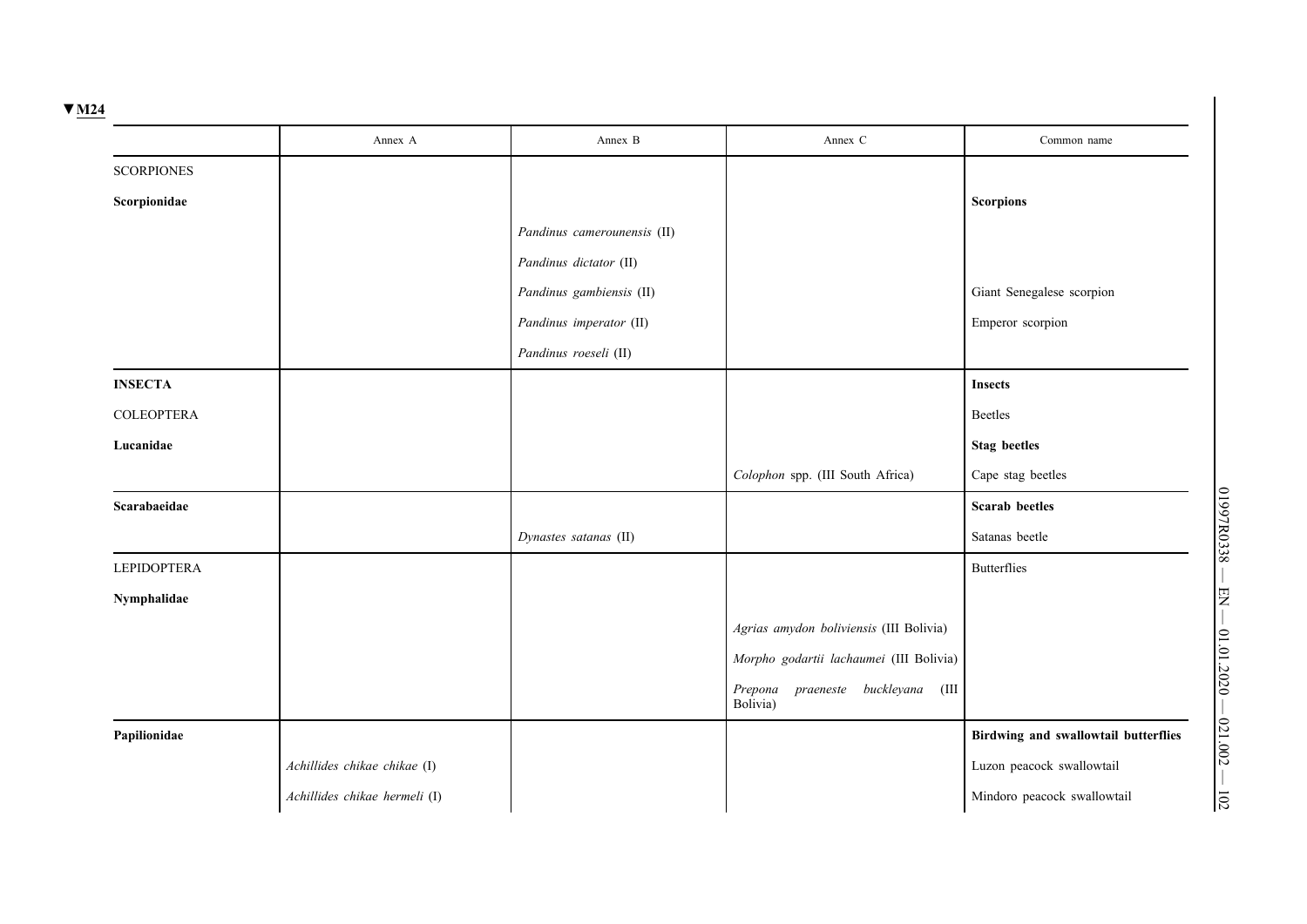| Annex A                     | Annex B                                                                | Annex C | Common name                                       |
|-----------------------------|------------------------------------------------------------------------|---------|---------------------------------------------------|
|                             | Atrophaneura jophon (II)                                               |         | Sri Lankan rose                                   |
|                             | Atrophaneura palu                                                      |         | Palu swallowtail butterfly                        |
|                             | Atrophaneura pandiyana (II)                                            |         | Malabar rose                                      |
|                             | Bhutanitis spp. (II)                                                   |         | Swallowtail butterflies                           |
|                             | Graphium sandawanum                                                    |         | Apo swallowtail butterfly                         |
|                             | Graphium stresemanni                                                   |         | Seram swallowtail                                 |
|                             | Ornithoptera spp. (II) (except for the<br>species included in Annex A) |         | Birdwing butterflies                              |
| Ornithoptera alexandrae (I) |                                                                        |         | Queen Alexandra's birdwing                        |
|                             | Papilio benguetanus                                                    |         |                                                   |
|                             | Papilio esperanza                                                      |         |                                                   |
| Papilio homerus (I)         |                                                                        |         | Homerus swallowtail                               |
| Papilio hospiton (II)       |                                                                        |         | Corsican swallowtail                              |
|                             | Papilio morondavana                                                    |         | Madagascan emperor swallowtail                    |
|                             | Papilio neumoegeni                                                     |         |                                                   |
|                             | Parides ascanius                                                       |         | Fluminense swallowtail butterfly                  |
|                             | Parides hahneli                                                        |         | Hahnel's<br>swallowtail<br>amazonian<br>butterfly |
| Parides burchellanus (I)    |                                                                        |         | Riverside swallowtail                             |
| Parnassius apollo (II)      |                                                                        |         | Mountain apollo                                   |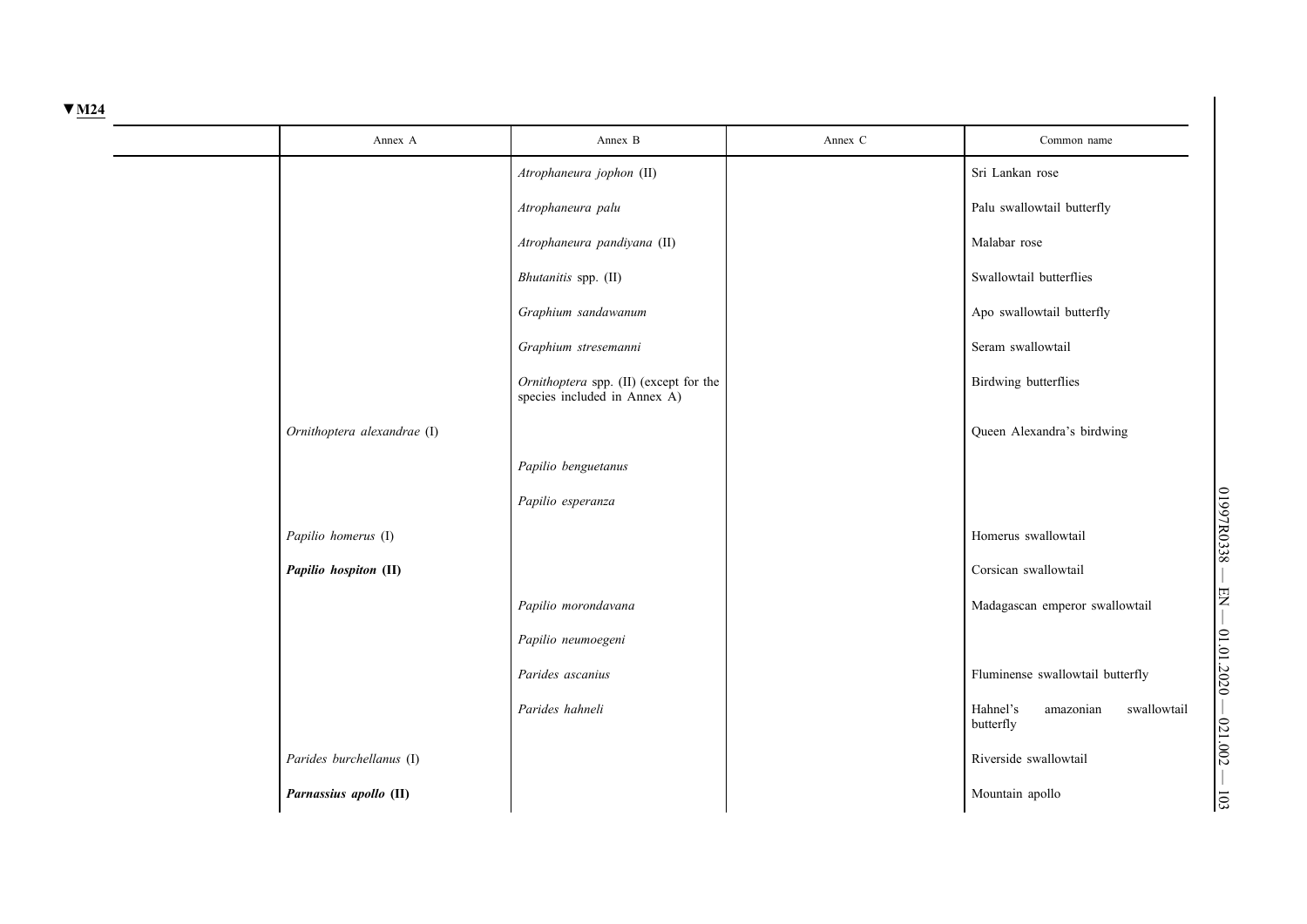|                     | Annex A                   | Annex B                                | Annex C | Common name                            |
|---------------------|---------------------------|----------------------------------------|---------|----------------------------------------|
|                     |                           | Teinopalpus spp. (II)                  |         | Kaiser-I-Hind butterflies              |
|                     |                           | Trogonoptera spp. (II)                 |         | Birdwing butterflies                   |
|                     |                           | Troides spp. (II)                      |         | Birdwing butterflies                   |
|                     |                           | ANNELIDA (SEGMENTED WORMS AND LEECHES) |         |                                        |
| <b>HIRUDINOIDEA</b> |                           |                                        |         | Leeches                                |
| ARHYNCHOBDELLIDA    |                           |                                        |         |                                        |
| Hirudinidae         |                           |                                        |         | Leeches                                |
|                     |                           | Hirudo medicinalis (II)                |         | Northern medicinal leech               |
|                     |                           | Hirudo verbana (II)                    |         | Southern medicinal leech               |
|                     |                           | MOLLUSCA (MOLLUSCS)                    |         |                                        |
| <b>BIVALVIA</b>     |                           |                                        |         | Bivalve molluscs (clams, mussels etc.) |
| <b>MYTILOIDA</b>    |                           |                                        |         |                                        |
| Mytilidae           |                           |                                        |         | Marine mussels                         |
|                     |                           | Lithophaga lithophaga (II)             |         | European date mussel                   |
| <b>UNIONOIDA</b>    |                           |                                        |         |                                        |
| Unionidae           |                           |                                        |         | Freshwater mussels, pearly mussels     |
|                     | Conradilla caelata (I)    |                                        |         | Birdwing pearly mussel                 |
|                     |                           | Cyprogenia aberti (II)                 |         | Western fanshell mussel                |
|                     | Dromus dromas (I)         |                                        |         | Dromedary pearly mussel                |
|                     | Epioblasma curtisii (I)   |                                        |         | Curtis' pearly mussel                  |
|                     | Epioblasma florentina (I) |                                        |         | Yellow-blossom pearly mussel           |
|                     |                           |                                        |         |                                        |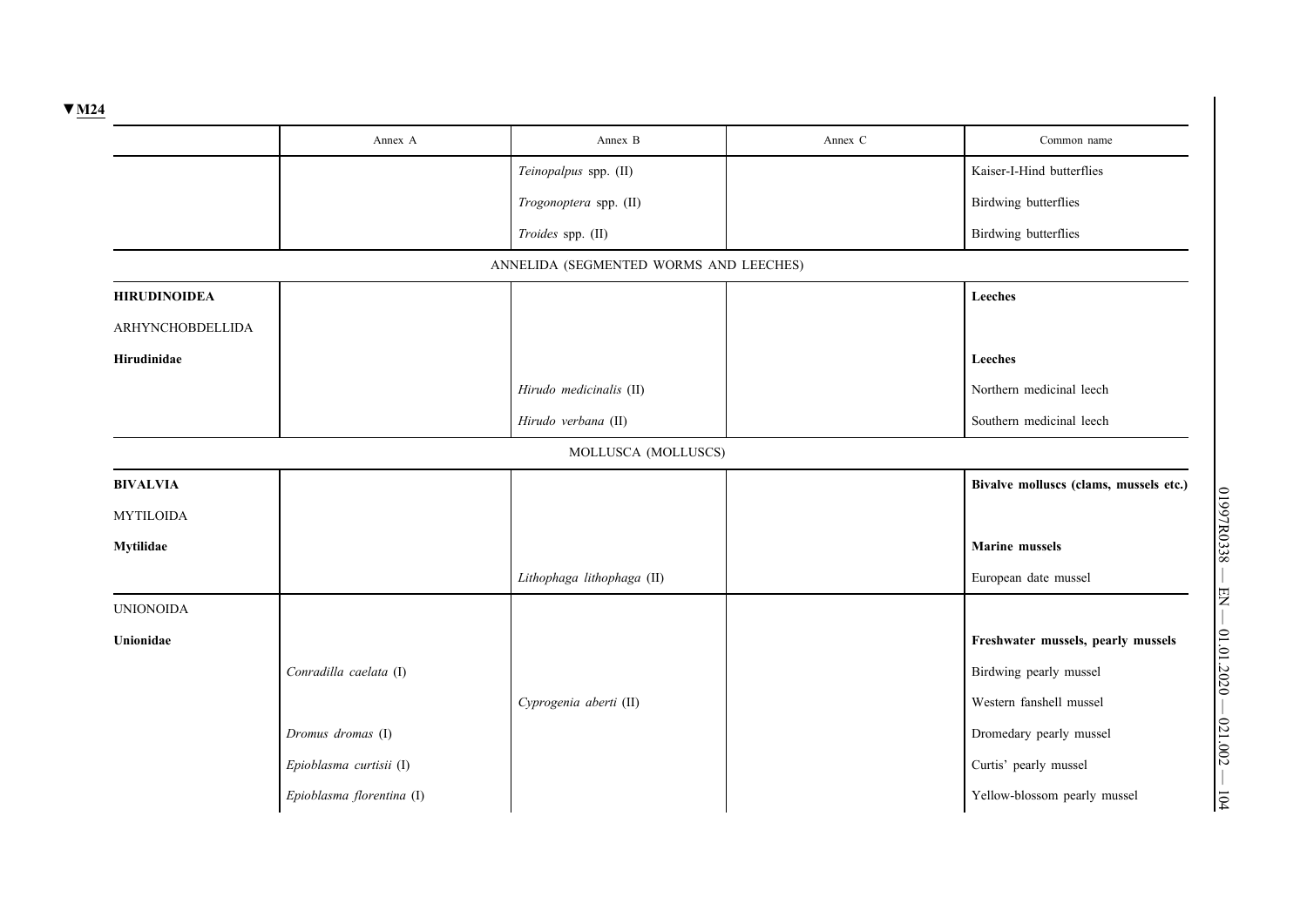|--|--|--|

| Annex A                              | Annex B                           | Annex C | Common name                           |
|--------------------------------------|-----------------------------------|---------|---------------------------------------|
| Epioblasma sampsonii (I)             |                                   |         | Wabash riffleshell                    |
| Epioblasma sulcata perobliqua (I)    |                                   |         | White catspaw mussel                  |
| Epioblasma torulosa gubernaculum (I) |                                   |         | Green-blossom pearly mussel           |
|                                      | Epioblasma torulosa rangiana (II) |         | Northern riffleshell                  |
| Epioblasma torulosa torulosa (I)     |                                   |         | Turbercled-blossom pearly mussel      |
| Epioblasma turgidula (I)             |                                   |         | Turgid-blossom pearly mussel          |
| Epioblasma walkeri (I)               |                                   |         | Tan riffleshell                       |
| Fusconaia cuneolus (I)               |                                   |         | Fine-rayed pigtoe pearly mussel       |
| Fusconaia edgariana (I)              |                                   |         | Shiny pigtoe pearly mussel            |
| Lampsilis higginsii (I)              |                                   |         | Higgins' eye pearly mussel            |
| Lampsilis orbiculata orbiculata (I)  |                                   |         | Pink mucket pearly mussel             |
| Lampsilis satur (I)                  |                                   |         | Sandback pocketbook mussel            |
| Lampsilis virescens (I)              |                                   |         | Alabama lamp pearly mussel            |
| Plethobasus cicatricosus (I)         |                                   |         | White warty-back pearly mussel        |
| Plethobasus cooperianus (I)          |                                   |         | Orange-footed pimpleback mussel       |
|                                      | Pleurobema clava (II)             |         | Clubshell pearly mussel               |
| Pleurobema plenum (I)                |                                   |         | Rough pigtoe pearly mussel            |
| Potamilus capax (I)                  |                                   |         | Fat pocketbook pearly mussel          |
| Quadrula intermedia (I)              |                                   |         | Cumberland monkey-face pearly mussel  |
| Quadrula sparsa (I)                  |                                   |         | Appalachian monkey-face pearly mussel |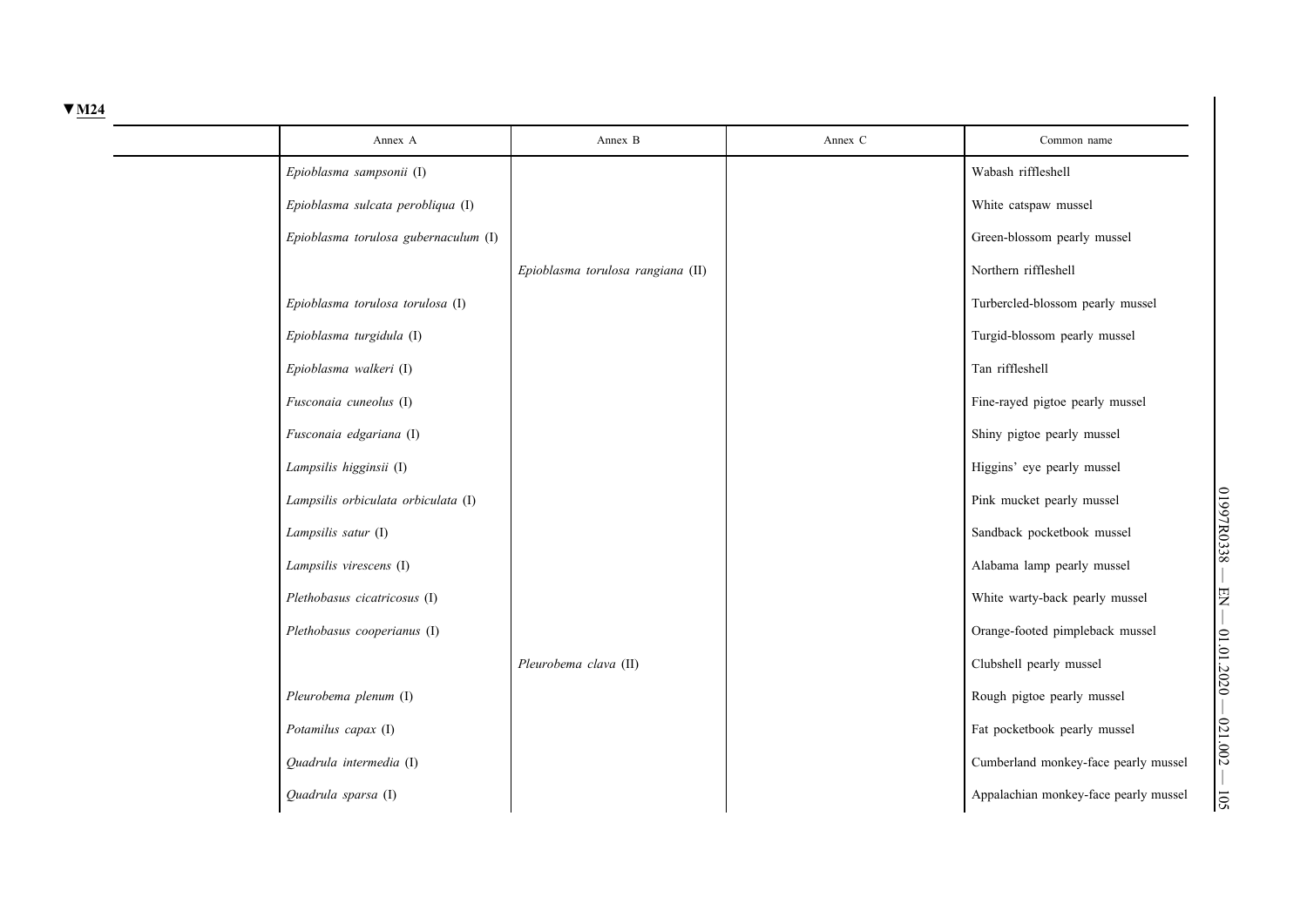| × |  |
|---|--|
|---|--|

|                        | Annex A                            | Annex B                    | Annex C | Common name                    |
|------------------------|------------------------------------|----------------------------|---------|--------------------------------|
|                        | Toxolasma cylindrella (I)          |                            |         | Pale lilliput pearly mussel    |
|                        | Unio nickliniana (I)               |                            |         | Nicklin's pearly mussel        |
|                        | Unio tampicoensis tecomatensis (I) |                            |         | Tampico pearly mussel          |
|                        | Villosa trabalis (I)               |                            |         | Cumberland bean pearly mussel  |
| <b>VENEROIDA</b>       |                                    |                            |         |                                |
| Tridacnidae            |                                    |                            |         | Giant clams                    |
|                        |                                    | Tridacnidae spp. (II)      |         | Giant clams                    |
| <b>CEPHALOPODA</b>     |                                    |                            |         |                                |
| <b>NAUTILIDA</b>       |                                    |                            |         |                                |
| <b>Nautilidae</b>      |                                    |                            |         | <b>Nautilus</b>                |
|                        |                                    | Nautilidae spp. (II)       |         | Nautilus                       |
| <b>GASTROPODA</b>      |                                    |                            |         | Slugs, snails and conches      |
| MESOGASTROPODA         |                                    |                            |         |                                |
| Strombidae             |                                    |                            |         | Conches                        |
|                        |                                    | Strombus gigas (II)        |         | Queen conch                    |
| <b>STYLOMMATOPHORA</b> |                                    |                            |         |                                |
| Achatinellidae         |                                    |                            |         | Agate snails, oahu tree snails |
|                        | Achatinella spp. (I)               |                            |         | Little agate shells            |
| Camaenidae             |                                    |                            |         | Green tree snail               |
|                        |                                    | Papustyla pulcherrima (II) |         | Manus green tree snail         |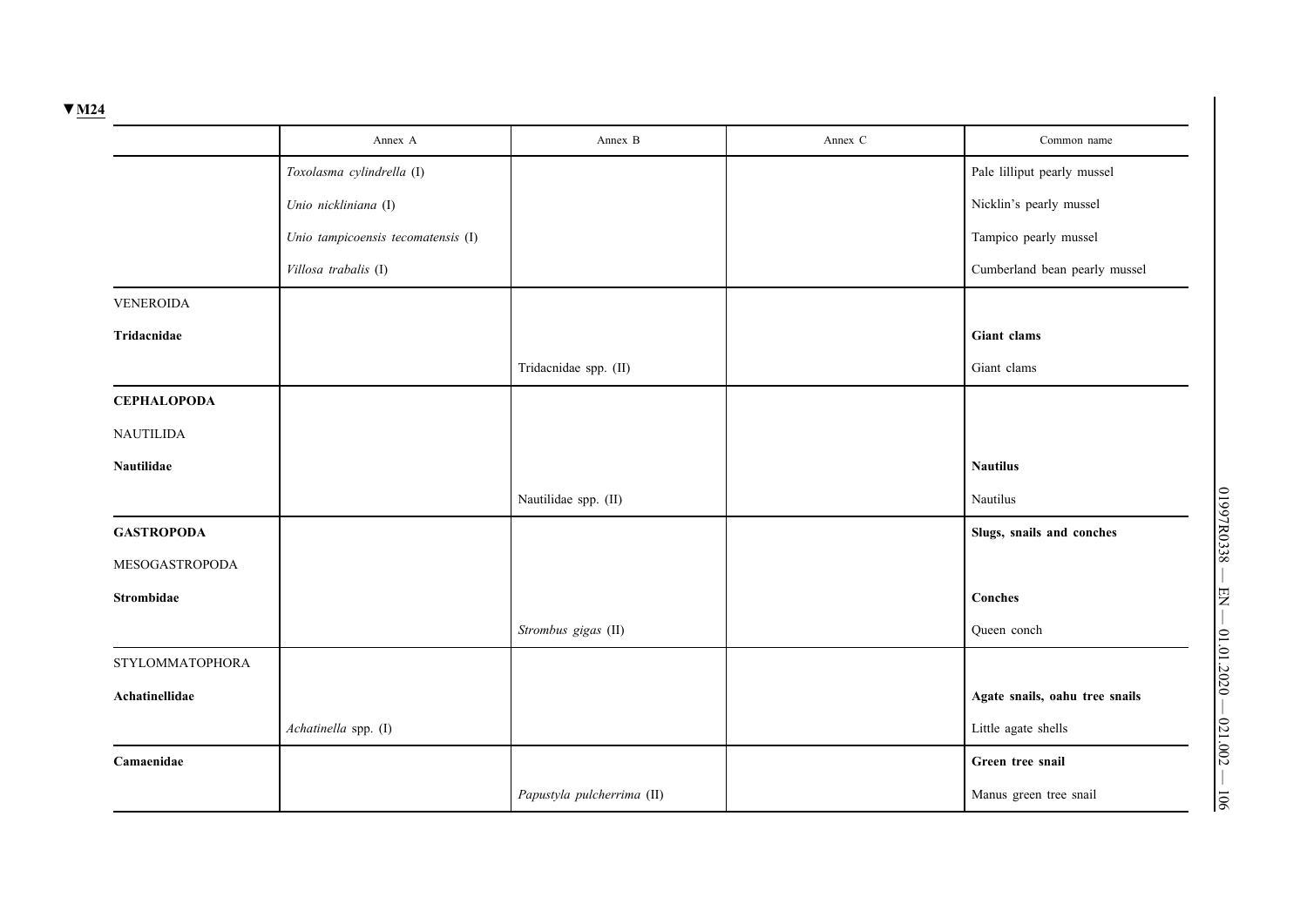|                     | Annex A           | Annex B                                                                      | Annex C                         | Common name          |
|---------------------|-------------------|------------------------------------------------------------------------------|---------------------------------|----------------------|
| Cepolidae           |                   |                                                                              |                                 |                      |
|                     | Polymita spp. (I) |                                                                              |                                 | Cuban landsnails     |
|                     |                   | CNIDARIA (CORALS, FIRE CORALS, SEA ANEMONES)                                 |                                 |                      |
| <b>ANTHOZOA</b>     |                   |                                                                              |                                 | Corals, sea anemones |
| <b>ANTIPATHARIA</b> |                   |                                                                              |                                 |                      |
|                     |                   | ANTIPATHARIA spp. (II)                                                       |                                 | Black corals         |
| <b>GORGONACEAE</b>  |                   |                                                                              |                                 |                      |
| Coralliidae         |                   |                                                                              |                                 | Red and pink corals  |
|                     |                   |                                                                              | Corallium elatius (III China)   |                      |
|                     |                   |                                                                              | Corallium japonicum (III China) |                      |
|                     |                   |                                                                              | Corallium konjoi (III China)    |                      |
|                     |                   |                                                                              | Corallium secundum (III China)  |                      |
| HELIOPORACEA        |                   |                                                                              |                                 |                      |
| Helioporidae        |                   |                                                                              |                                 | <b>Blue</b> coral    |
|                     |                   | Helioporidae spp. (II) (Includes only<br>the species Heliopora coerulea) (4) |                                 | Blue coral           |
| <b>SCLERACTINIA</b> |                   |                                                                              |                                 |                      |
|                     |                   | SCLERACTINIA spp. (II) (4)                                                   |                                 | Stony corals         |
| <b>STOLONIFERA</b>  |                   |                                                                              |                                 |                      |
| Tubiporidae         |                   |                                                                              |                                 | Organpipe corals     |
|                     |                   | Tubiporidae spp. (II) (4)                                                    |                                 | Organpipe corals     |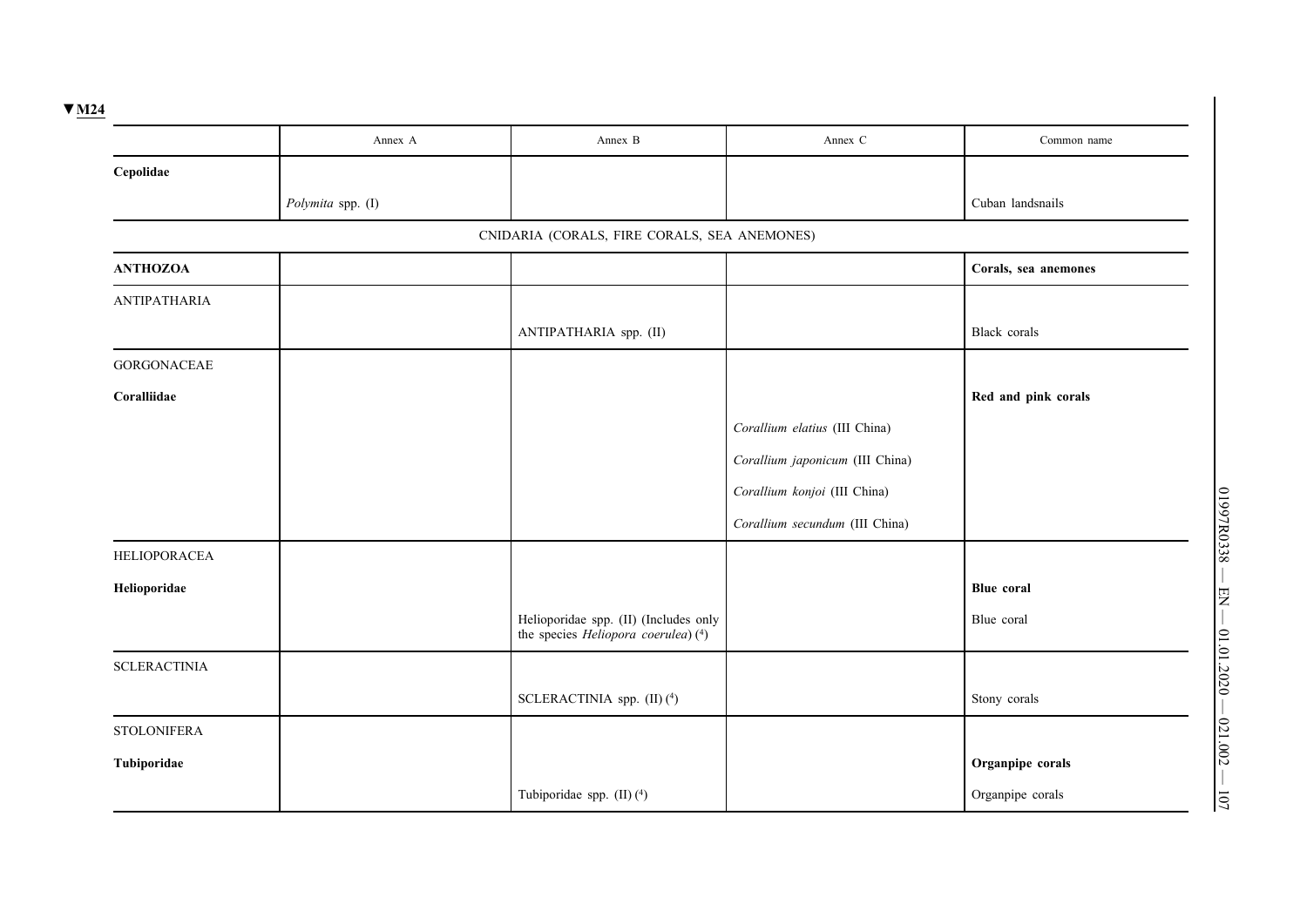|                     | Annex A              | Annex B                           | Annex C | Common name                                 |
|---------------------|----------------------|-----------------------------------|---------|---------------------------------------------|
| <b>HYDROZOA</b>     |                      |                                   |         | Sea ferns, fire corals, stinging<br>medusas |
| MILLEPORINA         |                      |                                   |         |                                             |
| Milleporidae        |                      |                                   |         | Wello fire corals                           |
|                     |                      | Milleporidae spp. $(II)$ $(4)$    |         | Wello fire corals                           |
| <b>STYLASTERINA</b> |                      |                                   |         |                                             |
| Stylasteridae       |                      |                                   |         | Lace corals                                 |
|                     |                      | Stylasteridae spp. $(II)$ ( $4$ ) |         | Lace corals                                 |
|                     |                      | <b>FLORA</b>                      |         |                                             |
| <b>AGAVACEAE</b>    |                      |                                   |         | <b>Agaves</b>                               |
|                     | Agave parviflora (I) |                                   |         | Santa Cruz striped agave                    |
|                     |                      | Agave victoriae-reginae (II) #4   |         | Queen Victoria agave                        |
|                     |                      | Nolina interrata (II)             |         | Dehesa bear-grass                           |
|                     |                      | Yucca queretaroensis (II)         |         | Queretaro yucca                             |
| AMARYLLIDACEAE      |                      |                                   |         | <b>Amaryllids</b>                           |
|                     |                      | Galanthus spp. (II) #4            |         | Snowdrops                                   |
|                     |                      | Sternbergia spp. (II) #4          |         | Sternbergias                                |
| ANACARDIACEAE       |                      |                                   |         |                                             |
|                     |                      | Operculicarya decaryi (II)        |         | Jabihy                                      |
|                     |                      | Operculicarya hyphaenoides (II)   |         | Jabihy                                      |
|                     |                      | Operculicarya pachypus (II)       |         | Tabily                                      |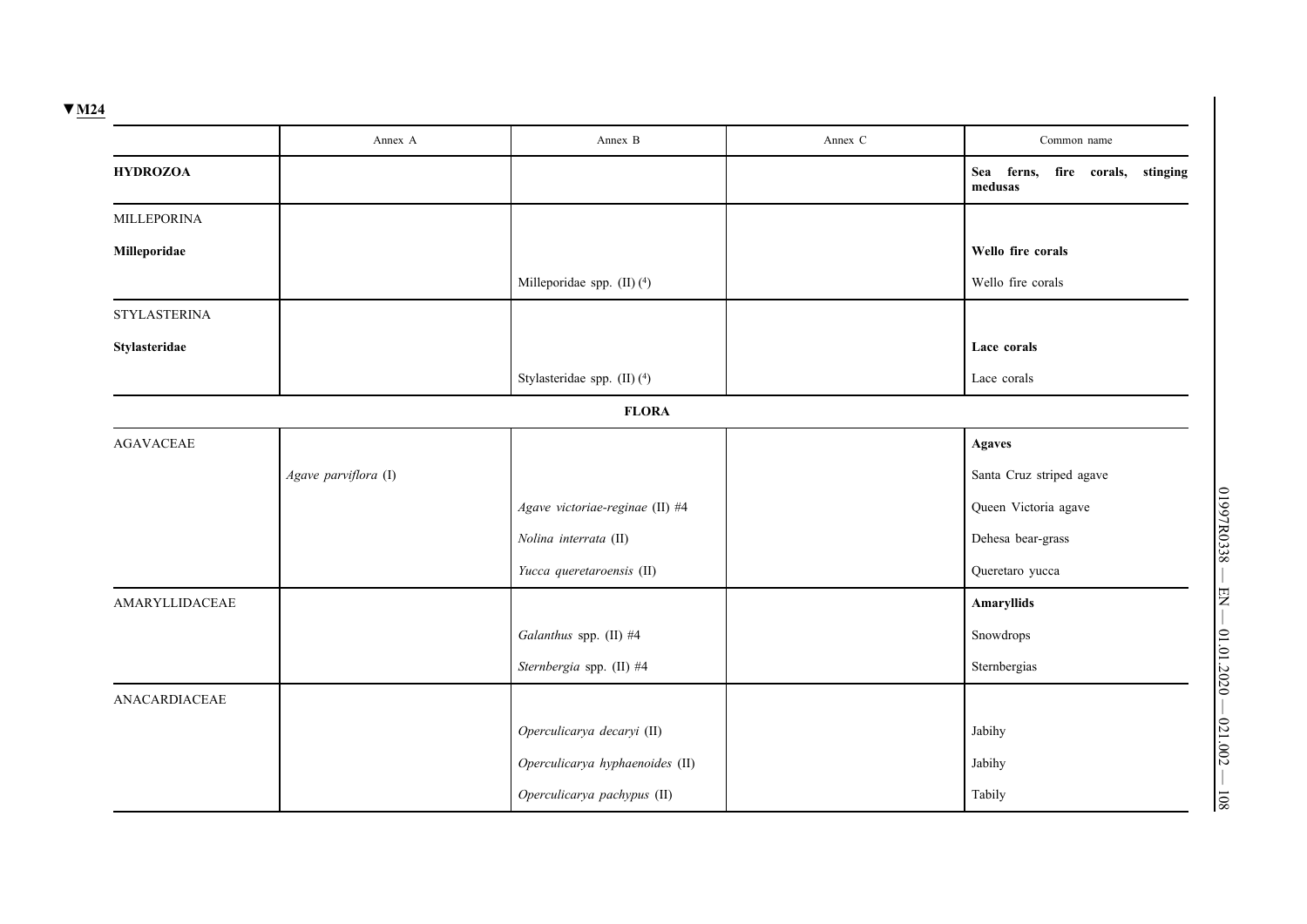| I |  |
|---|--|
|   |  |

|                      | Annex A                    | Annex B                                                                                                                                        | Annex C | Common name             |
|----------------------|----------------------------|------------------------------------------------------------------------------------------------------------------------------------------------|---------|-------------------------|
| <b>APOCYNACEAE</b>   |                            |                                                                                                                                                |         |                         |
|                      |                            | Hoodia spp. (II) #9                                                                                                                            |         | Hoodia                  |
|                      |                            | Pachypodium spp. (II) (Except for<br>the species included in Annex A) $#4$                                                                     |         | Elephant trunks         |
|                      | Pachypodium ambongense (I) |                                                                                                                                                |         |                         |
|                      | Pachypodium baronii (I)    |                                                                                                                                                |         |                         |
|                      | Pachypodium decaryi (I)    |                                                                                                                                                |         |                         |
|                      |                            | Rauvolfia serpentina (II) #2                                                                                                                   |         | Snake-root devil-pepper |
| <b>ARALIACEAE</b>    |                            |                                                                                                                                                |         | <b>Aralias</b>          |
|                      |                            | Panax ginseng (II) (Only the population of the Russian Federation; no<br>other population is included in the<br>Annexes to this Regulation) #3 |         | Asian ginseng           |
|                      |                            | Panax quinquefolius (II) #3                                                                                                                    |         | American ginseng        |
| ARAUCARIACEAE        |                            |                                                                                                                                                |         | Araucarias              |
|                      | Araucaria araucana (I)     |                                                                                                                                                |         | Monkey-puzzle tree      |
| ASPARAGACEAE         |                            |                                                                                                                                                |         |                         |
|                      |                            | Beaucarnea spp. (II)                                                                                                                           |         | Ponytail palm           |
| <b>BERBERIDACEAE</b> |                            |                                                                                                                                                |         | <b>Barberries</b>       |
|                      |                            | Podophyllum hexandrum (II) #2                                                                                                                  |         | Himalayan may-apple     |
| <b>BROMELIACEAE</b>  |                            |                                                                                                                                                |         | Air plants, bromelias   |
|                      |                            | Tillandsia harrisii (II) #4                                                                                                                    |         | Harris' tillandsia      |
|                      |                            | Tillandsia kammii (II) #4                                                                                                                      |         | Kamm's tillandsia       |
|                      |                            | Tillandsia xerographica (II) (5) #4                                                                                                            |         | Xerographic tillandsia  |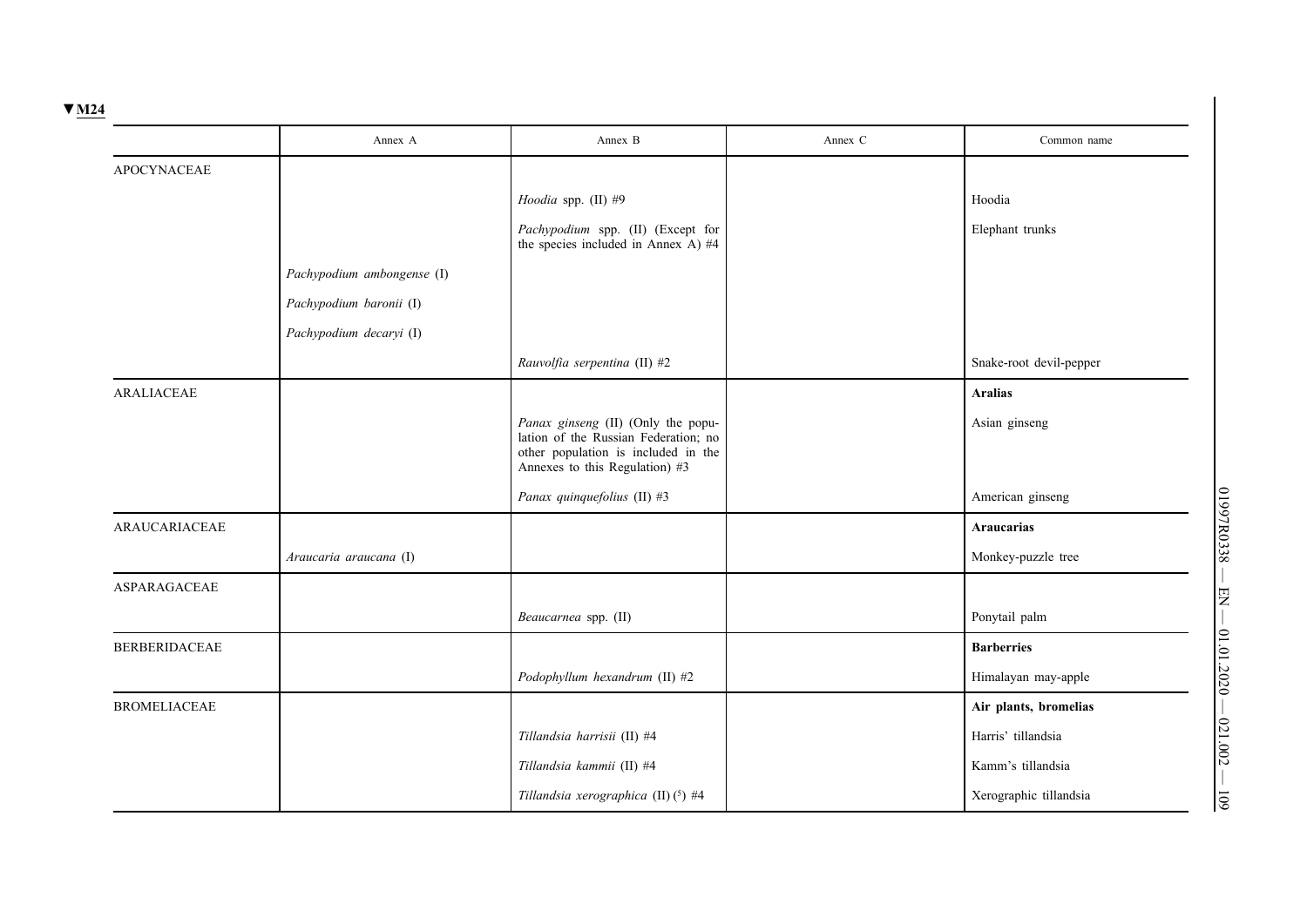| I |  |  |
|---|--|--|
|---|--|--|

|                  | Annex A                                                    | Annex B                                                                                                                                            | Annex C | Common name                                 |
|------------------|------------------------------------------------------------|----------------------------------------------------------------------------------------------------------------------------------------------------|---------|---------------------------------------------|
| <b>CACTACEAE</b> |                                                            |                                                                                                                                                    |         | Cacti                                       |
|                  |                                                            | CACTACEAE spp. (II) (Except for<br>the species included in Annex A<br>and Pereskia spp., Pereskiopsis spp.<br>and <i>Quiabentia</i> spp.) $(6)$ #4 |         | Cacti                                       |
|                  | Ariocarpus spp. (I)                                        |                                                                                                                                                    |         | Living rock cacti                           |
|                  | Astrophytum asterias (I)                                   |                                                                                                                                                    |         | Star cactus                                 |
|                  | Aztekium ritteri (I)                                       |                                                                                                                                                    |         | Aztec cactus                                |
|                  | Coryphantha werdermannii (I)                               |                                                                                                                                                    |         | Jobali pincushion cactus                    |
|                  | Discocactus spp. (I)                                       |                                                                                                                                                    |         | Discocacti                                  |
|                  | Echinocereus<br>ferrerianus<br>ssp.<br>lindsayorum (I)     |                                                                                                                                                    |         | Lindsay's hedgehog cacti                    |
|                  | Echinocereus schmollii (I)                                 |                                                                                                                                                    |         | Lamb's-tail cactus                          |
|                  | Escobaria minima (I)                                       |                                                                                                                                                    |         | Nelle's cactus                              |
|                  | Escobaria sneedii (I)                                      |                                                                                                                                                    |         | Sneed's pincushion cactus                   |
|                  | Mammillaria pectinifera (I) (includes<br>ssp. solisioides) |                                                                                                                                                    |         | Conchilinque                                |
|                  | Melocactus conoideus (I)                                   |                                                                                                                                                    |         | Conelike Turk's-cap cactus                  |
|                  | Melocactus deinacanthus (I)                                |                                                                                                                                                    |         | Wonderfully-bristled Turk's cap cactus      |
|                  | Melocactus glaucescens (I)                                 |                                                                                                                                                    |         | Woolly<br>waxy-stemmed Turk's-cap<br>cactus |
|                  | Melocactus paucispinus (I)                                 |                                                                                                                                                    |         | Few-spined Turk's-cap cactus                |
|                  | Obregonia denegrii (I)                                     |                                                                                                                                                    |         | Artichoke cactus                            |
|                  | Pachycereus militaris (I)                                  |                                                                                                                                                    |         | Grenadier's cap                             |
|                  | Pediocactus bradyi (I)                                     |                                                                                                                                                    |         | Brady's pincushion cactus                   |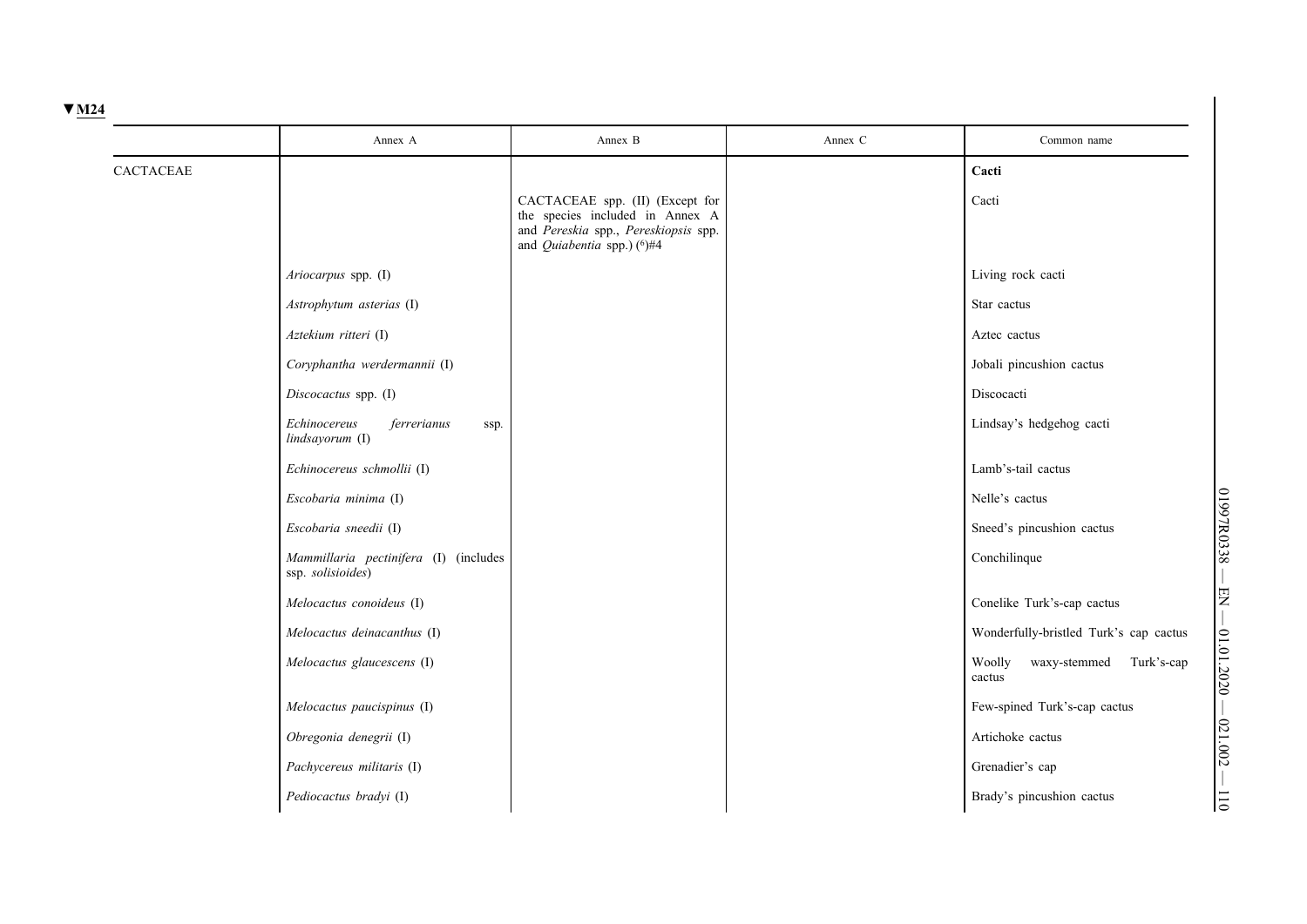| Annex A                                       | Annex B | Annex C | Common name                    |
|-----------------------------------------------|---------|---------|--------------------------------|
| Pediocactus knowltonii (I)                    |         |         | Knowlton's cactus              |
| Pediocactus paradinei (I)                     |         |         | Houserock valley cactus        |
| Pediocactus peeblesianus (I)                  |         |         | Peebles's Navajo cactus        |
| Pediocactus sileri (I)                        |         |         | Siler's pincushion cactus      |
| Pelecyphora spp. (I)                          |         |         | Pine cane cactus               |
| Sclerocactus blainei (I)                      |         |         | Blaine's fishhook cactus       |
| Sclerocactus<br>brevihamatus<br>tobuschii (I) | ssp.    |         | Tobusch fishhook cactus        |
| Sclerocactus brevispinus (I)                  |         |         | Pariette cactus                |
| Sclerocactus cloverae (I)                     |         |         | New Mexico fishhook cactus     |
| Sclerocactus erectocentrus (I)                |         |         | Needle-spined pineapple cactus |
| Sclerocactus glaucus (I)                      |         |         | Colorado hookless cactus       |
| Sclerocactus mariposensis (I)                 |         |         | Mariposa cactus                |
| Sclerocactus mesae-verdae (I)                 |         |         | Mesa Verde cactus              |
| Sclerocactus nyensis (I)                      |         |         | Tonopah fishook cactus         |
| Sclerocactus papyracanthus (I)                |         |         | Grama-grass cactus             |
| Sclerocactus pubispinus (I)                   |         |         | Great-Basin fishhook cactus    |
| Sclerocactus sileri (I)                       |         |         | Siler's fishhook cactus        |
| Sclerocactus wetlandicus (I)                  |         |         | Unita Basin hookless cactus    |
| Sclerocactus wrightiae (I)                    |         |         | Wright's fishhook cactus       |
| Strombocactus spp. (I)                        |         |         | Peyote                         |
| Turbinicarpus spp. (I)                        |         |         | Turbinicarps                   |
| Uebelmannia spp. (I)                          |         |         | Uebelmann cacti                |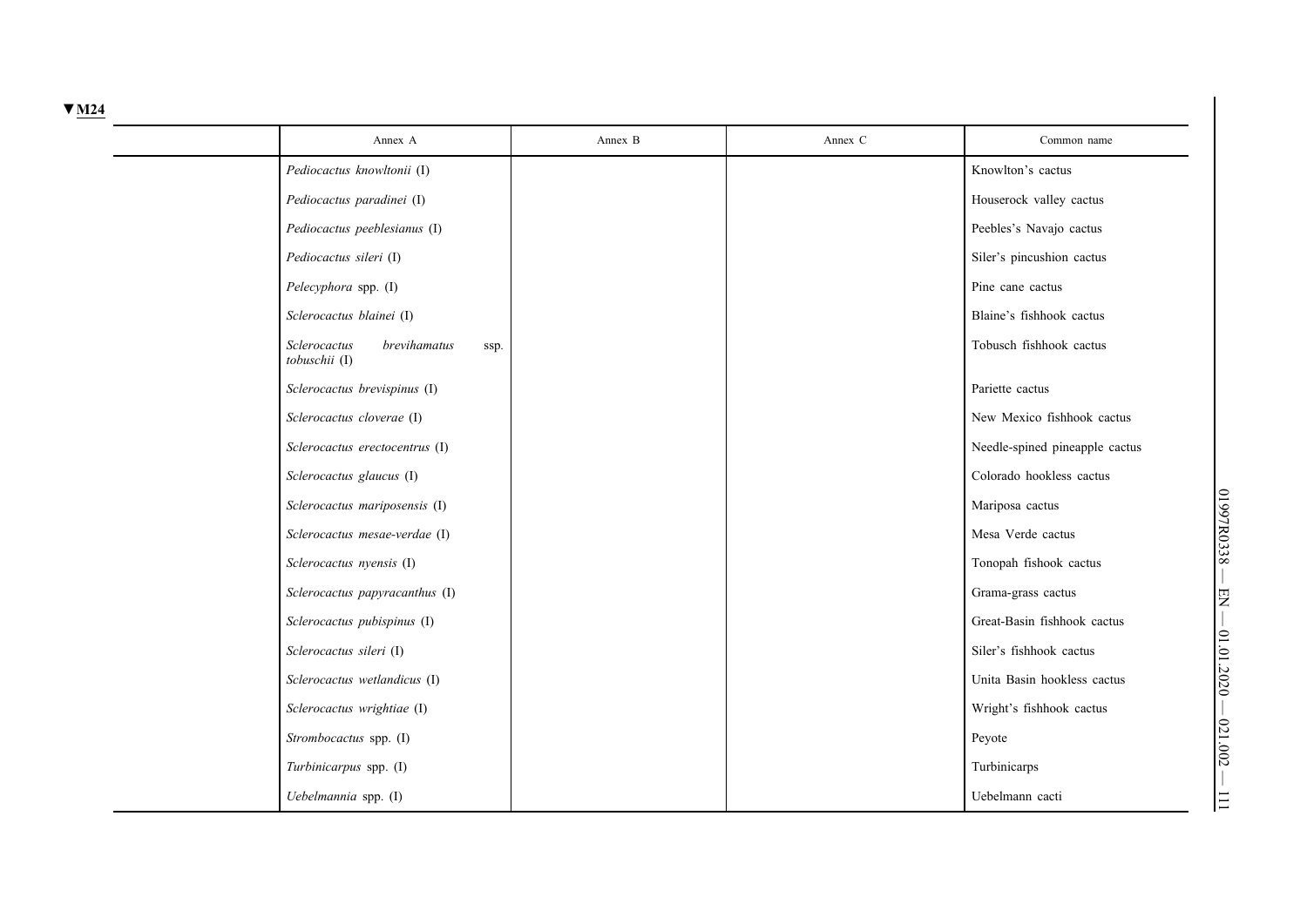|                              | Annex A                                                                         | Annex B                                                                 | Annex C | Common name             |
|------------------------------|---------------------------------------------------------------------------------|-------------------------------------------------------------------------|---------|-------------------------|
| CARYOCARACEAE                |                                                                                 |                                                                         |         | Ajos                    |
|                              |                                                                                 | Caryocar costaricense (II) #4                                           |         | Ajillo                  |
| COMPOSITAE (ASTERAC-<br>EAE) |                                                                                 |                                                                         |         | Asters, daisies, costus |
|                              | Saussurea costus (I) (also known as S.<br>lappa, Aucklandia lappa or A. costus) |                                                                         |         | Costus                  |
| <b>CUCURBITACEAE</b>         |                                                                                 |                                                                         |         |                         |
|                              |                                                                                 | Zygosicyos pubescens (II) (also<br>known as Xerosicyos pubescens)       |         | Tobory                  |
|                              |                                                                                 | Zygosicyos tripartitus (II)                                             |         | Betoboky                |
| <b>CUPRESSACEAE</b>          |                                                                                 |                                                                         |         | <b>Cypresses</b>        |
|                              | Fitzroya cupressoides (I)                                                       |                                                                         |         | Alerce                  |
|                              | Pilgerodendron uviferum (I)                                                     |                                                                         |         | Pilgerodendron          |
|                              |                                                                                 | Widdringtonia whytei (II)                                               |         | Mulanje cedar           |
| <b>CYATHEACEAE</b>           |                                                                                 |                                                                         |         | Tree ferns              |
|                              |                                                                                 | Cyathea spp. (II) #4                                                    |         | Tree ferns              |
| <b>CYCADACEAE</b>            |                                                                                 |                                                                         |         | Cycads                  |
|                              |                                                                                 | CYCADACEAE spp. (II) (Except for<br>the species included in Annex A) #4 |         | Cycads                  |
|                              | Cycas beddomei (I)                                                              |                                                                         |         | Beddome's cycad         |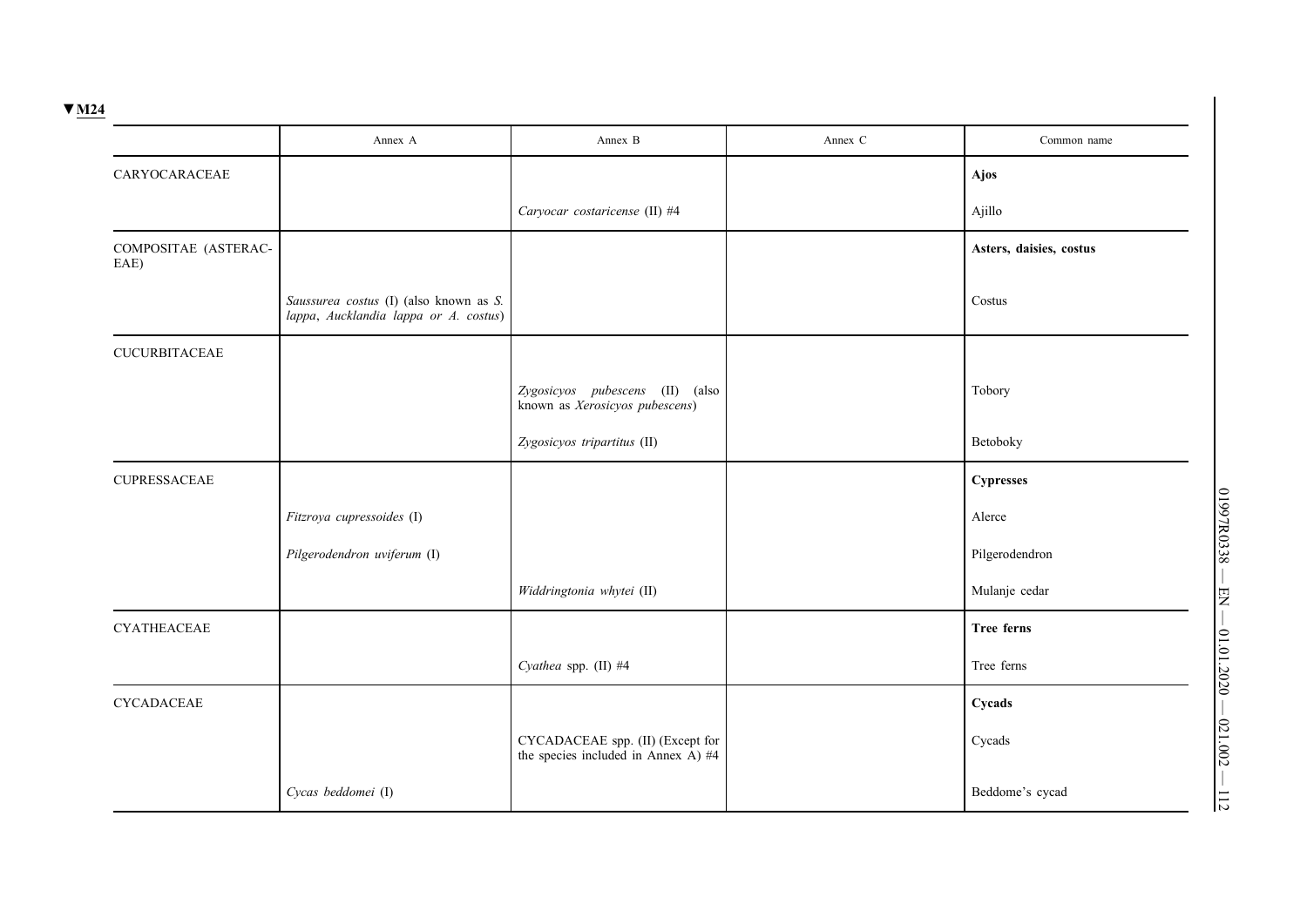| × |  |
|---|--|
|---|--|

|                      | Annex A | Annex B                                                                                                                                                                                                                                        | Annex C | Common name           |
|----------------------|---------|------------------------------------------------------------------------------------------------------------------------------------------------------------------------------------------------------------------------------------------------|---------|-----------------------|
| <b>DICKSONIACEAE</b> |         |                                                                                                                                                                                                                                                |         | Tree ferns            |
|                      |         | Cibotium barometz (II) #4                                                                                                                                                                                                                      |         |                       |
|                      |         | Dicksonia spp. (II) (Only the populations of the Americas; no other<br>populations are included in the<br>Annexes to this Regulation. This<br>includes the synonyms Dicksonia<br>berteriana, D. externa, D. sellowiana<br>and D. stuebelii) #4 |         | Tree ferns            |
| <b>DIDIEREACEAE</b>  |         |                                                                                                                                                                                                                                                |         | <b>Didiereas</b>      |
|                      |         | DIDIEREACEAE spp. (II) #4                                                                                                                                                                                                                      |         | Alluaudias, didiereas |
| DIOSCOREACEAE        |         |                                                                                                                                                                                                                                                |         | Yams                  |
|                      |         | Dioscorea deltoidea (II) #4                                                                                                                                                                                                                    |         | Elephant's foot       |
| <b>DROSERACEAE</b>   |         |                                                                                                                                                                                                                                                |         | <b>Sundews</b>        |
|                      |         | Dionaea muscipula (II) #4                                                                                                                                                                                                                      |         | Venus fly-trap        |
| <b>EBENACEAE</b>     |         |                                                                                                                                                                                                                                                |         | <b>Ebonies</b>        |
|                      |         | Diospyros spp. (II) (Only the popu-<br>lations of Madagascar; no other<br>population is included in the<br>Annexes to this Regulation) #5                                                                                                      |         |                       |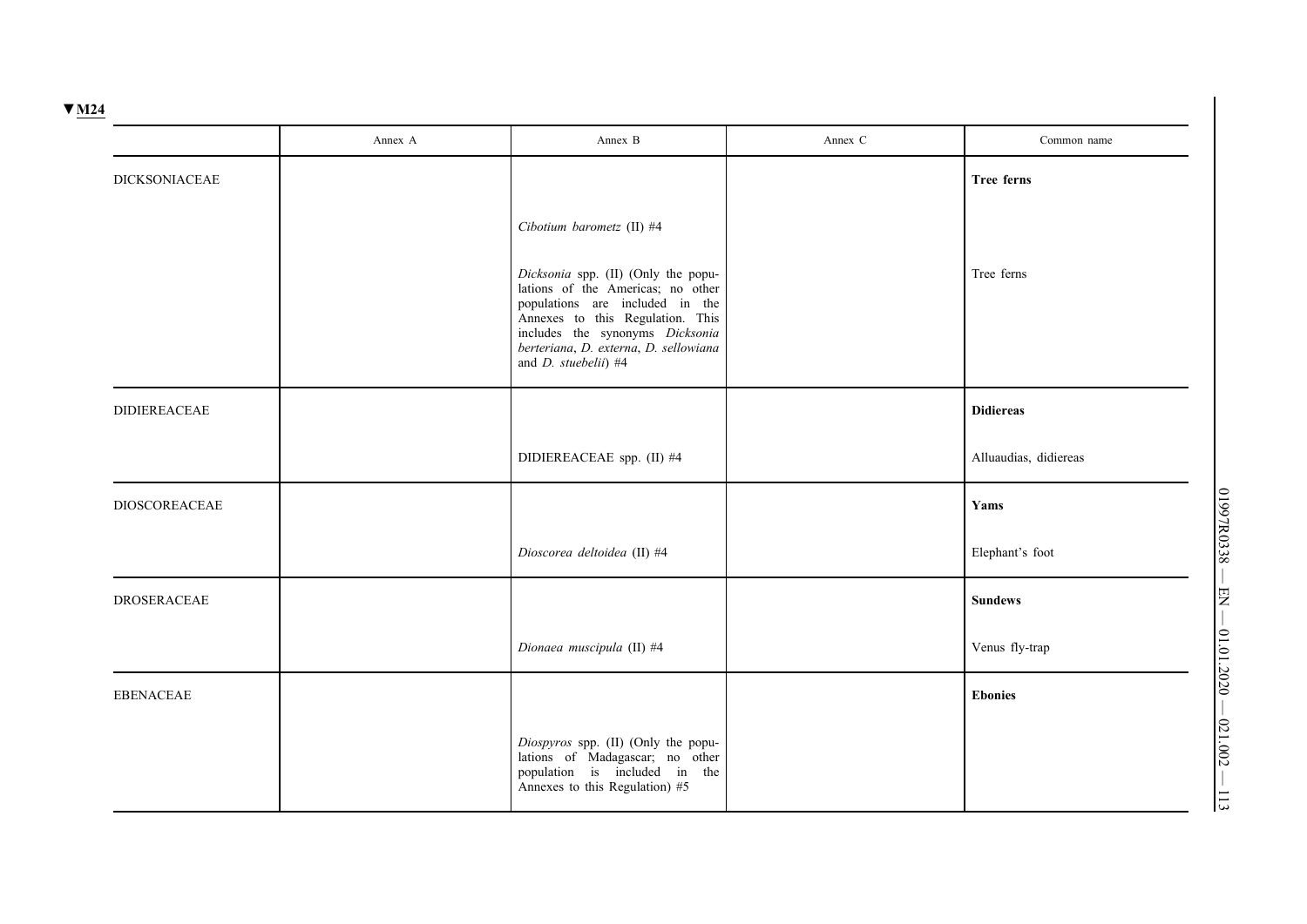|                      | Annex A | Annex B                                                                                                                                                                  | Annex C | Common name    |
|----------------------|---------|--------------------------------------------------------------------------------------------------------------------------------------------------------------------------|---------|----------------|
| <b>EUPHORBIACEAE</b> |         |                                                                                                                                                                          |         | <b>Spurges</b> |
|                      |         | Euphorbia spp. (II) #4<br>(Succulent species only except for:<br>(1) Euphorbia misera;<br>(2) artificially propagated specimens<br>of cultivars of Euphorbia<br>trigona; |         | Euphorbias     |
|                      |         | (3) artificially propagated specimens<br>of Euphorbia lactea grafted on<br>artificially propagated root stock<br>of Euphorbia neriifolia, when<br>they are:              |         |                |
|                      |         | - crested, or<br>- fan-shaped, or                                                                                                                                        |         |                |
|                      |         | - colour mutants;<br>(4) artificially propagated specimens<br>of cultivars of Euphorbia 'Milii'<br>when they are:                                                        |         |                |
|                      |         | - readily recognisable as artifi-<br>cially propagated specimens,<br>and                                                                                                 |         |                |
|                      |         | - introduced into or (re-<br>)exported from the Union in<br>shipments of 100 or more<br>plants;                                                                          |         |                |
|                      |         | which are not subject to this<br>Regulation, and                                                                                                                         |         |                |
|                      |         | (5) the species included in Annex A)                                                                                                                                     |         |                |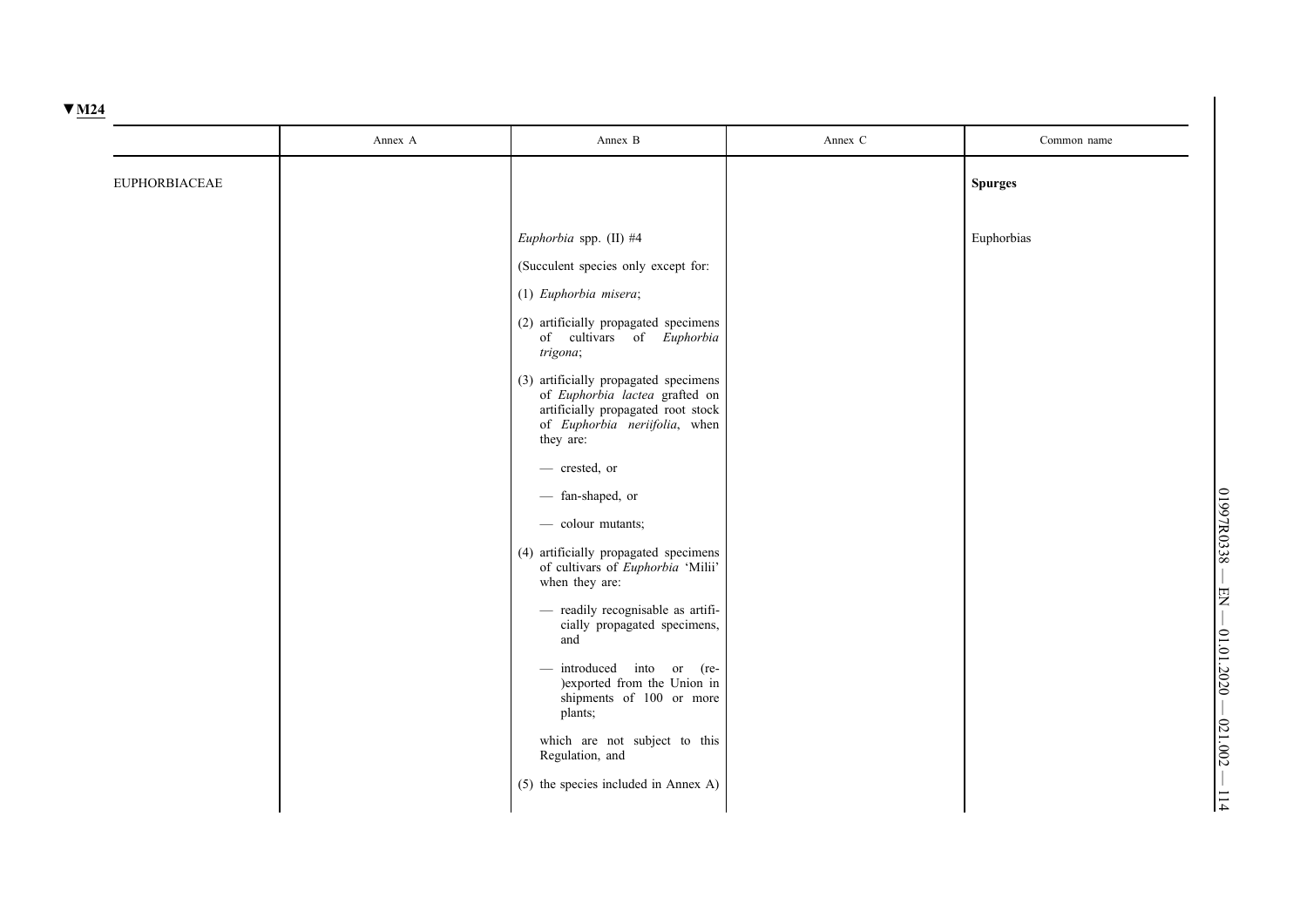|                       | Annex A                                                                                               | Annex B                       | Annex C                                            | Common name        |
|-----------------------|-------------------------------------------------------------------------------------------------------|-------------------------------|----------------------------------------------------|--------------------|
|                       | Euphorbia ambovombensis (I)                                                                           |                               |                                                    |                    |
|                       | Euphorbia capsaintemariensis (I)                                                                      |                               |                                                    |                    |
|                       | Euphorbia cremersii (I) (Includes the<br>forma viridifolia and the var. rakoto-<br>zafyi)             |                               |                                                    |                    |
|                       | Euphorbia cylindrifolia (I) (Includes the<br>ssp. tuberifera)                                         |                               |                                                    |                    |
|                       | Euphorbia decaryi (I) (Includes the<br>vars. ampanihyensis, robinsonii and<br>sprirosticha)           |                               |                                                    |                    |
|                       | Euphorbia francoisii (I)                                                                              |                               |                                                    |                    |
|                       | Euphorbia handiensis (II)                                                                             |                               |                                                    |                    |
|                       | Euphorbia lambii (II)                                                                                 |                               |                                                    |                    |
|                       | Euphorbia moratii (I) (Includes the vars.<br>antsingiensis, bemarahensis and multi-<br>$\text{f} (1)$ |                               |                                                    |                    |
|                       | Euphorbia parvicyathophora (I)                                                                        |                               |                                                    |                    |
|                       | Euphorbia quartziticola (I)                                                                           |                               |                                                    |                    |
|                       | Euphorbia stygiana (II)                                                                               |                               |                                                    |                    |
|                       | Euphorbia tulearensis (I)                                                                             |                               |                                                    |                    |
| <b>FAGACEAE</b>       |                                                                                                       |                               |                                                    | Beeches, oaks      |
|                       |                                                                                                       |                               | Quercus mongolica (III Russian Feder-<br>ation) #5 | Mongolian oak      |
| <b>FOUQUIERIACEAE</b> |                                                                                                       |                               |                                                    | Ocotillos, boojums |
|                       |                                                                                                       | Fouquieria columnaris (II) #4 |                                                    | Boojum tree        |
|                       | Fouquieria fasciculata (I)                                                                            |                               |                                                    | Arbol del barril   |
|                       | Fouquieria purpusii (I)                                                                               |                               |                                                    |                    |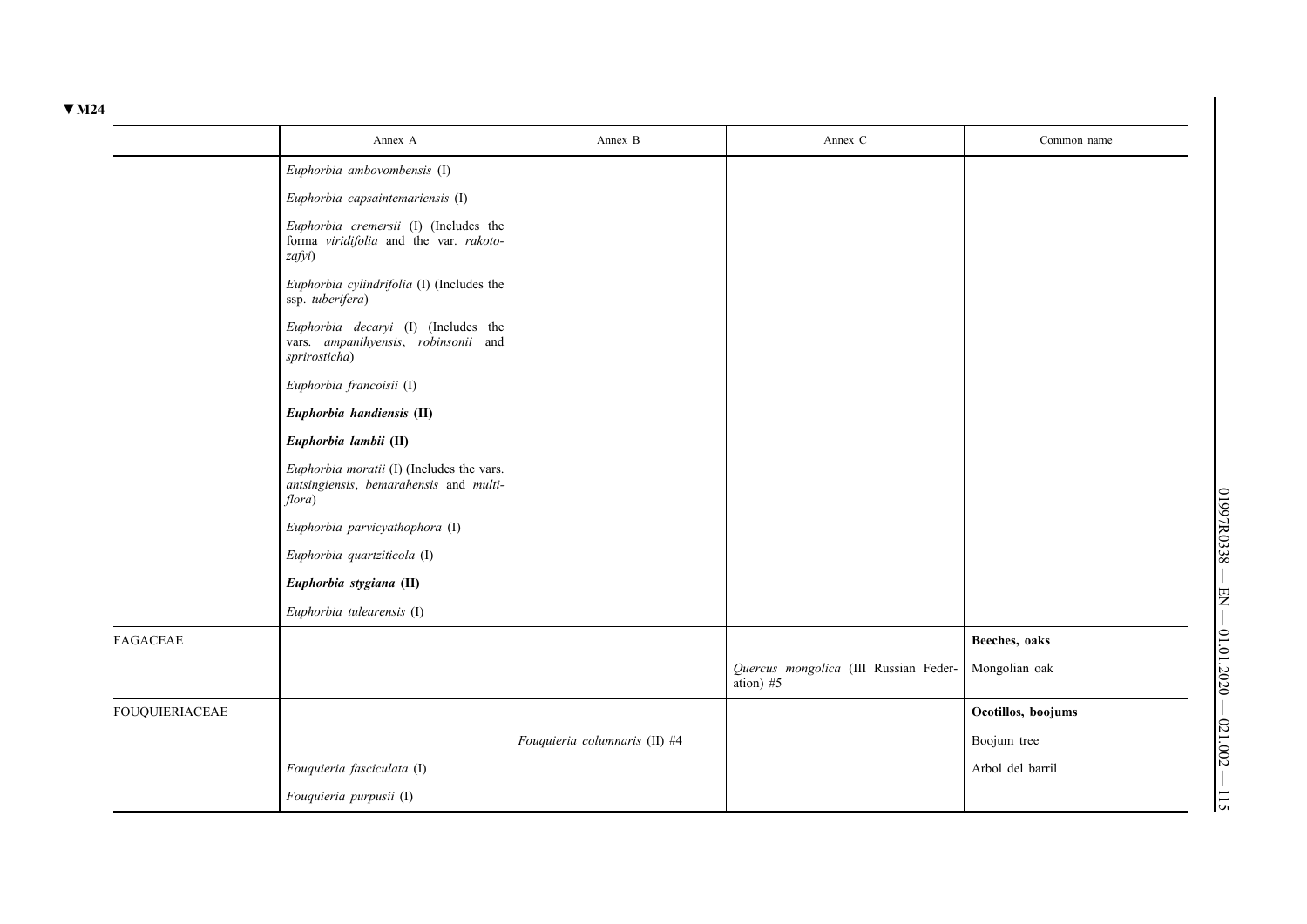|                             | Annex A             | Annex B                                                                 | Annex C                                            | Common name                                           |
|-----------------------------|---------------------|-------------------------------------------------------------------------|----------------------------------------------------|-------------------------------------------------------|
| <b>GNETACEAE</b>            |                     |                                                                         |                                                    | Joint firs                                            |
|                             |                     |                                                                         | Gnetum montanum (III Nepal) #1                     |                                                       |
| <b>JUGLANDACEAE</b>         |                     |                                                                         |                                                    | Walnuts, gavilan                                      |
|                             |                     | Oreomunnea pterocarpa (II) #4                                           |                                                    | Gavilàn                                               |
| <b>LAURACEAE</b>            |                     |                                                                         |                                                    |                                                       |
|                             |                     | Aniba rosaeodora (II) (also known<br>as $A.$ duckei) #12                |                                                    | Brazilian rosewood                                    |
| LEGUMINOSAE (FABACE-<br>AE) |                     |                                                                         |                                                    | Legumes                                               |
|                             |                     | Dalbergia spp. (II) (Except for the<br>species included in Annex A) #15 |                                                    |                                                       |
|                             | Dalbergia nigra (I) |                                                                         |                                                    | Brazilian rosewood                                    |
|                             |                     |                                                                         | Dipteryx panamensis (III Costa Rica/<br>Nicaragua) | Almendro                                              |
|                             |                     | Guibourtia demeusei (II) #15                                            |                                                    | Red bubinga                                           |
|                             |                     | Guibourtia pellegriniana (II) #15                                       |                                                    | Rose bubinga, kevazingo                               |
|                             |                     | Guibourtia tessmannii (II) #15                                          |                                                    | Rose bubinga, kevazingo                               |
|                             |                     | Paubrasilia echinata (II) #10                                           |                                                    | Brazil wood                                           |
|                             |                     | Pericopsis elata (II) #17                                               |                                                    | Afrormosia                                            |
|                             |                     | Platymiscium parviflorum (II) #4                                        |                                                    | Quira macawood                                        |
|                             |                     | Pterocarpus erinaceus (II)                                              |                                                    | African<br>Senegalese<br>rosewood,<br>rosewood, kosso |
|                             |                     | Pterocarpus santalinus (II) #7                                          |                                                    | Red sandalwood                                        |
|                             |                     | Pterocarpus tinctorius (II) #6                                          |                                                    | African padauk                                        |
|                             |                     | Senna meridionalis (II)                                                 |                                                    | Taraby                                                |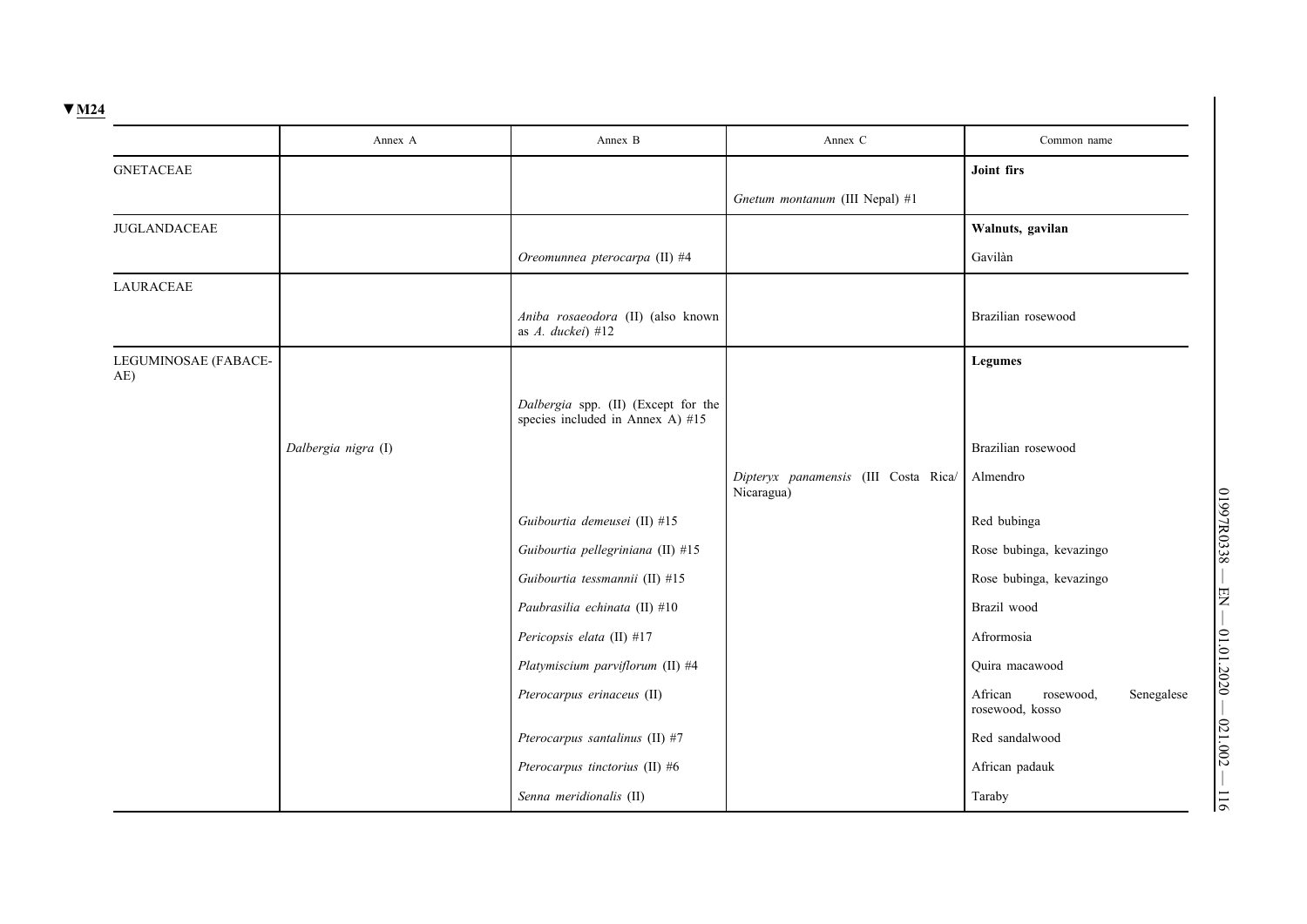|--|--|--|

|                  | Annex A                                                                                       | Annex B                                                                                                                                                        | Annex C | Common name   |
|------------------|-----------------------------------------------------------------------------------------------|----------------------------------------------------------------------------------------------------------------------------------------------------------------|---------|---------------|
| <b>LILIACEAE</b> |                                                                                               |                                                                                                                                                                |         | <b>Lilies</b> |
|                  |                                                                                               | Aloe spp. (II) (Except for the species<br>included in Annex A and Aloe vera,<br>also known as Aloe barbadensis,<br>which is not included in the<br>Annexes) #4 |         | Aloes         |
|                  | Aloe albida (I)                                                                               |                                                                                                                                                                |         |               |
|                  | Aloe albiflora (I)                                                                            |                                                                                                                                                                |         |               |
|                  | Aloe alfredii (I)                                                                             |                                                                                                                                                                |         |               |
|                  | Aloe bakeri (I)                                                                               |                                                                                                                                                                |         |               |
|                  | Aloe bellatula (I)                                                                            |                                                                                                                                                                |         |               |
|                  | Aloe calcairophila (I)                                                                        |                                                                                                                                                                |         |               |
|                  | Aloe compressa (I) (Includes the vars.<br>paucituberculata, rugosquamosa and<br>schistophila) |                                                                                                                                                                |         |               |
|                  | Aloe delphinensis (I)                                                                         |                                                                                                                                                                |         |               |
|                  | Aloe descoingsii (I)                                                                          |                                                                                                                                                                |         |               |
|                  | Aloe fragilis (I)                                                                             |                                                                                                                                                                |         |               |
|                  | Aloe haworthioides (I) (Includes the var.<br>aurantiaca)                                      |                                                                                                                                                                |         |               |
|                  | Aloe helenae (I)                                                                              |                                                                                                                                                                |         |               |
|                  | Aloe laeta (I) (Includes the var. mani-<br>aensis)                                            |                                                                                                                                                                |         |               |
|                  | Aloe parallelifolia (I)                                                                       |                                                                                                                                                                |         |               |
|                  | Aloe parvula (I)                                                                              |                                                                                                                                                                |         |               |
|                  | Aloe pillansii (I)                                                                            |                                                                                                                                                                |         |               |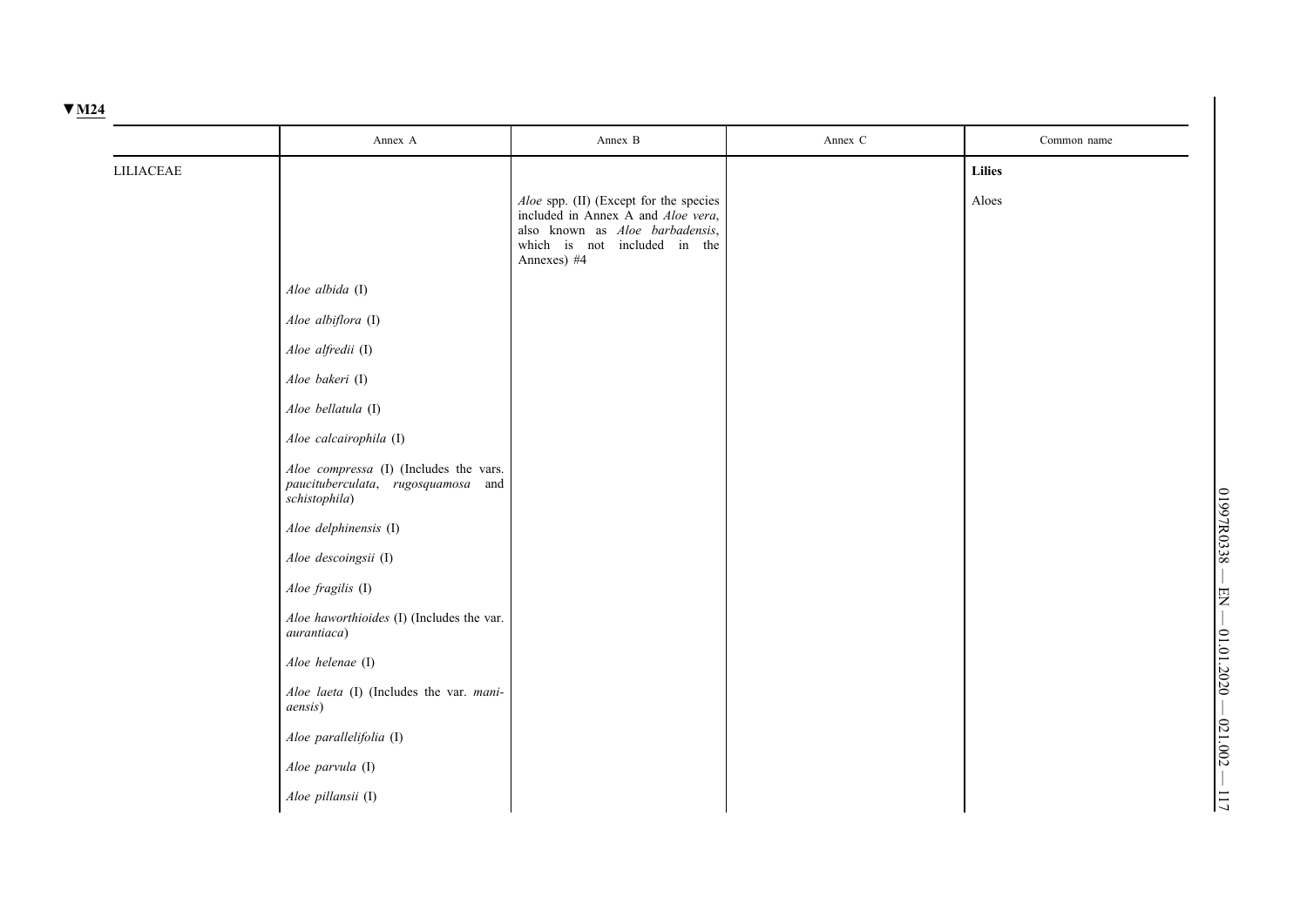| × |  |  |
|---|--|--|
|---|--|--|

|              | Annex A             | Annex B                                                                                                                        | Annex C                                                                                                                                                                                     | Common name         |
|--------------|---------------------|--------------------------------------------------------------------------------------------------------------------------------|---------------------------------------------------------------------------------------------------------------------------------------------------------------------------------------------|---------------------|
|              | Aloe polyphylla (I) |                                                                                                                                |                                                                                                                                                                                             |                     |
|              | Aloe rauhii $(I)$   |                                                                                                                                |                                                                                                                                                                                             |                     |
|              | Aloe suzannae $(I)$ |                                                                                                                                |                                                                                                                                                                                             |                     |
|              | Aloe versicolor (I) |                                                                                                                                |                                                                                                                                                                                             |                     |
|              | Aloe vossii (I)     |                                                                                                                                |                                                                                                                                                                                             |                     |
| MAGNOLIACEAE |                     |                                                                                                                                |                                                                                                                                                                                             | <b>Magnolias</b>    |
|              |                     |                                                                                                                                | Magnolia liliifera var. obovata (III<br>Nepal) #1                                                                                                                                           | Safan               |
| MALVACEAE    |                     |                                                                                                                                |                                                                                                                                                                                             |                     |
|              |                     | Adansonia grandidieri (II) #16                                                                                                 |                                                                                                                                                                                             | Grandidier's baobab |
| MELIACEAE    |                     |                                                                                                                                |                                                                                                                                                                                             | Mahoganies, cedars  |
|              |                     | Cedrela spp. #6 (Populations of the<br>Neotropics, this inclusion will enter<br>into effect on 28 August 2020)                 |                                                                                                                                                                                             |                     |
|              |                     |                                                                                                                                | Cedrela fissilis (III Bolivia, Brazil) #5<br>(until 27 August 2020)                                                                                                                         |                     |
|              |                     |                                                                                                                                | Cedrela lilloi (III Bolivia, Brazil) #5<br>(until 27 August 2020)                                                                                                                           |                     |
|              |                     |                                                                                                                                | Cedrela odorata (III Bolivia/Brazil. In<br>addition, the following countries have<br>listed their<br>national<br>populations:<br>Colombia, Guatemala and Peru) #5<br>(until 27 August 2020) | Spanish cedar       |
|              |                     | Swietenia humilis (II) #4                                                                                                      |                                                                                                                                                                                             | Honduras mahogany   |
|              |                     | Swietenia macrophylla (II) (Popu-<br>lation of the Neotropics — includes<br>Central and South America and the<br>Caribbean) #6 |                                                                                                                                                                                             | Big-leaf mahogany   |
|              |                     | Swietenia mahagoni (II) #5                                                                                                     |                                                                                                                                                                                             | Caribbean mahogany  |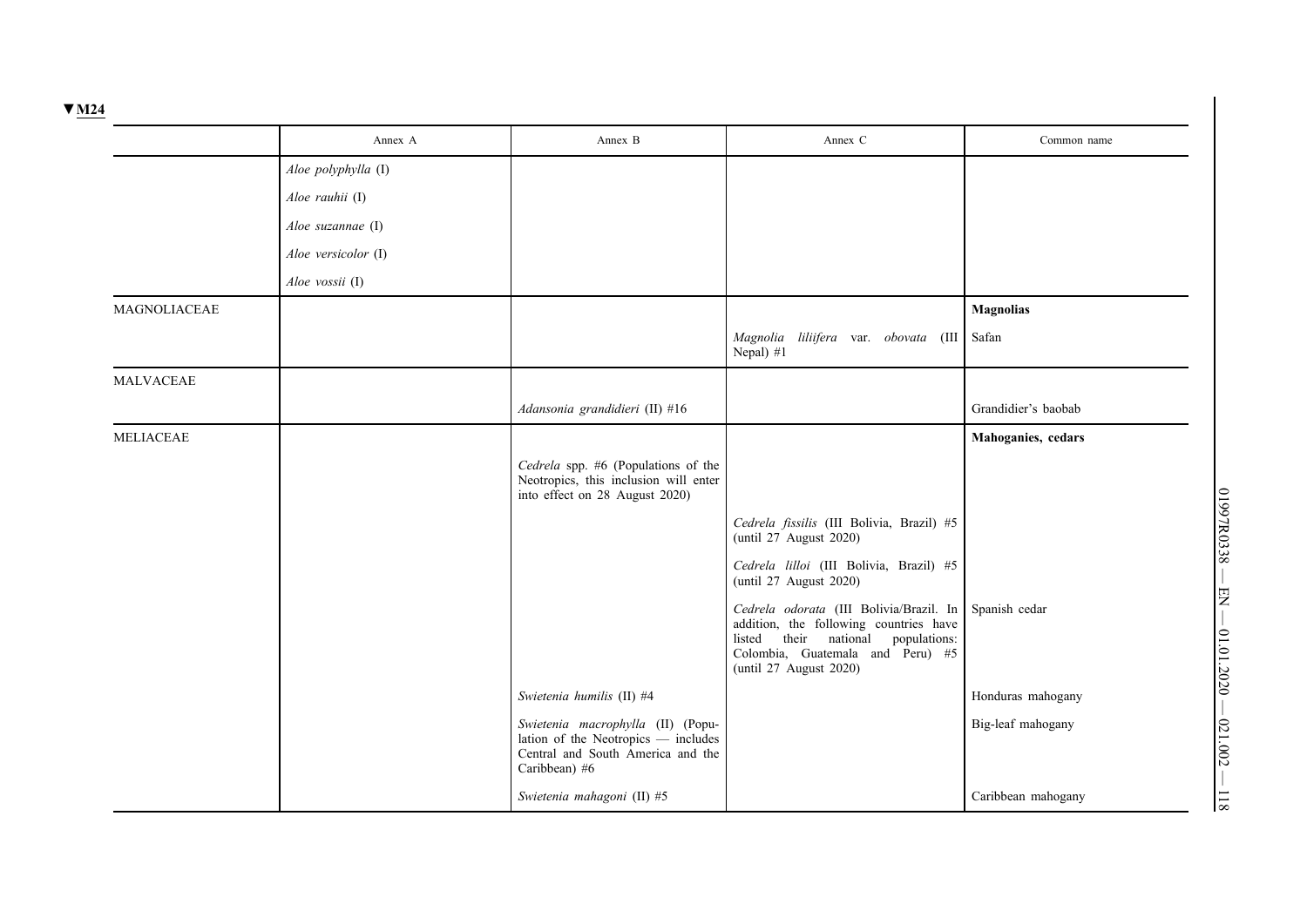|                 | Annex A                                                                                                                                                 | Annex B                                                                              | Annex C                                                | Common name                  |
|-----------------|---------------------------------------------------------------------------------------------------------------------------------------------------------|--------------------------------------------------------------------------------------|--------------------------------------------------------|------------------------------|
| NEPENTHACEAE    |                                                                                                                                                         |                                                                                      |                                                        | Pitcher plants (old-world)   |
|                 |                                                                                                                                                         | Nepenthes spp. (II) (Except for the<br>species included in Annex A) #4               |                                                        | Tropical pitcher plants      |
|                 | Nepenthes khasiana (I)                                                                                                                                  |                                                                                      |                                                        | Indian pitcher plant         |
|                 | Nepenthes rajah (I)                                                                                                                                     |                                                                                      |                                                        | Giant tropical pitcher plant |
| <b>OLEACEAE</b> |                                                                                                                                                         |                                                                                      |                                                        | Olives, ashes                |
|                 |                                                                                                                                                         |                                                                                      | Fraxinus mandshurica<br>(III Russian<br>Federation) #5 | Manchurian ash               |
| ORCHIDACEAE     |                                                                                                                                                         |                                                                                      |                                                        | <b>Orchids</b>               |
|                 |                                                                                                                                                         | ORCHIDACEAE spp. (II) (Except<br>for the species included<br>in<br>Annex A) $(7)$ #4 |                                                        | Orchids                      |
|                 | For all of the following Annex A orchid<br>species, seedling or tissue cultures are<br>not subject to this Regulation, when:                            |                                                                                      |                                                        |                              |
|                 | they are obtained in vitro, in solid<br>or liquid media, and                                                                                            |                                                                                      |                                                        |                              |
|                 | - meet the definition of 'artificially<br>propagated' in accordance with<br>Article 56 of Commission Regu-<br>lation (EC) No $865/2006$ ( $^{8}$ ), and |                                                                                      |                                                        |                              |
|                 | - when introduced into or (re-<br>)exported from the Union are trans-<br>ported in sterile containers                                                   |                                                                                      |                                                        |                              |
|                 | Aerangis ellisii (I)                                                                                                                                    |                                                                                      |                                                        |                              |
|                 | Cattleya jongheana (I)                                                                                                                                  |                                                                                      |                                                        |                              |
|                 | Cattleya lobata (I)                                                                                                                                     |                                                                                      |                                                        |                              |
|                 | Cephalanthera cucullata (II)                                                                                                                            |                                                                                      |                                                        | Hooded helleborine           |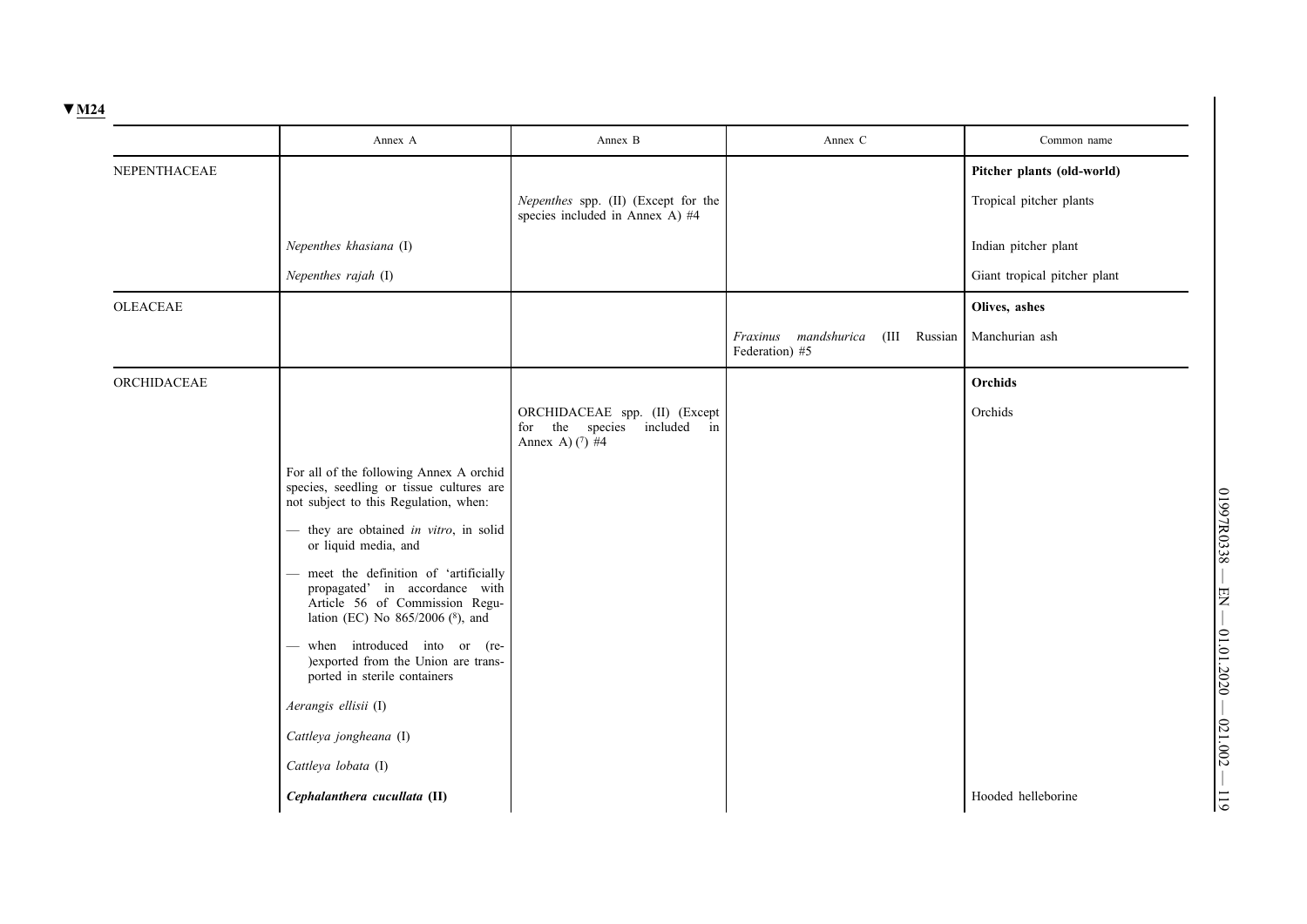|                    | Annex A                     | Annex B                                     | Annex C                                 | Common name                    |
|--------------------|-----------------------------|---------------------------------------------|-----------------------------------------|--------------------------------|
|                    | Cypripedium calceolus (II)  |                                             |                                         | Lady's slipper orchid          |
|                    | Dendrobium cruentum (I)     |                                             |                                         |                                |
|                    | Goodyera macrophylla (II)   |                                             |                                         | Madeiran lady's-tresses        |
|                    | Liparis loeselii (II)       |                                             |                                         | Fen orchid                     |
|                    | Mexipedium xerophyticum (I) |                                             |                                         |                                |
|                    | Ophrys argolica (II)        |                                             |                                         | Eyed bee orchid                |
|                    | Ophrys lunulata (II)        |                                             |                                         | Crescent ophrys                |
|                    | Orchis scopulorum (II)      |                                             |                                         | Madeiran orchid                |
|                    | Paphiopedilum spp. (I)      |                                             |                                         | Asian slipper orchids          |
|                    | Peristeria elata (I)        |                                             |                                         | Holy ghost orchid              |
|                    | Phragmipedium spp. (I)      |                                             |                                         | South American slipper orchids |
|                    | Renanthera imschootiana (I) |                                             |                                         | Red vanda                      |
|                    | Spiranthes aestivalis (II)  |                                             |                                         | Summer lady's-tresses          |
| OROBANCHACEAE      |                             |                                             |                                         | <b>Broomrapes</b>              |
|                    |                             | Cistanche deserticola (II) #4               |                                         | Desert cistanche               |
| PALMAE (ARECACEAE) |                             |                                             |                                         | Palms                          |
|                    |                             | Beccariophoenix<br>madagascariensis (II) #4 |                                         | Manarano                       |
|                    |                             | Dypsis decaryi (II) #4                      |                                         | Triangle palm                  |
|                    | Dypsis decipiens (I)        |                                             |                                         | Butterfly palm                 |
|                    |                             | Lemurophoenix halleuxii (II)                |                                         | Hovitra varimena               |
|                    |                             |                                             | Lodoicea maldivica (III Seychelles) #13 | Coco de Mer                    |
|                    |                             | Marojejya darianii (II)                     |                                         | Ravimbe                        |
|                    |                             | Ravenea louvelii (II)                       |                                         | Lakamarefo                     |
|                    |                             | Ravenea rivularis (II)                      |                                         | Gora                           |
|                    |                             |                                             |                                         |                                |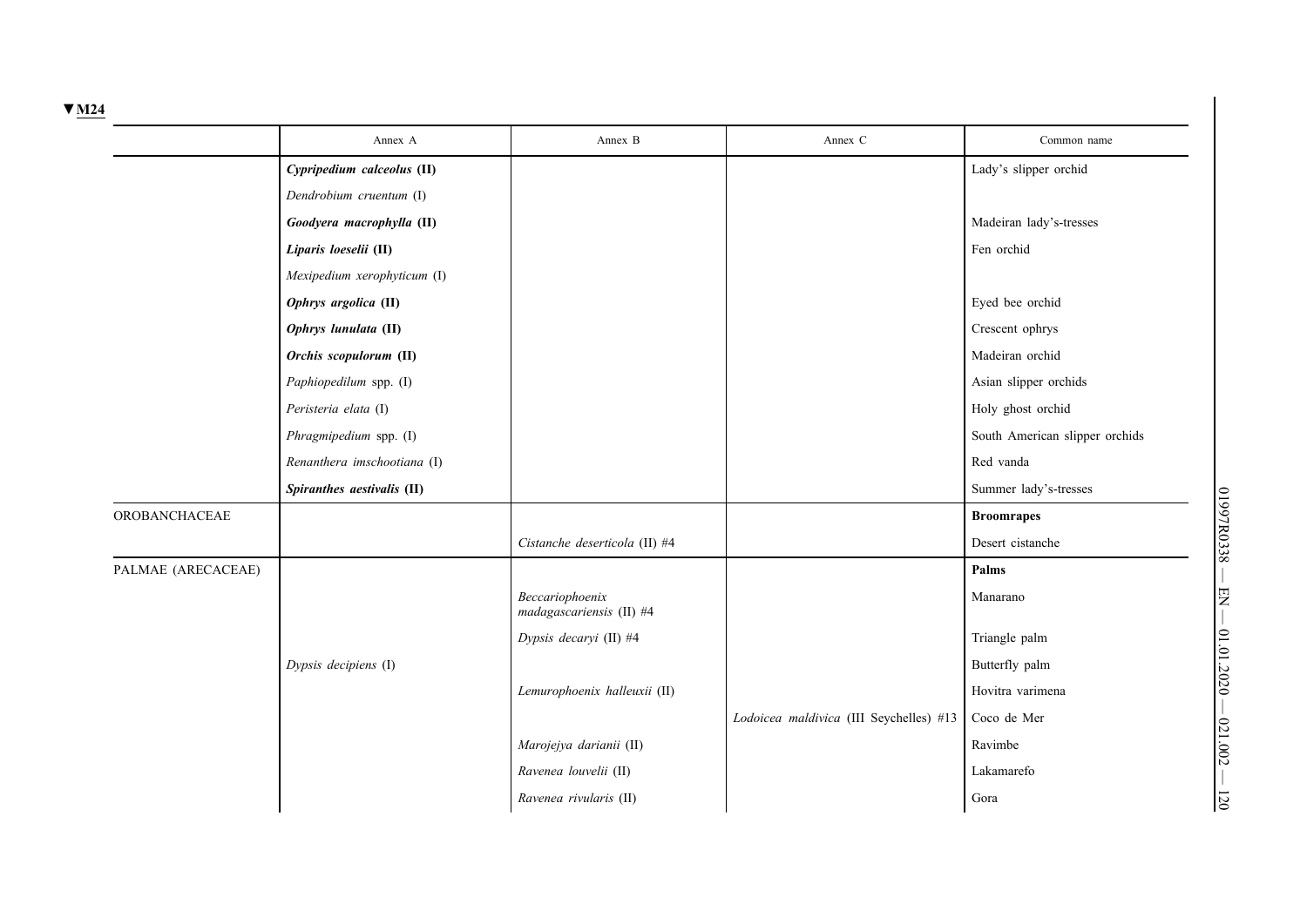|                 | Annex A                   | Annex B                         | Annex C                                         | Common name           |
|-----------------|---------------------------|---------------------------------|-------------------------------------------------|-----------------------|
|                 |                           | Satranala decussilvae (II)      |                                                 | Satranabe             |
|                 |                           | Voanioala gerardii (II)         |                                                 | Voanioala             |
| PAPAVERACEAE    |                           |                                 |                                                 | <b>Poppies</b>        |
|                 |                           |                                 | Meconopsis regia (III Nepal) #1                 | Himalayan poppy       |
| PASSIFLORACEAE  |                           |                                 |                                                 |                       |
|                 |                           | Adenia firingalavensis (II)     |                                                 | Bottle liana          |
|                 |                           | Adenia olaboensis (II)          |                                                 | Vahisasety            |
|                 |                           | Adenia subsessilifolia (II)     |                                                 | Katakata              |
| PEDALIACEAE     |                           |                                 |                                                 | Pedalium family       |
|                 |                           | Uncarina grandidieri (II)       |                                                 | Uncarina              |
|                 |                           | Uncarina stellulifera (II)      |                                                 | Uncarina              |
| <b>PINACEAE</b> |                           |                                 |                                                 | Pine family           |
|                 | Abies guatemalensis (I)   |                                 |                                                 | Guatemalan fir        |
|                 |                           |                                 | Pinus koraiensis (III Russian Federation)<br>#5 |                       |
| PODOCARPACEAE   |                           |                                 |                                                 | Podocarps             |
|                 |                           |                                 | Podocarpus neriifolius (III Nepal) #1           | Yellow wood           |
|                 | Podocarpus parlatorei (I) |                                 |                                                 | Parlatore's podocarp  |
| PORTULACACEAE   |                           |                                 |                                                 | Portulacas, purslanes |
|                 |                           | Anacampseros spp. (II) #4       |                                                 | Purslanes             |
|                 |                           | Avonia spp. (II) #4             |                                                 |                       |
|                 |                           | Lewisia serrata (II) #4         |                                                 | Saw-toothed lewisia   |
| PRIMULACEAE     |                           |                                 |                                                 | Primulas, cyclamens   |
|                 |                           | Cyclamen spp. $(II)$ ( $9$ ) #4 |                                                 | Cyclamens             |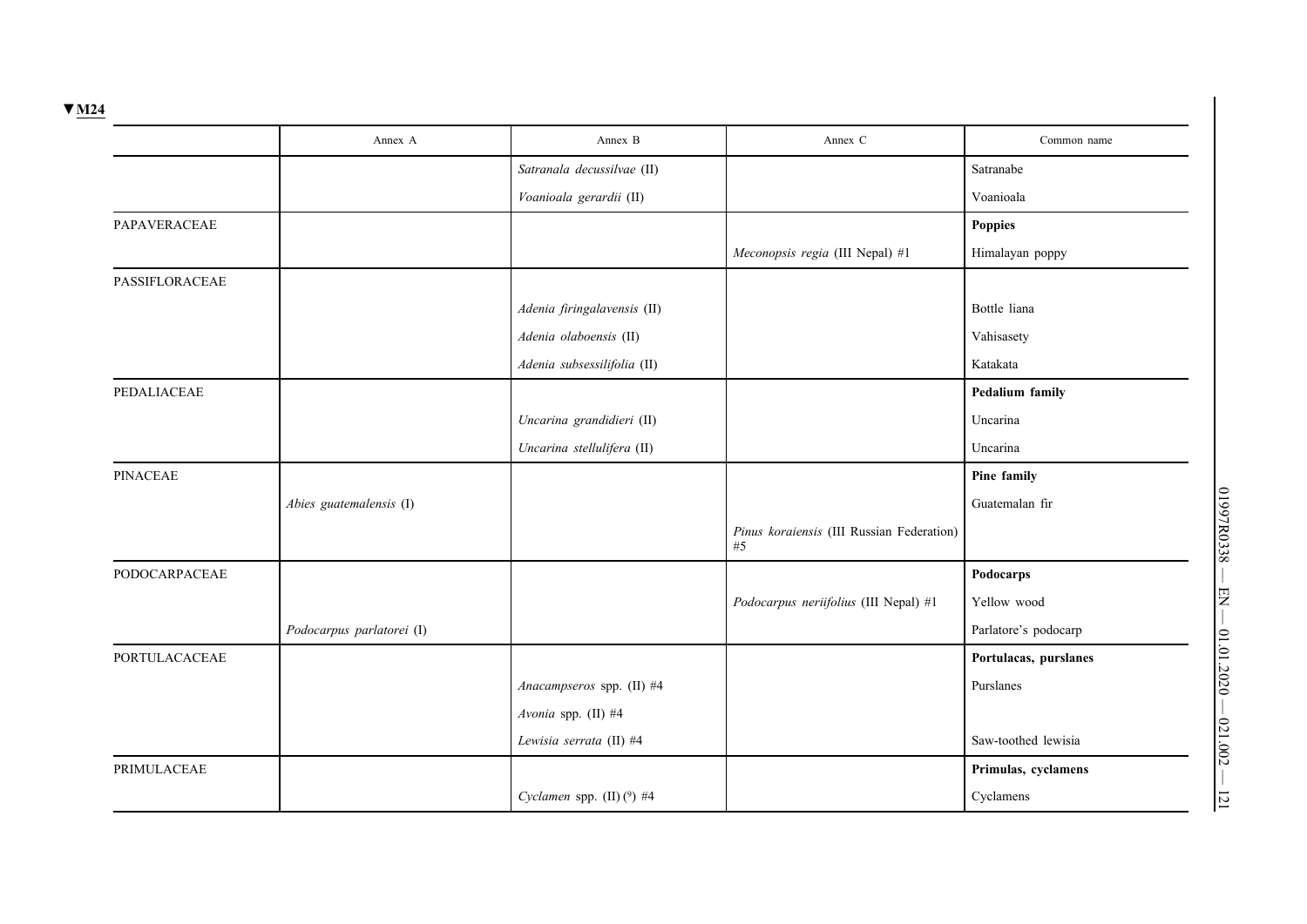|                         | Annex A                               | Annex B                                                                                                                                                                                         | Annex C | Common name                     |
|-------------------------|---------------------------------------|-------------------------------------------------------------------------------------------------------------------------------------------------------------------------------------------------|---------|---------------------------------|
| <b>RANUNCULACEAE</b>    |                                       |                                                                                                                                                                                                 |         | <b>Buttercups</b>               |
|                         |                                       | Adonis vernalis (II) #2                                                                                                                                                                         |         | Yellow adonis                   |
|                         |                                       | Hydrastis canadensis (II) #8                                                                                                                                                                    |         | Golden seal                     |
| <b>ROSACEAE</b>         |                                       |                                                                                                                                                                                                 |         | Roses, cherries                 |
|                         |                                       | Prunus africana (II) #4                                                                                                                                                                         |         | African cherry                  |
| <b>RUBIACEAE</b>        |                                       |                                                                                                                                                                                                 |         | Ayugue                          |
|                         | Balmea stormiae (I)                   |                                                                                                                                                                                                 |         | Ayugue                          |
| <b>SANTALACEAE</b>      |                                       |                                                                                                                                                                                                 |         |                                 |
|                         |                                       | Osyris lanceolata (II) (Only the<br>populations of Burundi, Ethiopia,<br>Kenya, Rwanda, Uganda and the<br>United Republic of Tanzania; no<br>other population is included in the<br>Annexes) #2 |         | East African sandalwood         |
| <b>SARRACENIACEAE</b>   |                                       |                                                                                                                                                                                                 |         | Pitcher plants (new world)      |
|                         |                                       | Sarracenia spp. (II) (Except for the<br>species included in Annex A) #4                                                                                                                         |         | Pitcher plants                  |
|                         | Sarracenia oreophila (I)              |                                                                                                                                                                                                 |         | Green pitcher plant             |
|                         | Sarracenia rubra ssp. alabamensis (I) |                                                                                                                                                                                                 |         | Alabama canebrake pitcher plant |
|                         | Sarracenia rubra ssp. jonesii (I)     |                                                                                                                                                                                                 |         | Mountain sweet pitcher plant    |
| <b>SCROPHULARIACEAE</b> |                                       |                                                                                                                                                                                                 |         | <b>Figworts</b>                 |
|                         |                                       | Picrorhiza kurrooa (II) (excludes<br>Picrorhiza scrophulariiflora) #2                                                                                                                           |         | Indian gentian                  |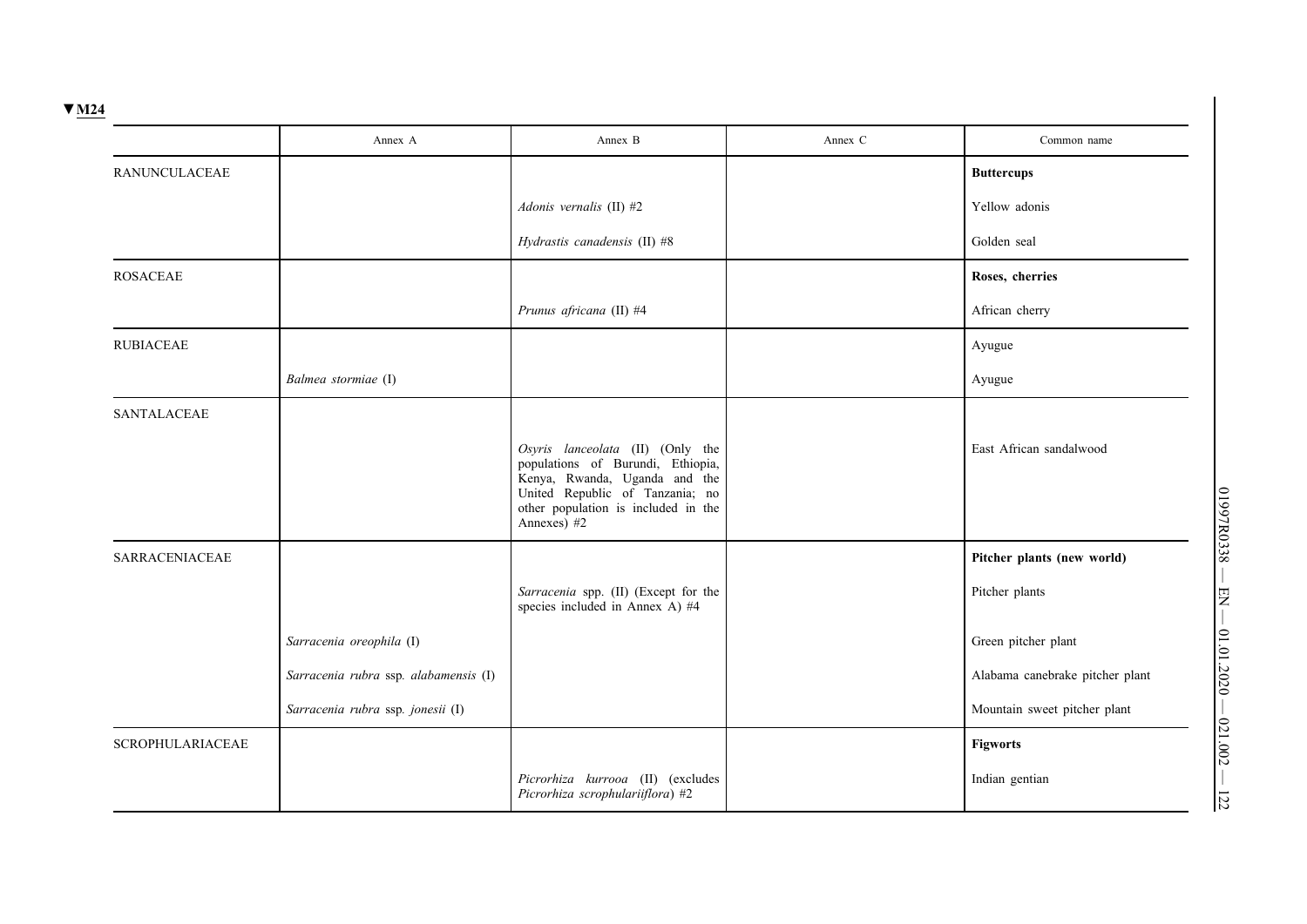|                                       | Annex A               | Annex B                                                                     | Annex C                             | Common name          |
|---------------------------------------|-----------------------|-----------------------------------------------------------------------------|-------------------------------------|----------------------|
| <b>STANGERIACEAE</b>                  |                       |                                                                             |                                     | Stangerias (cycads)  |
|                                       |                       | Bowenia spp. (II) #4                                                        |                                     | Cycads               |
|                                       | Stangeria eriopus (I) |                                                                             |                                     | Stangeria            |
| <b>TAXACEAE</b>                       |                       |                                                                             |                                     | Yews                 |
|                                       |                       | Taxus chinensis and infraspecific<br>taxa of this species (II) #2           |                                     | Chinese yew          |
|                                       |                       | Taxus cuspidata and infraspecific<br>taxa of this species (II) $(^{10})$ #2 |                                     | Japanese yew         |
|                                       |                       | Taxus fuana and infraspecific taxa of<br>this species (II) #2               |                                     | Tibetan yew          |
|                                       |                       | Taxus sumatrana and infraspecific<br>taxa of this species (II) $#2$         |                                     | Sumatran yew         |
|                                       |                       | Taxus wallichiana (II) #2                                                   |                                     | Himalayan yew        |
| THYMELAEACEAE (AQUI-<br>LARIACEAE)    |                       |                                                                             |                                     | Agarwood, ramin      |
|                                       |                       | Aquilaria spp. (II) #14                                                     |                                     | Agarwood             |
|                                       |                       | Gonystylus spp. (II) #4                                                     |                                     | Ramin                |
|                                       |                       | Gyrinops spp. (II) #14                                                      |                                     | Agarwood             |
| TROCHODENDRACEAE<br>(TETRACENTRACEAE) |                       |                                                                             |                                     | <b>Tetracentrons</b> |
|                                       |                       |                                                                             | Tetracentron sinense (III Nepal) #1 |                      |
| <b>VALERIANACEAE</b>                  |                       |                                                                             |                                     | <b>Valerians</b>     |
|                                       |                       | Nardostachys grandiflora (II) #2                                            |                                     |                      |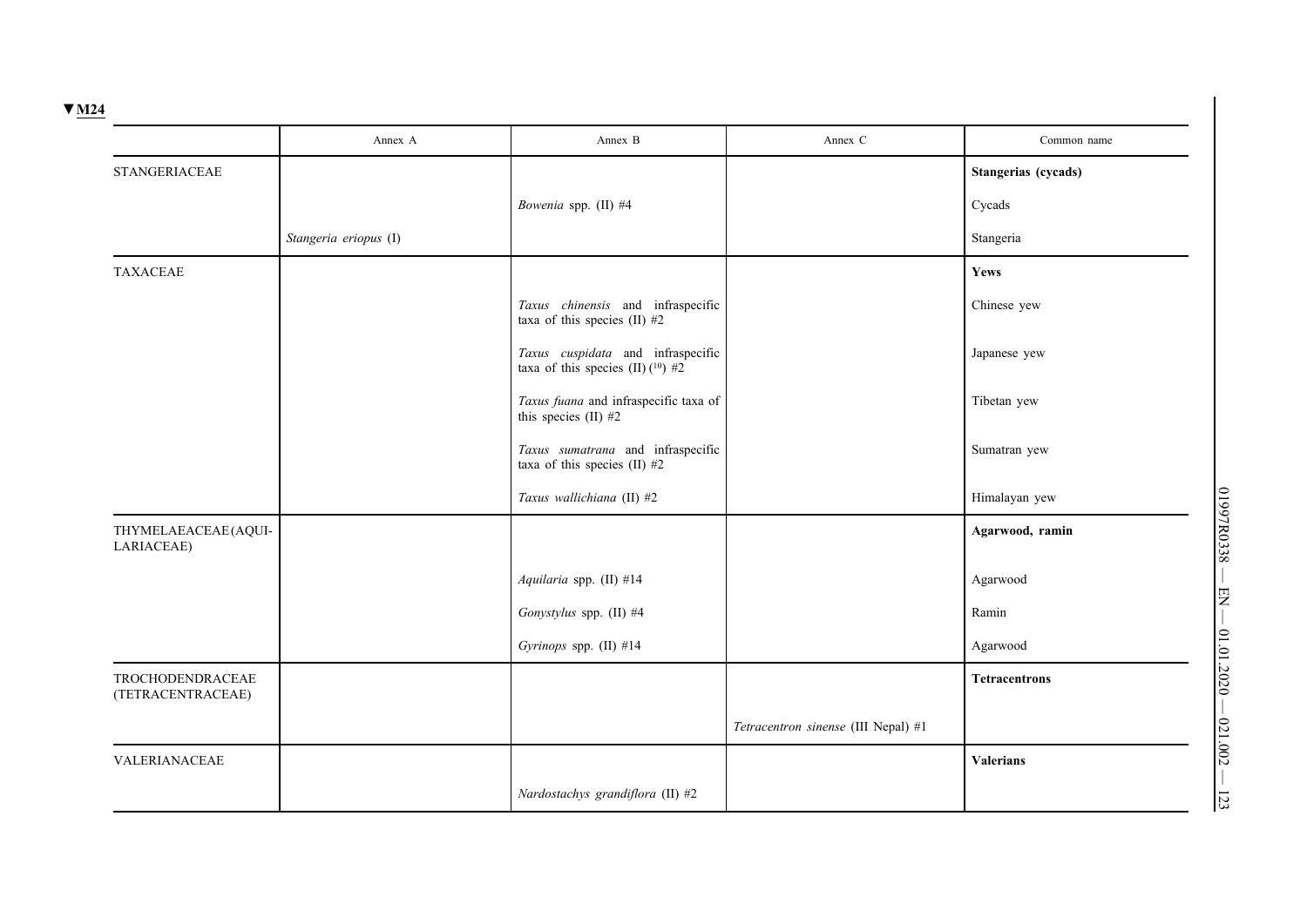|                 | Annex A                 | Annex B                                                                                                 | Annex C | Common name               |
|-----------------|-------------------------|---------------------------------------------------------------------------------------------------------|---------|---------------------------|
| <b>VITACEAE</b> |                         |                                                                                                         |         |                           |
|                 |                         | Cyphostemma elephantopus (II)                                                                           |         | Lazampasika               |
|                 |                         | Cyphostemma laza (II)                                                                                   |         | Laza                      |
|                 |                         | Cyphostemma montagnacii (II)                                                                            |         | Lazambohitra              |
| WELWITSCHIACEAE |                         |                                                                                                         |         | Welwitschias              |
|                 |                         | Welwitschia mirabilis (II) #4                                                                           |         | Welwitschia               |
| ZAMIACEAE       |                         |                                                                                                         |         | Cycads                    |
|                 |                         | ZAMIACEAE spp. (II) (Except for<br>the species included in Annex A) #4                                  |         | Cycads                    |
|                 | Ceratozamia spp. (I)    |                                                                                                         |         | Horncones                 |
|                 | Encephalartos spp. (I)  |                                                                                                         |         | Bread palms               |
|                 | Microcycas calocoma (I) |                                                                                                         |         | Palm corcho               |
|                 | Zamia restrepoi (I)     |                                                                                                         |         |                           |
| ZINGIBERACEAE   |                         |                                                                                                         |         | <b>Ginger lilies</b>      |
|                 |                         | Hedychium philippinense (II) #4                                                                         |         | Philippine garland-flower |
|                 |                         | Siphonochilus aethiopicus (II) (Popu-<br>lations of Mozambique, Eswatini,<br>South Africa and Zimbabwe) |         | Natal ginger              |
| ZYGOPHYLLACEAE  |                         |                                                                                                         |         | Lignum-vitae              |
|                 |                         | Bulnesia sarmientoi (II) #11                                                                            |         | Holy wood                 |
|                 |                         | Guaiacum spp. (II) #2                                                                                   |         | Lignum-vitae              |

(\*) This taxon is referred to as *Ovis ammon* in Annex XIII to Commission Regulation (EC) No 865/2006.

• C4 (1) For the exclusive purpose of allowing international trade in fibre from vicuñas (Vicugna vicugna) and their derivative products, only if the fibre comes from the shearing of live vicuñas. Trade in products derived  $\frac{64}{100}$  ( $\frac{64}{100}$  rot the entrality purpose of anothing international rate in note from the following provisions:

(a) Any person or entity processing vicuña fibre to manufacture cloth and garments must request authorization from the relevant authorities of the country of origin [Countries of origin: The countries where the species occurs, that is, Argentina, Bolivia, Chile, Ecuador and Peru] to use the 'vicuña country of origin' wording, mark or logo adopted by the range States of the species that are signatories to the Convention for the Conservation and Management of the Vicuña.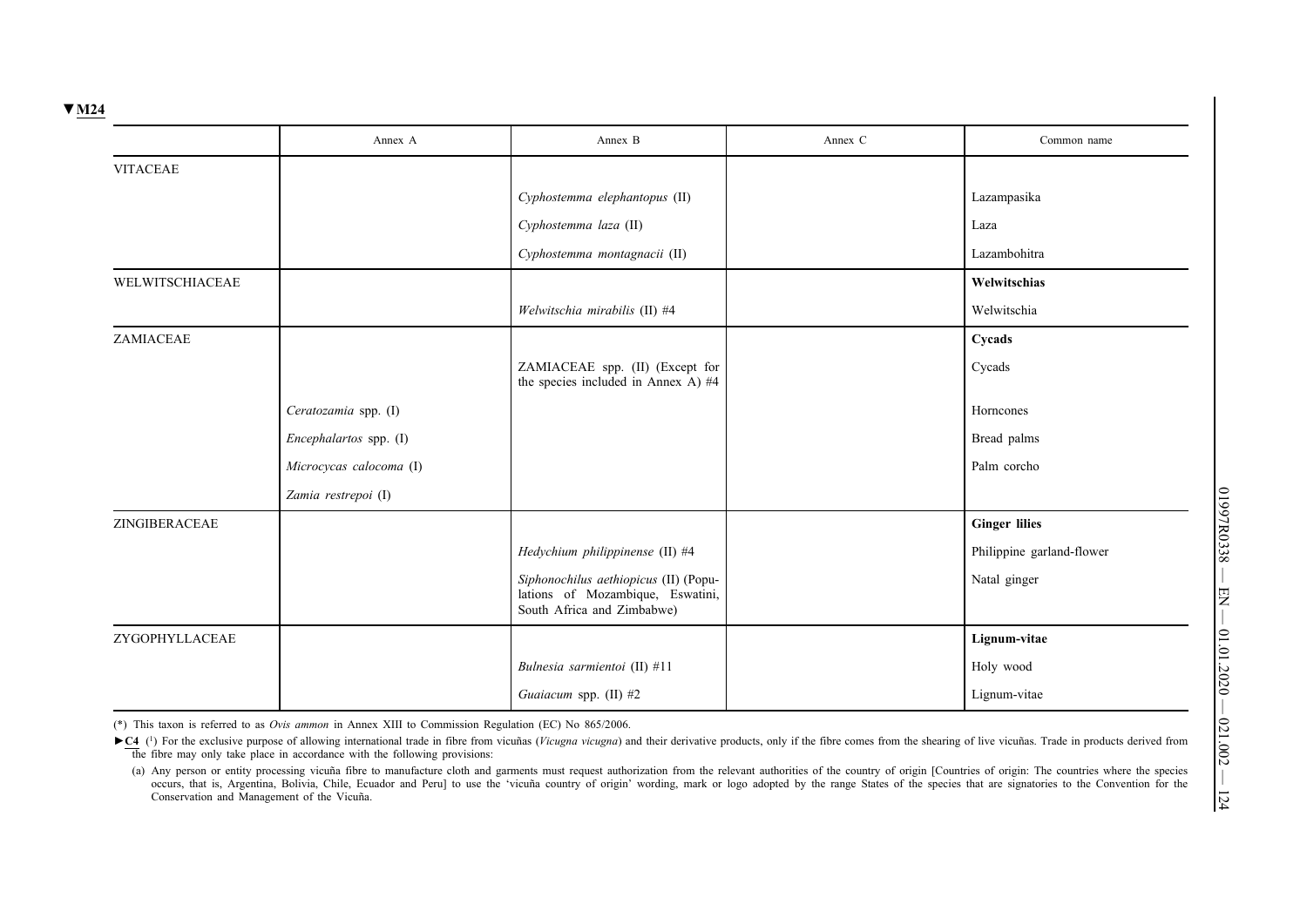- (b) Marketed cloth or garments must be marked or identified in accordance with the following provisions:
	- (i) For international trade in cloth made from live-sheared vicuña fibre, whether the cloth was produced within or outside of the range States of the species, the wording, mark or logo must be used so that the country of origin can be identified. The VICUÑA [COUNTRY OF ORIGIN] wording, mark or logo has the format as detailed below:



This wording, mark or logo must appear on the reverse side of the cloth. In addition, the selvages of the cloth must bear the words VICUÑA [COUNTRY OF ORIGIN].

- (ii) For international trade in garments made from live-sheared vicuña fibre, whether the garments were produced within or outside of the range States of the species, the wording, mark or logo indicated in paragraph (b)(i) must be used. This wording, mark or logo must appear on a label in the garment itself. If the garments are produced outside of the country of origin, the name of the country where the garment was produced should also be indicated, in addition to the wording, mark or logo referred to in paragraph (b)(i).
- (c) For international trade in handicraft products made from live-sheared vicuña fibre produced within the range States of the species, the VICUÑA [COUNTRY OF ORIGIN] ARTESANÍA wording, mark or logo must be used as detailed below:

## 1000 - A FOTBSA DA BARIS DE CHRICHEN - A FOTBSA NIÍA

(d) If live-sheared vicuña fibre from various countries of origin is used for the production of cloth and garments, the wording, mark or logo of each of the countries of origin of the fibre must be indicated, as detailed in paragraphs (b)(i) and (ii).

(e) All other specimens shall be deemed to be specimens of species listed in Appendix I and the trade in them shall be regulated accordingly. ◄

- (2) All species are listed in Appendix II to the Convention except Balaena mysticetus. Eubalaena spp., Balaenoptera acutorostrata (except population of West Greenland), Balaenoptera bonaerensis. Balaenoptera borealis. Balaenoptera edeni, Balaenoptera musculus, Balaenoptera omurai, Balaenoptera physalus, Megaptera novaeangliae, Orcaella brevirostris, Orcaella heinsohni, Sotalia spp., Sousa spp., Eschrichtius robustus, Lipotes vexillifer, Caperea marginata, Neophocaena asiaeorientalis, Neophocaena phocaenoides, Phocoena sinus, Physeter macrocephalus, Platanista spp., Berardius spp., Hyperoodon spp., which are listed in Appendix I. Specimens of the species listed in Appendix II to the Convention, including products and derivatives other than meat products for commercial purposes, taken by the people of Greenland under licence granted by the competent authority concerned, shall be treated as belonging to Annex B. A zero annual export quota is established for live specimens from the Black Sea population of Tursiops truncatus removed from the wild and traded for primarily commercial purposes.
- (3) Populations of Botswana, Namibia, South Africa and Zimbabwe (listed in Annex B):

For the exclusive purpose of allowing: (a) trade in hunting trophies for non-commercial purposes; (b) trade in live animals to appropriate and acceptable destinations as defined in Resolution Conf. 11.20 (Rev. CoP18) for Botswana and Zimbabwe and for in situ conservation programmes for Namibia and South Africa; (c) trade in hides; (d) trade in hair; (e) trade in lating eq and leather goods for commercial or non-commercial purposes for Bots and South Africa and for non-commercial purposes for Zimbabwe; (f) trade in individually marked and certified Ekipas incorporated in finished jewellery for non-commercial purposes for Namibia and ivory carvings for non-commercial purposes for Zimbabwe; (g) trade in registered raw ivory (for Botswana, Namibia, South Africa and Zimbabwe whole tusks and pieces) subject to the following: (i) only registered government-owned stocks, originating in the State (excluding seized ivory and ivory of unknown origin); (ii) only to trading partners that have been verified by the Secretariat, in consultation with the Standing Committee, to have sufficient natio legislation and domestic trade controls to ensure that the imported ivory will not be re-exported and will be managed in accordance with all requirements of Resolution Conf. 10.10 (Rev. CoP18) concerning domestic manufacturing and trade; (iii) not before the Secretariat has verified the prospective importing countries and the registered government-owned stocks; (iv) raw ivory pursuant to the conditional sale of registered governmen ivory stocks agreed at CoP12 which are 20,000 kg (Botswana), 10,000 kg (Namibia) and 30,000 kg (South Africa); (v) in addition to the quantities agreed at CoP12, government-owned ivory from Botswana, Namibia, South Africa and Zimbabwe registered by 31 January 2007 and verified by the Secretariat may be traded and despatched, with the ivory in paragraph (g)(iv) above in a single sale per destination under strict supervision of the Secretariat: (vi) the proceeds of the trade are used exclusively for elephant conservation and community conservation and development programmes within or adjacent to the elephant range; and (vii) the additional quantities specified in paragraph (g)(v) above shall be traded only after the Standing Committee has agreed that the above conditions have been met; (h) no further proposals to allow trade in elephant ivory from populations already Annex B shall be submitted to the Conference of the Parties for the period from CoP14 and ending nine years from the date of the single sale of ivory that is to take place in accordance with provisions in paragraphs (g)(i  $(g(iii), (g)(vi),$  and  $(g)(vii)$ . In addition, such further proposals shall be dealt with in accordance with Decisions 14.77 and 14.78 (Rev. CoP15). On a proposal from the Secretariat, the Standing Committee can decide to cause th trade to cease partially or completely in the event of non-compliance by exporting or importing countries, or in the case of proven detrimental impacts of the trade on other elephant populations. All other specimens shall be deemed to be specimens of species included in Annex A and the trade in them shall be regulated accordingly.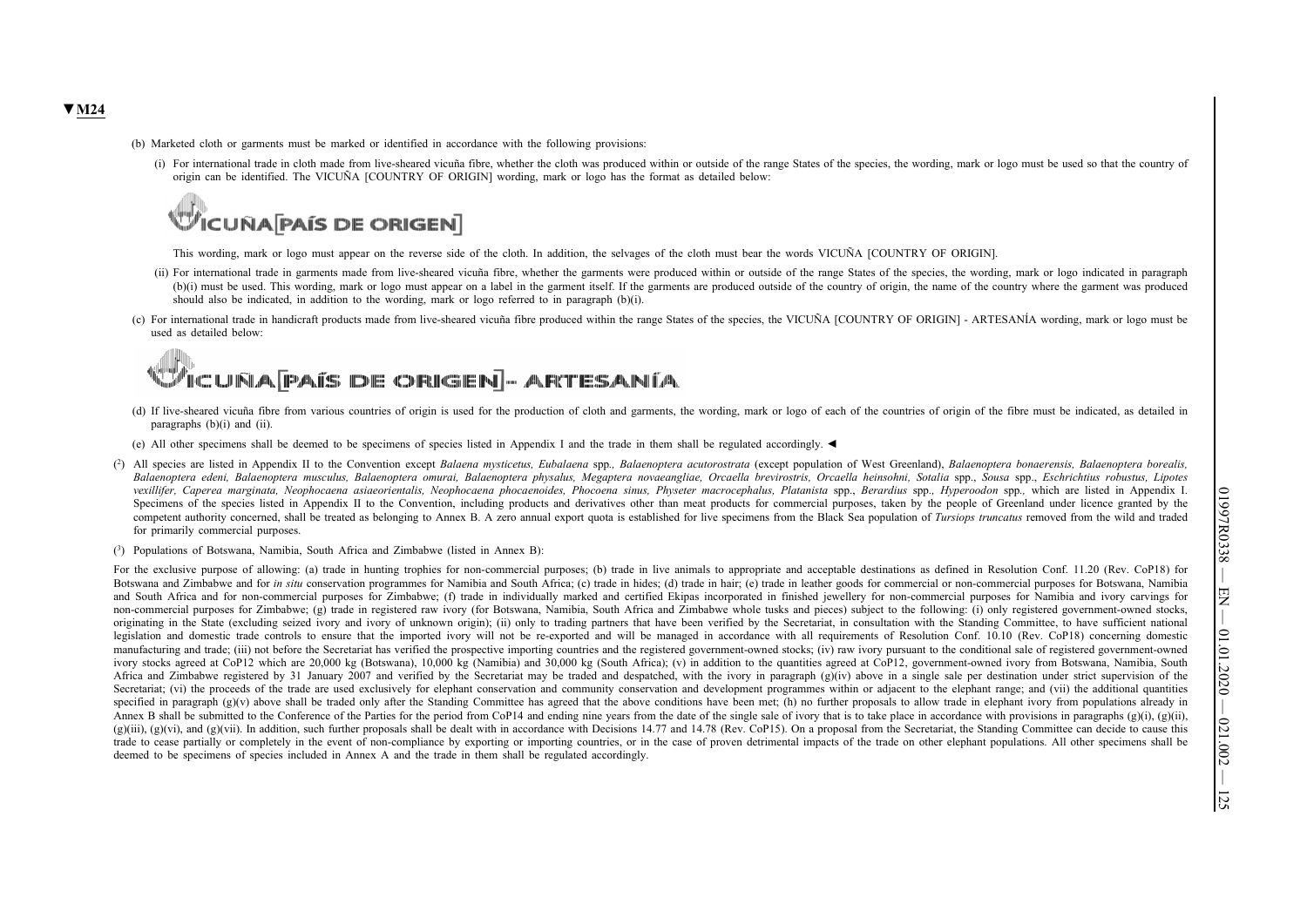(4) The following are not subject to the provisions of this Regulation:

Fossils;

Coral sand, that is to say, material consisting entirely or in part of finely crushed fragments of dead coral no larger than 2 mm in diameter, not identifiable to the level of genus, and which may also contain. amongst oth the remains of Foraminifera, mollusc and crustacean shell, and coralline algae;

Coral fragments (including gravel and rubble), that is to say, unconsolidated fragments of broken finger-like dead coral and other material between 2 and 30 mm measured in any direction, not identifiable to the level of ge

(5) Trade of specimens with source code A is allowed only if specimens traded possess cataphylls.

(6) Artificially propagated specimens of the following hybrids and/or cultivars are not subject to the provisions of this Regulation:

*Hatiora*<sup>x</sup> *graeseri* 

*Schlumbergera* x *buckleyi* 

*Schlumbergera russelliana* x *Schlumbergera truncata* 

*Schlumbergera orssichiana* x *Schlumbergera truncata* 

*Schlumbergera opuntioides* x *Schlumbergera truncata* 

*Schlumbergera truncata* (cultivars)

Cactaceae spp. colour mutants grafted on the following grafting stocks: *Harrisia* 'Jusbertii', *Hylocereus trigonus* or *Hylocereus undatus* 

*Opuntia microdasys* (cultivars)

- (2) Artificially propagated hybrids of Cynhidium Dendrobium Phalaenopsis and Vanda are not subject to the provisions of this Regulation when specimens are readily recognizable as artificially propagated and do not show any signs of having been collected in the wild such as mechanical damage or strong dehydration resulting from collection, irregular growth and heterogeneous size and shape within a taxon and shipment, algae or other epiphyllous organisms adhering to leaves, or damage by insects or other pests; and
	- (a) when shipped in non flowering state, the specimens must be traded in shipments consisting of individual containers (such as cartons, boxes, crates or individual shelves of CC-containers) each containing 20 or more plants of the same hybrid; the plants within each container must exhibit a high degree of uniformity and healthiness; and the shipment must be accompanied by documentation, such as an invoice, which clearly states the number of plants of each hybrid; or
	- (b) when shipped in flowering state, with at least one fully open flower per specimen, no minimum number of specimens per shipment is required but specimens must be professionally processed for commercial retail sale. e.g. labelled with printed labels or packaged with printed packages indicating the name of the hybrid and the country of final processing. This should be clearly visible and allow easy verification.

Plants not clearly qualifying for the exemption must be accompanied by appropriate CITES documents.

(8) Commission Regulation (EC) No 865/2006 of 4 May 2006 laying down detailed rules concerning the implementation of Council Regulation (EC) No 338/97 on the protection of species of wild fauna and flora by regulating trade therein (OJ L 166, 19.6.2006, p. 1).

(9) Artificially propagated specimens of cultivars of *Cyclamen persicum* are not subject to the provisions of this Regulation. However, the exemption does not apply to such specimens traded as dormant tubers.

(<sup>10</sup>) Artificially propagated hybrids and cultivars of Taxus cuspidata, live, in pots or other small containers, each consignment being accompanied by a label or document stating the name of the taxon or taxa and the text 'artificially propagated', are not subject to the provisions of this Regulation.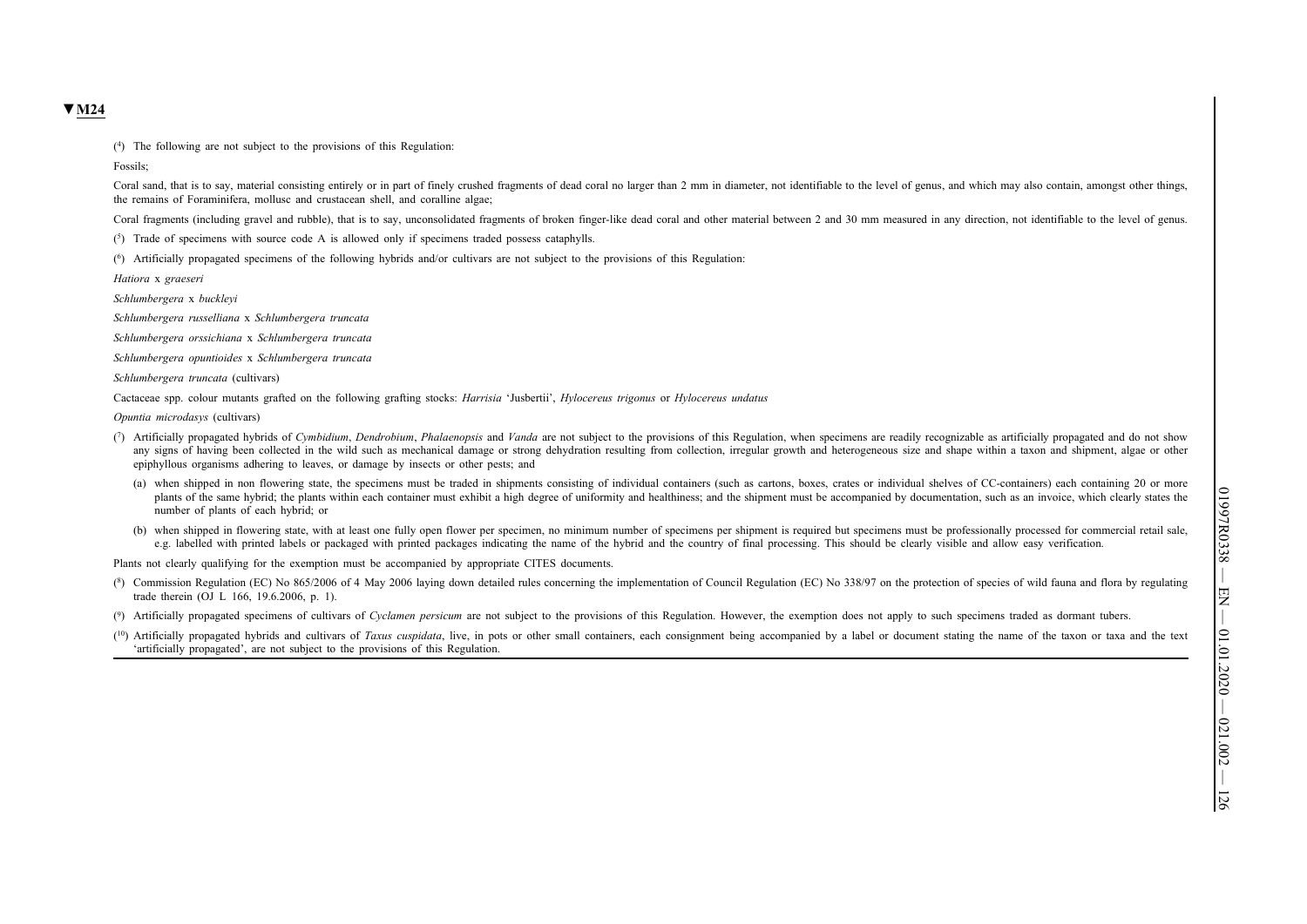|                      | Annex D                                  | Common name                    |
|----------------------|------------------------------------------|--------------------------------|
|                      | <b>FAUNA</b>                             |                                |
|                      | CHORDATA (CHORDATES)                     |                                |
| <b>MAMMALIA</b>      |                                          | <b>Mammals</b>                 |
| <b>CARNIVORA</b>     |                                          |                                |
| Canidae              |                                          | Dogs, foxes, wolves            |
|                      | Vulpes vulpes griffithi (III India) §1   | Red fox                        |
|                      | Vulpes vulpes montana (III India) §1     | Red fox                        |
|                      | Vulpes vulpes pusilla (III India) §1     | Red fox                        |
| Mustelidae           |                                          | Badgers, martens, weasels etc. |
|                      | Mustela altaica (III India) §1           | Mountain weasel                |
|                      | Mustela erminea ferghanae (III India) §1 | Stoat                          |
|                      | Mustela kathiah (III India) §1           | Yellow-bellied weasel          |
|                      | Mustela sibirica (III India) §1          | Siberian weasel                |
| <b>DIPROTODONTIA</b> |                                          |                                |
| Macropodidae         |                                          | Kangaroos, wallabies           |
|                      | Dendrolagus dorianus                     | Doria's tree-kangaroo          |
|                      | Dendrolagus goodfellowi                  | Goodfellow's tree-kangaroo     |
|                      | Dendrolagus matschiei                    | Huon tree-kangaroo             |
|                      | Dendrolagus pulcherrimus                 | Golden-mantled tree-kangaroo   |
|                      | Dendrolagus stellarum                    | Seri's tree-kangaroo           |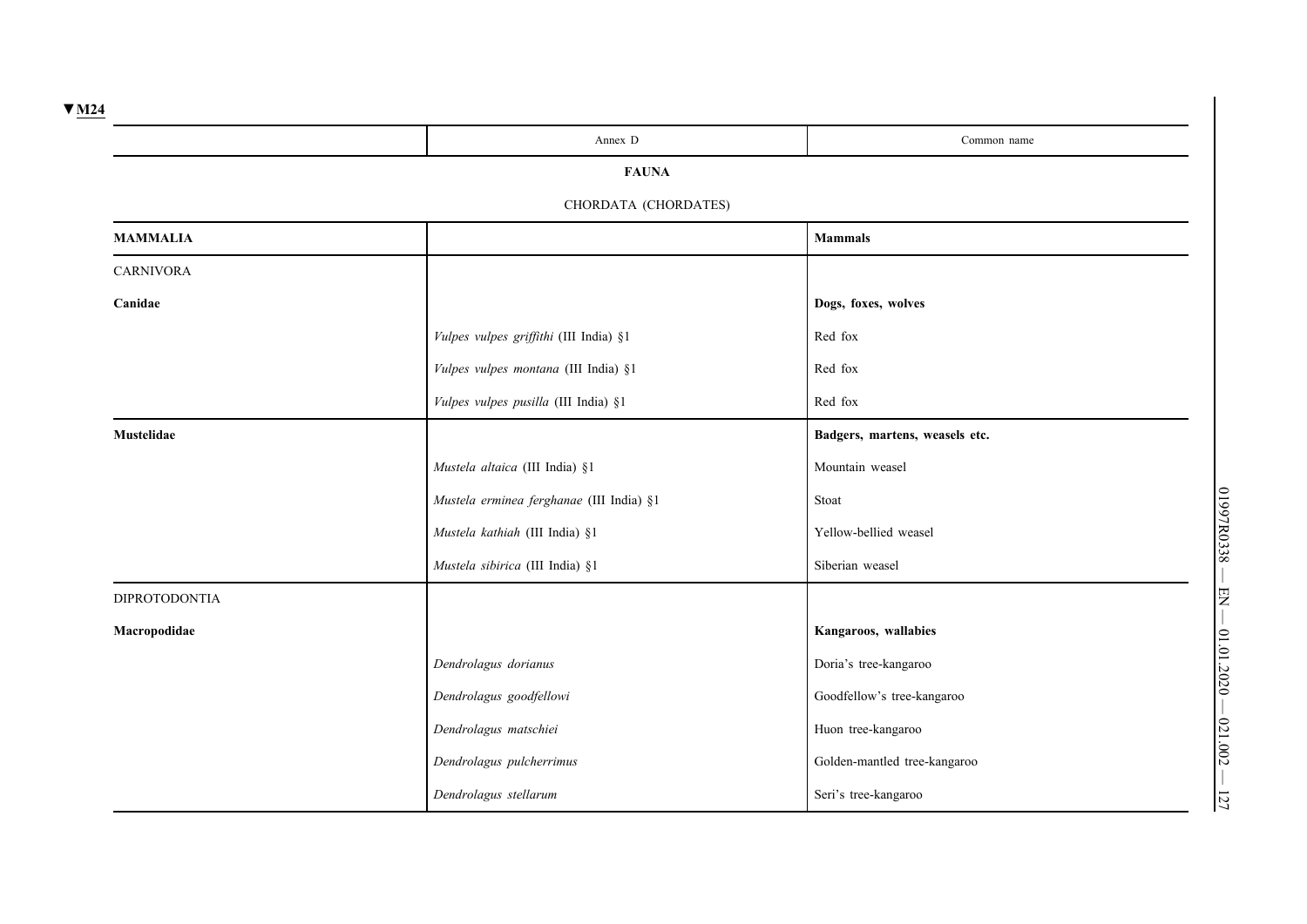|                      | Annex D                  | Common name                                          |
|----------------------|--------------------------|------------------------------------------------------|
| <b>AVES</b>          |                          | <b>Birds</b>                                         |
| <b>ANSERIFORMES</b>  |                          |                                                      |
| Anatidae             |                          | Ducks, geese, swans                                  |
|                      | Anas melleri             | Meller's duck                                        |
| <b>COLUMBIFORMES</b> |                          |                                                      |
| Columbidae           |                          | Doves, pigeons                                       |
|                      | Columba oenops           | Peruvian pigeon                                      |
|                      | Didunculus strigirostris | Tooth-billed pigeon                                  |
|                      | Ducula pickeringii       | Grey imperial-pigeon                                 |
|                      | Gallicolumba crinigera   | Mindanao bleeding-heart                              |
|                      | Ptilinopus marchei       | Flame-breasted fruit-dove                            |
|                      | Turacoena modesta        | Black cuckoo-dove                                    |
| <b>GALLIFORMES</b>   |                          |                                                      |
| Cracidae             |                          | Chachalacas, currassows, guans                       |
|                      | Crax alector             | Black curassow                                       |
|                      | Pauxi unicornis          | Horned curassow                                      |
|                      | Penelope pileata         | White-crested guan                                   |
| Megapodiidae         |                          | Megapodes, scrubfowl                                 |
|                      | Eulipoa wallacei         | Moluccan scrubfowl                                   |
| Phasianidae          |                          | Grouse, guineafowl, partridges, pheasants, tragopans |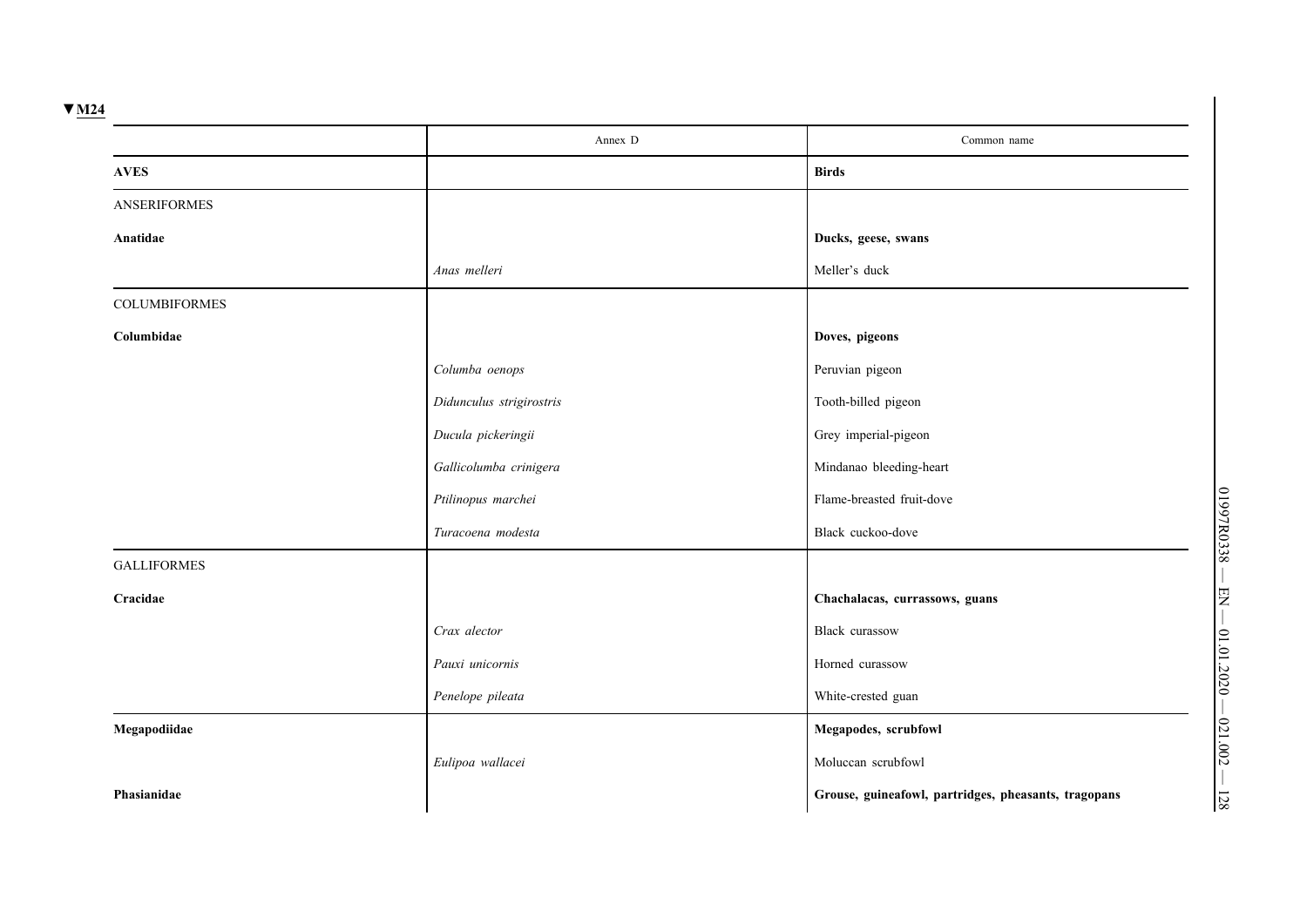|                      | Annex D                 | Common name                     |
|----------------------|-------------------------|---------------------------------|
|                      | Arborophila gingica     | White-necklaced partridge       |
|                      | Lophura bulweri         | Bulwer's pheasant               |
|                      | Lophura diardi          | Siamese fireback                |
|                      | Lophura inornata        | Salvadori's pheasant            |
| <b>PASSERIFORMES</b> |                         |                                 |
| Bombycillidae        |                         | Waxwings                        |
|                      | Bombycilla japonica     | Japanese waxwing                |
| Corvidae             |                         | Crows, magpies, jays            |
|                      | Cyanocorax caeruleus    | Azure jay                       |
|                      | Cyanocorax dickeyi      | Tufted jay                      |
| Cotingidae           |                         | Cotingas                        |
|                      | Procnias nudicollis     | Bare-throated bellbird          |
| Emberizidae          |                         | Cardinals, seedeaters, tanagers |
|                      | Dacnis nigripes         | Black-legged dacnis             |
|                      | Sporophila falcirostris | Temminck's seedeater            |
|                      | Sporophila frontalis    | Buffy-throated seedeater        |
|                      | Sporophila hypochroma   | Grey-and-chestnut seedeater     |
|                      | Sporophila palustris    | Marsh seedeater                 |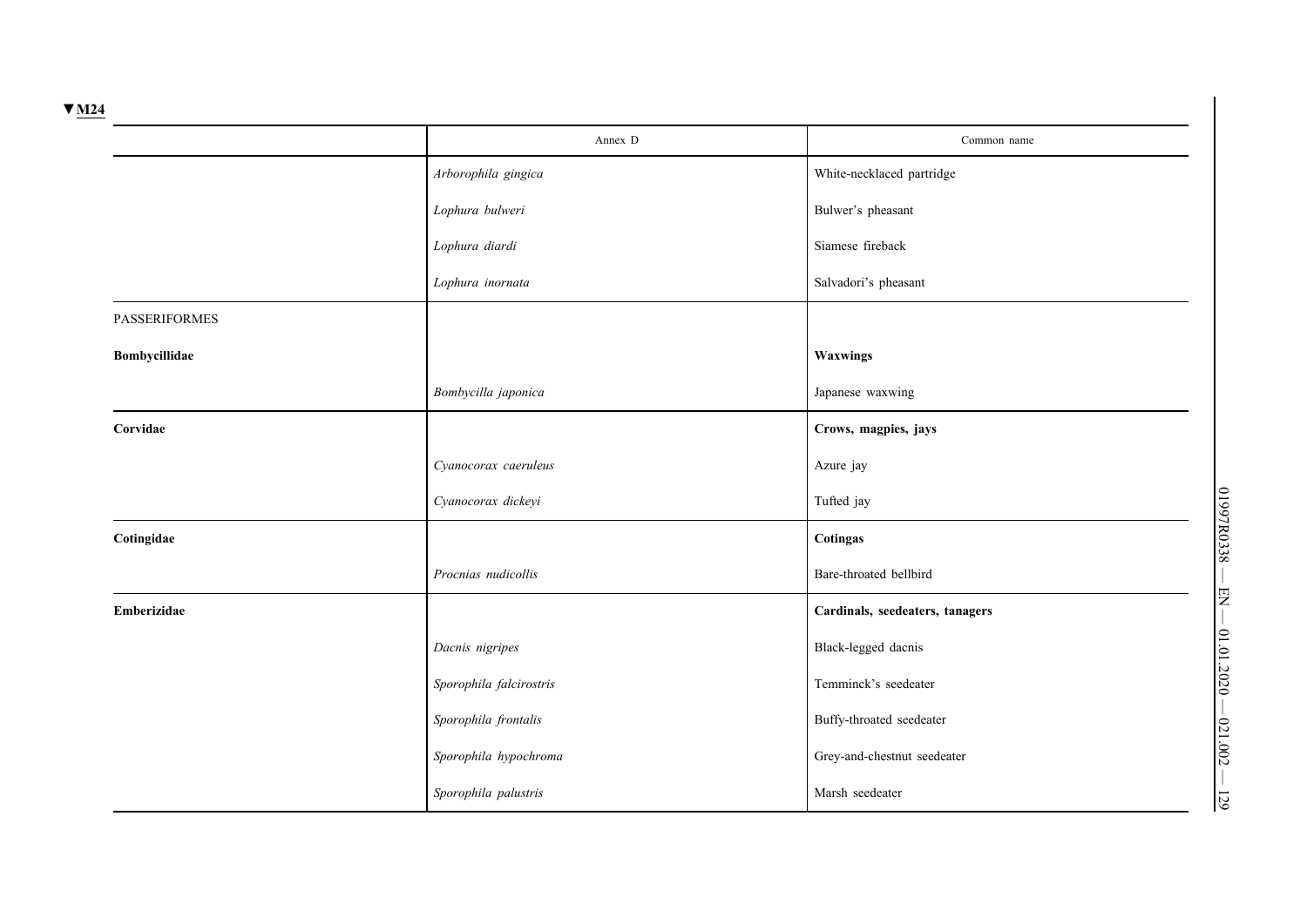|                    | Annex D                                                                               | Common name             |
|--------------------|---------------------------------------------------------------------------------------|-------------------------|
| <b>Estrildidae</b> |                                                                                       | Mannikins, waxbills     |
|                    | Amandava amandava                                                                     | Red avadavat            |
|                    | Cryptospiza reichenovii                                                               | Red-faced crimson-wing  |
|                    | Erythrura coloria                                                                     | Red-eared parrotfinch   |
|                    | Erythrura viridifacies                                                                | Green-faced parrotfinch |
|                    | Estrilda quartinia (Frequently traded as Estrilda melanotis)                          | Yellow-bellied waxbill  |
|                    | Hypargos niveoguttatus                                                                | Peters's twinspot       |
|                    | Lonchura griseicapilla                                                                | Grey-headed silverbill  |
|                    | Lonchura punctulata                                                                   | Scaly-breasted munia    |
|                    | Lonchura stygia                                                                       | Black munia             |
| Fringillidae       |                                                                                       | Finches                 |
|                    | Carduelis ambigua                                                                     | Black-headed greenfinch |
|                    | Carduelis atrata                                                                      | Black siskin            |
|                    | Kozlowia roborowskii                                                                  | Tibetan rosefinch       |
|                    | Pyrrhula erythaca                                                                     | Grey-headed bullfinch   |
|                    | Serinus canicollis                                                                    | Cape canary             |
|                    | Serinus citrinelloides hypostictus (Frequently traded as Serinus citri-<br>nelloides) | East African citril     |
| Icteridae          |                                                                                       | New-world blackbirds    |
|                    | Sturnella militaris                                                                   | Pampas meadowlark       |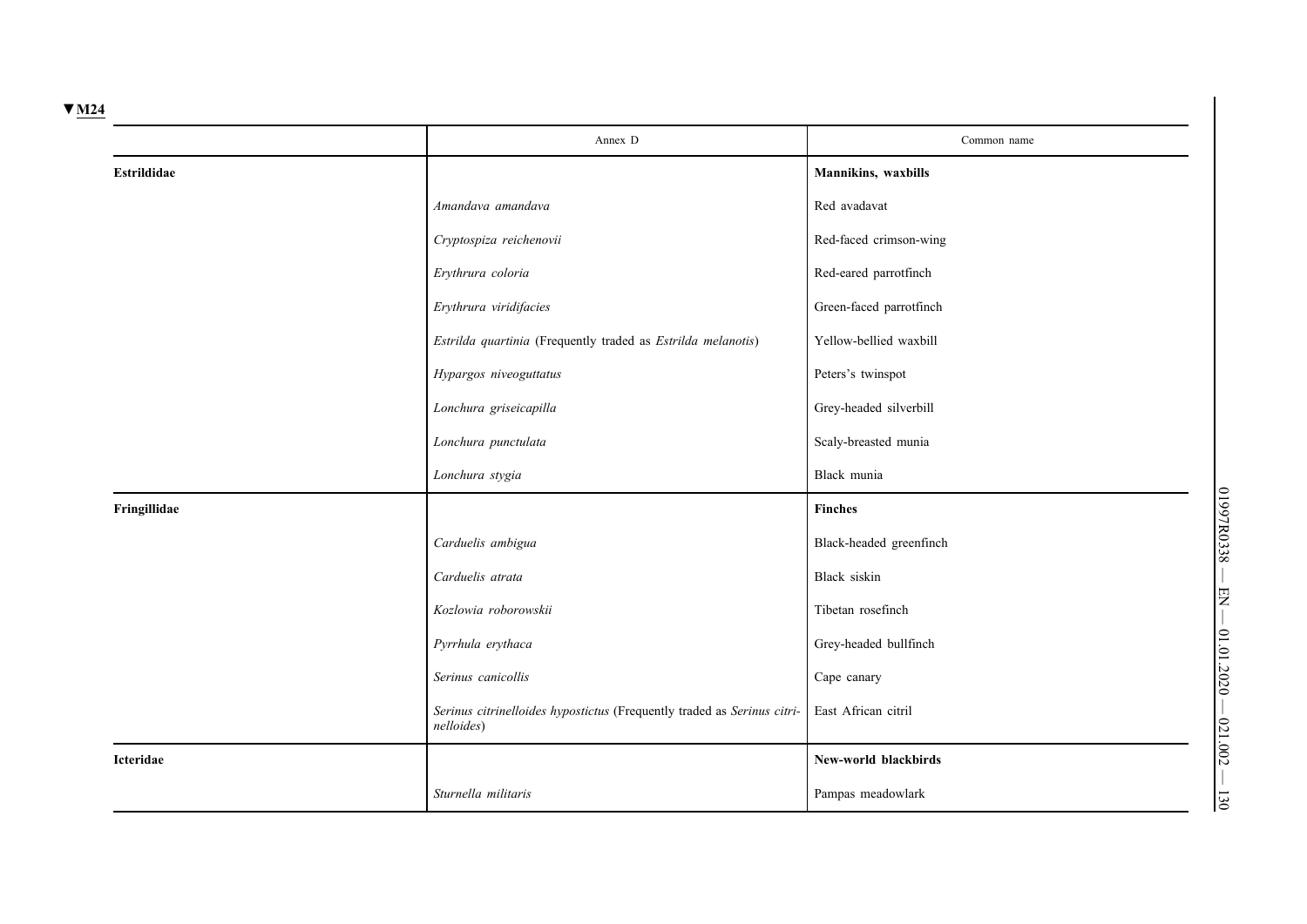|                 | Annex D                                                                     | Common name                     |
|-----------------|-----------------------------------------------------------------------------|---------------------------------|
| Muscicapidae    |                                                                             | Old-world flycatchers, thrushes |
|                 | Cochoa azurea                                                               | Javan cochoa                    |
|                 | Cochoa purpurea                                                             | Purple cochoa                   |
|                 | Garrulax formosus                                                           | Red-winged laughingthrush       |
|                 | Garrulax galbanus                                                           | Yellow-throated laughingthrush  |
|                 | Garrulax milnei                                                             | Red-tailed laughing thrush      |
|                 | Niltava davidi                                                              | Fujian niltava                  |
|                 | Stachyris whiteheadi                                                        | Chestnut-faced babbler          |
|                 | Swynnertonia swynnertoni (Also referenced as Pogonicichla swyn-<br>nertoni) | Swynnerton's robin              |
|                 | Turdus dissimilis                                                           | Black-breasted thrush           |
| Pittidae        |                                                                             | <b>Pittas</b>                   |
|                 | Pitta nipalensis                                                            | Blue-naped pitta                |
|                 | Pitta steerii                                                               | Azure-breasted pitta            |
| <b>Sittidae</b> |                                                                             | <b>Nuthatches</b>               |
|                 | Sitta magna                                                                 | Giant nuthatch                  |
|                 | Sitta yunnanensis                                                           | Yunnan nuthatch                 |
| Sturnidae       |                                                                             | Mynas, starlings                |
|                 | Lamprotornis regius                                                         | Golden-breasted starling        |
|                 | Mino dumontii                                                               | Yellow-faced myna               |
|                 | Sturnus erythropygius                                                       | White-headed starling           |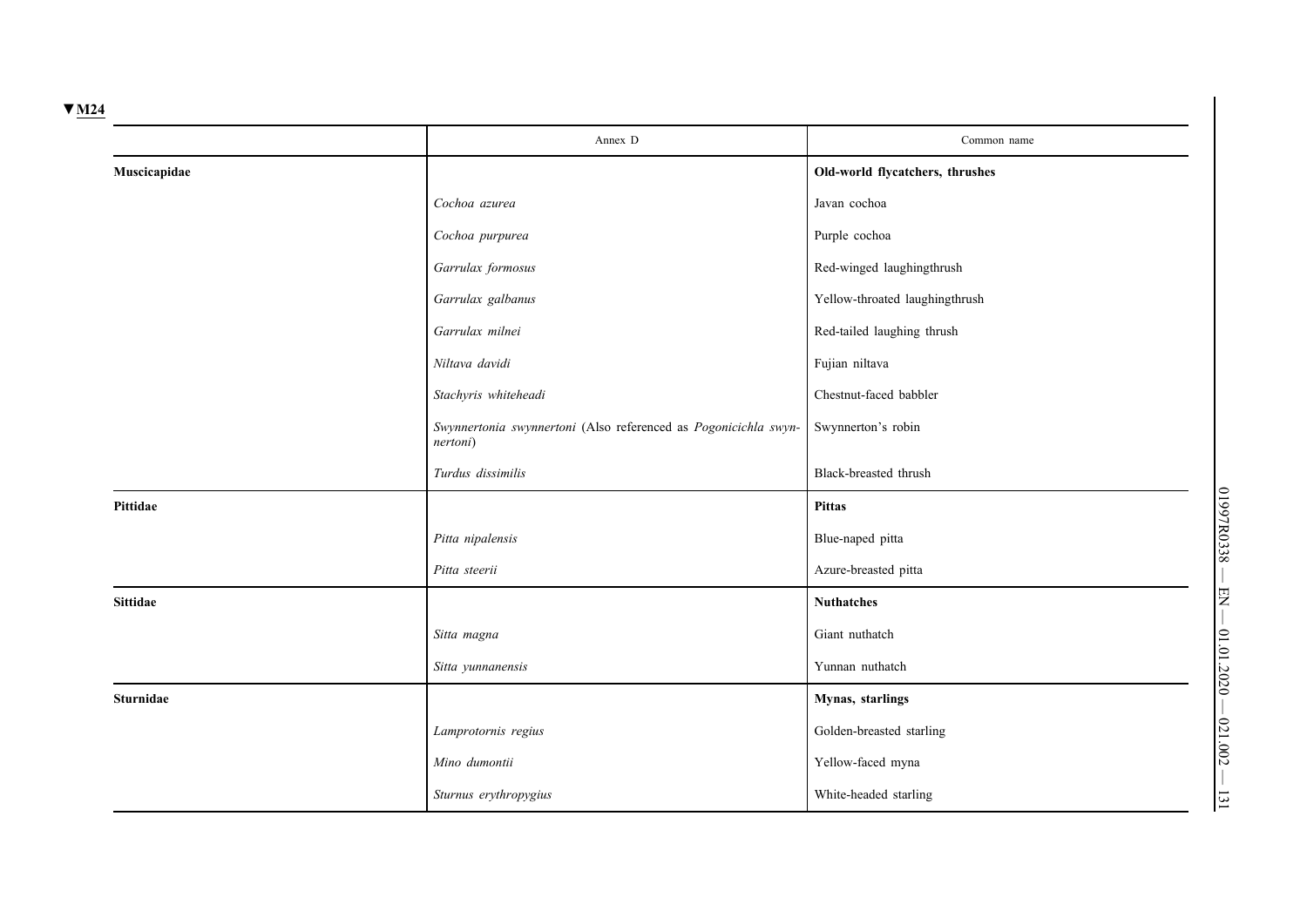|--|

|                  | Annex D                   | Common name                               |
|------------------|---------------------------|-------------------------------------------|
| <b>REPTILIA</b>  |                           | <b>Reptiles</b>                           |
| <b>SAURIA</b>    |                           |                                           |
| Agamidae         |                           |                                           |
|                  | Physignathus cocincinus   | Chinese water dragon                      |
| Gekkonidae       |                           | Geckos                                    |
|                  | Rhacodactylus auriculatus | New Caledonia bumpy gecko                 |
|                  | Rhacodactylus ciliatus    | Guichenot's giant gecko                   |
|                  | Rhacodactylus leachianus  | New Caledonia giant gecko                 |
|                  | Teratoscincus microlepis  | Small-scaled wonder gecko                 |
|                  | Teratoscincus scincus     | Common wonder gecko                       |
| Gerrhosauridae   |                           | Spiny-tailed lizards                      |
|                  | Zonosaurus karsteni       | Karsten's girdled lizard                  |
|                  | Zonosaurus quadrilineatus | Four-lined girdled lizard                 |
| Scincidae        |                           | <b>Skinks</b>                             |
|                  | Tribolonotus gracilis     | Crocodile skink                           |
|                  | Tribolonotus novaeguineae | New Guinea helmet skink                   |
| <b>SERPENTES</b> |                           |                                           |
| Colubridae       |                           | Typical snakes, water snakes, whip snakes |
|                  | Elaphe carinata §1        | Taiwan stink snake                        |
|                  | Elaphe radiata §1         | Radiated rat snake                        |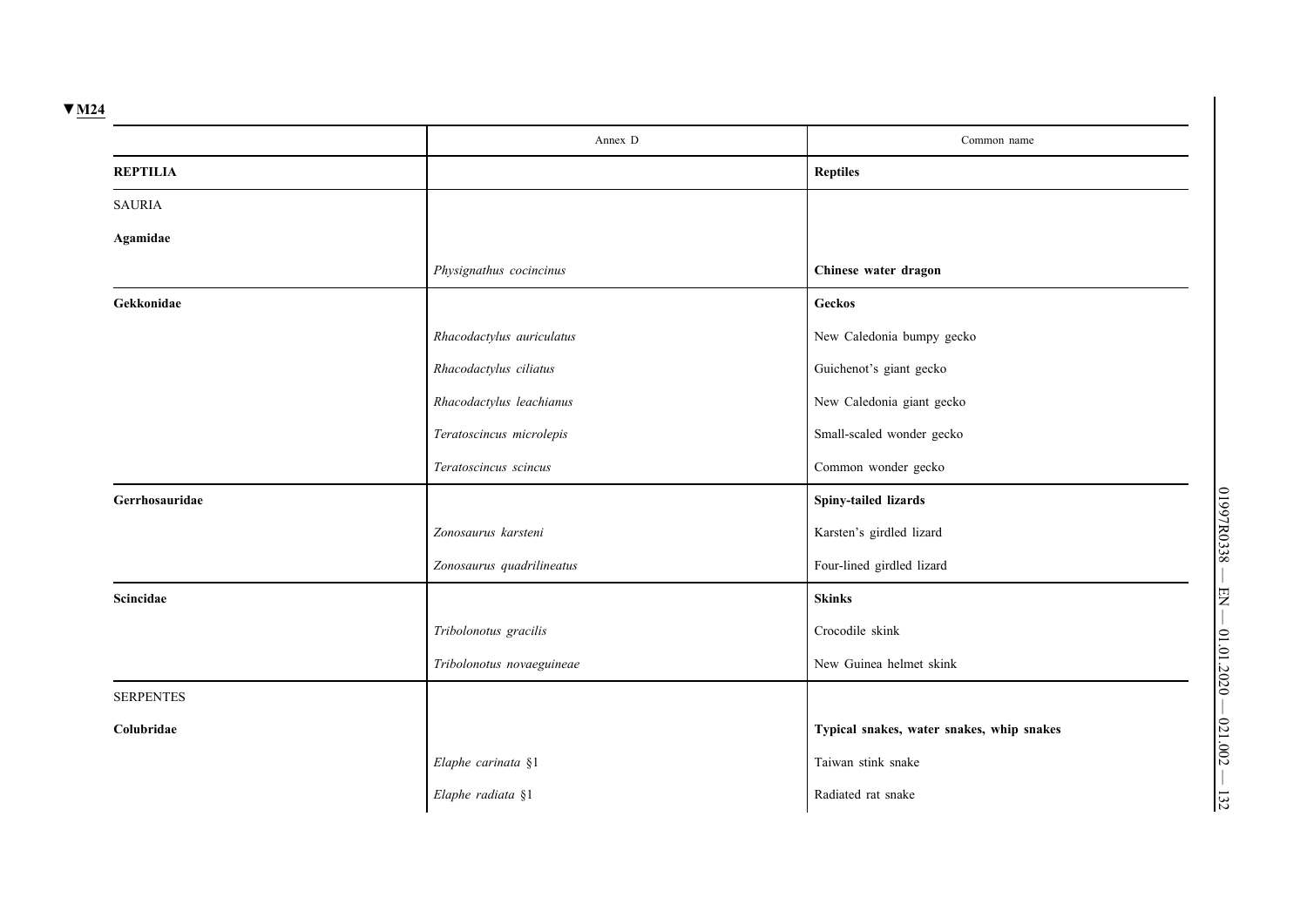|                 | Annex D                                         | Common name                           |
|-----------------|-------------------------------------------------|---------------------------------------|
|                 | Elaphe taeniura §1                              | Taiwan beauty snake                   |
|                 | Enhydris bocourti §1                            | Bocourt's water snake                 |
|                 | Homalopsis buccata §1                           | Masked water snake                    |
|                 | Langaha nasuta                                  | Northern leafnose snake               |
|                 | Leioheterodon madagascariensis                  | Madagascar menarana snake             |
|                 | Ptyas korros §1                                 | Indochinese rat snake                 |
|                 | Rhabdophis subminiatus §1                       | Redneck keelback                      |
| Hydrophiidae    |                                                 | Sea snakes                            |
|                 | Lapemis curtus (Includes Lapemis hardwickii) §1 | Shaw's sea snake                      |
| Viperidae       |                                                 | <b>Vipers</b>                         |
|                 | Calloselasma rhodostoma §1                      | Malayan pit viper                     |
| <b>AMPHIBIA</b> |                                                 |                                       |
| <b>ANURA</b>    |                                                 | Frogs and toads                       |
| Dicroglossidae  |                                                 | Frogs                                 |
|                 | Limnonectes macrodon                            | Fanged River Frog or Javan Giant Frog |
| Hylidae         |                                                 | Tree frogs                            |
|                 | Phyllomedusa sauvagii                           | Waxy monkey tree frog                 |
| Leptodactylidae |                                                 | <b>Neotropical frogs</b>              |
|                 | Leptodactylus laticeps                          | Red spotted burrow frog               |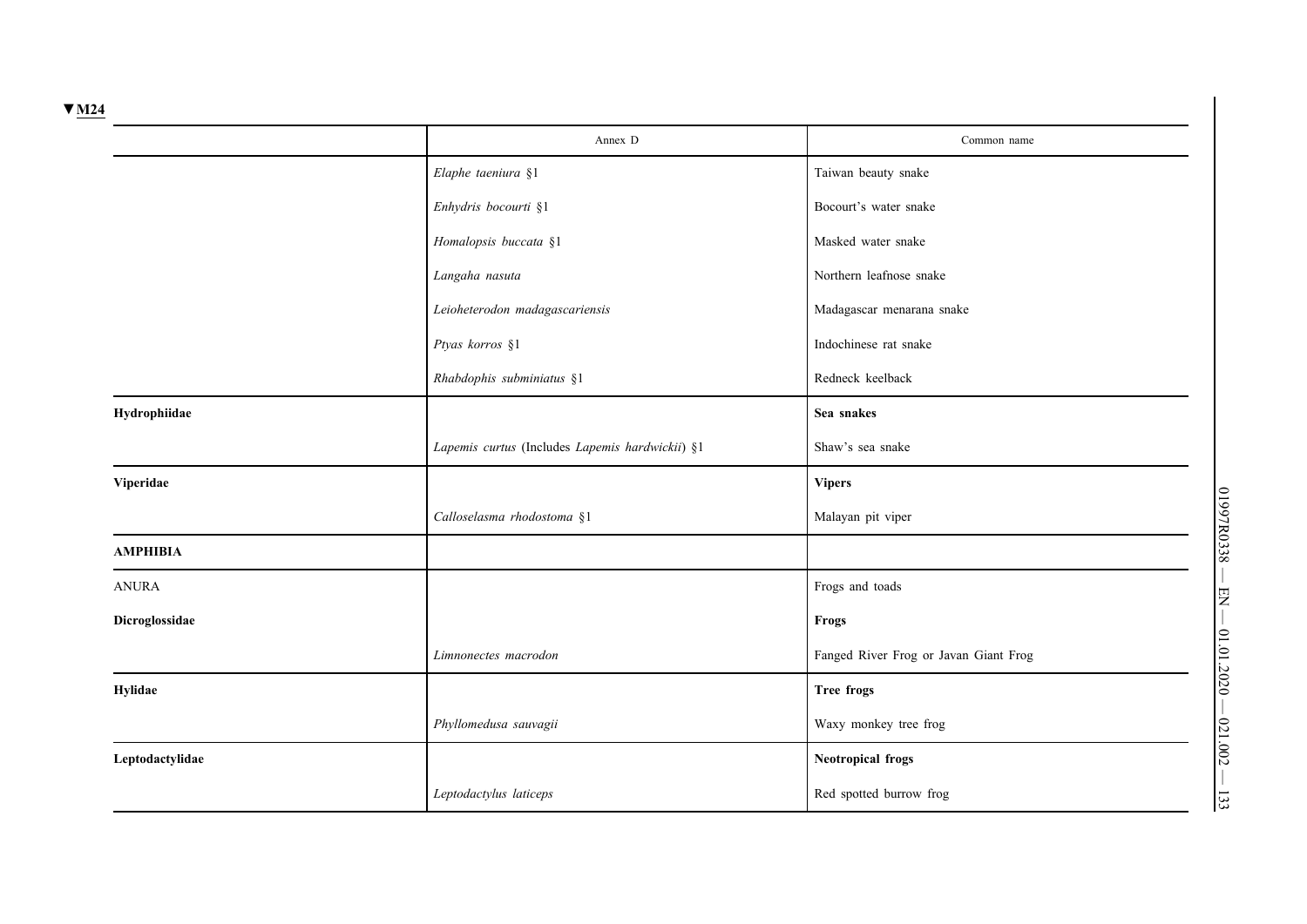|--|--|--|

|                       | Annex D                      | Common name                                                               |
|-----------------------|------------------------------|---------------------------------------------------------------------------|
| Ranidae               |                              | Frogs                                                                     |
|                       | Pelophylax shqiperica        | Albanian pool frog                                                        |
| <b>CAUDATA</b>        |                              |                                                                           |
| Hynobiidae            |                              | Asiatic salamanders                                                       |
|                       | Ranodon sibiricus            | Semirechensk salamander/Central Asian salamander/Siberian sala-<br>mander |
| Plethodontidae        |                              | <b>Lungless salamanders</b>                                               |
|                       | Bolitoglossa dofleini        | Giant palm salamander                                                     |
| Salamandridae         |                              | Newts and salamanders                                                     |
|                       | Cynops ensicauda             | Sword-tailed newt                                                         |
|                       | Echinotriton andersoni       | Anderson's salamander                                                     |
|                       | Laotriton laoensis           | Paddletail newt                                                           |
|                       | Liangshantriton taliangensis |                                                                           |
| <b>ACTINOPTERYGII</b> |                              | Fish                                                                      |
| <b>PERCIFORMES</b>    |                              |                                                                           |
| Apogonidae            |                              |                                                                           |
|                       | Pterapogon kauderni          | Banggai cardinalfish                                                      |
|                       | ARTHROPODA (ARTHROPODS)      |                                                                           |
| <b>INSECTA</b>        |                              | <b>Insects</b>                                                            |
| <b>LEPIDOPTERA</b>    |                              | <b>Butterflies</b>                                                        |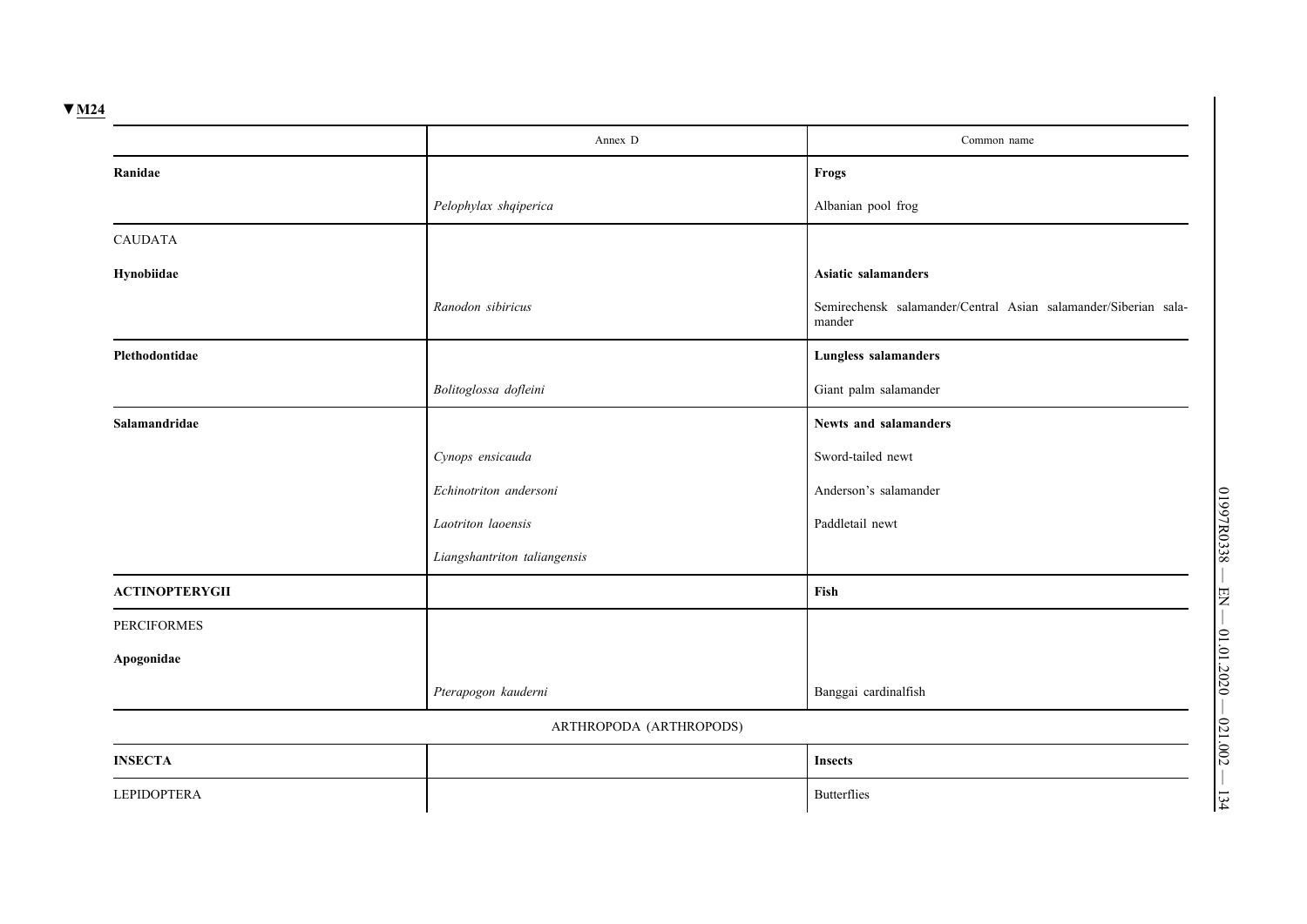| $\Psi$ M24 |
|------------|
|------------|

|                   | Annex D                           | Common name                           |
|-------------------|-----------------------------------|---------------------------------------|
| Papilionidae      |                                   | Birdwing and swallow-tail butterflies |
|                   | Baronia brevicornis               | Short-horned baronia                  |
|                   | Papilio grosesmithi               |                                       |
|                   | Papilio maraho                    | Broad-tailed swallowtail              |
|                   | MOLLUSCA (MOLLUSCS)               |                                       |
| <b>GASTROPODA</b> |                                   |                                       |
| Haliotidae        |                                   |                                       |
|                   | Haliotis midae                    | Midas ear abalone                     |
| <b>FLORA</b>      |                                   |                                       |
| <b>AGAVACEAE</b>  |                                   | <b>Agaves</b>                         |
|                   | Calibanus hookeri                 |                                       |
|                   | Dasylirion longissimum            | Beargrass                             |
| <b>ARACEAE</b>    |                                   | <b>Arums</b>                          |
|                   | Arisaema dracontium               | Green dragon                          |
|                   | Arisaema erubescens               |                                       |
|                   | Arisaema galeatum                 |                                       |
|                   | Arisaema nepenthoides             |                                       |
|                   | Arisaema sikokianum               |                                       |
|                   | Arisaema thunbergii var. urashima |                                       |
|                   | Arisaema tortuosum                |                                       |
|                   | Biarum davisii ssp. marmarisense  |                                       |
|                   | Biarum ditschianum                |                                       |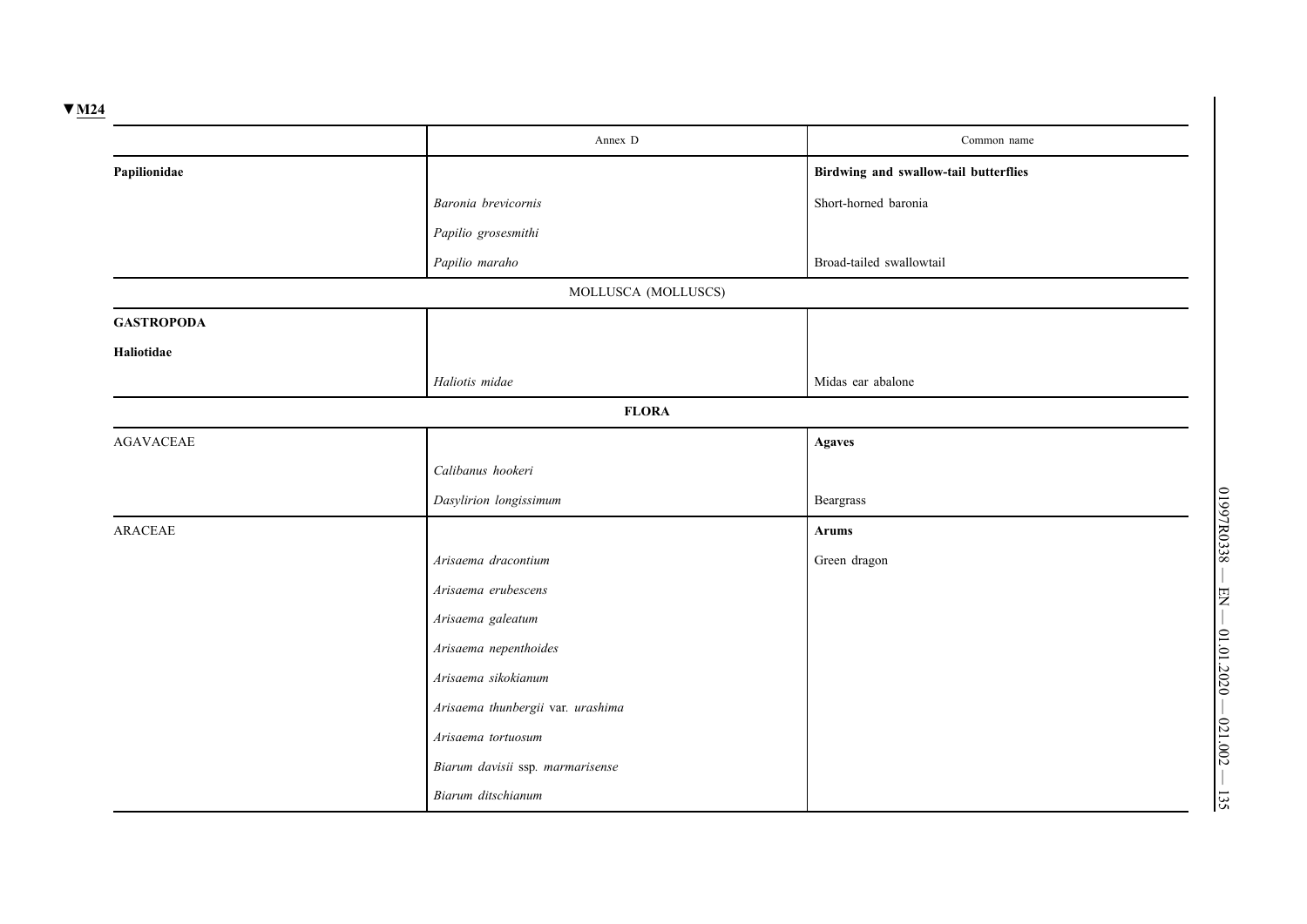|--|--|--|

|                         | Annex D                    | Common name                          |
|-------------------------|----------------------------|--------------------------------------|
| COMPOSITAE (ASTERACEAE) |                            | Asters, daisies, costus              |
|                         | Arnica montana §3          | Mountain tobacco                     |
|                         | Othonna cacalioides        |                                      |
|                         | Othonna clavifolia         |                                      |
|                         | Othonna hallii             |                                      |
|                         | Othonna herrei             |                                      |
|                         | Othonna lepidocaulis       |                                      |
|                         | Othonna retrorsa           |                                      |
| <b>ERICACEAE</b>        |                            | Heathers, rhododendrons              |
|                         | Arctostaphylos uva-ursi §3 | Bearberry                            |
| <b>GENTIANACEAE</b>     |                            | Gentians                             |
|                         | Gentiana lutea §3          | Great yellow gentian                 |
| <b>LILIACEAE</b>        |                            | Wakerobins                           |
|                         | Trillium pusillum          | Dwarf wakerobin                      |
|                         | Trillium rugelii           | Ill-scented wakerobin                |
|                         | Trillium sessile           | Sessile-flowered wakerobin wood-lily |
| <b>LYCOPODIACEAE</b>    |                            | <b>Clubmosses</b>                    |
|                         | Lycopodium clavatum §3     | Stagshorn clubmoss                   |